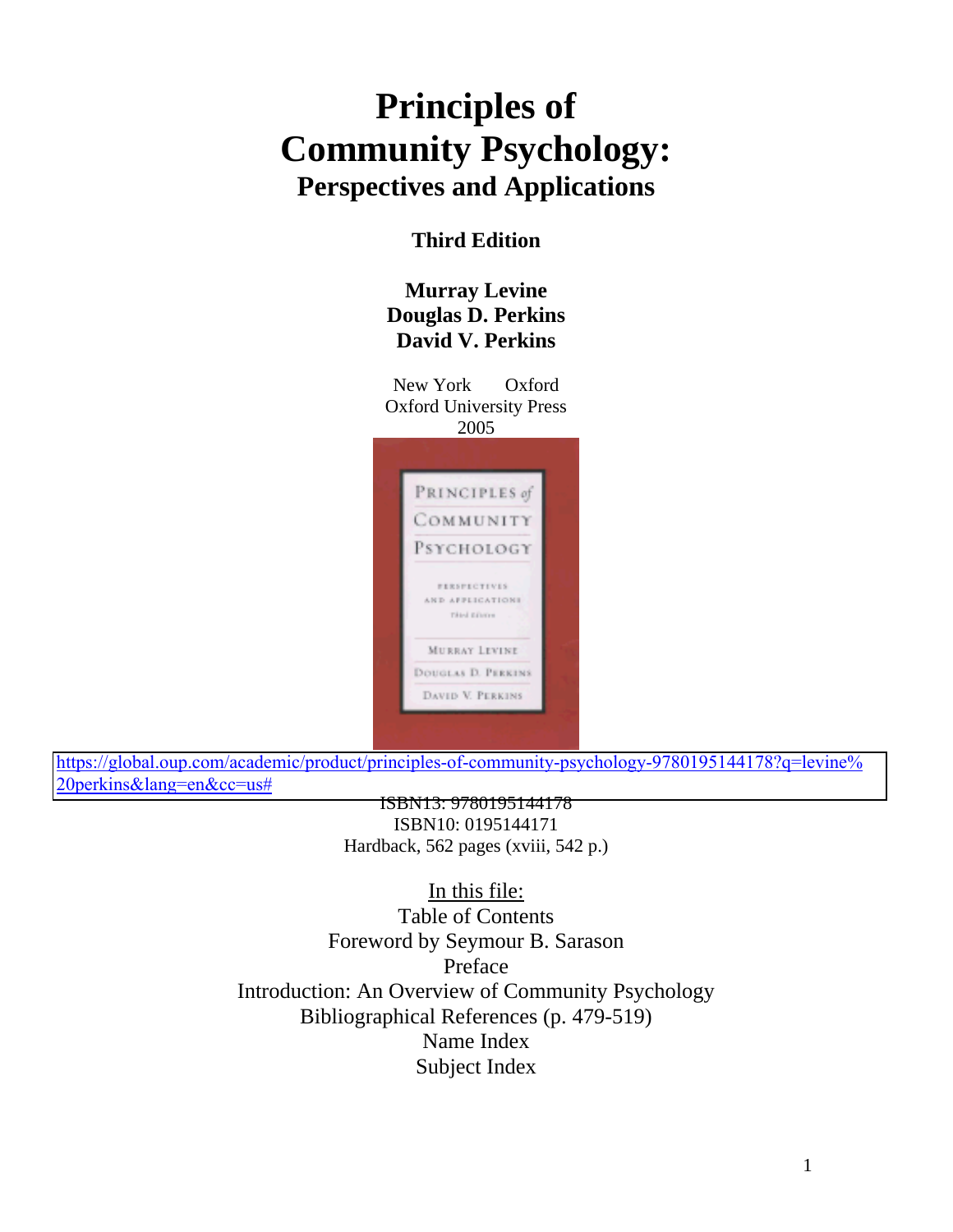# **Contents**

**Foreword by Seymour B. Sarason xiii** 

**Preface xv** 

Acknowledgements

# **Introduction: An Overview of Community Psychology 3**

What Is Community Psychology? What Isn't Community Psychology? Principles of Community Psychology Organization of Chapters

# **PART 1. ORIGINS OF COMMUNITY PSYCHOLOGY**

# **1. Life Is a Soap Opera 13**

The Incidence and Prevalence of Problems in Living Institutionalized Population Outpatient Mental Health Care Alcohol and Substance Abuse Crime and Victims of Crime Problems of Children and Adolescents Medical Problems and Chronic Illnesses Box 1-1: Psychosocial Adaptation to Health Problems: The Case of Genital Herpes **Disasters** Marriage and Parenting **Divorce** Economics and Employment Leisure-Time and Value Changes Aloneness in American Society The Availability of Professional Care Problems of the Medical Model Summary

# **2. The Origins of Community Psychology 54**

Origins of Mental Health Care in the Welfare System Community Mental Health Community Psychology Grows from Community Mental Health The Influence of Applied Social Psychology and the War on Poverty Current Issues in Community Mental Health Deinstitutionalization Box 2-1: Homelessness Community Alternatives to Hospitalization Box 2-2: Assertive Community Supports Minorities and Other Undeserved Groups Children and Adolescents Summary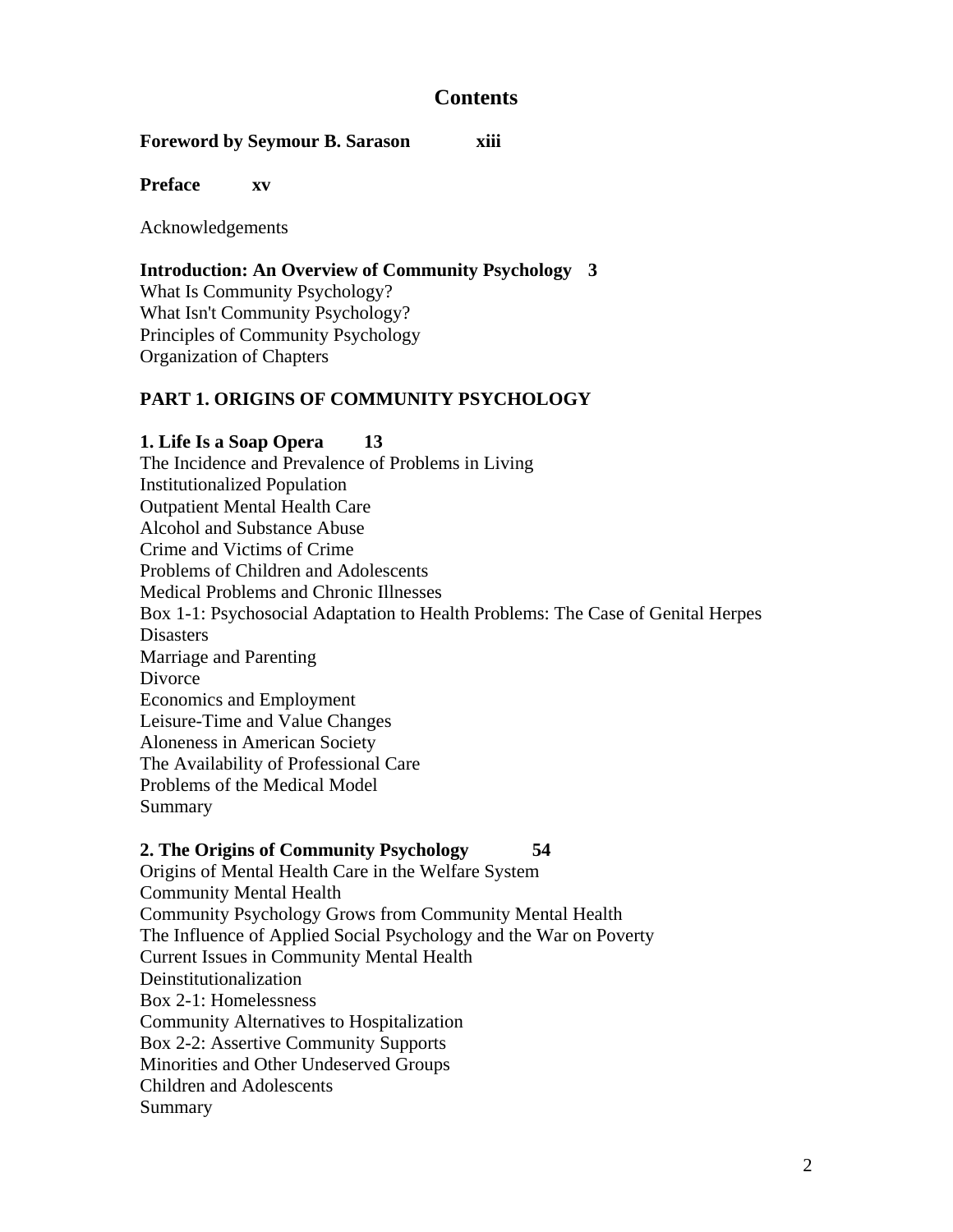# **PART 2. PERSPECTIVES IN COMMUNITY PSYCHOLOGY**

## **3. A Conceptual Road Map of Community Psychology 89**  The Dohrenwend Model Stressful Life Events Person and Environment **Outcomes** Box 3-1: Poverty, Unemployment, and Social Problems Opportunities for Intervention Based on Dohrenwend's Model Crisis Intervention Intervention to Enhance Psychological Mediators Intervention to Enhance Situational Mediators Psychological Characteristics of the Person That Increase the Likelihood of a Stressful Life Event Situations That Increase the Risk of Stressful Events Preventing Stressful Life Events Summary

### **4. The Ecological Analogy 116**

Ecology as a Paradigm A Paradigm Shift Box 4-1: Community Research from an Ecological Perspective Implications for the Research Enterprise Principles of Ecology Interdependence Cycling of Resources Adaptation; Niche Box 4-2: Behavior-Environment Congruence in Geel, Belgium Succession Box 4-3: The Boom in Hong Kong's Elderly Home Industry Mental Health and the Law Law as a Factor in the Ecological Analogy Adapting to Legal Change Box 4-4: Unforeseen Consequences of a Change in Child Protection Laws Ecology and Values Ecology and Practice Summary

# **5. Five Psychological Conceptions of the Environment 155**

Social Environmental Influences on Behavior and Well-Being Perceived Social Climates Social Roles Social Capital: Community Cognitions, Behaviors, and Networks Physical Environmental Influences on Behavior and Well-Being The Socio-Physical Environment: Behavior Settings Box 5-1: The Fairweather Lodge Postscript: What Role Remains for Individual Differences? Summary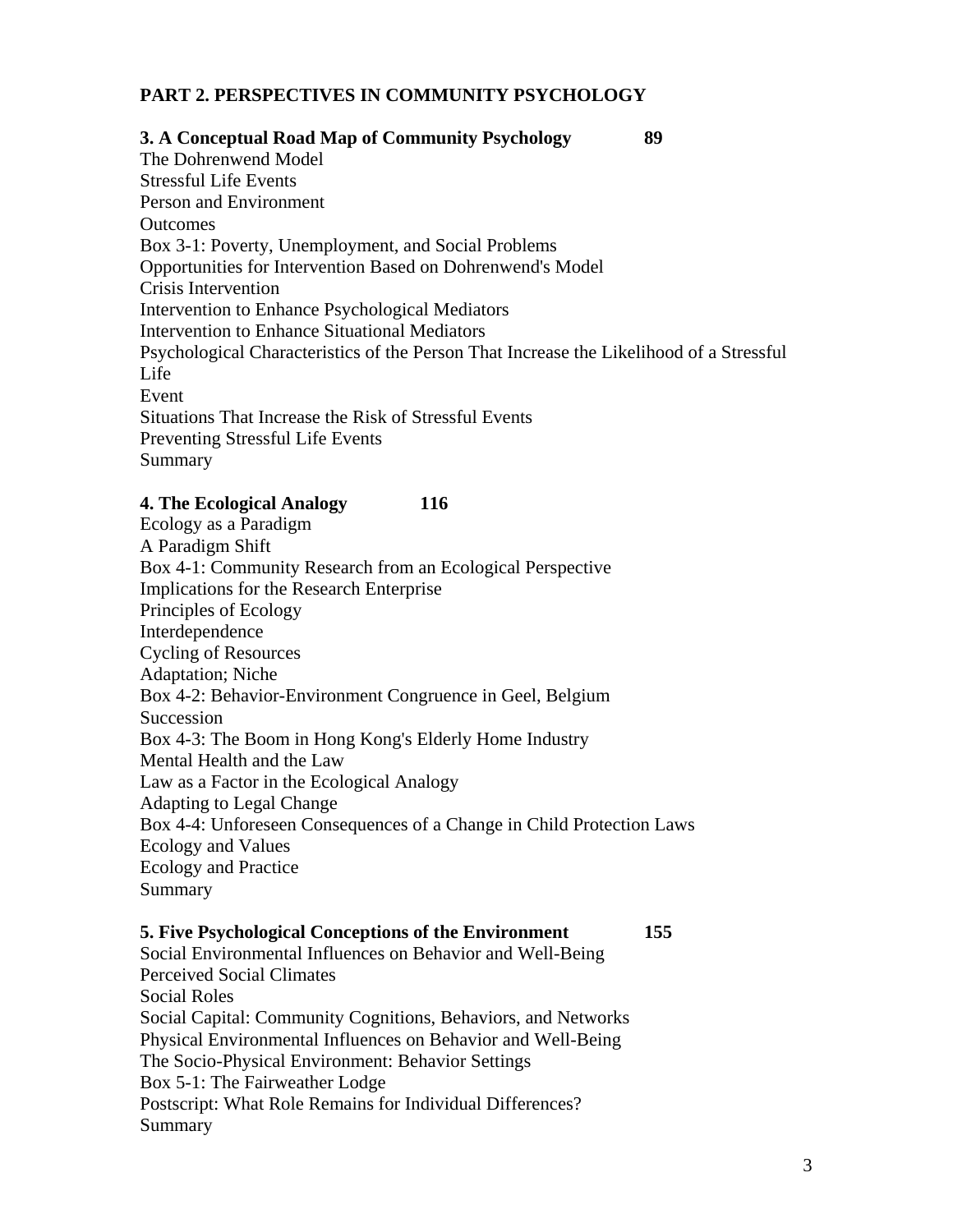# **6. Labeling Theory: An Alternative to the Illness Model 197**

The Social Context for the Development of Labeling Theory Principles of Labeling Theory Primary and Secondary Deviance Cultural Stereotypes and Labeling When is Residual Rule-Breaking Labeled? Diagnosis and Labeling Theory Behavior is Assimilated to the Label Stigma The Use of Law to Reduce Stigma Some Cautions Summary

### **7. Adaptation, Crisis, Coping, and Support 221**

Adaptation Box 7-1: Research on Stressful Life Events Vulnerability: An Integrative Perspective Coping General Characteristics of Coping Box 7-2: Pollyanna and the Glad Game Stages in Crisis Situations Individual and Situational Differences in Coping Social Support Theory and Research Concerning Social Support Box 7-3: Coping and Support in the Context of Culture New Directions in Research on Social Support Box 7-4: Support Interventions for People with Disabilities Summary

# **PART 3. APPLICATIONS OF COMMUNITY PSYCHOLOGY**

### **8. Prevention 271**

Basic Concepts in Prevention Indicated (Secondary) Prevention The Primary Mental Health Project Box 8-1: Preventing Child Maltreatment: The Problem of False Positives Limitations of Indicated Prevention in Mental Health Universal and Selective (Primary) Prevention Competence Building Box 8-2: A Successful School Change Effort Prevention through Stepwise Risk Reduction Box 8-3: Head Start and Early Head Start: An Experiment in Selective Prevention Prevention of HIV/AIDS Schools as a Locus of Prevention Community-Based Health Promotion Summary

# **9. Self-Help Groups 326**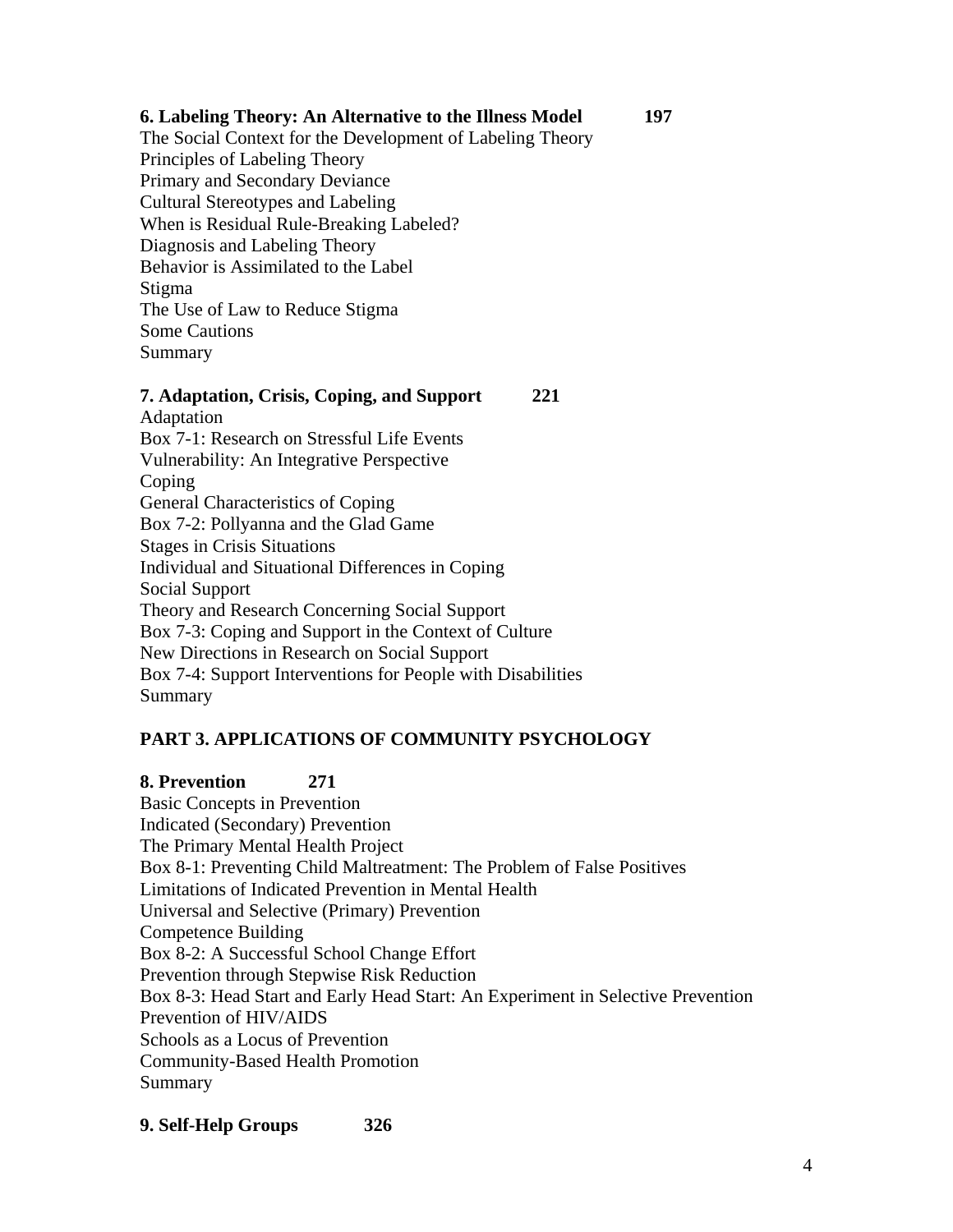Growth of Self-Help Groups Contemporary Reasons for Growth Types of Self-Help Groups The Nature of Self-Help Groups Dynamics of Self-Help Groups Self-Help and the Model of a Family How Self-Help Groups Work Self-Help and Ecological Concepts Are Self-Help Groups Effective? AA and Recovery from Alcoholism A Controlled Experiment Starting Self-Help Groups Advocacy Groups Summary

### **10. The Problem of Change 366**

The Creation of New Settings Box 10-1: The Residential Youth Center (RYC) Change in Existing Settings Systems Theory First- and Second-Order Change Organizational Change, Development, and Learning Production and Satisfaction Goals The Social Context of Change Case Studies of Change in Existing Settings Changing a State Mental Hospital Court-Ordered Change in Caring for Persons with Mental Retardation Planned Change on a Statewide Level: The Texas Educational Miracle Summary

### **11. School Desegregation: A Societal-Level Intervention 403**

Slavery, Segregation, and the Constitution The NAACP and Its Litigation Strategy Social Science Theory and Integration Successful Desegregation of the Schools--A Case Study After Desegregation Future Problems Summary

**12. Community Development and Social Action in Community Psychology 427** 

The Politics of Problem Definition Blaming the Victim Paradox and Empowerment Competent Communities Community Development Social Action An Example of Social Action: The Love Canal Homeowners' Association Box 12-1: Center for Health, Environment, and Justice and the Environmental Justice Movement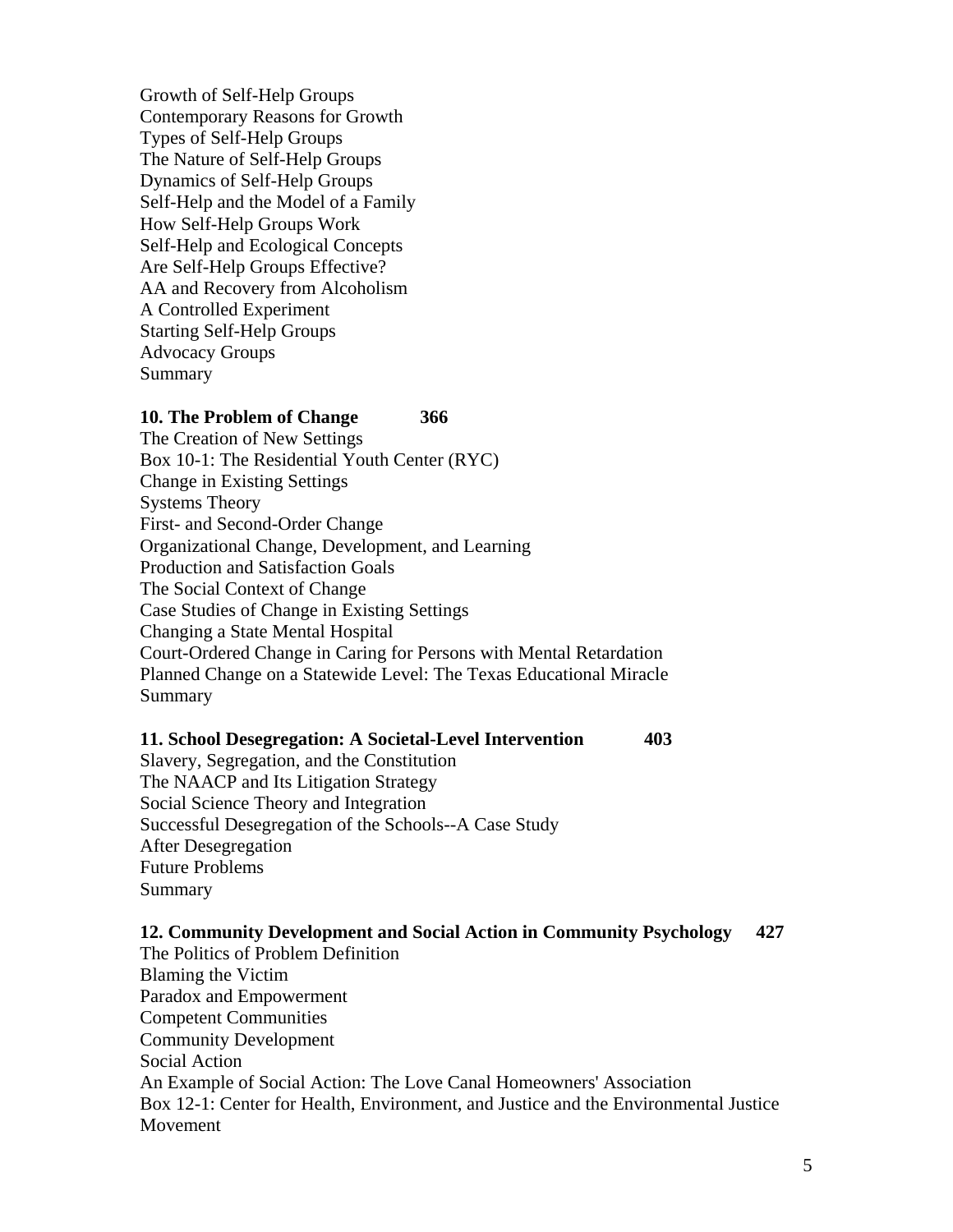Summary

**13. Science, Ethics, and the Future of Community Psychology 457**  Ecology and Science The Ethics of Community Intervention Interdisciplinary Community Psychology Box 13-1: Applying the Ecological-Psychopolitical Model to One Domain: The Physical Environment Community Psychology Around the Globe Summary

| <b>References</b>    | 479 |
|----------------------|-----|
| <b>Names Index</b>   | 521 |
| <b>Subject Index</b> | 532 |

# **Foreword**

Prior to this edition, this book was unrivaled for its scope and depth of the obvious and not-so-obvious psychological implications of what American communities are: what problems they face, how they do and do not change. What this new edition makes abundantly clear is that what we call a community is glaringly porous: in the modern, highly technical, mobile world, a community is affected by events near and far from its borders, events that are psychological, sociological, economic, political, and legal. Yes, this is a book written by and for psychologists, but it draws upon the social sciences as no other book in the field. I would go so far as to say that this edition makes clearer than previous editions that this is more than a book about the American community. It is about America. Although this is truly a scholarly book, it is the opposite of a dull one. That is no small achievement. Beginning with the first chapter ("Life Is a Soap Opera") the writing is clear and stimulating. The details are many, but they are never divorced from the contents from which they emerge and which they illuminate. This is not a dry text but a lively, stimulating one. It is more than an introduction to community psychology. Social, developmental, and clinical psychologists will be well rewarded by reading this book because (without saying so) it makes a mockery of conventional specialties whose labels mask a degree of overlap too long ignored.

> Seymour B. Sarason Stratford, CT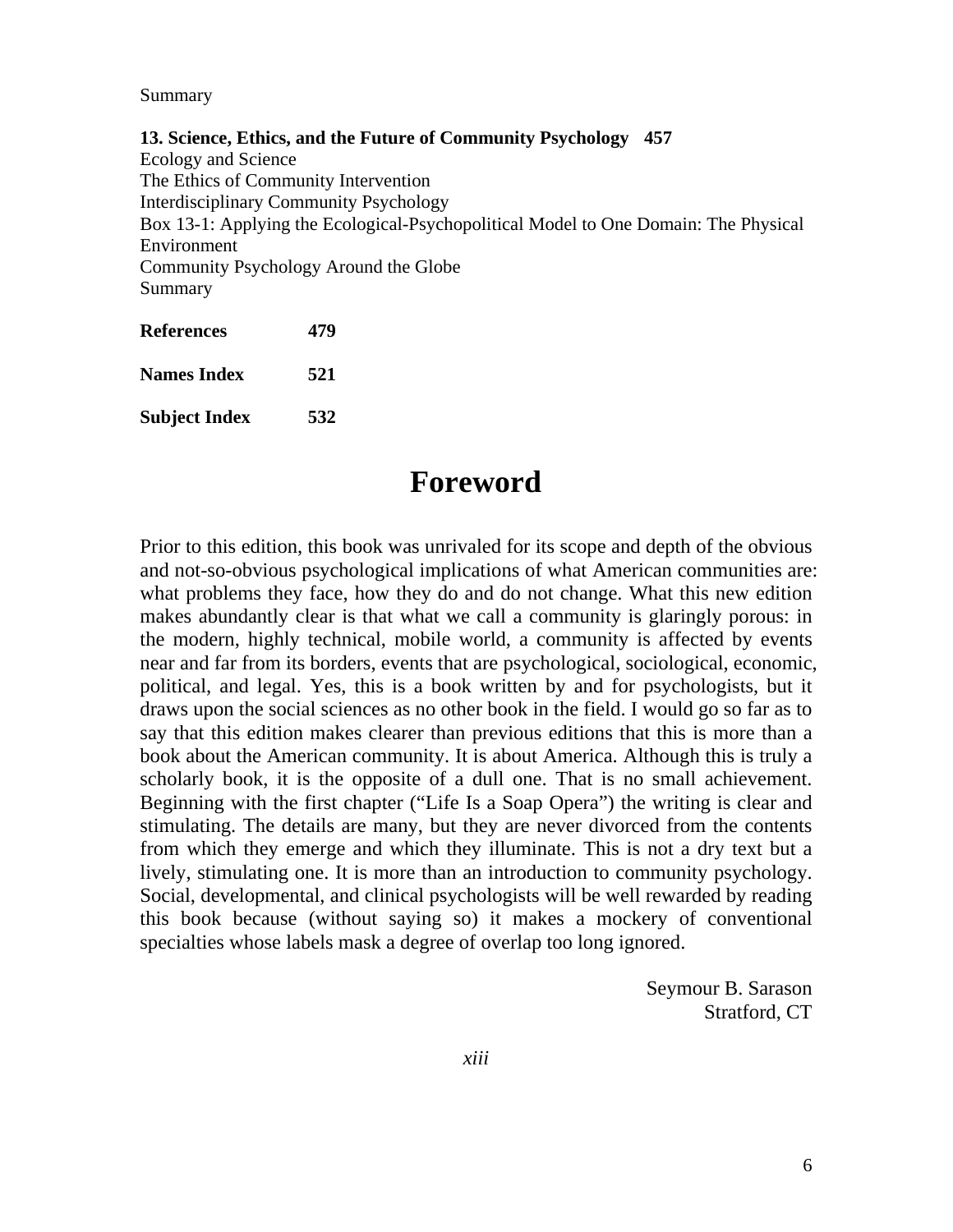# **Preface to the Third Edition**

This new edition represents not only an update of the past eight years in the field of community psychology, but also a substantial expansion in focus from the first two editions. Each chapter reviews the recent literature, updates the references, and presents the latest empirical work, the current issues and events, and some of the relevant policy debates surrounding them.

The Introduction has been substantially expanded by adding some definitional grounding in what community psychology is and is not, and some of the fundamental principles and values in the field, along with the overview of the organization of chapters. The population parameters in the first full chapter, "Life *Is* a Soap Opera," were updated based on the 2000 Census and other currently available social indicators and national surveys. Many new illustrative "sidebar" boxes replace more dated ones. An example in Chapter One is a review of "Psychosocial Adaptation to Health Problems: The Case of Genital Herpes." Chapter Two on the history of community psychology has been expanded to include not only the field's origins in the Community Mental Health movement but also the "Influence of Applied Social Psychology and the War on Poverty" and a new box on issues and research on homelessness. Chapter Three presents the guiding conceptual orientation of the book based on Dohrenwend's contextualized model of stress and includes updated references. Chapter Four includes a new box on behaviorenvironment congruence in Geel, Belgium, based on material that was scattered and not highlighted in the last edition as well as some new material. It is used to illustrate the ecological principles of adaptation and niche.

Chapter Five has been substantially expanded and reorganized from three psychological conceptions of the environment—perceived social climates, behavior settings, and social roles— toward a delineation of both social and physical environmental influences on behavior and wellbeing, as well as behavior settings representing a melding of social and physical contexts. The social environment includes not only social climates and roles but also key community "social capital" con-

xv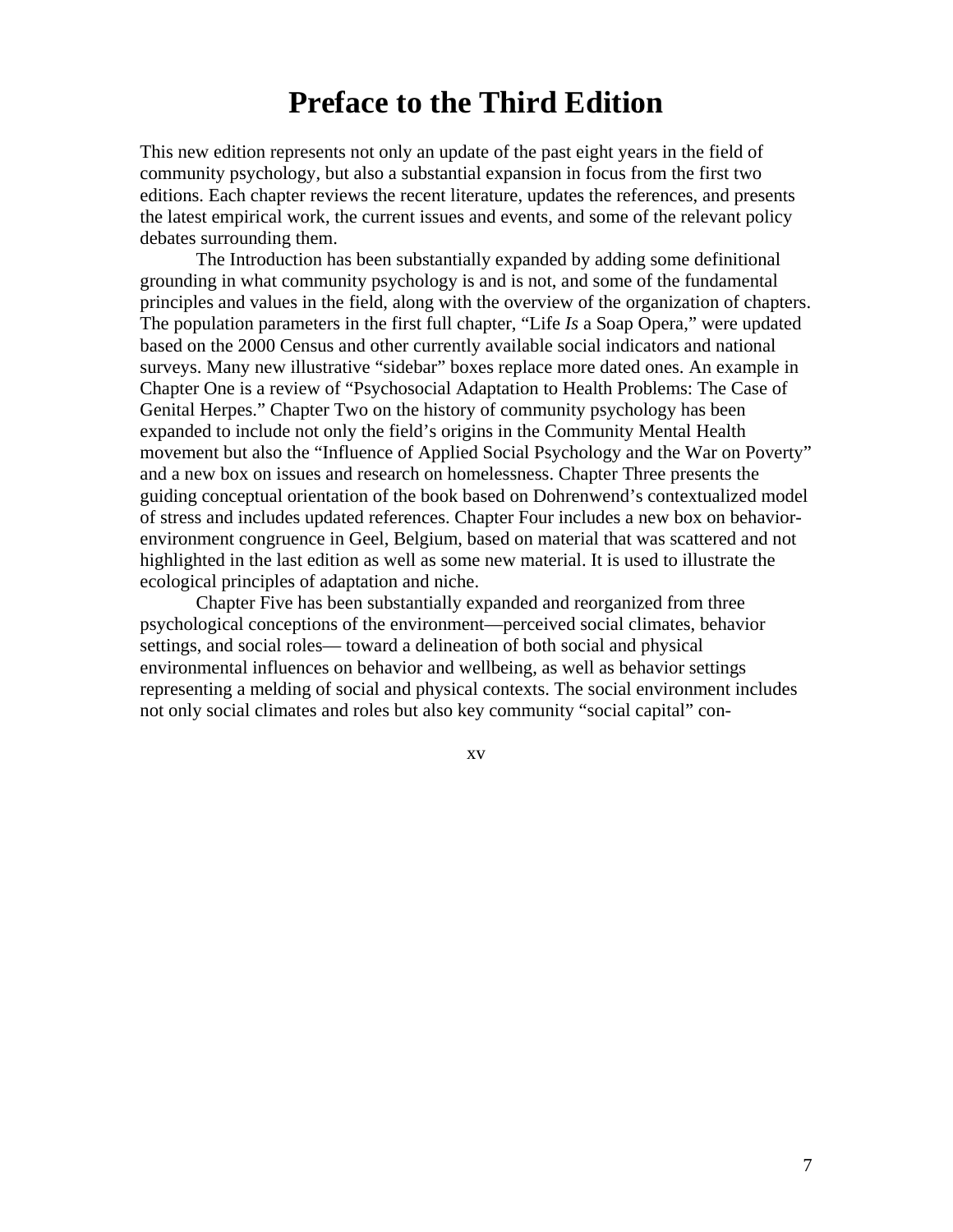cepts such as citizen participation and empowerment, sense of community, and neighboring, which have been studied extensively in community psychology but received less attention in previous editions. All of these concepts are illustrated in a revised box on the classic Fairweather lodge social experiment.

Chapter Six on labeling theory and the sociology of deviance has been updated and a new section on the use of law to reduce stigma added. In Chapter Seven, we have included new research findings on adaptation, crisis, coping, and social support, and added a box on "Pollyanna and the Glad Game" as an apt but largely forgotten historical antecedent to the literature on coping.

In Chapter Eight, we have updated the section on HIV/AIDS prevention and the boxes on Project Head Start (and now early Head Start) and on preventing child maltreatment as an illustration of the problem of false positives. We have also added a box on a successful school change effort as well as new sections on schools as a locus of prevention and on communitybased health promotion. Chapter Nine on self-help/mutual assistance groups has been revised and updated.

Chapter 10 includes two new sections. One is on organizational change, development, and learning and the other is on problems in planned change on a statewide level, which focuses on the so-called "Texas miracle" of educational reform. Chapter 11 on school desegregation as a societal-level intervention has been updated and includes two new sections on political and legal events since desegregation and on future problems in this arena. In Chapter 12, on communitylevel change, we have greatly revised and expanded the section on community development and created an up-to-date box discussing the Center for Health, Environment, and Justice and the Environmental Justice Movement.

Finally, Chapter 13 still focuses on science, ethics, and the future of community psychology, but it has been greatly expanded. In addition to updating the sections on ecology and science and the ethics of community intervention, we have added two new sections on making community psychology more interdisciplinary and recognizing developments in community psychology outside the United States and the need to increase international communication and collaboration in the field. We also added a box that presents a new ecological-psychopolitical model as one direction for future work in the field.

In sum, while no single text can provide all things to all readers, we think that, compared to previous editions, this book is more reflective of the entire breadth of community psychology, from its origins to the latest trends to a future that is bright with new ideas and an expanding vista of issues to address.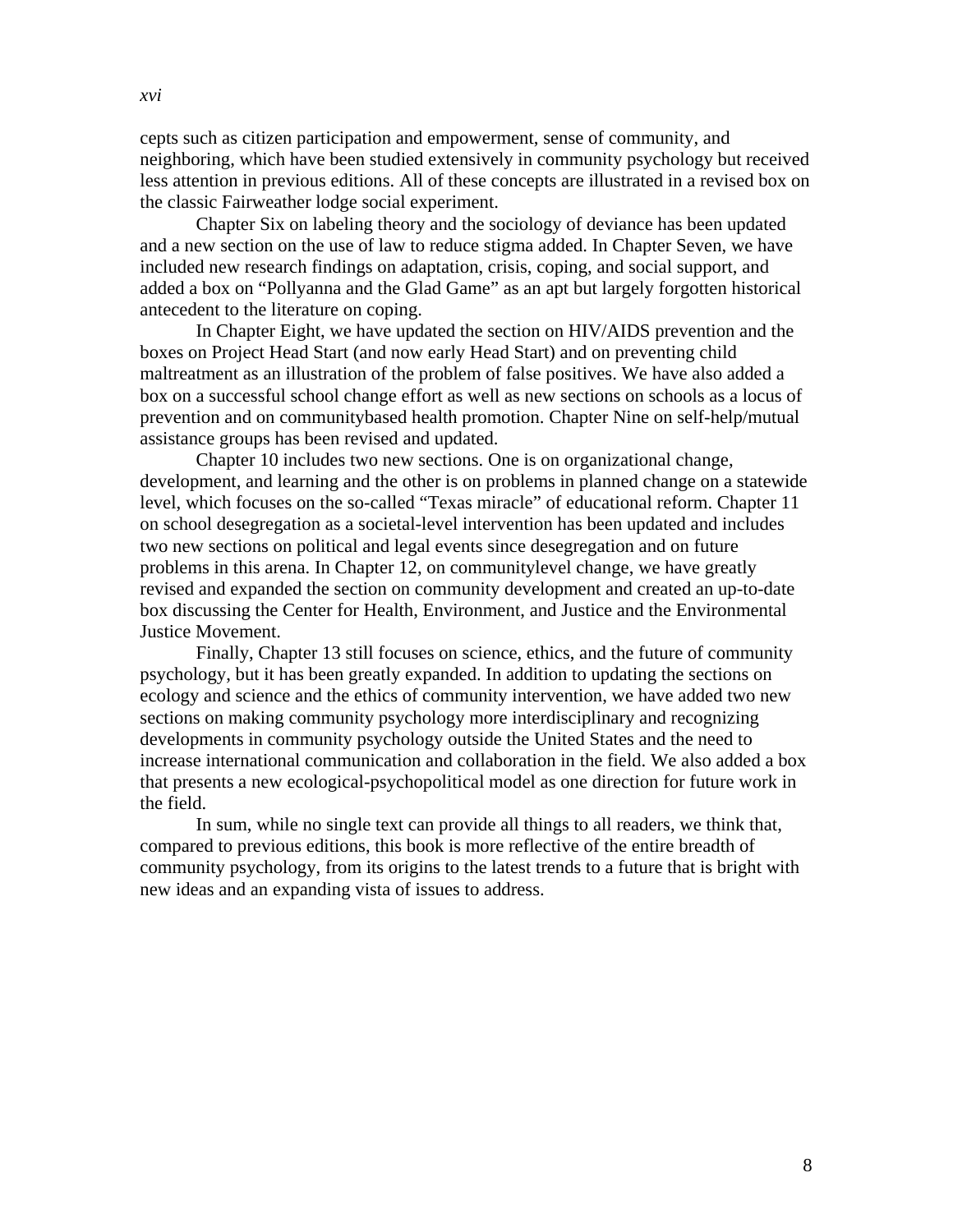### **What Is Community Psychology?**

Community psychology represents a new way of thinking about people's behavior and well-being in the context of all the community environments and social systems in which they live their lives. Our intention in this book is to develop that way of thinking and to show how the perspective is applicable to a very wide range of contemporary problems.

One of the most exciting aspects of community psychology is that the field is still developing and defining itself. It is not easily reduced to the traditional subdisciplines in psychology for several reasons. First, community psychologists simultaneously emphasize both *applied service delivery* to the community and *theory-based research*. Second, they focus, not just on individual psychological makeup, but on *multiple levels of analysis*, from individuals and groups to specific programs to organizations and, finally, to whole communities. Third, community psychology covers a broad *range of settings and substantive areas*. A community psychologist might find herself or himself conducting research in a mental health center on Monday, appearing as an expert witness in a courtroom on Tuesday, evaluating a hospital program on Wednesday, implementing a school-based program on Thursday, and organizing a neighborhood association meeting on Friday. For all the above reasons, there is a sense of vibrant urgency and uniqueness among community psychologists—as if they are as much a part of a social movement as of a professional or scientific discipline.

The new and disparate areas of community psychology are thus bound together by a singular vision: that of helping the relatively powerless, in and out of institutions, take control over their environment and their lives. Community psychologists must, however, "wear many hats" in working toward the creation of social systems which: (1) promote individual growth and prevent social and mental health prob-

### *3*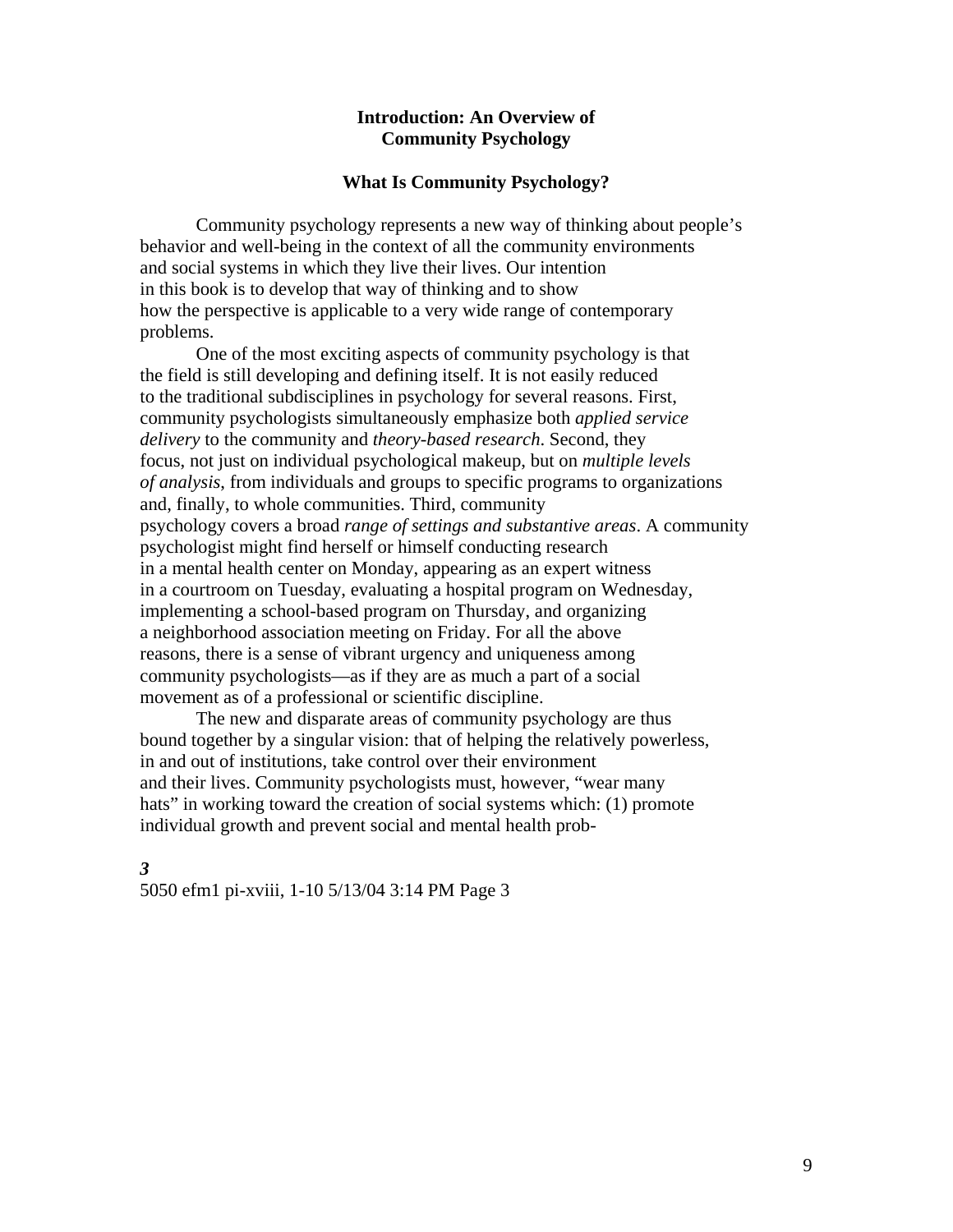lems before they start; (2) provide immediate and appropriate forms of intervention when and where they are most needed; and (3) enable those who have been labeled as "deviant" to live as dignified, supported, and empowered lives as possible, preferably as contributing members of the community.

For example, a community psychologist might (1) create and evaluate an array of programs and policies which help people control the stressful aspects of community and organizational environments; (2) assess the needs of a community and teach its members how to recognize an incipient problem and deal with it before it becomes intractable; or (3) study and implement more humane and effective ways for formerly institutionalized populations to live productively in society's mainstream.

### **What Isn't Community Psychology?\***

It may be useful to describe community psychology by distinguishing it from other disciplines with which it is closely allied. As we will explain more fully below, community psychology is like public health in promoting healthy environments and lifestyles, in considering problems at the population (not just individual) level, and, especially, in adopting a preventive orientation. That is, community psychologists try to prevent problems before they start, rather than waiting for them to become serious and debilitating. But community psychology differs from public health in its concern with social and mental, as well as physical health, and the quality of life in general.

In many ways, community psychology is like social work, except that it has a strong research orientation. Community psychologists are committed to the notion that nothing is more practical than rigorous, well-conceived research directed at social problems.

Community psychology is like social psychology and sociology in taking a group or systems approach to human behavior, but it is more unabashedly applied than those disciplines and more concerned with using psychological knowledge to resolve social problems.

It borrows techniques from industrial and organizational psychology, but tends to deal with community organizations, human service delivery systems, and support networks. Plus, it focuses simultaneously on the problems of clients and workers as opposed to solely the goals and values of management. It is concerned with issues of social regulation and control, and with enhancing the positive characteristics and coping abilities of relatively powerless social groups such as the poor, minorities, children, and the elderly.

\* We thank Marybeth Shinn for many of the ideas in this section.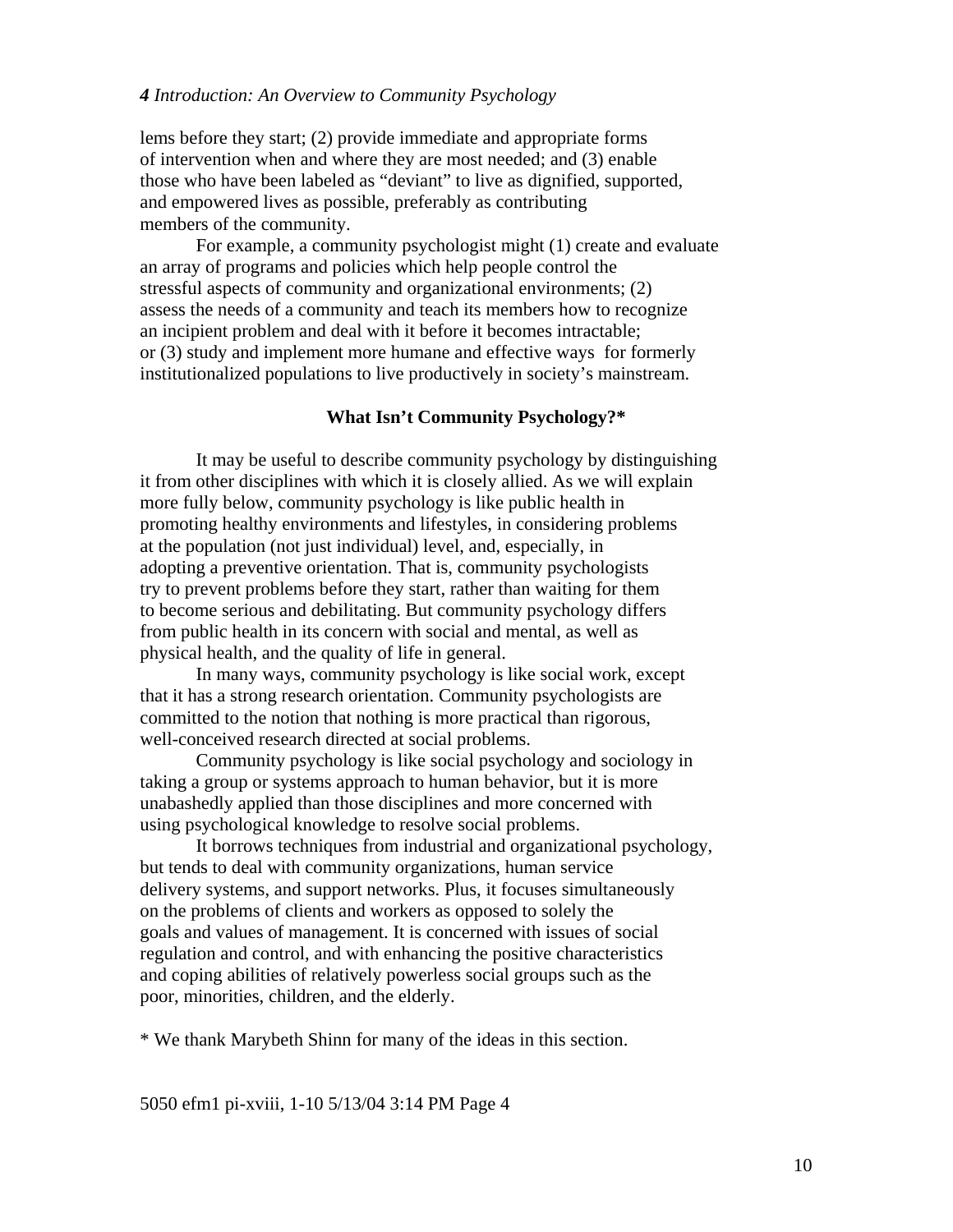As discussed in chapter 2, although some community psychologists came from, or were trained in, social psychology, the most important field of comparison for understanding community psychology is *clinical psychology*. Community psychology shares clinical psychology's action orientation and its goal of helping people in distress. An important difference between the community and the clinical orientation is the helping person's point of intervention, in terms of both location and timing. Community psychology arose largely out of dissatisfaction with the clinician's tendency to locate mental health problems within the individual. Community psychologists are more likely to see threats to mental health in the social environment, or in lack of fit between individuals and their environment. They focus on health rather than on illness, and on enhancing

the competencies of individuals, small groups, organizations, communities, or higher policy levels. This focus on the person-inenvironment is also emphasized by community psychologists outside the United States (e.g., Orford, 1992; Thomas & Veno, 1992).

The timing of intervention also helps to distinguish community psychology, which is more proactive, from clinical psychology, which is more reactive. One of the cofounders of community psychology, Emory Cowen, liked to illustrate this with an anecdote that by the time a child sees a therapist, there has already been a long process of difficulty, informal help-seeking, and frustration on everyone's part—the child, the family, teachers, friends. In most cases, the clinical psychologist cannot deal directly with the early stages of this process, but enters the picture at the end, after the problem has worsened, become more complicated and difficult to solve. The community approach and this book deal with all that came before.

Clinical psychology did produce the community mental health movement, which served as a kind of launching pad for community psychology. The community mental health movement has been characterized by efforts to deliver services in the local community instead of in a hospital or clinic, to emphasize services other than long-term hospitalization, and to use outpatient services as much as possible. The community movement is also dedicated to the development of innovative services and working relationships with other agencies in the community, for the client's benefit. We no longer follow the policy of isolating the repulsive deviant in pursuit of some chimerical goal of cure. Those adopting the community mental health perspective work to support people in the local community. When hospitalization does occur, the goal of treatment is not to cure illness, but to restore the individual's equilibrium so that he or she may be returned to the community as rapidly as possible.

This preference for community-based, in contrast to institutionbased, treatment constitutes not only a perspective but also an ideology or a set of beliefs that characterize community psychologists. In contrast to the clinical perspective, the community perspective directs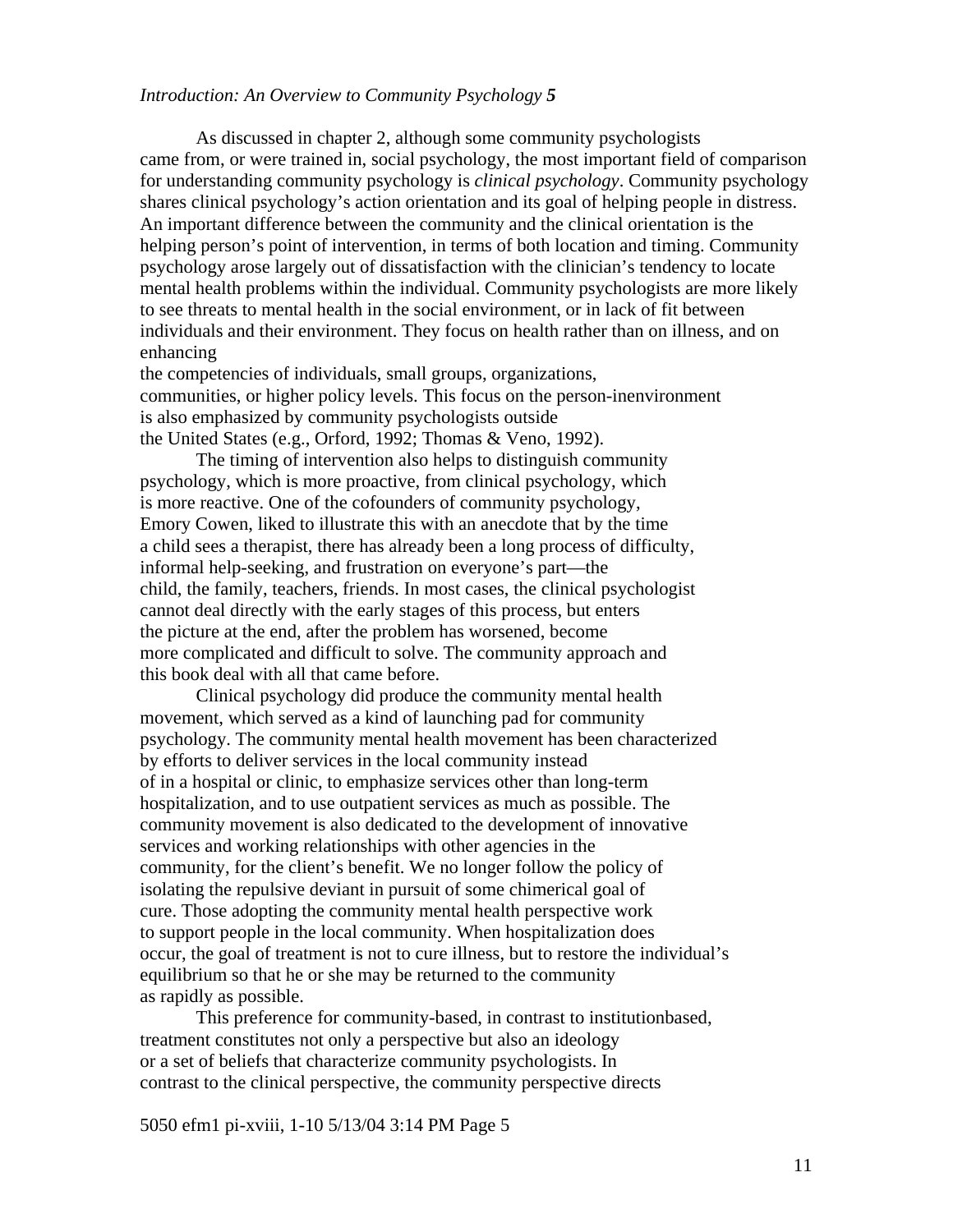more attention to the conditions of life for the person who is the client. The clinical perspective leads us to be primarily concerned with the person's inner life and perhaps his or her relationships to family or close friends. The community perspective may incorporate such concerns and interests, but it also leads the helping person to be concerned about living conditions—the availability of housing, employment, recreation, medical care, and transportation. Once the concerns extend far enough to examine the client's network of support, the community psychologist is focusing on the community, a larger unit than the individual or the family.

Examining successes and failures of mental health practices of the past and present, we become even more aware of the extent to which our service system is embedded in the political structure. An understanding of funding streams is critical in understanding what happens to clients. Especially for the heaviest users of services, those who are seriously and persistently mentally ill, we find that many problems of living are related to welfare policies and laws. In adopting a community psychology perspective, we must use theoretical conceptions that extend beyond those useful in understanding an individual (e.g., diagnostic categories, psychodynamics, traits, and so on) and incorporate larger units of analysis.

### **Principles of Community Psychology**

Community psychology is not only a professional and scientific discipline. It is also a philosophical or value orientation that is applicable to virtually any field or profession. The community perspective challenges traditional modes of thought. It avoids "blaming the victim" for problems or labeling people as "deviant" (chapter 6) and looks at whole ecological systems, including political, cultural, and environmental influences, as well as focusing on institutional and organizational factors (see chapters 4, 5 and 10). Acknowledging that many groups and individuals are suspicious of, or intimidated by, professionals, the community approach encourages client/citizen participation and recognizes the demand for local empowerment, bureaucratic decentralization, and self-help/mutual aid (chapters 9 and 12). It simultaneously stresses the utility of research, not only for theory development, but for program evaluation and policy analysis—and the omnipresence of values (implicitly or explicitly) throughout society and even science (see chapters 11 and 13). An important aspect of the community orientation is its appreciation of the authority of historical and structural contexts (chapter 2). Community psychology values and celebrates cultural diversity (chapter 11). Throughout the book, we show how community psychology emphasizes community and personal strengths and competency, as opposed to weaknesses and pathology.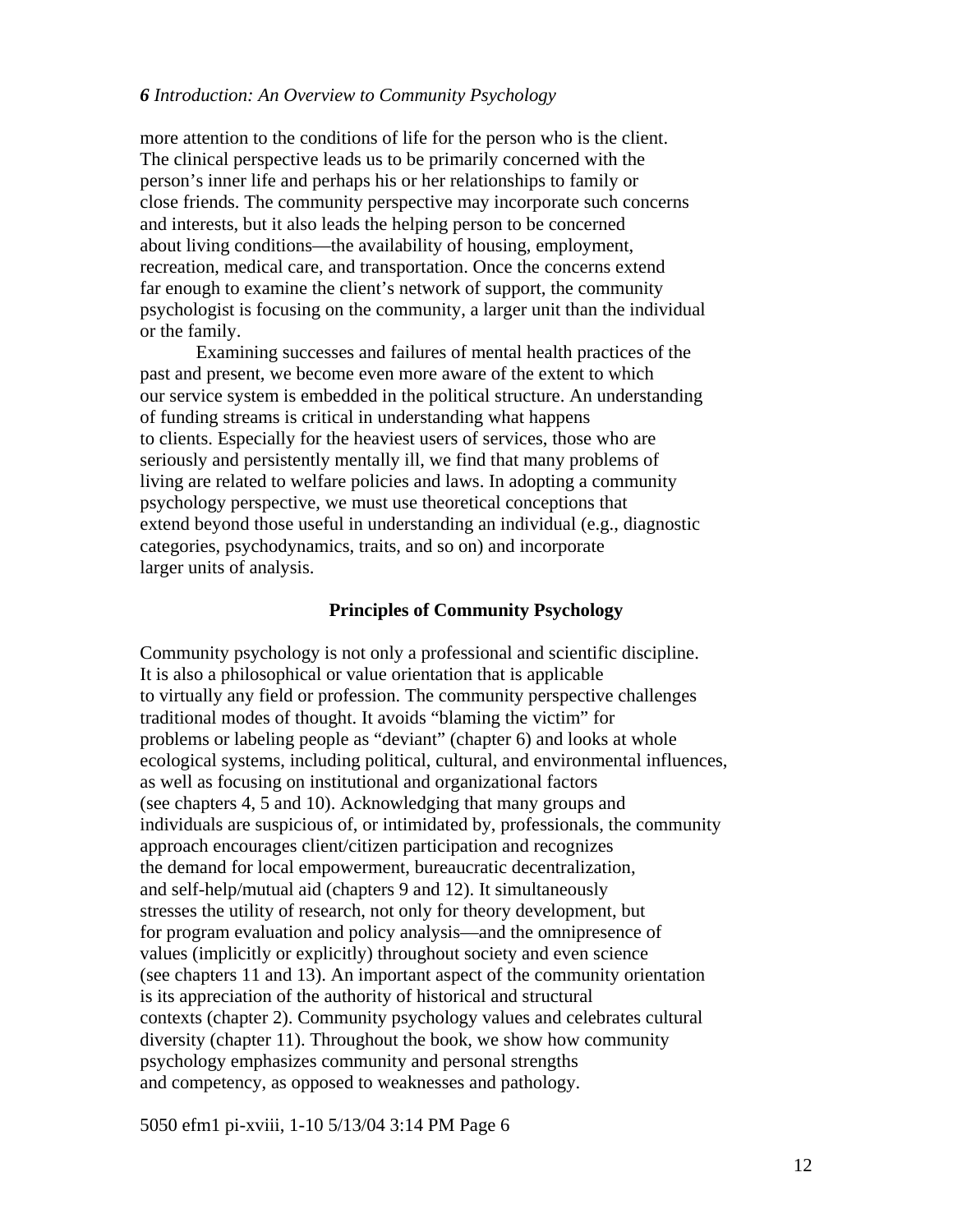Some of the viewpoints or theories in the community perspective have been more thoroughly elaborated than others. One important area of theory and research is the human stress process, its environmental causes (and how they can be prevented), how individuals and groups vary in how they cope with it (including the use of family, friends, and others for social support), and what kinds of negative, and even positive, outcomes can occur (Dohrenwend, 1978; see chapters 3 and 7).

Community psychology also emphasizes ecological thinking, which leads us beyond trying to change individuals to consider ways to improve the fit, or interaction, between persons and environments, which can have as important an effect on behavior and well-being as each factor has separately (see chapter 4). The ecological viewpoint requires "a concern with the relationships of individuals to each other as a community; as a differentiated social grouping with elaborate systems of formal and informal relationships" (Mann, 1978, p. x). The community perspective includes a "focus on broader ecological levels than the level of the exclusive treatment of the individual" (Heller & Monahan, 1977, p. 16).

A paradigm shift has occurred in that both the questions we must ask and the methods used to obtain answers have changed (Rappaport, 1977). It is necessary to develop research bases for informed intervention, but it is not sufficient. If psychology and social science are to be relevant and useful for the solution of social problems, then conceptual and research approaches will have to broaden to take into account the historical, social, economic, and political contexts within which policies are developed and implemented (Sarason, 1974, 1981a, 1981b, 1982a).

Although community psychologists tend to advocate social more than individual change, one can have less than radical aims and remain within the community orientation. Most psychologists following the community perspective see it as their mission, not to just tear down outmoded ideas and practices, but to help create or improve service organizations and other institutions. They work to achieve the goals of providing humane, effective care and less stigmatizing services to those in need while enhancing human psychological growth and development.

To make human service organizations more effective and more humane, community-oriented psychologists are interested in creating new settings and services consistent with the ecological perspective. That perspective, and the actions that flow from it, differ from the medical model in which the person in need defines his or her own problem and then seeks out help from a professional helper, most often on a fee-for-service basis. The medical model is useful for many people and for many problems. However, the medical model with its emphasis on highly trained professionals is unable to provide for all in need. Moreover certain forms of care may contribute to the perpetuation of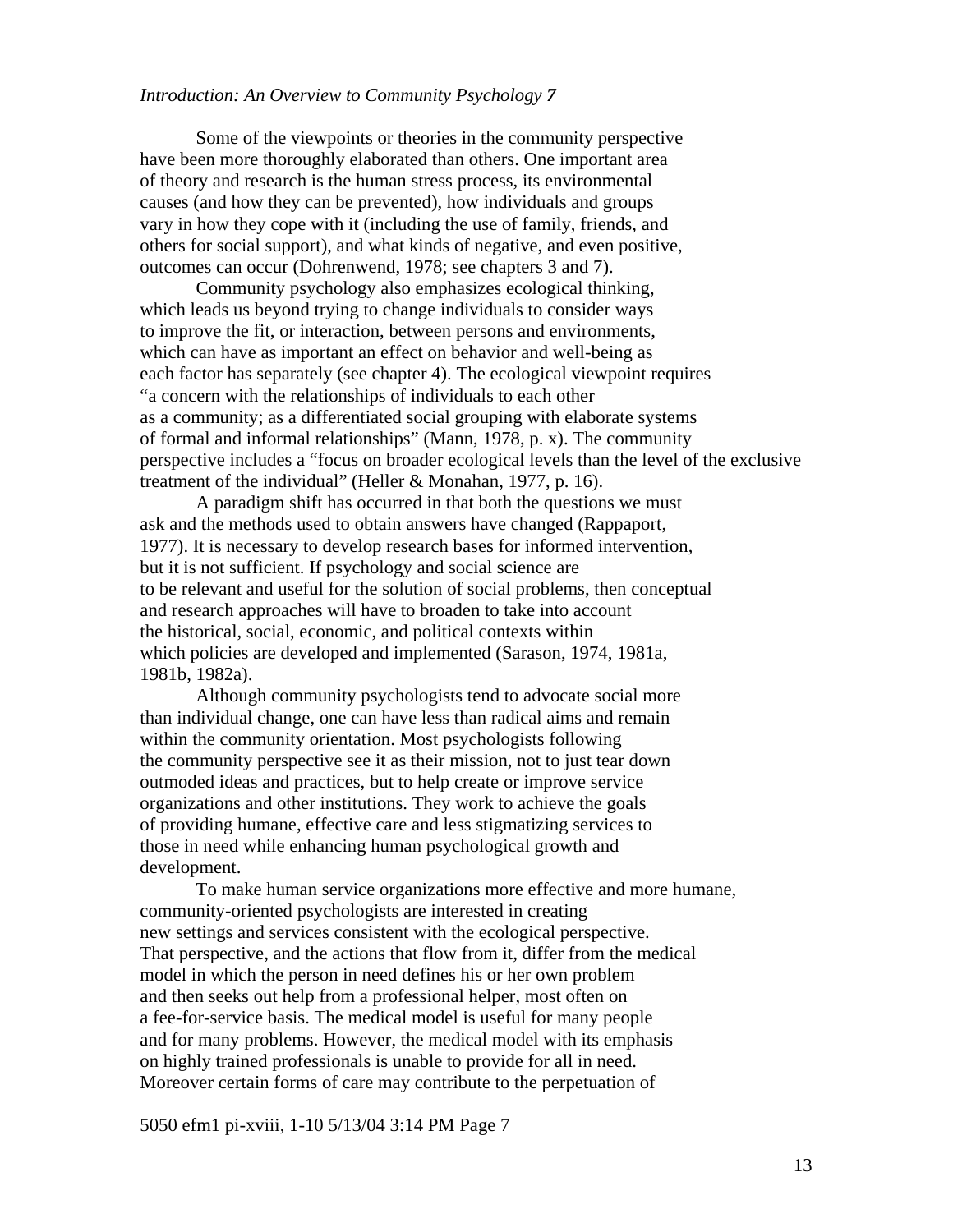problems because of the way problems are defined in the medical model as residing exclusively within the boundaries of an individual.

In the ecological perspective, human behavior is viewed in terms of the person's adaptation to resources and circumstances (see chapter 4). From this perspective, one may correct unsuccessful adaptations by altering the availability of resources. Thus new services may be created, or existing strengths in social networks may be discovered and conditions changed to enhance the use of resources. A good example is the way legal and cultural barriers to resources were eliminated as a result of antidiscrimination and voting rights legislation starting in the 1950s. The increased number of African Americans in professional, managerial, and technical occupations, the increase in income among middle- and upper-class African Americans, and the increased number of African American students in colleges and professional schools can be attributed to the civil rights movement. The increasing number of young, unemployed African American males, the correlated increase in single-mother families, and the concentration of social problems such as crime in certain urban areas can be attributed at least in part to a changing job market and the loss of access to jobs, a critical resource for favorable adaptation (Wilson, 1987). From this perspective, solutions to problems in living do not require more professional therapists; instead community psychologists try to work through a variety of institutions and with people who may not have advanced training in the mental health professions to improve and develop resources. The ecological perspective encourages a search for resources instead of a search for psychopathology. It encourages us to view others as having strengths that may be put to good use in the service of their own development if resources are available. It may not be necessary to undo psychopathology first.

Community psychologists have also rallied around the theme of prevention (chapter 8). The concept of prevention comes from the field of public health. Public health professionals argue that the greatest advances result from preventing diseases instead of treating them after they occur. Deadly scourges have been all but wiped out by inoculations and modern sanitary methods. Our increased average length of life, and our better health throughout a longer fraction of that life span, are both more attributable to preventive than to therapeutic measures. The public health model leads us to seek out the causes of pathology and to act to prevent them by either modifying environmental conditions or strengthening the person. It is not clear that the public health model can be adopted wholly when we deal with social and mental health problems. However, it does provide a set of goals and a way of thinking that direct our attention to issues other than individual psychopathology and its treatment.

The concept of prevention offers different times and places for intervention. It asks us to think about whether it might be possible to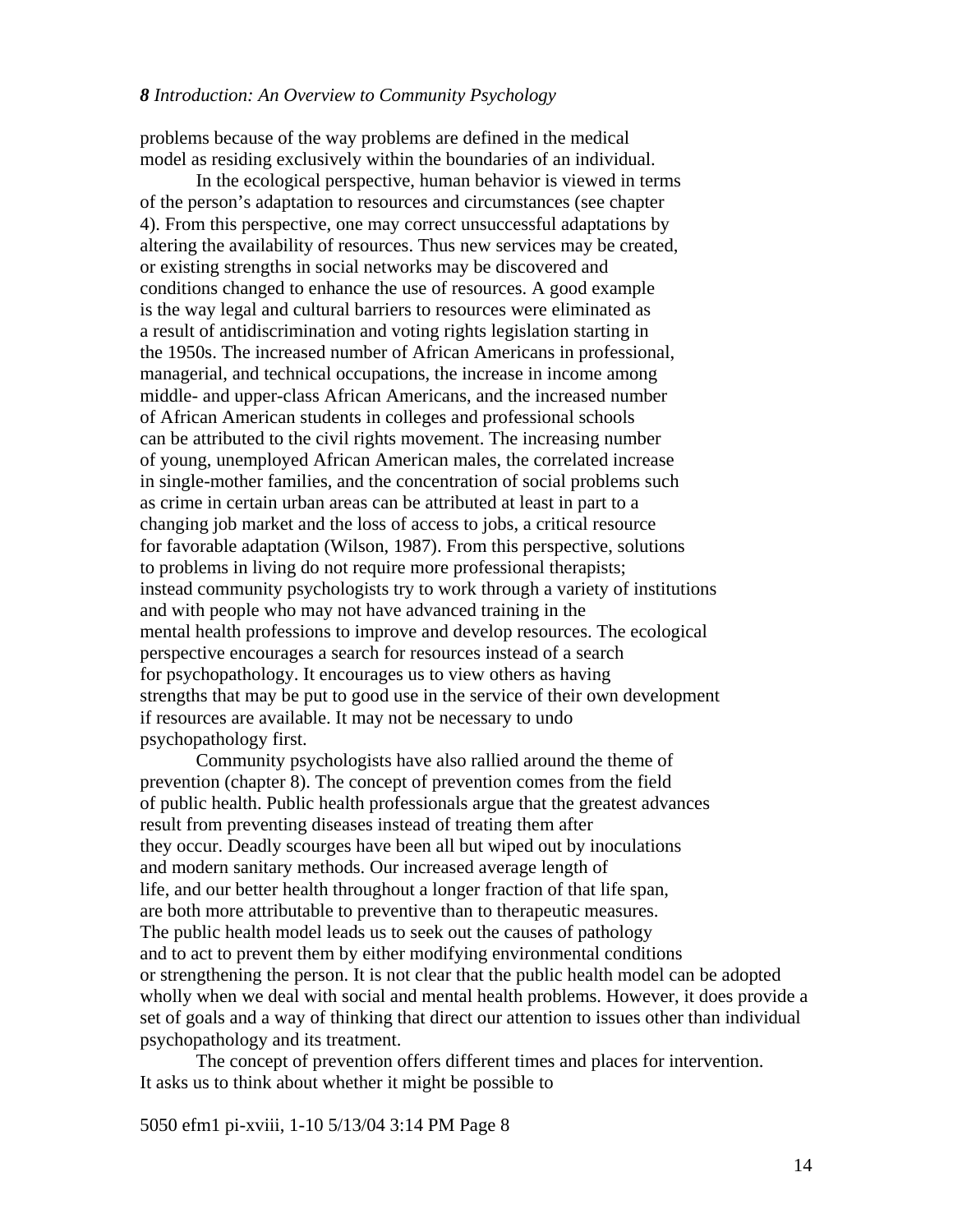take action before the undesirable behavior actually appears, or in the alternative, learn to position assistance—resources—so that problem resolution can occur very early in the history of a problem. As clinicians we are generally called in after an intolerable situation has developed for an individual or a family. In the preventive perspective, we are encouraged to think systematically about the beginnings of the process that results in a person defining him or herself, or being defined by others, as a "case."

Preventive approaches also require us to function in new organizational settings. Historically, the setting for mental health professionals was the clinic, the hospital, or the private practice office. In preventive work using the community perspective, it becomes necessary to leave familiar settings and learn to live, work, and adapt in environments that are at best unfamiliar or uncongenial, and at worst may be actively hostile to strangers and to change efforts, no matter how benignly intended. It is necessary to work with and through schools, welfare departments, recreation facilities, the mass media, the legislative and the political process, and people representing many varied interests and values.

Community psychology directs attention to the larger context within which plans are developed and implemented. The possibilities for gaining resources must be carefully evaluated. The political climate supporting one type of programming at one time and another at another time must be understood. What is feasible at one time and under one set of political and economic conditions may often be approached only with great difficulty at another time or under other circumstances (Levine & Levine, 1992). Competition among agencies and groups for the same pool of limited resources becomes a crucial factor influencing what kinds and amounts of resources will be available and to whom. When we adopt the community perspective, our professional concerns necessarily broaden.

In this book we will examine some of the theories and programs in community psychology, and some of the research related to them. We are interested in showing the interrelationships among problems and theories and in trying to develop as systematic a framework as we can for thinking about problems and their solutions. At this point in the development of the field, we can try to convey an orientation and a way of thinking. Hard knowledge is in short supply, and may never be sufficient to satisfy the most "hard-nosed" critics. The problems of interest to this field will persist, however, and we will continue to develop better—if imperfect—ways of addressing them. When those of us working in this field in the early 1960s began, we were innocent of the questions as well as of the answers. Now at least we are developing an intellectual framework within which diverse experiences make some sense. We can at least ask questions that are more meaningful than ones we were able to ask 40 years ago.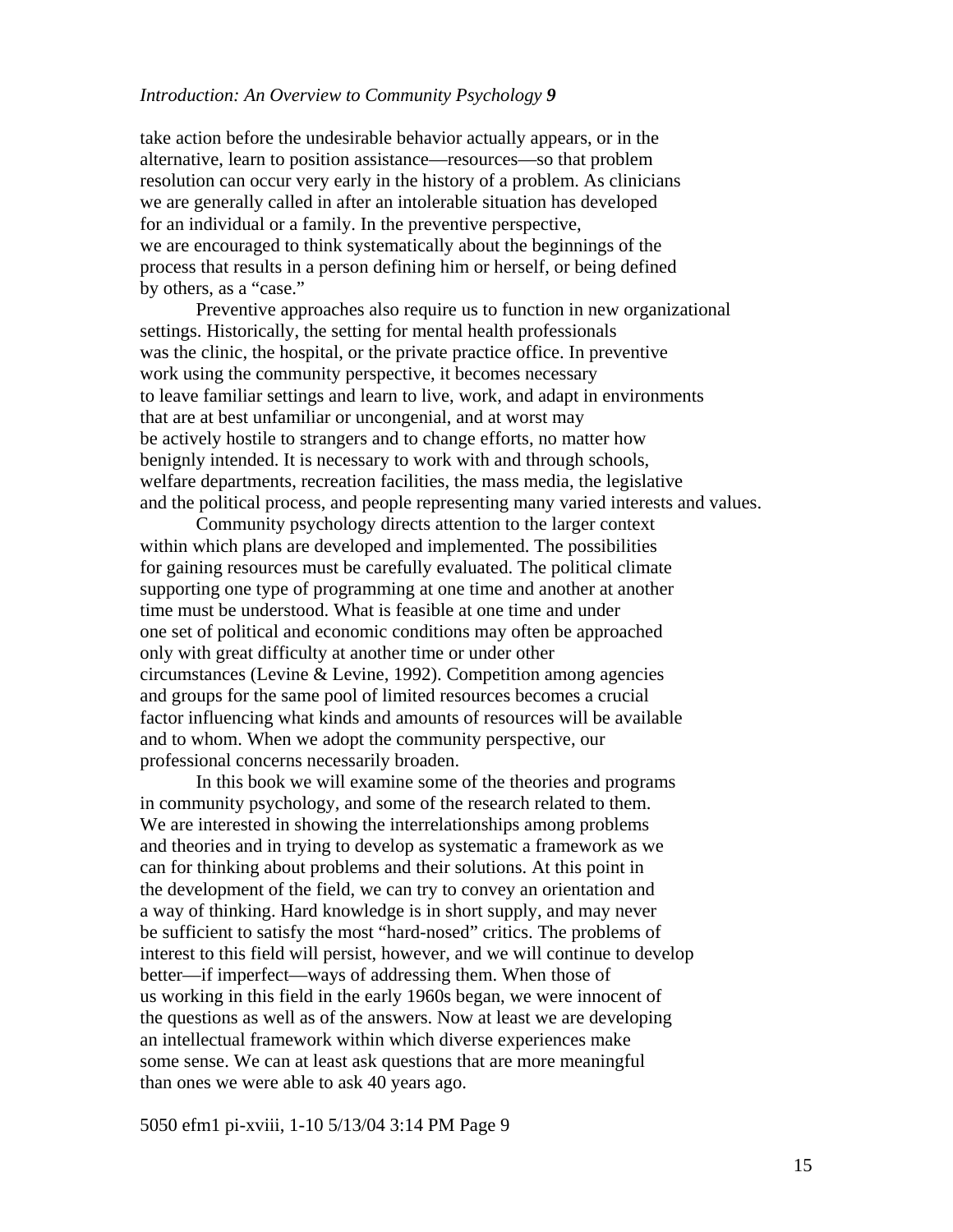### **Organization of Chapters**

The content of the book is organized as follows. The first two chapters establish a philosophical and temporal context for community psychology. Chapter 1 examines the nature and scope of issues and problems facing the field and discusses the implications of a view that asserts that the definition of a problem involves its situational context. Chapter 2 reviews the historical background of this perspective. Chapter 3 presents Barbara Dohrenwend's unified model of the community psychology field and the various activities it endorses, on which the rest of the book elaborates. Chapters 4 through 7 describe and assess the major conceptual foundations of community psychology, including principles of ecology, conceptions of behavior in a social and physical context, labeling theory, and the increasingly useful concepts of stress and support. These concepts are also used to design programs for those who need long-term assistance with chronic problems.

The remainder of the book gives more attention to applications of community psychology principles while maintaining the focus on concepts. Chapter 8 outlines and discusses community psychology's perspective on prevention. This chapter pays particular attention to interventions involving individual competence building and interventions to reduce risks in important settings such as schools. Some of the ideas derived from prevention are applied in chapter 9 to the condition of people who need help on a more chronic, long-term basis. Selfhelp groups offer an important alternative to traditional clinical services in the way they conceptualize problems and the nature of their approach to overcoming a problem.

The remaining chapters elaborate on these issues. Chapter 10 considers the problem of change at the level of individual settings and organizations. Creating new settings and changing existing settings are both discussed, along with two illustrative case studies. Perspectives in community psychology also offer insights into the process of change at larger levels. School desegregation, for example, the focus in chapter 11, was a change of nationwide proportions in which psychologists and other social scientists played a relatively important role. Chapter 12 examines the nature of problem definition in a community context and some of the alternative interventions (e.g., within community development there are both professional planning and grassroots organizing models) that follow from different definitions. Chapter 13 completes the book with a community perspective on scientific research and the ethics and politics of intervention. We hope that everyone who reads this book will learn from it, but if we only stimulate the reader to think about these issues our most essential objective will have been accomplished.

### 5050 efm1 pi-xviii, 1-10 5/13/04 3:14 PM Page 10 **-> I ORIGINS OF COMMUNITY PSYCHOLOGY**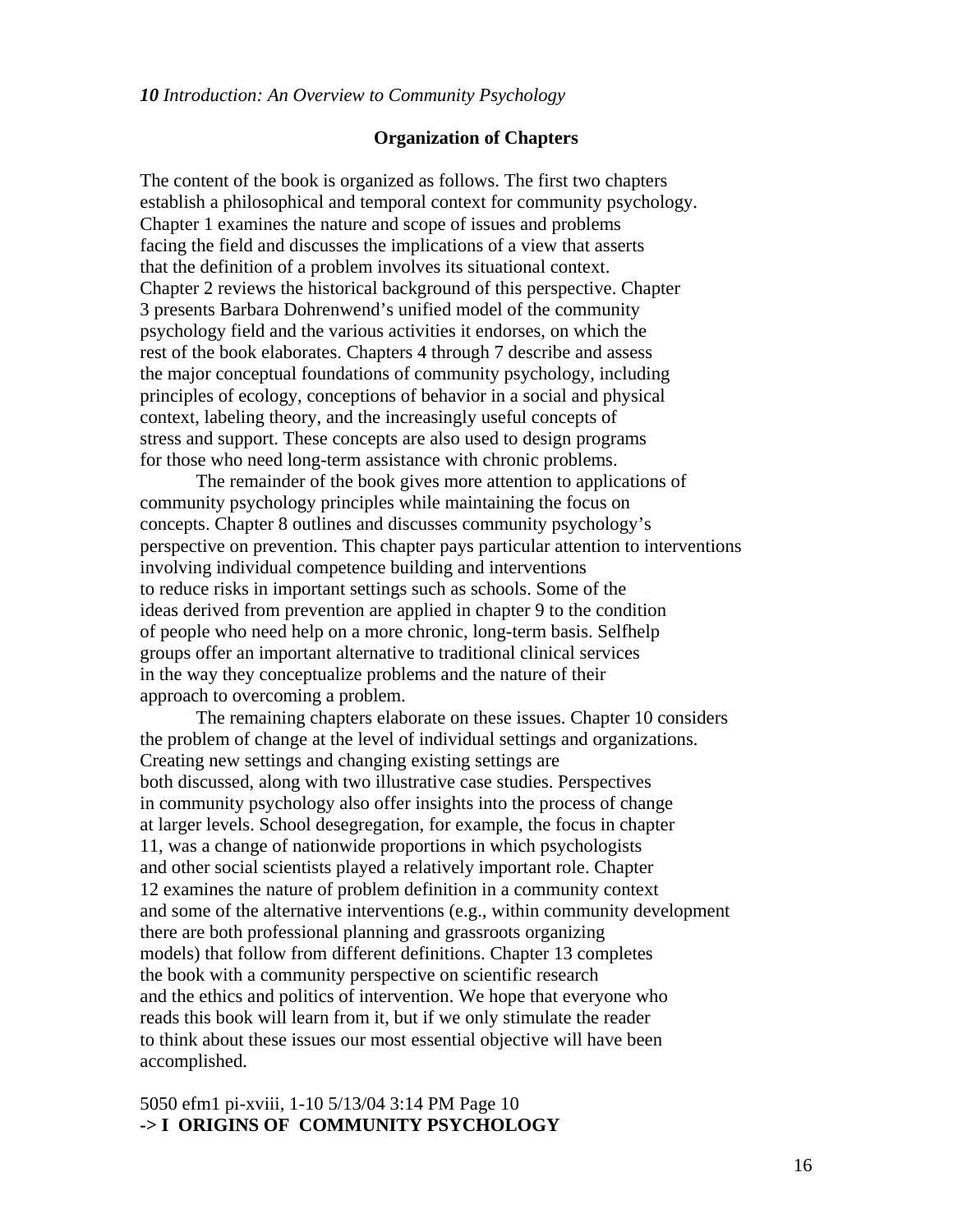# **References**

- Abram, K. M., & Teplin, L. A. (1991). Co-occurring disorders among mentally ill jail detainees: Implications for public policy. American Psychologist, 46(10), 1036-1045.
- Academy of Leisure Sciences (undated). White Paper #3: Leisure: The new center of the economy? <http://www.cas.ualberta.ca/elj/als/alswp3.html>
- Acierno, R., Brady, K., Gray, M., Kilpatrick, D. G., Resnick, H., & Best, C. L. (2002). Psychopathology following interpersonal violence: A comparison of risk factors in older and younger adults. *Journal of Clinical Geropsychology, 8*(1), 13-23.
- Acosta, O. M. (1998). *Resilience among Latin-American children and adolescents: An examination of individual and family variables as moderators of stress.* Dissertation: State University of New York, Buffalo, NY.
- Acs, G., & Loprest, P. (2001). The Status of TANF Leavers in the District of Columbia: Final Report. Washington, DC: Urban Institute.
- Addams, J. (1910). Twenty years at Hull House. New York: Macmillan.
- Adler, N. E., Boyce, T., Chesney, M. A., Cohen, S., Folkman, S., Kahn, R. L., & Syme, S. L. (1994). Socioeconomic status and health: The challenge of the gradient. American Psychologist, 49, 15-24.
- AFSCME, 2002. http://www.afscme.org/pol-leg/opendo2.htm
- Alan Guttmacher Institute. (1999). Facts in brief. Teen sex and pregnancy. http://www.agiusa.org/pubs/tb\_teen\_sex.html
- Alba, R. D., Logan, J. R., & Stults, B. J, (2000). How segregated are middle-class African Americans? Social Problems, 47(4), 543-558.
- Albee, B. W. (1995) Ann and Me. The Journal of Primary Prevention, 15, 331-349.
- Albee, G. W. (1959) Mental health manpower trends. New York: Basic Books.
- Albee, G. W. (1998). The politics of primary prevention. Journal of Primary Prevention, 19(2), 117-127.
- Albee, G.W., Faenza, M. M., & Gullotta, T. P. (1997). Introduction. In Albee, G. W., & Gullotta, T. P. (Eds.), Primary prevention works (pp xi-xiv). Thousand Oaks, CA: Sage.
- Albee, G. W., & Gullotta, T. P. (Eds.) (1997). Primary prevention works. Thousand Oaks, CA: Sage.
- Alinksy, S. (1971) Rules for radicals. New York: Vantage Press.
- Alley, S., Blanton, J., Feldman, R.E., Hunter, G.D., & Rolfson, M. (1979). Case studies of mental health paraprofessionals. Twelve effective programs. New York: Human Sciences Press.
- Altman, D. (1995). Sustaining interventions in community systems: On the relationship between researchers and communities. Health Psychology, 14, 526-536.
- Altman, I. (1975). The environment and social behavior: Privacy, personal space, territory and crowding. Monterey: Brooks/Cole.
- Altman, I., & Rogoff, B. (1987). World views in psychology: Trait, interactional, organismic, and transactional perspectives. In D. Stokols & I. Altman (Eds.), *Handbook of environmental psychology* (pp. 1-40). New York: Wiley.
- Altmeyer, A J. (1966) The formative years of Social Security. Madison, WI: University of Wisconsin Press.
- Alvarez, J., & Jason, L. A. (1993). The effectiveness of legislation, education, and loaners for child safety in automobiles. Journal of Community Psychology, 21, 280-284.
- Amaro, H. (1995) Love, sex, and power. Considering women's realities in HIV prevention. American Psychologist, 50, 437-447.
- American Academy of Pediatrics (2000). Reducing the number of deaths and injuries from residential firs (RE9952). Pediatrics, 105(6), 1355-1357.
- American Bar Association. (1984). Standing Committee on Association Standards for Criminal Justice. Proposed Criminal Justice Mental Health Standards. Washington, D.C.: American Bar Association.
- American Psychiatric Assocation. (1994). Diagnostic and Statistical Manual of Mental Disorders, 4th Ed. Washington, DC: Author.
- American Psychiatric Association (1964). Planning psychiatric services for children in the community mental health program. Washington, DC: Author.
- American Psychological Association (2002). Ethical principles of psychologists and code of conduct. American Psychologist, 57, 1060-1073.
- American Psychological Association Task Force on the Victims of Crime and Violence (1984). Final report. Washington, DC: American Psychological Association.
- American Public Health Association (1991) Large percent of Americans exposed to alcoholism in the family. Nation's Health, 11, 1-24.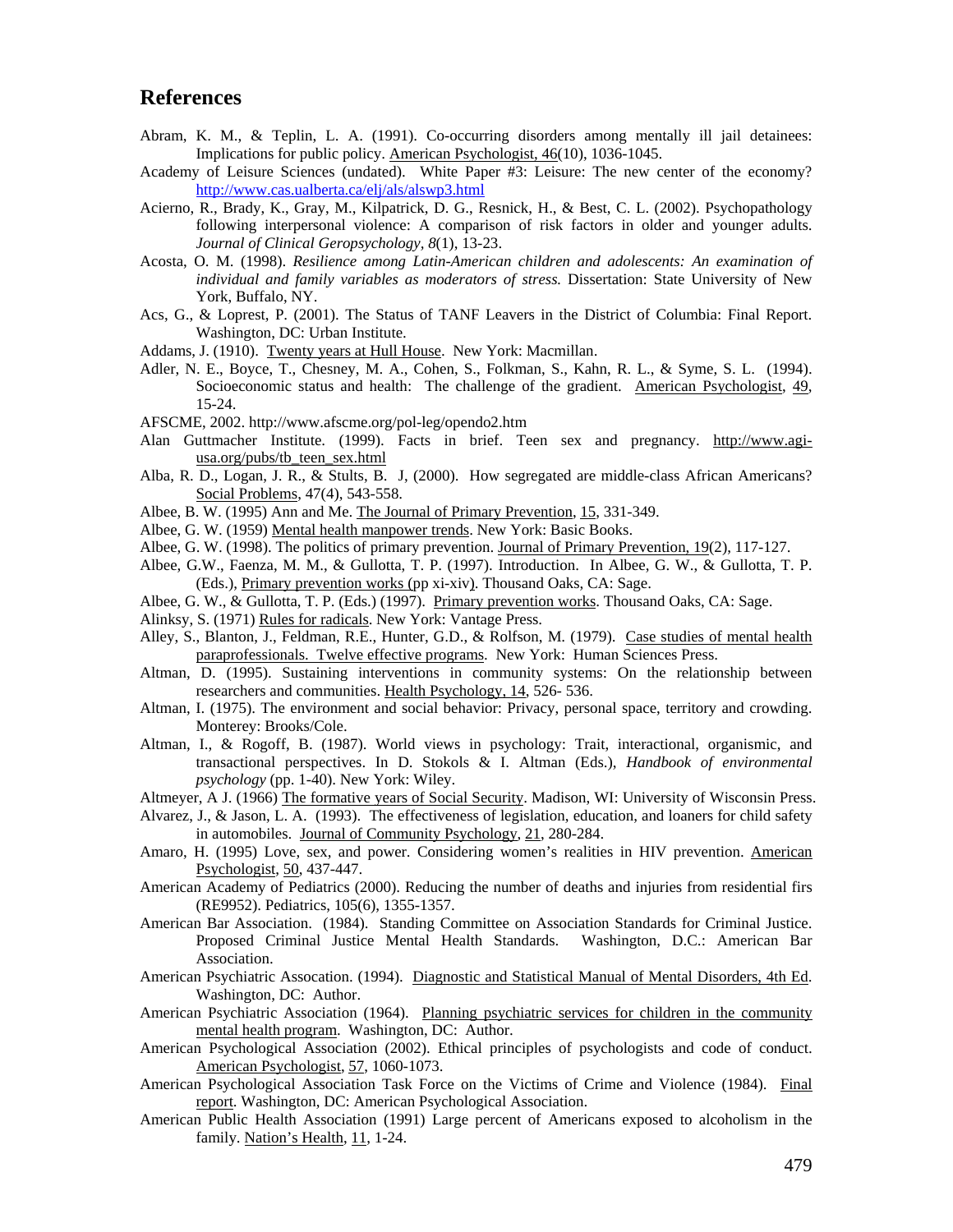Anderson, W. (1991) The New York needle trial: The politics of public health in the age of AIDS.

- American Journal of Public Health, 81, 1506-1517.
- Angel, B., Hjern, A., & Ingleby, D. (2001). Effects of war and organized violence on children: A study of Bosnian refugees in Sweden. American Journal of Orthopsychiatry, 71(1), 4-15.
- Anthony, K. H., & Watkins, N. J. (2002). Exploring pathology: Relationships between clinical and environmental psychology. In R. B. Bechtel & A. Churchman (Eds.), Handbook of environmental psychology. (pp. 129-146). New York: John Wiley & Sons.
- Antonucci, T. C., Lansford, J. E., & Akiyama, H. (2001). Impact of positive and negative aspects of marital relationships and friendships on well-being of older adults. Applied Developmental Science, 5(2), 68-75.
- Antze, P. (1976). The role of ideologies in peer psychotherapy organizations: Some theoretical considerations and three case studies. Journal of Applied Behavioral Science, 12, 323-346.
- Appleyard, D. (1981). Livable streets, protected neighborhoods. Los Angeles: University of California Press.
- Argyris, C. (1993). Knowledge for action: A guide to overcoming barriers to organizational change. San Francisco: Jossey-Bass.
- Arnhoff, F. N. (1975). Social consequences of policy toward mental illness. Science, 188, 1277-81.
- Arthur v Nyquist 415 F. Supp. 904 (W. D. N. Y. 1976)
- Atkinson, R. M., et al. (1984). Diagnosis of Post-Traumatic Stress Disorder in Viet-Nam veterans: Preliminary findings. American Journal of Psychiatry, 141, 694-696.
- Auerbach, J. S. (1976). Unequal justice. New York: Oxford University Press.
- Ault, A. (2002). New Mexico first to let psychologists give meds. Reuters, March 7,2002.
- Bachrach, L. L. (1983). Deinstitutionalization. San Francisco: Jossey-Bass.
- Bachrach, L.L. (1984). The homeless mentally ill and mental health services. An analytical review of the literature. In H.R. Lamb (Ed.) The homeless mentally ill. Washington, DC: American Psychiatric Association.
- Baekeland, F., Lundwall, L., & Kissin, B. (1975). Methods for the treatment of chronic alcoholism: A critical appraisal. In R. Gibbons et al. (Eds.), Research advances in alcohol and drug problems, vol. 2. New York: Wiley.
- Barbarin, O. A., Richter, L., & deWet, T. (2001). Exposure to violence, coping resources, and psychological adjustment of South African children. American Journal of Orthopsychiatry, 72(1), 16-25.
- Barker, R. G. (1968). Ecological psychology: Concepts and methods for studying the environment of human behavior. Stanford, CA: Stanford University Press.
- Barker, R. G. (1993). Habitats, environments, and human behavior (2nd ed.). San Francisco: Jossey-Bass.
- Barker, R. G., & Gump, P. V. (1972). Big school, small school: High school size and student behavior (2nd ed.). Stanford, CA: Stanford University Press.
- Barker, R. G., & Schoggen, P. (1973). Qualities of community life: Methods of measuring environment and behavior applied to an American and an English town. San Francisco: Jossey-Bass.
- Barker, R. G., & Wright, H. F. (1955). Midwest and its children. New York: Harper & Row.
- Barnes, G. M. (1984). Alcohol use among secondary school students in New York State. Buffalo, N. Y.: New York State Research Institute on Alcoholism.
- Barnett, W. S. (1993) Benefit-cost analysis of preschool education: Findings from a 25-year follow-up. American Journal of Orthopsychiatry, 63, 500-508.
- Barrera, M., Jr. (1982). Raza populations. In L.R. Snowden (Ed.), Reaching the underserved: Mental health needs of neglected populations. Beverly Hills: Sage.
- Barrera, M., Jr. (1986). Distinctions between social support concepts, measures and models. American Journal of Community Psychology, 14, 413-445.
- Barrera, M., Jr. (2000). Social support research in community psychology. In J. Rappaport & E. Seidman (Eds.), *Handbook of community psychology* (pp. 215-245). New York: Kluwer Academic/Plenum.
- Bass, E., & Davis, L. (1988) The courage to heal. New York: Harper and Row.
- Bateman, H. V. (2002). Sense of community in the school: listening to students' voices. Pp. 161-179 in A. Fisher, C. Sonn, & B. Bishop (eds.), *Psychological sense of community: Research, applications,* and implications. New York: Plenum.
- Baud, R. K. (Ed.) (1982) Parent power: A handbook for Buffalo public school parents. Buffalo, NY: Citizens for Quality Education.
- Baum, A., & Fleming, I. (1993). Implications of psychological research on stress and technological accidents. American Psychologist, 48(6), 665-672.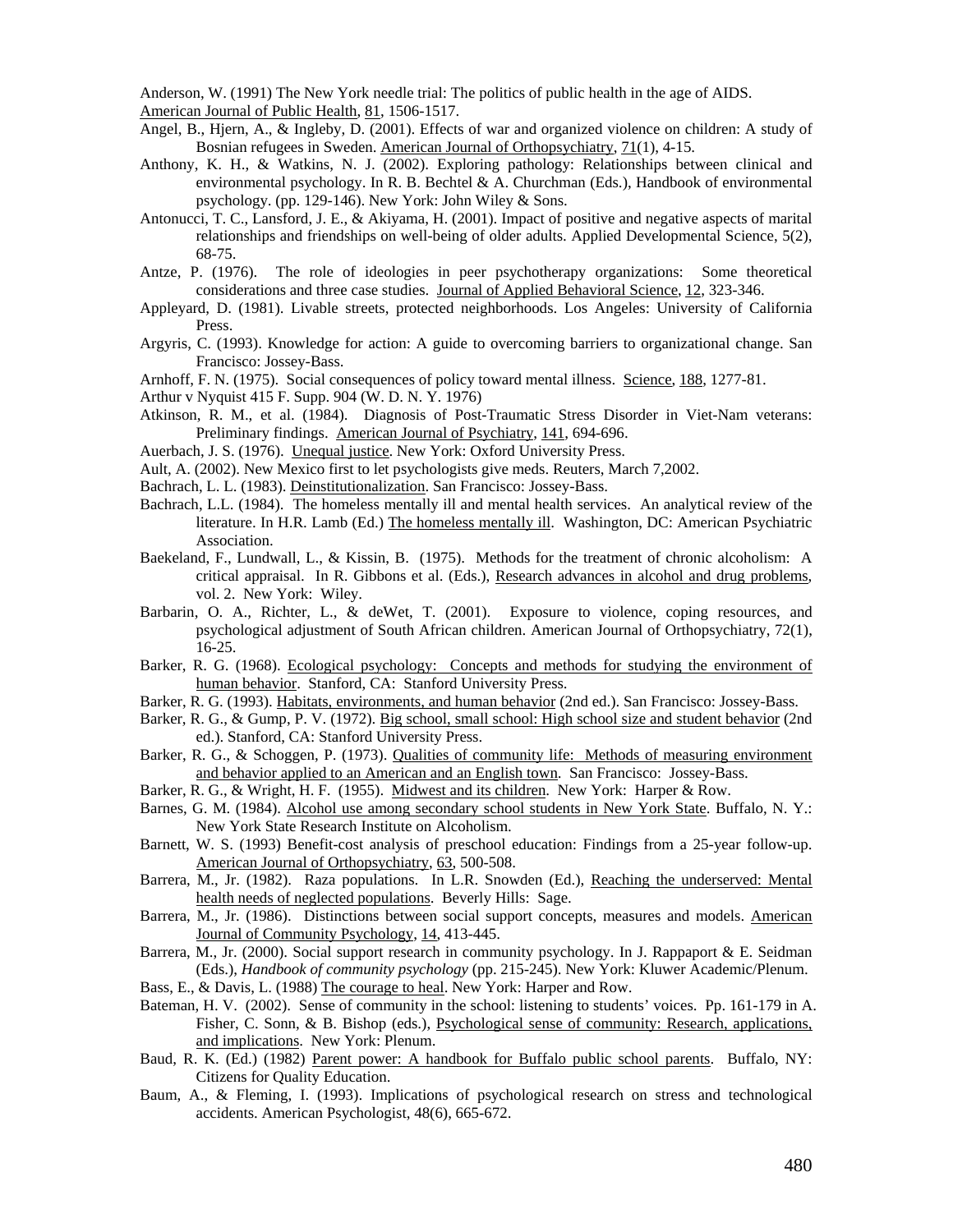- Baum, A., & Paulus, P. B. (1987). Crowding. In D. Stokols & I. Altman (Eds.), Handbook of environmental psychology (pp. 533-570). New York: Wiley.
- Baum, C., Kennedy, D. L., & Knapp, D. G. (1988) Prescription druge use in 1984 and changes over time. Medical Care, 26, 105-114.
- Bauman, L. J., Stein, R. E. K., & Ireys, H. T. (1991) Reinventing fidelity: the transfer of social technology among settings. American Journal of Community Psychology, 19, 619-639.

Baxtrom v Herald 383 U. S. 107 (1966)

- Beachler, M. (1990). The mental health services program for youth. Journal of Mental Health Administration, 17, 115-121.
- Bechtel, R. B. (1977). Enclosing behavior. Stroudsburg, PA: Dowden, Hutchinson & Ross.
- Beck, J. C. (1998). Legal and ethical duties of the clinician treating a patient who is liable to be impulsively violent. *Behavioral Sciences and the Law, 16*(3), 375-389.
- Becker, M., Stiles, P.G. & Schonfeld, L. (2002). Mental Health Service Use, and Cost of Care for Older Adults in Assisted Living Facilities: Implications for Public Policy. Journal of Behavioral Health Services and Research, 29, 91-98.
- Beiser, M., Shore, J. H., Peters, R., & Tatum, E. (1985). Does community care for the mentally ill make a difference? A tale of two cities. American Journal of Psychiatry, 142, 1047-1052.
- Belsky, J. (1980). Child maltreatment: An ecological integration. American Psychologist, 35, 320-335.

- Bennett, C.C., Anderson, L.S., Cooper, S., Hassol, L., Klein, D.C., & Rosenblum, G. (1966). Community psychology. A report on the Boston conference on the education of psychologists for community mental health. Boston: Department of Psychology, Boston University.
- Bennis, W. G. (1966) Changing organizations. New York: McGraw Hill.
- Benson, P. R., Milazzo-Sayre, L. J., Rosenstein, M. J., Johnson, W. E., & Manderscheid, R. W. (1992) Clients/patients with a principal diagnosis of affective disorder served in inpatient, outpatient and partial care programs of specialty mental health organizations, United States, 1986. DHHS Publication No. (ADM) 92-187. Washington DC: Alcohol, Drug Abuse, and Mental Health Administration.
- Berg, I., & Nursten, J. (Eds.). (1996). Unwillingly to school (4th ed.). London: Gaskell.
- Bermant, G., Kelman, H.C., & Harwick, d. P. (1978) The ethics of social intervention. New York: Halstead Press
- Berrueta-Clement, J. R., Schweinhart, L. J., Barnett, W. S., Epstein, A. S., & Weikart, D. P. (1984). Changed lives. The effects of the Perry preschool program on youths through age 19. Ypsilanti, Michigan: The High/Scope Press.
- Bickel, A. M. (1962) The least dangerous branch: The Supreme Court at the bar of politics. Indianapolis: Bobbs-Merrill.
- Bickman, L., Guthrie, P.R., Foster, E.M., Lambert, E.W., Summerfelt, W.T., Breda, C., & Heflinger, C.A. (1995). Managed care in mental health: The Fort Bragg Experiment. New York: Plenum Press.
- Bissinger, H. G. (1994) AWe're all racists now.@ The New York Times Magazine, May 29, 27-33, 43, 50. Blazer, D. G. (1982). Social support and mortality in an elderly community
- population. American Journal of Epidemiology, 115, 684-694.
- Bloch, A. (1984). Twenty-year follow-up of pupils in a special class for the mentally retarded: A study of a complete school community. American Journal of Orthopsychiatry, 54, 436-43.
- Bloom, B. L. (1984). Community mental health. a general introduction. 2nd Ed. Monterey, CA: Brooks/Cole.
- Bloom, B. L. (1992). Stressful life event theory and the prevention of psychopathology. In M. Kessler & S. E. Goldston (Eds.), The present and future of prevention: In honor of George W. Albee (pp. 115- 124). Newbury Park: Sage.
- Bloom, B. L. (2000). Planned short-term psychotherapies. In C. R. Snyder & R. E. Ingram (Eds.), Handbook of psychological change: Psychotherapy processes & practices for the 21st century (pp. 429-454). New York: Wiley.
- Bloom, B. L., Asher, S. J., & White, S. W. (1978). Marital disruption as a stressor: A review and analysis. Psychological Bulletin, 85, 867-894.
- Bloom, B. L., & Hodges, W. F. (1988). The Colorado separation and divorce program: A preventive intervention for newly separated persons. In R. H. Price, E. L. Cowen, R. P. Lorion, & Ramos-McKay, J. 14 Ounces of prevention. Washington, DC: American Psychological Association.
- Blouch, R.G. (1982). Rural people. In L.R. Snowden (Ed.), Reaching the underserved: Mental health needs of neglected populations. Beverly Hills: Sage.

Belton v Gebhart 347 U.S. 483 (1954)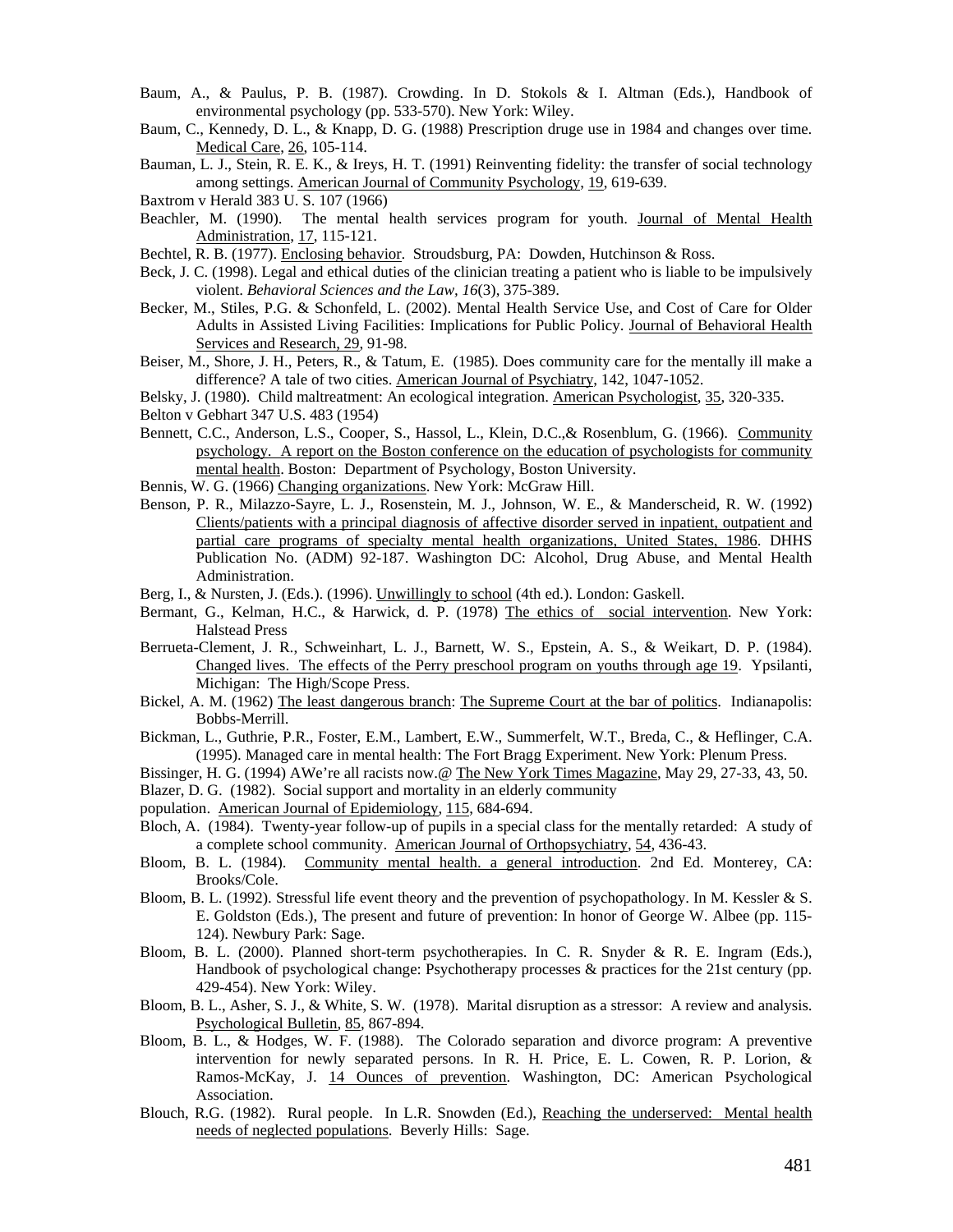Board of Education v Dowell 498 U.S. 237 (1991).

- Bond, G. R. (1992). Vocational rehabilitation. In R. Liberman (Ed.), Handbook of psychiatric rehabilitation (pp. 244-275). New York: MacMillan.
- Bond, G. R., Witheridge, T. F., Dincin, J., & Wasmer, D. (1990). Assertive Community Treatment for frequent users of psychiatric hospitals in a large city: A controlled study. American Journal of Community Psychology, 18, 865-891.
- Bond, M. A., & Mulvey, A. (2000). A history of women and feminist perspectives in community psychology. American Journal of Community Psychology, 28(5), 599-630;
- Bonnes, M., & Bonaiuto, M. (2002). Environmental psychology: From spatial-physical environment to sustainable development. In R. B. Bechtel, & A. Churchman (Eds.), Handbook of environmental psychology (pp. 28-54). New York: John Wiley & Sons.
- Bouchard, T. J. (1994). Genes, environment, and personality. Science, 264, 1700-1701.
- Bourdieu, P. (1985). The forms of capital. Pp. 241-258 in J. Richardson (ed.), Handbook of theory and research for the sociology of education. New York: Greenwood.
- Braginsky, B. M., Braginsky, D. D., & ring, K. (1969) The mental hospital as a last resort. New York: Holt, Rhinehart & Winston.
- Brand, R. S. Jr., & Claiborn, W. L. (1976). Two studies of coparative stigma: Employer attitudes and practices toward rehabilitated convicts, mental and tuberculosis patients. Community Mental Health Journal, 12, 168-175.
- Breakey, W.R., & Fischer, P.J. (1990). Homelessness: The extent of the problem. *Journal of Social Issues, 46(4)*, 31-47.
- Brenner, M. (1994) Judge Motley's verdict. The New Yorker, May 16, 1994, 65-71.
- Breslau, N. & Prabucki, K. (1987). Siblings of disabled children: Effects of chronic stress in the family. Archives of General Psychiatry, 44, 1040-1046.
- Briggs v Elliott 347 U. S. 497 (1954).
- Briggs, X. S. (1998). Brown kids in white suburbs: Housing mobility and the many faces of social capital. Housing Policy Debate, 9: 177-221.
- Brisette, I., Cohen, S., & Seeman, T. E. (2000). Measuring social integration and social networks. In S. Cohen, L. G. Underwood and B. H. Gottlieb (Eds.), Social support: Measurement and intervention (pp 53-85). New York: Oxford.
- Broadhead, W. E. et al. (1983) The epidemiolgic evidence for a relationship between social support and health. American Journal of Epidemiology, 117, 521-537.
- Brodsky, A. E. (1999). "Making it.": The components and process of resilience among urban African-American single mothers. American Journal of Orthopsychiatry, 69(2), 148-160.
- Brodsky, A. E., P. J. O'Campo, & R. E. Aronson. (1999). PSOC in community context: Multi-Level correlates of a measure of psychological sense of community in low-income, urban neighborhoods. Journal of Community Psychology, 27: 659-679.
- Broman, C. L., Hamilton, V. L., & Hoffman, W. S. (1990). Unemployment and its effect on families: Evidence from a plant closing study. American Journal of Community Psychology, 18, 643-659.
- Broman, C. L., Hamilton, V. L., & Hoffman, W. S. (2001). Stress and distress among the unemployed : hard times and vulnerable people. New York: Kluwer Academic/Plenum.
- Bronfenbrenner, U. (1996). The ecology of human development: Experiments by nature and design. Cambridge, MA: Harvard University Press.
- Bronzaft, A. L. (2002). Noise pollution: A hazard to physical and mental well-being. In R. B Bechtel & A. Churchman (Eds.), Handbook of environmental psychology. (pp. 499-510). New York, NY, US: John Wiley & Sons.
- Brooks, T. R. (1974). Walls come tumbling down. Englewood Cliffs, NJ: Prentice-Hall.
- Brown v Board of Education of Topeka 349 U. S. 294 (1955).
- Brown v Board of Education 347 U. S. 483 (1954).
- Brown, B. B., Burton, J. R., & Sweaney, A. (1998). Neighbors, households, and front porches: New Urbanish community tool or mere nostalgia? Environment and Behavior, 30, 579-600.
- Brown, B. B., & Cropper, V.L. (2001). New urban and standard suburban subdivisions: Evaluating psychological and social goals. *Journal of the American Planning Association, 67*, 402-419.
- Brown, B. B., & D. D. Perkins. (1992). Disruptions in place attachment. In I. Altman & S. Low (eds.), Place attachment (pp. 279-304). New York: Plenum.
- Brown, B.B., & Werner, C.M. (1985). Social cohesiveness, territoriality and holiday decorations: The influence of cul-de-sacs. Environment and Behavior, 17, 539-565.
- Browne, A. (1993). Violence against women by male partners: Prevalence, outcomes, and policy implications. American Psychologist, 48, 1077-1087.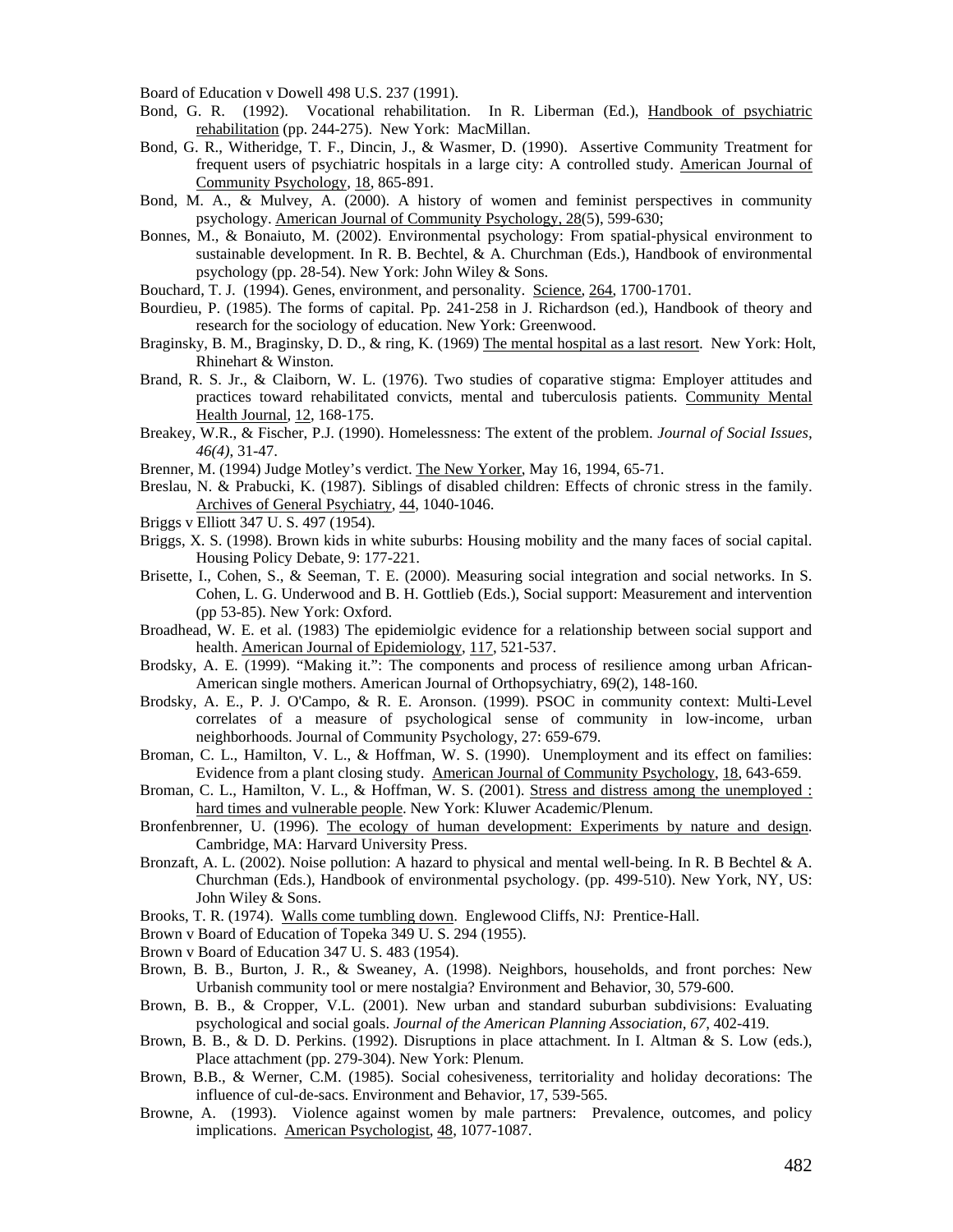- Browne, A. & Finkelhor, D. (1985) Impact of child sexual abuse: A review of research. Psychological Bulletin, 99, 66-77.
- Browne, K. (1993). Home visitation and child abuse: The British experience. The ASPA Advisor, 6, 11-2, 28-31.
- Bruene-Butler, L., Hampson, J., Elias, M. J., Clabby, J. F., & Schuyler, (1997) In. G. W. Albee and T.P. Gullotta (Eds). Primary prevention works. Thousand Oaks, CA,: Sage., Ch. 11, 239-267.)
- Bryant, J. R. (1980) The black church as the unifier of the black community. In L. S. Yearwood (Ed.) Black organizations: Issues on survival techniques (pp 5-8). Lanham, MD: University Press of America.
- Bui, K-V. T., & Takeuchi, D. T. (1992). Ethnic minority adolescents and the use of community mental health care services. American Journal of Community Psychology, 20, 403-417.
- Bureau of Justice Statistics. (1998). Alcohol and Crime. Washington, DC: US Department of Justice.
- Bureau of Labor Statistics, 2000-2001. Occupational Outlook Handbook. [http://www.bls.gov](http://www.bls.gov/)
- Bureau of Labor Statistics (2001). Report on the American labor force, 2001. Washington, DC: US. Department of Labor, Bureau of Labor Statistics.
- Bureau of Labor Statistics. (2003). http://www.bls.gov
- Burgess, A. W., & Holmstrom, L. L. (1979). Rape: Sexual disruption and recovery. American Journal of Orthopsychiatry, 49, 648-657.
- Burke, W.W. (1994). *Organization development: a process of learning and changing.* Reading, Mass.: Addison-Wesley.
- Burnette, D. (1999). Physical and emotional well-being of custodial grandparents in Latino families. American Journal of Orthopsychiatry, 69(3), 305-318.
- Burt, R. S. (1999). The social capital of opinion leaders. Annals of the American Academy of Political and Social Sciences 566: 37-64.
- Buss, T. F. (1992). Mass unemployment: Plant closings and community mental health. Beverly Hills, CA: Sage.
- Butterfoss, F. D., Goodman, R. M., & Wandersman, A. (1993). Community coalitions for prevention and health promotion. Health Education Research. Theory and Practice. 8, 315-330.
- Byrne, D., Kelley, K., & Fisher, W. A. (1993). Unwanted teenage pregnancies: Incidence, interpretation, and intervention. Applied and Preventive Psychology, 2, 101-113.
- Cahn, E. (1955) Jurisprudence. NYU Law Review, 30, 150-169.
- Caldwell, R. A., Bogat, G. A., & Davidson, W. S. II (1988). The assessment of child abuse potential and the prevention of child abuse and neglect: A policy analysis. American Journal of Community Psychology, 16, 608-624.
- Campbell, D. T. (1969). Reforms as experiments. American Psychologist, 24, 409-429.
- Campbell, D. T. (1979). Assessing the impact of planned social change. Evaluation and Program Planning, 2, 67-90.
- Campbell, D. T., & Kimmel, H. (1985). Guiding preventive intervention research centers for research validity. Unpublished manuscript, Department of Social Relations, Lehigh University, Bethlehem, PA.
- Campbell, R., & Wasco, S.M. (2000). Feminist approaches to social science: Epistemological and methodological tenets. American Journal of Community Psychology, 28(6), 773-791.
- Capizzano, J., Tout, K., & Adams, G. (2000). Child care patterns of school-age children with employed mothers. Washington, DC: The Urban Institute.
- Caplan, G. (1964). Principles of preventive psychiatry. New York: Basic Books.
- Caplan, G. (1970). The theory and practice of mental health consultation. New York: Basic Books.
- Caplan, G. (1976). The family as a support system. In G. Caplan & M. Killilea (Eds.), Support systems and mutual help. New York: Grune & Stratton.
- Caplan, R. D.., Vinokur, A. D., & Price, R. H. (1997). From job loss to reemployment: field experiments in prevention-focused coping. In. G. W. Albee and T.P. Gullotta (Eds). Primary prevention works. Thousand Oaks, CA: Sage. Ch. 15, 341-379.
- Caplan, R. D., Vinokur, A. D., Price, R. H., & van Ryn, M. (1989). Job seeking, reemployment, and mental health: A randomized field experiment in coping with job loss. Journal of Applied Psychology, 74, 759-769.
- Carling, P. J. (1990). Major mental illness, housing, and supports: The promise of community integration. American Psychologist, 45, 969-975.
- Carper, L. (1970). The Negro family and the Moynihan report. In P.I. Rose (Ed.), Slavery and its aftermath. New York: Atherton.
- Carson, E. D. (1993) A hand up. Black philanthropy and self-help in America. Washington, DC: Joint Center for Political and Economic Studies Press.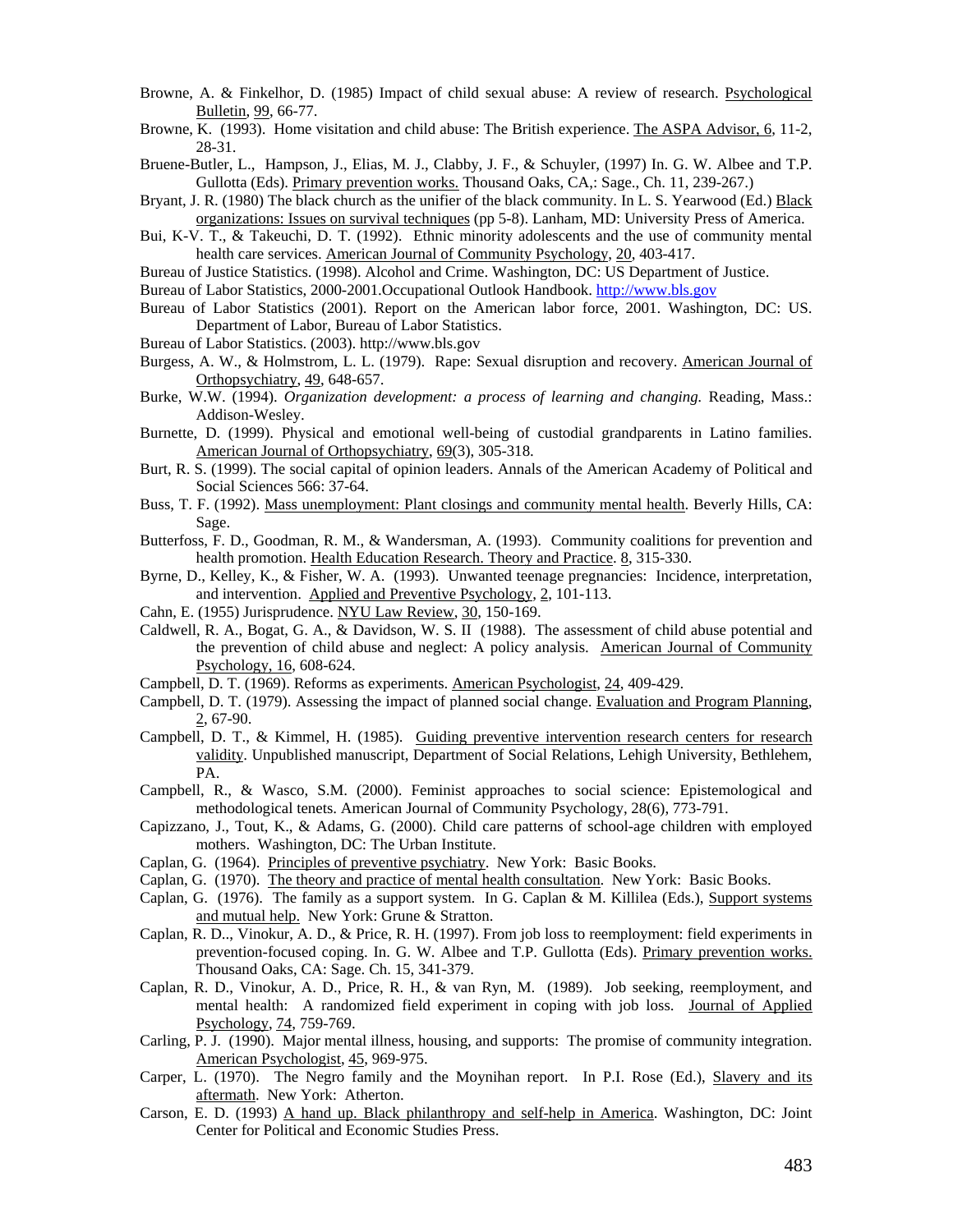- Cashin, S. D. (2001). Middle-class black suburbs and the state of integration: A post-integrationist vision for metropolitan America. Cornell Law Review, 86, 729-776.
- Cassidy, L., Meadows, J., Catalan, J., & Barton, S. (1997). Are reported stress and coping style associated with frequent recurrence of genital herpes? *Genitourinary Medicine, 73(4),* 263-266
- Catania, J. A., et al. (1991). Changes in condom use among homosexual men in San Francisco. Health Psychology, 10, 190-199.
- CDC AIDS Community Demonstration Projects Research Group (1999). Community-level HIV intervention in 5 cities: Final outcome data from the CEC AIDS community demonstration projects. American Journal of Public Health, 89, 336-345.
- Ceballo, R. (2000). The neighborhood club: A supportive intervention group for children exposed to urban violence. American Journal of Orthopsychiatry, 70(3), 401-407.

Center for the Future of Children (1992). The future of children. School linked services. 2 (1) While Issue)

- Centers for Disease Control (1995). Update: Adquired Immunodeficiency Syndrome -- United States, 1994. Morbidity and Mortality Weekly Report 44 (February 3), 64-67.
- Centers for Disease Control (1999). Achievements in public health, 1900-1999: Healthier mothers and babies. MMWR Weekly, 48(38). 849-858.
- Centers for Disease Control, (2001). National overview of sexually transmitted diseases, 2000. <http://www.cdc.gov/std/stats/2000NatOverview.htm>

Centers for Disease Control, (2001b). National Vital Statistics Reports, December 28, 2001.

- Center for Health, Environment, and Justice. (2002). Creating safe learning zones: Invisible threats, visible actions. Falls Church, VA: author.
- Center for Mental Health Services and National Institute of Mental Health. *Mental Health, United States, 1996.* Manderscheid, R. W., & Sonnenschein, M. A. (eds). DHHS Pub. No. (SMA) 96-3098. Washington, DC: U.S. Government Printing Office, 1996.
- Chamberlin, J. (1990). The ex-patient's movement: Where we've been and where we're going. The Journal of Mind and Behavior, 11, 323-336.
- Chayes, A. (1976). The role of the judge in public law litigation. Harvard Law Review, 89, 1281-1316.
- Checkoway, B. (1981). Citizens and health care: Participation and planning for social change. Elmsford, NY: Pergamon.
- Chen, E., Matthews, K. A., & Boyce, W. T. (2002). Socioeconomic differences in children's health: How and why do these relationships change with age? *Psychological Bulletin, 128*(2), 295-329.
- Cheng, S.-T. (1993). The social context of Hong Kong's booming elderly home industry. American Journal of Community Psychology, 21, 449-467.
- Cheng, S.-T., & Chan, A.C.M. (2003). An ecological model of industrial regulation: Nursing homes for the elderly in Hong Kong. Law and Policy, 25(4), 403-423.
- Cherniss, C. (1980). Professional burnout in human service organizations. New York: Praeger.
- Cherniss, C., & Cherniss, D. S. (1987). Professional involvement in self-help groups for parents of high risk newborns. American Journal of Community Psychology, 15, 435-444.
- Cherniss, C., & Deegan, G. (2000). The creation of alternative settings. In J. Rappaport, & E. Seidman (Eds.), *Handbook of Community Psychology.* New York: Kluwer Academic/Plenum Publishers.
- Chesler, M. A., & Chesney, B. K. (1995). *Cancer and self-help: Bridging the troubled waters of childhood illness*. Madison, WI: University of Wisconsin Press.
- Children's Defense Fund. (1974). Children out of school in America. Washington, DC: Author.
- Children's Defense Fund. (1978). Children without homes. Washington, DC: Author.
- Choi, K. H., Yep, G. A., & Kumekawa, E. (1998). HIV prevention among Asian and Pacific Islander American men who have sex with men: A critical review of theoretical models and directions for future research. AIDS Education and Prevention, 10(Suppl 3), 19-30.
- Chow, S. L. (1987). Science, ecological validity and experimentation. Journal for the Theory of Social Behaviour, 17(2), 181-194.
- Chuang, D. K. (2001) Power, merit and the imitations (sic) of the black white binary in the affirmative action debate: The case of Asian Americans at Whitney High School. Asian law journal, 8, 31-70.
- Cicirelli, V. G. (1969). The impact of Head Start: An evaluation of the effects of Head Start on children's cognitive and affective development. Washington, D.C.: National Bureau of Standards, Institute for Applied Technology.

City of Cleburne, Texas v Cleburen Living Center, 473 U. S. 432 (1985).

Civil Rights cases 109 U. S. 3 (1883).

Clausen, J. A. (1981) Sitgma and mental disorder: Phenomena and terminology. Psychiatry, 44, 287-296.

Clay, R. A. (2000). Linking up online. Monitor on Psychology, 31(4), 20-23.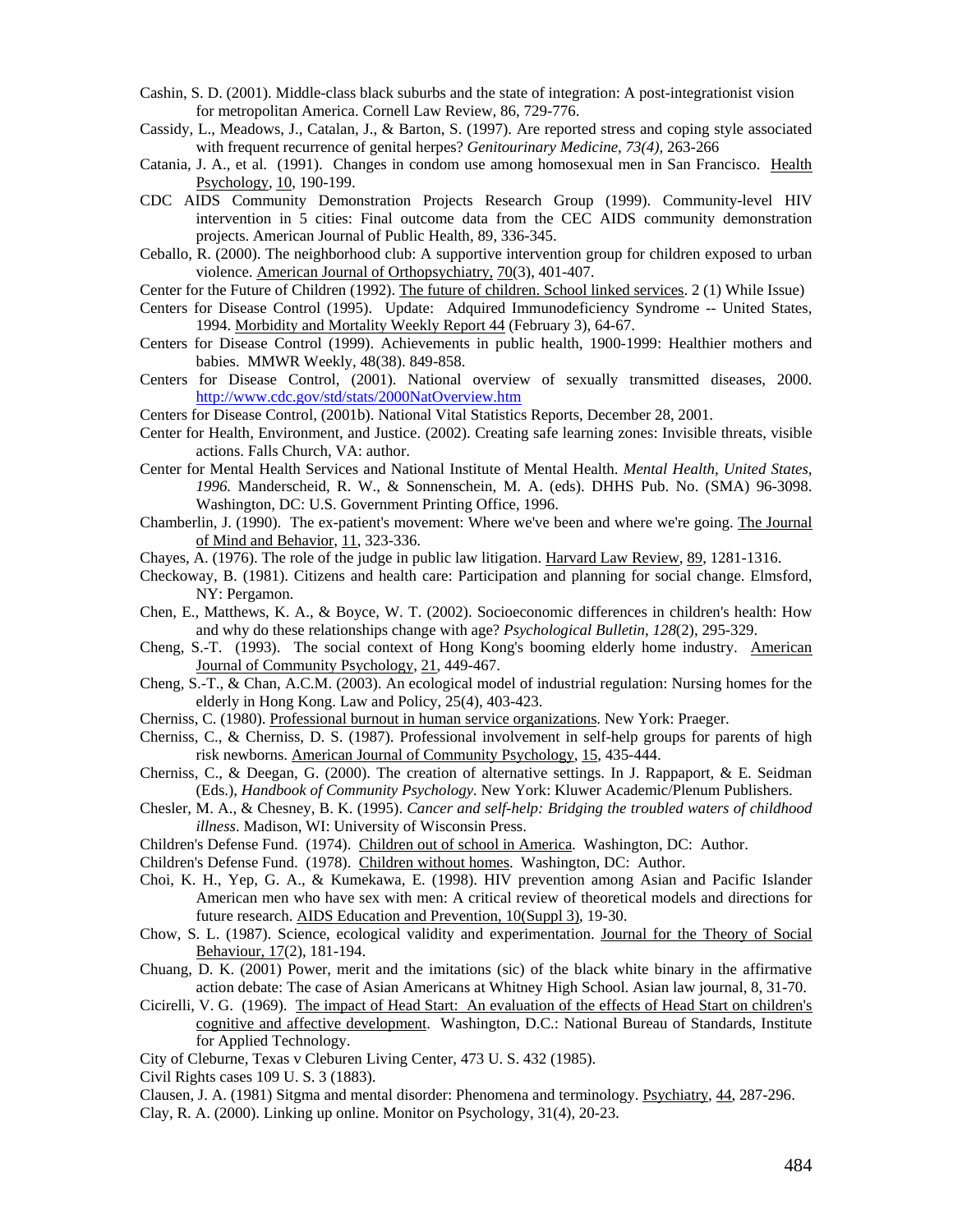- Clayton, R.R., Cattarello, A.M., & Johnstone, B.M. (1996). The effectiveness of Drug Abuse Resistance Education (Project D.A.R.E.): 5-year follow-up results. *Preventive Medicne, 25*, 307-318.
- Clingempeel, W. G. & Reppucci, N. D. (1982). Joint custody after divorce: Major issues and goals for research. Psychological Bulletin, 91, 102-127.
- Cloward, R., & Piven, F.F. (1971). Regulating the poor: The function of public welfare in America. New York: Random House.
- Coates, T. J. (1990). Strategies for modifying sexual behavior for primary and secondary prevention of HIV disease. Journal of Consulting and Clinical Psychology, 58, 57-69.
- Cohen, C. I., & Thompson, K. S. (1992) Homeless mentlaly ill, mentally ill homeless? American Journal of Psychiatry, 149, 816-823,
- Cohen, S. Gottlieb, B. H., & Underwood, L. G. (2000) Social relationships and health. In S. Cohen, L. G. Underwood, and B. H,. Gottlieb (eds.). Social support measurement and intervention (pp. 3-25). New York: Oxford University Press.
- Cohen, S., Gottlieb, B. H., & Underwood, L. G. (2001). Social relationships and health: Challenges for measurement and intervention. *Advances in Mind Body Medicine, 17*(2), 129-141.
- Cohen, S., & Wills, T. A. (1985). Stress, social support, and the buffering hypothesis. Psychological Bulletin, 98, 310-357.
- Coie, J. D., Watt, N. F., West, S. G., Hawkins, J. D., Asarnow, J. R., Markman, H. J., et al., (1993). The science of prevention: A conceptual framework and some directions for a national research program. American Psychologist, 48, 1013-1022.
- Colarelli, N . J., & Siegel, S. M. (1966) Ward H. An adventure in innovation. Princeton, NJ: Van Nostrand
- Cole, N. J., McDonald, B. W. Jr., & Branch, C. H. H. (1968). A two year follow-up study of the work performance of former psychiatric patients. American Journal of Psychiatry, 124, 1070-1075.
- Coleman, J. S., Campbell, E. Q., Hobson, C. J., McPartland, J., Mood, A. M., Weinfeld, F. D., & York, R. L. (1966). Equality of educational opportunity. Washington, DC: U.S. Government Printing Office.
- Coleman, L. (1990). False accusations of sexual abuse: Psychiatry's latest reign of error. The Journal of Mind and Behavior, 11, 545-556.
- Collins, N. L., Dunkel-Schetter, C., Lobel, M., & Scrimshaw, S. C. M. (1993) Social support in pregnancy: Psychosocial correlates of birth outcomes and postpartum depression. Journal of Personality and Social Psychology, 65, 1243-1258.
- Comer, J. P. (1997). Waiting for a miracle. NY: Plume
- Compas, B. A., Connor, J.,& Wadsworth, M. (1997). Prevention of depression. In Weisberg, R. P., Gullotta, T. P., Hampton, R. L, Ryan, B. A., & Adams, G. R. (Eds.), Enhancing children's wellness (pp 129-174). Thousand Oaks, CA: Sage.
- Comptroller General of the United States (1977). Report to Congress. Returning the mentally disabled to the community: Government needs to do more. Washington, DC: Author.
- Conner, R. F. (1990). Ethical issues in evaluating the effectiveness of primary prevention programs. *Prevention in Human Services, 8*(2), 89-110.
- Consumer Advisory Board v Glover 989 F. 2d 65 (First Cir. 1993)
- Cook, R. L., Pollock, N. K., Rao, A. K., & Clark, D. B. (2002). Increased prevalence of herpes simplex virus type 2 among adolescent women with alcohol use disorders. *Journal of Adolescent Health, 30(3),* 169-174.
- Cowen, E. L. (1973). Social and community interventions. Annual Review of Psychology, 24, 423-472.
- Cowen, E. L. (1977). Baby steps toward primary prevention. American Journal of Community Psychology, 5, 1-22.
- Cowen, E. L. (1982) Help is where you find it: Four informal helping groups. American Psychologist, 37, 385-395.
- Cowen, E. L. (1983). Primary prevention in mental health: Past, present, and future (pp. 11-25). In R. Felner, et al. (Eds.), Preventive psychology. New York: Plenum.
- Cowen, E. L. (1997). Schools and the enhancement of children's wellness: Some opportunities and some limiting factors. In R. P. Weissberg & T. P. Gullotta (Eds.), *Healthy children 2010: Establishing preventive services* (pp. 97-123). Thousand Oaks, CA: Sage.
- Cowen, E. L. (2000). Community psychology and routes to psychological wellness. In J. Rappaport & E. Seidman (Eds.), Handbook of community psychology (pp. 79-99). New York: Kluwer Academic/Plenum.
- Cowen, E. L., & Hightower, A. D. (1989). The Primary Mental Health Project: Thirty years after. Prevention in Human Services, 6, 225-257.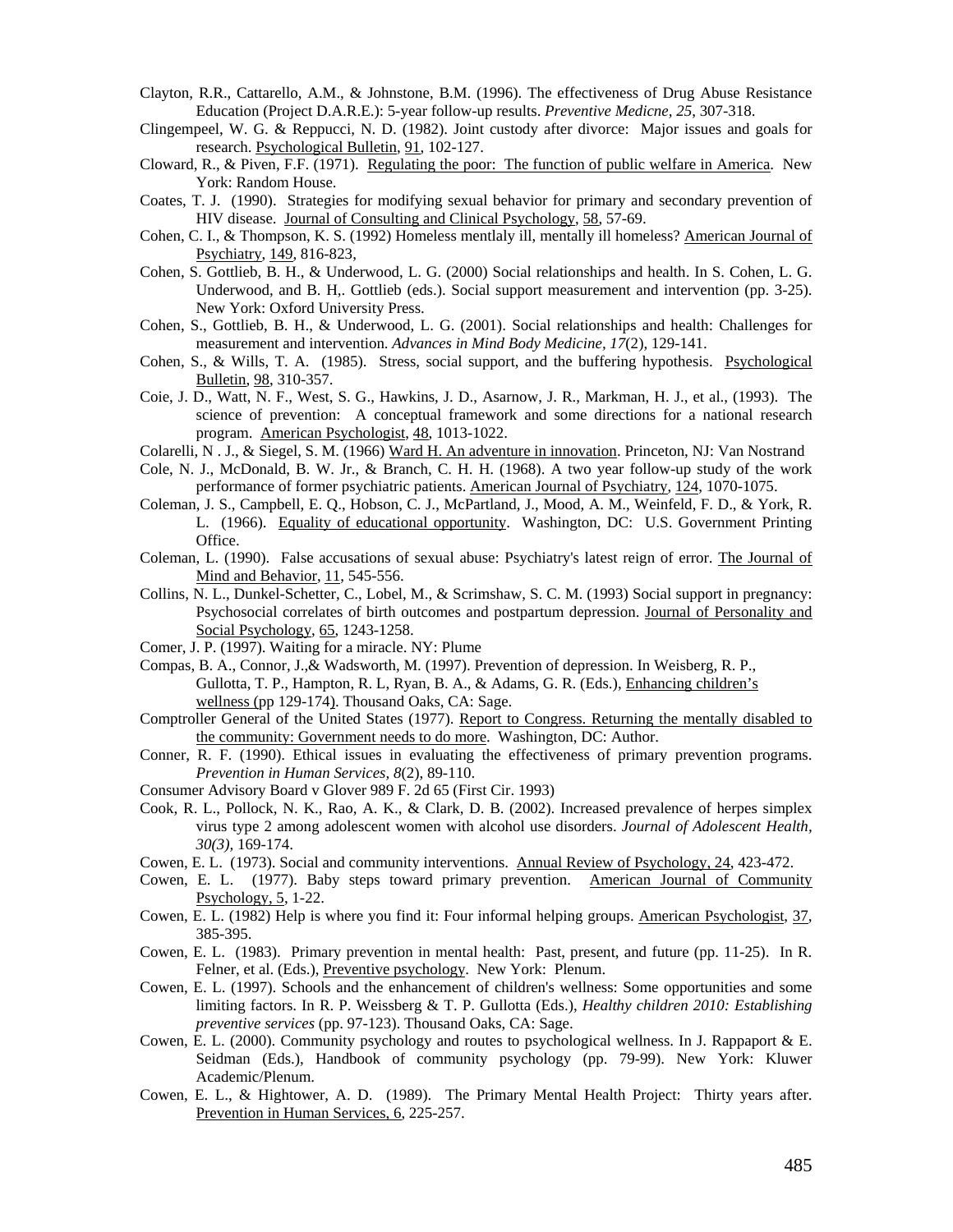- Cowen, E. L., Hightower, A. D., Pedro Carroll, J. L., & Work, W. C. (1996). School-based prevention for children at risk: The Primary Mental Health Project. Washington DC: American Psychological Association.
- Cowen, E. L., Izzo, L. D., Miles, H., Telschow, E. F., Trost, M. A., & Zax, M. (1963). A mental health program in the school setting: Description and evaluation. Journal of Psychology, 56, 307-356.
- Cowen, E. L., Pederson, A., Babigian, H., Izzo, L. D., & Trost, M. A. (1973). Long-term follow-up of early detected vulnerable children. Journal of Consulting and Clinical Psychology, 41, 438-446.
- Cowen, E.L., Trost, M.A., Izzo, L.D., Lorion, R.P., Dorr, D., & Isaacson, R.V. (1975). New ways in school mental health. New York: Human Sciences Press.
- Cowen, E. L., Zax, M., Izzo, L. D., & Trost, M. A. (1966). The prevention of emotional disorders in the school setting: A further investigation. Journal of Consulting Psychology, 30, 381-387.
- Coyne, J. C., Kessler, R. S., Tal, M. Turnbull, J., Wortman, C. B., & Greden, J. F. (1987) Living with a depressed person. Journal of Consulting and Clinical Psychology, 55, 347-352.
- Coyne, J. C., Thompson, R., & Palmer, S. C. (2002). Marital quality, coping with conflict, marital complaints, and affection in couples with a depressed wife. *Journal of Family Psychology, 16*(1), 26-37.
- Crawford, I., et al. (1990). A multimedia-based approach to increasing communication and the level of AIDS knowledge within families. Journal of Community Psychology, 18, 361-373.
- Crittenden, P. M. (1992) The social ecology of treatment: Case study of a service system for maltreated children. American Journal of Orthopsychiatry, 62, 22-34.
- Cronkite, R. C., Moos, R. H., Twohey, J., Cohen, C., & Swindle, R., Jr. (1998). Life circumstances and personal resources as predictors of the ten-year course of depression. *American Journal of Community Psychology, 26*(2), 255-280.
- Cronon, W. (1991). Nature's metropolis: Chicago and the Great West. New York: Norton.
- Cullison, v Califano 613 fF. 2d 55 (4th Cir. 1980).
- Cummings, R. (1993) all-male black schools: Equal protection, the new separatism and Brown v Board of Education. Hastings Constitutional Law Quarterly, 20, 752-782.
- Cutrona, C. E., & Cole, V. (2000). Optimizing support in the natural network. In Cohen, Underwood, & Gottlieb (eds.) Social support measurement and intervention (pp 278-308). New York: Oxford University Press.
- Darling-Hammond, L., Ancess, J., and Ort, S. W. (2002). Reinventing high school: Outcomes of the coalition campus schools project. American Educational Research Journal, 39 (3), 639-673.
- Darlington, R. B., Royce, J. M., Snipper, A. S., Murray, H. W., & Lazar, I. (1980). Preschool programs and later school competence of children from low-income families. Science, 208, 202-204.
- D'Augelli, A.R. (1982). Historical synthesis of consultation and education. In D.R. Ritter (Ed.), Consultation, education and prevention in community mental health. Springfield, IL: Charles C. Thomas.
- D'Augelli, A. R., & Hershberger, S. L. (1993). Lesbian, gay, and bisexual youth in community settings: Personal challenges and mental health problems. American Journal of Community Psychology, 21, 421-448.
- Davis v County School Board of Prince Edward County 347 U. S. 483 (1954)
- Davis, L. G. & Nelson, W. E. (1980). The politics of black self-help in the United States: A historical overview. In L. S. Yearwood (Ed.) Black organizations: Issues on survival techniques: A historical overview. (pp 37-50). Lanham, MD: University Press of America.
- Davis, M., Baranowski, T., Hughes, M., Warneke, C., deMoor, C., Baranowski, J., Cullen, K., & Mullis, R. (in press). Using Children as Change Agents to Increase Fruit and Vegetable Consumption Among Lower-Income African American Parents: Outcome Results of The Bringing it Home Program. Preventive Medicine.
- Davis, R. C., Brickman, E., & Baker, T. (1991). Supportive and unsupportive responses of others to rape victims: Effects on concurrent victim adjustment. American Journal of Community Psychology, 19, 443-451.
- Dawes, R. M. (1994) House of cards: Psychology and psychotherapy built on myth. New York: Free Press.
- DeFilippis, J. (2001. The myth of social capital in community development. Housing Policy Debate, 12: 781-806.
- DeGrazia, S. (1962) Of time, work and leisure. New York Twentieth Century Fund.
- Department of Health, Education, & Welfare (1979). Promoting health, preventing disease. Objectives for the nation. Washington, DC: Author.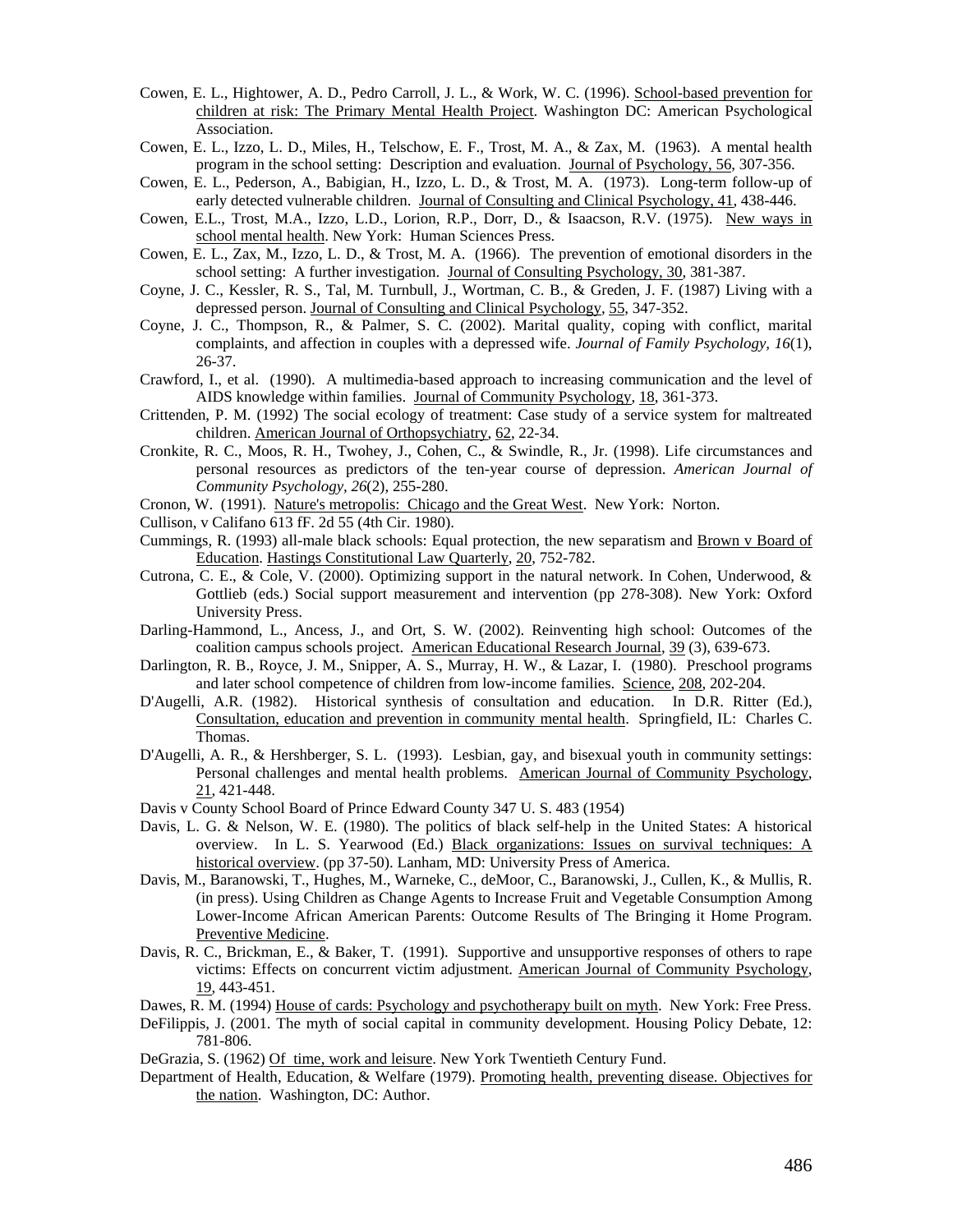- Des Jarlais, D. C., Friedman, S. R., & Casriel, C. (1990). Target groups for preventing AIDS among intravenous drug users: 2. The "hard" data studies. Journal of Consulting and Clinical Psychology, 58, 50-56.
- De Tocqueville, A. (1956). Democracy in America. New York: Mentor Books.
- DeYoung, A. (1977). Classroom climate and class success: A case study at the university level. Journal of Educational Research, 70, 252-257.
- Dickens, W. R., & Flynn, J. R. (2001). Heritability estimates versus large environmental effects: The IQ paradox resolved. Psychological Review, 108, 346-369.
- Dincin, J., Wasmer, D., Witheridge, T. F., & Sobeck, L. (1993). Impact of assertive community treatment on the use of state hospital inpatient bed-days. Hospital and Community Psychiatry, 44(9), 833- 838.
- Doctor's Guide, 1997. Two-thirds of psychiatric hospitals transfer patients for economic reasons. http://www.palgroup.com/dg/4d30s.htm
- Dohrenwend, B. P., Levav, I., Shrout, P. E., Schwartz, S., Naveh, G., Link, B. G., Skodol, A. E., & Steueve, A. (1992). Socioeconomic status and psychiatric disorders: The causation-selection issue. Science, 255, 946-952.
- Dohrenwend, B.P., & Dohrenwend, B.S. (1969). Social status and psychological disorder. New York: Wiley.
- Dohrenwend, B.S. (1978). Social stress and community psychology. American Journal of Community Psychology, 6, 1-14.
- Dokecki, P. (1996). The tragi- comic professional: Basic considerations for ethical reflective-generative practice. Pittsburgh, PA: Duquesne University Press.
- Dokecki, P. R., Newbrough, J. R. & O'Gorman, R. T. (2001). Toward a community-oriented action research framework for spirituality: Community psychological and theological perspectives. Journal of Community Psychology 29, 497-518.
- Dooley, D., Catalano, R., & Wilson, G. (1994) Depression and unemployment: Panel findings from the epidemiological cathcment area study. American Journal of Community Psychology, 22, 745-765
- Dowart, R. A., & Hoover, C. W. (1994). A national study of transitional hospital services in mental health. American Journal of Public Health, 84, 1229-1234.
- Downs, M. W., & Fox, J. C. (1993). Social environments of adult homes. Community Mental Health Journal, 29, 15-23.
- Dressler, W. W. (1991). Stress and adaptation in the context of culture. Albany, NY: State University of New York Press.
- Du Bois, W. E. B. (1903) The souls of black folk. Chicago: McClung.
- Duberman, M. (1993). Stonewall. New York: Dutton.
- Dumas, L. J. (2002). Is development an effective way to fight terrorism? Philosophy and Public Policy Quarterly, 22(4), 7-12
- Dunford, F. W. (1990). System-initiated warrants for suspects of misdemeanor domestic assault: A pilot study. Justice Quarterly, 7, 631-653.
- Dunn, B. (1993). Growing up with a psychotic mother: A retrospective study. American Journal of Orthopsychiatry, 63, 177-189.
- Durlak, J.A. (1995). *School-based prevention programs for children and adolescents.* Newbury Park, CA: Sage.
- Durlak, J. A., & Wells, A. M. (1998). Evaluation of indicated preventive intervention (secondary prevention) mental health programs for children and adolescents. American Journal of Community Psychology, 26, 775-802.
- Dwyer, J. H., & Flesch-Janys, D. (1995) Editorial: Agent Orange in Viet Nam. American Journal of Public Health, 85, 476-478.
- Dykens, E. M. (2000). Psychopathology in children with intellectual disability. Journal of Child Psychology and Psychiatry and Allied Disciplines, 41(4), 407-417.
- Eckenrode, J. H., & Hamilton, S. (2000). One-to-one support interventions. In In Cohen, Underwood, & Gottlieb (eds.) Social support measurement and intervention (pp. 246-277) New York: Oxford University Press.
- Edelstein, M. R. (1988). Contaminated communities. The social and psychological impacts of residential toxic exposure. Boulder, CO: Westview.
- Edelstein, M. R. (2001). Contaminated communities: Psychosocial impacts from the contamination of home and place (2nd ed.). Boulder, CO: Westview Press.
- Edwards, G., Hensman, C., Hawker, A., & Williamson, V. (1967). Alcoholics Anonymous: The anatomy of a self-help group. Social Psychiatry, 1, 195-204.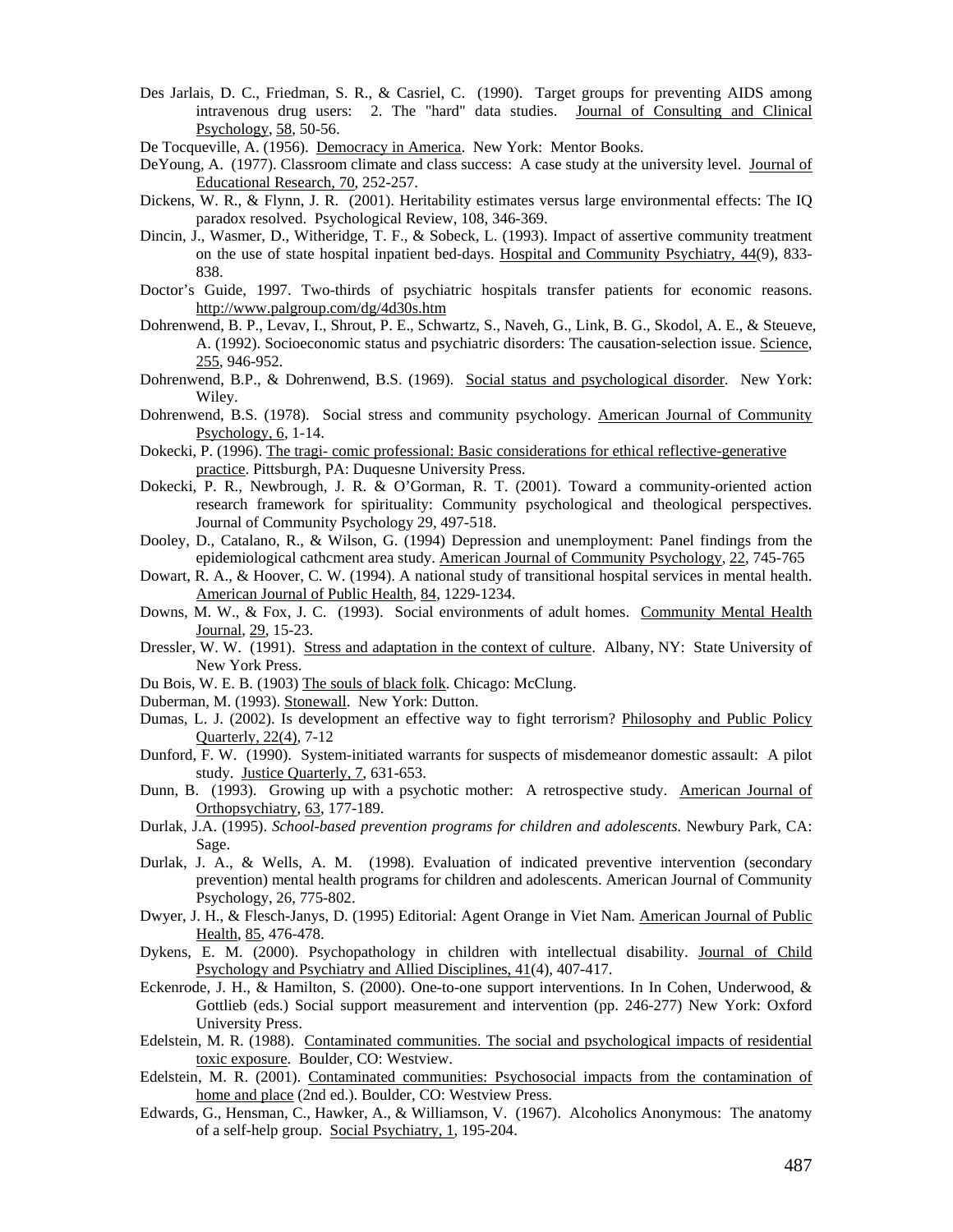- Edwards, T. M. (2001). A twist on Jack and Jill: Blacks turn to an old social club for a new reason. Time, July 2, 2001, p. 53.
- Egolf, B., Lasker, J., Wolf, S., & Potvin, L. (1992). The Roseto effect: A fifty-year comparison of mortality rates. American Journal of Public Health, 82, 1089-1092.
- Ekstrand, M. L., & Coates, T. J. (1990). Maintenance of safer sexual behaviors and predictors of risky sex: The San Franciso Men's Health study. American Journal of Public Health, 80, 973-977.
- Elias, M. J. (1997). Reinterpreting dissemination of prevention programs as widespread implementation with effectiveness and fidelity. In Weisberg, R. P., Gullotta, T. P., Hampton, R. L, Ryan, B. A., & Adams, G. R. (Eds.), *Establishing preventive services (pp. 253-289)*. Thousand Oaks, CA: Sage.
- Elias, M. J., Gara, M., Ubriaco, M., Rothbaum, P. A., Clabby, J. F., & Schuyler, T. (1986). Impact of a preventive social problem solving intervention on children's coping with middle school stressors. American Journal of Community Psychology, 14, 259-275.
- Elias, M. J., Gara, M. A., Schuyler, T. F., et al. (1991). The promotion of social competence: Longitudinal study of a preventive school-based program. American Journal of Orthopsychiatry, 61, 409-417.
- Elias, M. J., & Weissberg, R. P. (1990). School-based social competence promotion as a primary prevention strategy: A tale of two projects. Prevention in Human Services, 7, 177-200.
- Ellison, R. (1947). Invisible man. New York: Random House.
- Elrod, L. D. (2001). Reforming the system to protect children in high conflict custody cases. William Mitchell Law Review, 28, 495-549.
- Emery, R. E. (1982) Interparental conflict and the children of discord and divorce. Psychological Bulletin, 92, 310-330.
- Emrick, C. D. Alcoholics Anonymous: Affiliation processes and effectiveness as treatment. Alcoholism: Clinical and Experimental Research 11, 416-442.
- Ennis, B. J., & Litwack, T. R. (1974) Psychiatry and the presumption of expertise: Flipping coins in the courtroom. California Law Review, 62, 693-752.
- Epstein, S. S., Brown, L. O., & Pope, C. (1982) Hazardous waste in America. San Francisco: Sierra Club Books.
- Erikson, E. H. (1950). Childhood and society. New York: Norton.
- Evans, G.W., & Cohen, S. (1987). Environmental stress. In D. Stokols & I. Altman (Eds.), Handbook of environmental psychology: Volume 2 (pp. 571-610). New York: Wiley.
- Evans, S., & Bess, K. (2003). Preliminary content analyses: Youth and neighborhood service organizations. Presented in symposium on Learning communities and learning organizations at the Biennial Conference of the Society for Community Research and Action, Las Vegas, New Mexico.
- Ezorsky, G. (1991). Racism and justice: The case for affirmative action. Ithaca, NY: Cornell University Press.
- Fairweather, G. W. (1980). The Fairweather Lodge: A twenty-five year retrospective. Chicago: Aldine.
- Fairweather, G. W., Sanders, D. H., Maynard, H., & Cressler, D. L. (1969). Community life for the mentally ill. Chicago: Aldine.
- Fairweather, G. W., Sanders, D. H., & Tornatzky, L. G. (1974). Creating change in mental health organizations. New York: Pergamon.
- Fairweather, G. W., & Tornatzky, L. G. (1977). Experimental methods for social policy research. New York: Pergamon Press.
- False Memory Syndrome Foundation Newsletter, 1992, 1993, 1994.
- Farber, B. A. (Ed.) (1983). Stress and burnout in the human service professions. New York: Pergamon Press.
- Farkas, M. D., & Anthony, W. A. (1989). Psychiatric rehabilitation programs: Putting theory into practice. Baltimore: Johns Hopkins University Press.
- Farely, R. (1980). School desegregation and white flight: An investigation of competing models and their discrepant findings. Sociology of Education, 53, 123-139.
- Fawcett, S. B., A. L. Paine-Andrews, V. T. Francisco, J. A. Schultz, K. P. Richter, R. K. Lewis, E. L. Williams, K. J. Harris, J. Y. Berkley, J. L. Fisher, & C. M. Lopez. 19 (1995. Using empowerment theory in collaborative partnerships for community health and development. American Journal of Community Psychology 23: 677-697.
- Felner, R. D., & Adan, A. M. (1988). The School Transitional Environment Project: An ecological intervention and evaluation (pp. 111-122). In Price, R. H., Cowen, E. L., Lorion, R. P., & Ramos-McKay, J., 14 ounces of prevention: A casebook for practicioners. Washington, D. C.: American Psychological Association.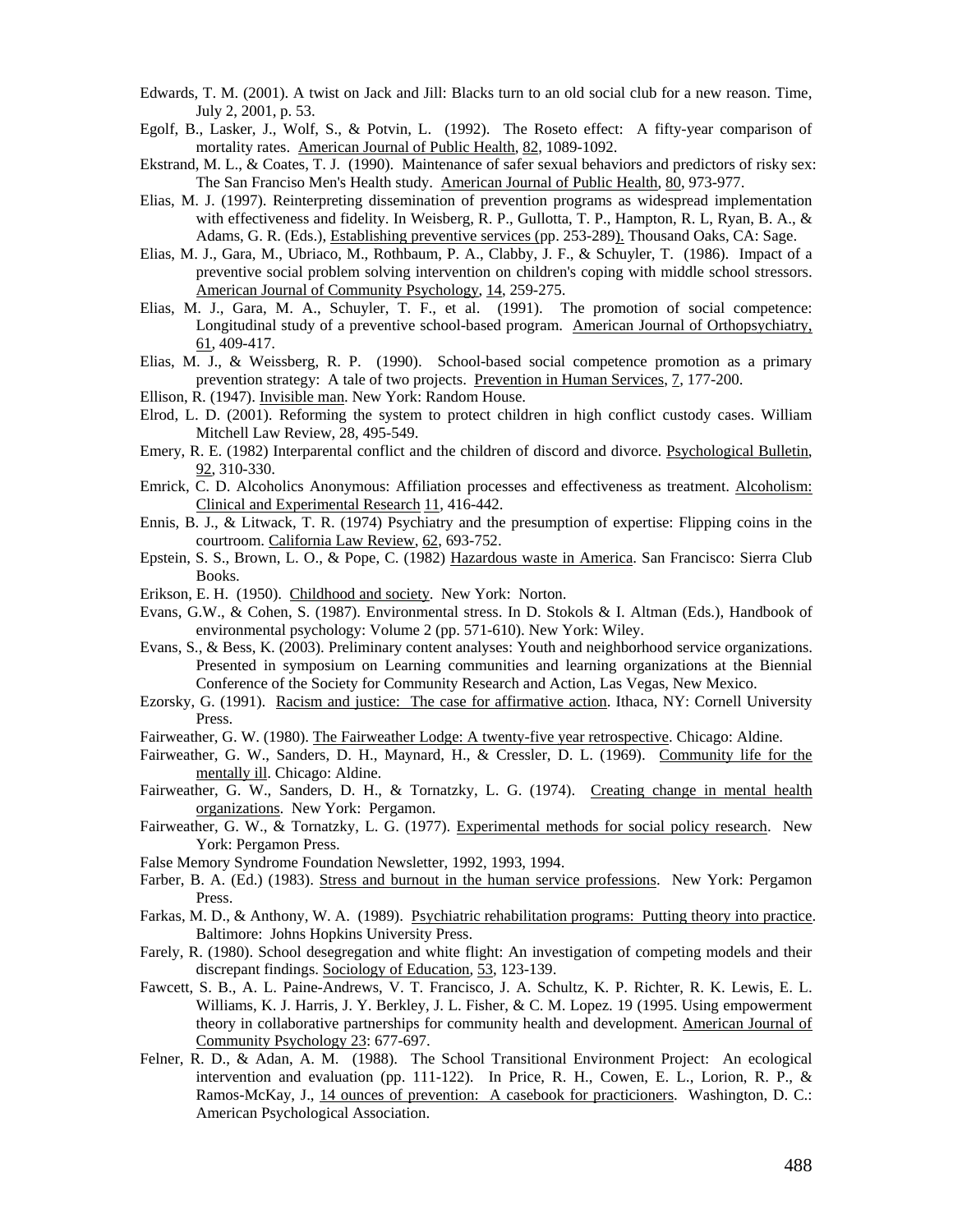- Felner, R. D., Brand, S., Adan, A. M., et al. (1993). Restructuring the ecology of the school as an approach to prevention during school transitions. Prevention in Human Services, 10, 103-136.
- Felner, R. D., Favazza, A., Shim, M., Brand, S., Gu, K., & Noonan, N. (2001). Whole school improvement and restructuring as prevention and promotion: Lessons from STEP and the Project on High Performance Learning Communities. Journal of School Psychology, 39(2), 177-202.
- Felner, R. D., Ginter, M., & Primavera, J. (1982). Primary prevention during school transitions: Social support and environmental structure. American Journal of Community Psychology, 10, 277-290.
- Felton, B. J., & Shinn, M. (1992). Social integration and social support: Moving "social support" beyond the individual level. Journal of Community Psychology, 20, 103-115.
- Fields, J., & Casper, L. M. (2001). America's families and living arrangements. Current population reports. Washington, DC: U.S. Census Bureau. (P20-537).
- Finch, J. F., Okun, M. A., Barrerra, M. Jr., Zautra, A. I., & Reich, J. W. (1989). Positive and negative social ties among older adults: Measurement models and the prediction of psychological distress and well-being. American Journal of Community Psychology, 17, 585-605.
- Finkel, N. J., & Jacobsen, C. A. (1977). Significant life experiences in an adult sample. American Journal of Community Psychology, 5, 165-177.
- Finkelhor, D., & Dziuba-Leatherman, J. (1994). Victimization of children. American Psychologist, 49, 173- 183.
- Finkelhor, D., & Hashima, P. Y. (2001). The victimization of children and youth. A comprehensive overview. In S. White (ed.) Handbook of youth and justice (Chapter 4, pp. 49-78). NY: Kluwer Academic/Plenum.
- Fischer, P. J. & Breakey, W. R. (1991). The epidemiology of alcohol, drug, and mental disorders among homeless persons. American Psychologist, 46, 1115-1128.
- Fisher, A. T., & Sonn, C. C. (2002). Psychological sense of community in Australia and the challenges of change. Journal of Community Psychology 30: 597-610.
- Fisher, G. M. (1992). Social Security Bulletin, 55(4), 43-46.
- Fisher, J. D., & Fisher, W. A. (1992). Changing AIDS-risk behavior. Psychological Bulletin, 111, 455-474.
- Fisher, S. (1992). From margin to mainstream. The social progress of Black Americans. 2d ed. Lanham, MD: Rowman and Littlefield.
- Fleishman, J. A., Sherbourne, C. D., Crystal, S., Collins, R. L., Marshall, G. N., Kelly, M., Bozzette, S. A., Shapiro, M. F., & Hayes, R. D. (2000). Coping, conflictual social interactions, social support, and mood among HIV-infected persons. American Journal of Community Psychology, 28, 421-453.
- Flippen, C. A. (2001). Racial and ethnic inequality in homeownership and housing equity. Sociological Quarterly, 42(2), 121-149. URL: <http://www.ucpress.edu/journals/tsq/>
- Flora, J. L., J. Sharp, C. Flora, & B. Newlon. (1997. Entrepreneurial social infrastructure and locally initiated economic development in the non-metropolitan United States. Sociological Quarterly 38: 623-645.
- Folkman, S. (1984). Personal control and stress and coping processes: A theoretical analysis. Journal of Personality and Social Psychology, 46, 839-852.
- Folkman, S. (2001). Revised coping theory and the process of bereavement. In M. S. Stroebe & R. O. Hansson (Eds.), *Handbook of bereavement research: Consequences, coping, and care* (pp. 563- 584). Washington, DC: American Psychological Association.
- Folkman, S., & Lazarus, R. S. (1980). An analysis of coping in a middle aged sample. Journal of Health and Social Behavior, 21, 219-239.
- Folkman, S., & Lazarus, R. S. (1988). Coping as a mediator of emotion. Journal of Personality and Social Psychology, 54, 466-475.
- Foster, H. L. (1974). Ribbin', jivin' and playin' the dozens. Cambridge, MA: Ballinger.
- Francescato, D., & Tomai, M. (2001). Community psychology: should there be a European perspective? *Journal of Community and Applied Social Psychology, 11*(5), 371-380.
- Frankl, V. E. (1992). *Man's search for meaning: An introduction to logotherapy* (4th ed.). Boston: Beacon Press.
- Freeman v Pitts 503 U.S. 467 (1992).
- French, S. L., Knox, V. J., & Gekoski, W. L. (1992). Confounding as a problem in relating life events to health status in elderly individuals. American Journal of Community Psychology, 20, 243-252.
- Friedman, R. M., & Duchnowski, A. J. (1990) Service trends in the children's mental health system: implications for the training of psychologists. In R. R. Magrab and P. Wohlford (Eds.) Improving psychological services for children and adolescents with severe mental disorders: Clinical training in psychology. Washington, DC: American Psychological Association.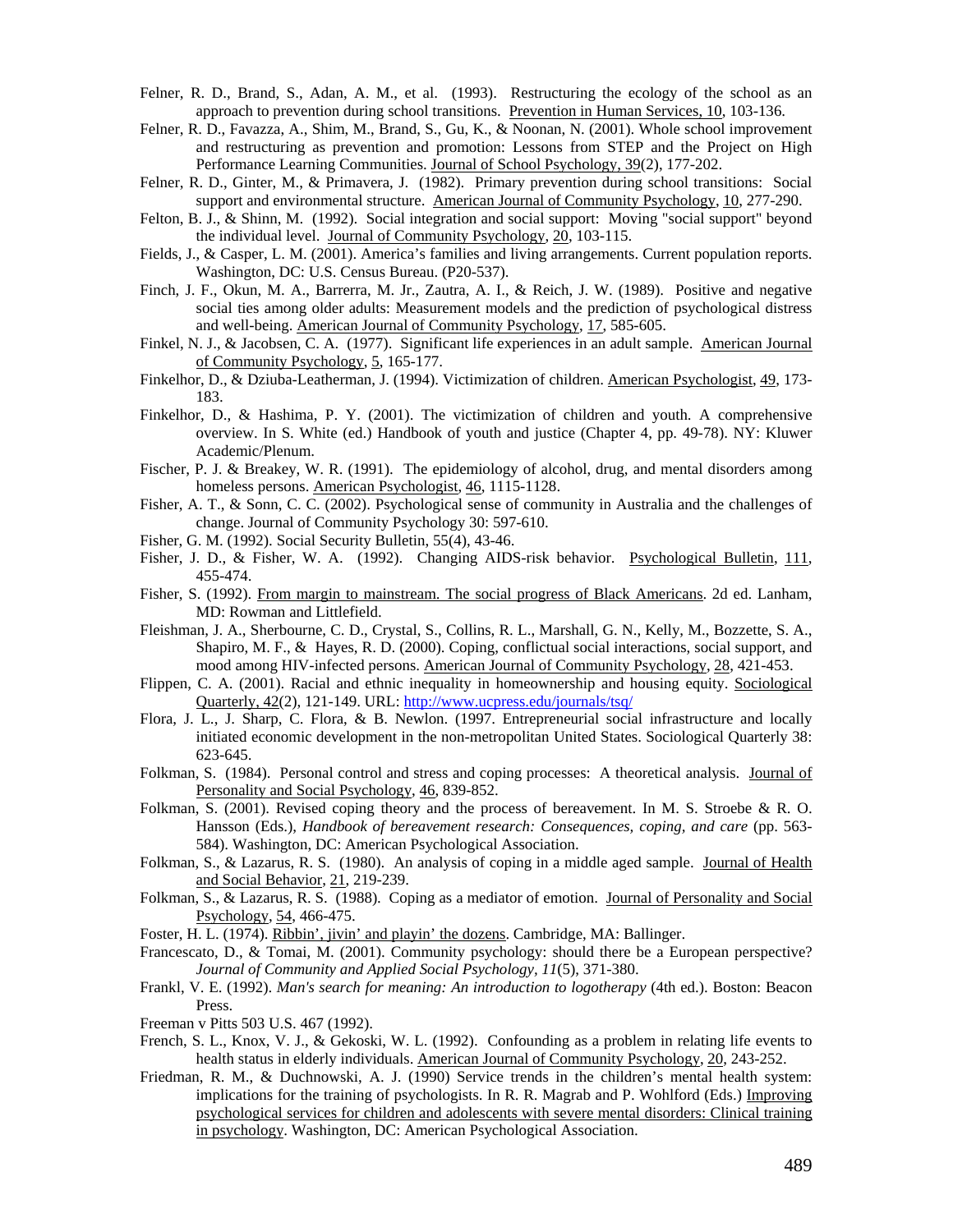Fuchs, V. R. (1968). The service economy. New York: National Bureau of Economic Research.

- Furlong, M., Morrison, G. M., Austin, G., Huh-Kim, J., & Skager, R. ( 2001). Using student risk factors in school violence surveillance reports: Illustrative examples for enhanced policy formation, implementation and evaluation. Law & Policy, 23(3), 271-295)
- Furstenberg, F. F., Jr., Moore, K. A. & Peterson, J. L. (1985). Sex education and sexual experience among adolescents. American Journal of Public Health, 75, 1331-1332.
- Gabriel, T. (1995) Some on-line discovries give gay youth a path to themselves. New York Times, July 2, 1995, A-1, 16.
- Galanter, M. (1988). Zealous self-help groups as adjuncts to psychiatric treatment: A study of Recovery, Inc. American Journal of Psychiatry, 145, 1248-1253.
- Galanter, M. (1990) Cults and zealous self-help movements: A psychiatric perspective. American Journal of Psychiatry, 147, 543-551.
- Galanter, M. (1999). *Cults: Faith, healing, and coercion* (2nd ed.). New York: Oxford University Press.
- Galbraith, J. K. (1998). The affluent society (40th anniversary ed.). Boston: Houghton Mifflin.
- Garbarino, J., Kostelny, K., & Dubrow, N. (1991). No place to be a child: growing up in a war zone. Lexington, MA: Lexington Books.
- Garbarino, J. (1995). Raising children in a socially toxic environment. San Francisco: Jossey-Bass.
- Garcia, I., F. Giuliani, & E. Wiesenfeld. (1999). Community and sense of community: The case of an urban barrio in Caracas. Journal of Community Psychology, 27, 727-740.
- Gardner, W., & Wilcox, B. L. (1993). Political intervention in scientific peer review: Research on adolescent sexual behavior. American Psychologist, 48, 972-983.
- Garfinkel, I., McLanahan, S. S., Meyer, D. R., & Seltzer, J. A. (Eds.) (1998). Fathers under fire: The revolution in child support enforcement. New York: Russell Sage.
- Garland, A. F., & Zigler, E. (1993). Adolescent suicide prevention: Current research and social policy implications. American Psychologist, 48, 169-182.
- Gartner, A. & Reissman, F. (1977). Self-help in the human services. San Francisco: Jossey-Bass.
- Gebhard, C., & Levine, M. (1985) Does membership in Alcoholics Anonymous reduce the stigma of alcoholism? Paper presented at the annual meeting of the Eastern Psychological Assocition, Boston, MA, March 22, 1985.
- Geller, E. S. (2002). The challenge of increasing proenvironmental behavior. In R. B. Bechtel & A. Churchman (Eds.), Handbook of environmental psychology (pp. 525-540). New York: John Wiley & Sons.
- Geller, J. L., & Fisher, W. H. (1993). The linear continuum of transitional residences: Debunking the myth. American Journal of Psychiatry, 150, 1070-1076.
- Gerard, H. B. (1983) School desegregaton: The social science role. American Psychologist, 38, 869-877.
- Gergen, K.J. (1973). Social psychology as history. *Journal of personality and social psychology*, *26*, 309- 320.
- Gesten, E. L., Rains, M. H., Rapkin, B. D., Weissberg, R. P., de Apocada, R. F., Cowen, E. L., & Bowen, R. (1982). Training children in social problem-solving competencies: A first and second look. American Journal of Community Psychology, 10, 95-115.
- Gibbs, L. (1994). Risk assessments from a community perspective. Environmental Impact Assessment Review, 14, 327-335.
- Gibbs, L. M. (1998). *Love Canal: The story continues*. Gabriola Island, B.C.: Stony Creek CT.
- Gibbs, L. M. (1983). Community response to an emergency situation: Psychological destruction and the Love Canal. American Journal of Community Psychology, 11, 116-125.
- Gibbs, L. and Citizens Clearinghouse for Hazardous Waste (1995). Dying from dioxin. A citizen's guide to reclaiming our health and rebuilding democracy. Boston, MA: South End Press.
- Gillick, J. (1977). Al-Anon: A self-help group for co-alcoholics. Unpublished doctoral dissertation, Department of Psychology, State University of New York at Buffalo.
- Ginnarelli, L., & Barsimantove, J. (2000). Child care expenses of American's families. Washington, DC: The Urban Institute.
- Giordano, J., & Giordano, G. P. (1976) Ethnicity and community mental health. Community Mental Health Review, 1, No. 3.
- Gist, R., & Stolz, S. (1982). Mental health promotion and the media: Community response to the Kansas City hotel disaster. American Psychologist, 37, 1136-1139.
- Gladdne, B. C., & Rogan, W. J. (1995). DDT and shortened duration of lactation in a northern Mexican town. American Journal of Public Health, 85, 504-508.
- Godemont, M. (1992). 600 years of family care in Geel, Belgium: 600 years of familiarity with madness in town life. Community Alternatives: International Journal of Family Care, 4(2), 155-168.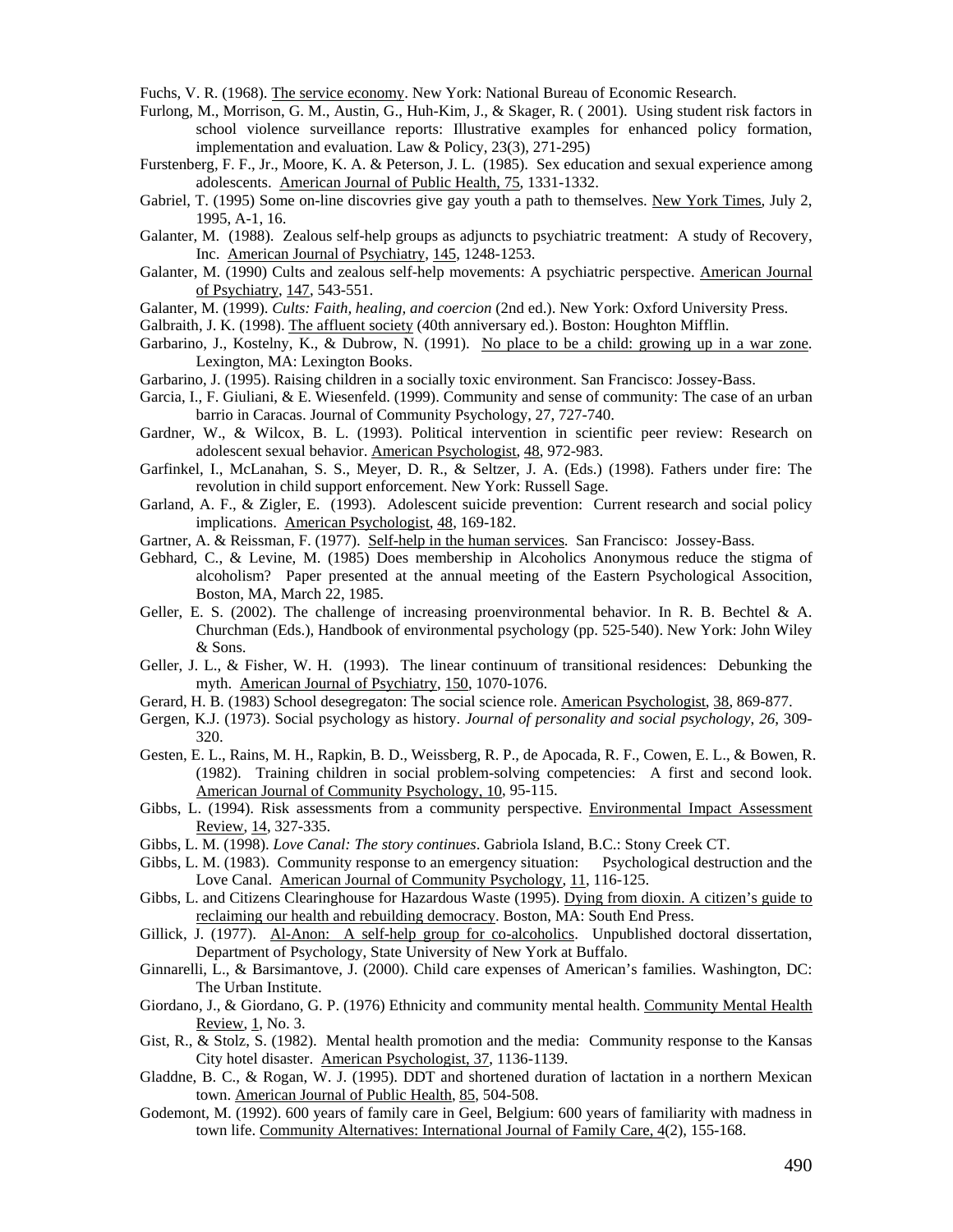Goffman, E. (1963). Stigma. Englewood Cliffs, NJ: Prentice-Hall.

- Goffman, E. (1990). Asylums: Essays on the social situation of mental patients and other inmates. New York: Doubleday.
- Goldberg, E. L., & Comstock, G. W. (1980). Epidemiology of life events: frequency in general populations. American Journal of Epidemiology, 111, 736-752.

Goldberg, L. R. (1993). The structure of phenotypic personality traits. American Psychologist, 48, 26-34.

- Goldenberg, I. I. (1971). Build me a mountain. Youth, poverty and the creation of new settings. Cambridge, MA: MIT Press.
- Goldenberg, I. I. (1978). Oppression and social intervention. Chicago: Nelson-Hall.
- Goldsmith, J. M. (1984). Final report of the Governor's Select Commission on the Future of the State-Local Mental Health System. Albany, NY: Governor's Select Commission.
- Gong Lum v Rice 275 U. S. 78 (1927).
- Gordon, J. S., & Curtin, S. (2000). Comprehensive cancer care: Integrating alternative, complementary, and conventional therapies. Cambridge, MA: Perseus.
- Gordon, M. (1982). Attitudes toward mental illness held by two disadvantaged inner city ethnic groups. Unpublished doctoral dissertation, Department of Psychology, SUNY at Buffalo.
- Gorman, D.M. (1998). The irrelevance of evidence in the development of school-based drug prevention policy, 1986-1996. *Evaluation Review, 22*, 118-146.
- Gottesman, I. I. (1991). Schizophrenia genesis. New York: Freeman.
- Gottlieb, B. (1981). Social networks and social support in community mental health. Beverly Hills: Sage.
- Gottlieb, B. H. (1983). Social support as a focus for integrative research in psychology. American Psychologist, 38, 278-287.
- Gottlieb, B. H. (2000). Selecting and planning interventions. In Cohen, Underwood, & Gottlieb (eds.) Social support measurement and intervention (pp. 195-220). New York: Oxford University Press.
- Gove, W. R. (1976) Adult sex roles and mental illness. In F. Denmark & R. Wesner (Eds.), Women (Vol. 1). New York: Psychological Dimensions.
- Gove, W. R. (Ed.) (1980). The labelling of deviance. 2nd Ed. Beverly Hills, CA: Sage Publications.
- Gove, W. R. (Ed.) (1982) Deviance and mental illness. Beverly Hills, CA: Sage Publications.
- Graziano, A. (1969) Clinical innovation and the mental health power structure: A social case history. American Psychologist, 24, 10-18.
- Graziano, A. M. (1974) Child without tomorrow. New York: Pergamon Press.
- Graziano, A. M. (1977) Parents as behavior therapists. Progress in Behavior Modification, 4, 251-298.
- Graziano, A. M., & Fink, R. (1973). Second order effects in mental health treatment. Journal of Consulting and Clinical Psychology, 40, 356-364.
- Green v County School Board, 391, U. S. 430 (1968).
- Green, J., & Kocsis A. (1997). Psychological factors in recurrent genital herpes. *Genitourinary medicine, 73(4),* 253-258.
- Greene, J. M., Ennett, S. T., & Ringwalt, C. L. (1999). Prevalence and correlates of survival sex among runaway and homeless youth. American Journal of Public Health, 89, 1406-1409.
- Grob, G. N. (1994). The mad among us: A history of the care of America's mentally ill. New York: The Free Press.
- Grosser, R. C., & Vine, P. (1991) Families as advocates for the mentally ill: A survey of characteristis and service needs. American Journal of Orthopsychiatry, 61, 282-290.
- Grunebaum, L., & Gammeltoft, M. (1993). Young children of schizophrenic mothers: Difficulties of intervention. American Journal of Orthopsychiatry, 63, 16-27.
- Guerin, D. & MacKinnon, D. P. (1985). An assessment of the California child passenger restraint requirement. American Journal of Public Health, 75, 142-144.
- Gupta, R. K. (1971). New York's Mental Health Information Service: An experiment in due process. Rutgers Law Review, 25, 405-435.
- Guttentag, M., Salasin, S., Legge, W. W., Bray, M., Dewhirst, J., Goldman, N., Phegley, T., & Weiss, S. (1974) Sex differences in the utilization of publicly supported mental health facilities: The puzzle of depression. Final Report, Collaborative Grant, Mental Health Services Branch, NIMH, MH26523-02.
- Gutierrez, G. S. (2001) Taking account of another race: Reframing Asian-American challenges to raceconscious admissions in public schools. Cornell Law Review, 86, 1283-1333.
- Hacker, A. (2000). The case against kids. New York Review of Books, 47(19) Nov. 30, 2000, 12-16.
- Hacsi , T. A. (2002). Children as pawns: the politics of educational reform. Cambridge, MA: Harvard University Press.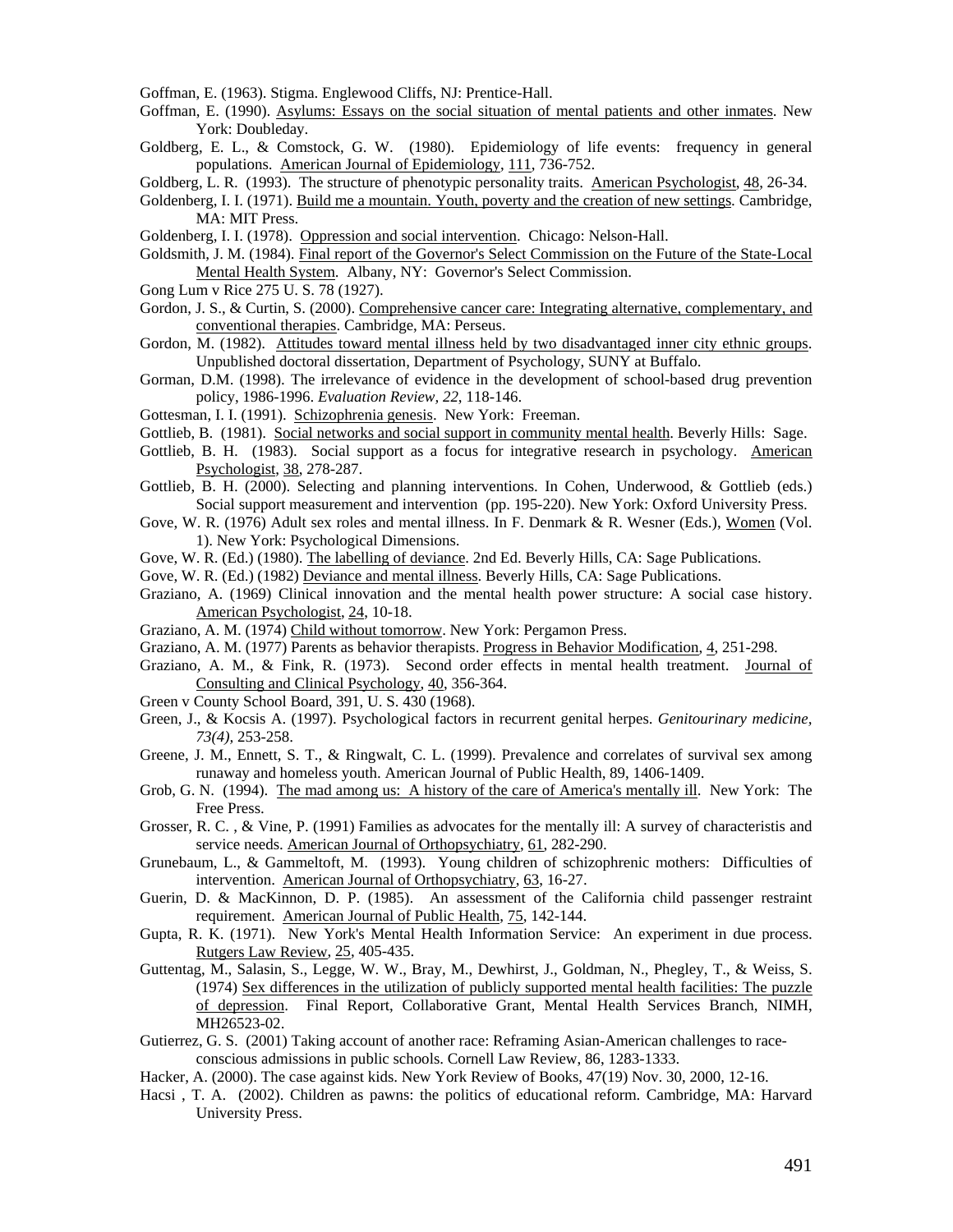- Hammen, C. (1992). Life events and depression: The plot thickens. American Journal of Community Psychology, 20, 179-193.
- Hammond, W. R. & Yung, B. (1993) Psychology's role in the public health response to assaultive violence among young African-American men. American Psychologist, 48, 142-154.
- Handler, J. F., & Satz, J. (Eds.) (1982). Neither angels nor thieves: Studies in deinstitutionalization of status offenders. Washington, DC: National Academy Press.
- Haney, W. The myth of the Texas miracle in education. Education Policy Analysis Archives, 8(41) (http://olam.ed.asu.edu/epaa/v8n41).
- Hankin, J. R., & Locke, B. Z. (1982). The persistence of depressive symptomatology among prepaid group practice enrollees: An exploratory study. American Journal of Public Health, 72, 1000-1007.
- Hargrove, E. C., & Glidewell, J. C. (1990). Impossible jobs in public management. Lawrence KS: Univesity of Press of Kansas.
- Harrell, S. P. (2000). (A multi-dimensional conceptualization of racism-related stress: Implications for the well-being of people of color. American Journal of Orthopsychiatry, 70(1), 42-57.
- Harrington, M. (1962). The other America: Poverty in the United States. New York: Macmillan.
- Harrington, M. (1984) The new American poverty. New York: Holt Rinehart, and Winston.
- Harrison, P. M. & Karberg, J. C. (2003). Prison and jail inmates at midyear 2002. Bureau of Justice Statistics Bulletin. NCJ 198877
- Harrison, S.I., McDermott, J.F., Wilson, P.T., & Schrager, J. (1965). Social class and mental illness in children: Choice of treatment. Archives of General Psychiatry, 13, 411-417.
- Harwood, H., Fountain, D., & Livermore, G. (1998) The economic costs of alcohol and drug abuse in the United States, 1992. Washington, DC. National Institute on Drug Abuse, NIH Publication Number 98-4327) (see http://www.nida.nih.gov/EconomicCosts/Intro.html.
- Haskins, R., Sawhill, I., & Weaver, K. (2001). Welfare reform. An overview of effects to date. Washington, DC: The Brookings Institute.
- Hatfield, A. (1993). Involuntary commiment: A consumer perspective. Innovations & Research, 2, 43-46.
- Hayes, L. M. (1983). And darkness closes in. . . A national study of jail suicides. Criminal Justice and Behavior, 10, 461-484.
- Healthy People 2010:<http://www.health.gov/healthypeople/Document/pdf/Volume2/15Injury.pdf>
- Heaney, J. (1998). Life after quotas. Buffalo News, August 31, A-1,4.
- Hecker, D. E. (2001). Occupational employment projections to 2010. Monthly Labor Review, November 2001.
- Heflinger, C.A., & Northrup, D. (2000). What happens when capitated behavioral health comes to town? The transition from Fort Bragg Demonstration to a capitated managed behavioral health contract. Journal of Behavioral Health Services and Research 27(4), 390-405.
- Heller, K. (1989) Ethical dilemmas in community intervention. American Journal of Community Psychology, 17, 367-378.
- Heller, Kenneth (1996). Coming of age of prevention science: Comments on the 1994 National Institute of Mental Health-Institute of Medicine prevention reports. American Psychologist, 51, 1123-1127.
- Heller, K., Jenkins, R. A., Steffen, A. M., & Swindle, R. W., Jr. (2000). Prospects for a viable community mental health system: Reconciling ideology, professional traditions, and political reality. In J. Rappaport & E. Seidman (Eds.), Handbook of community psychology (pp. 445-470). New York: Kluwer Academic/Plenum.
- Heller, K., & Monahan, J. (1977) Psychology and community change. Homewood, IL: Dorsey Press.
- Heller, K., Price, R. H., & Sher, K. J. (1980). Research and evaluation in primary prevention: Issues and guidelines. In R. Price, R. Ketterer, B. Bader, & J. Monahan (Eds.), Prevention in mental health. Beverly Hills, CA: Sage, 1980.
- Heller, K., Thompson, M. G., Trueba, P. E., Hogg, J. R., & Vlachos-Weber, I. (1991). Peer support dyads for elderly women: Was this the wrong intervention? American Journal of Community Psychology, 19, 53-74.
- Henggler, S. W., Bourdin, C. M., Melton, G., Mann, B. J., Smith, L. A. et al. (1991) Effects of multisystemic therapy on drug use and abuse in serious juvenile offenders: A progress report from two outcome studies. Family Dynamics of Addiction Quarterly, 1, 40-51.
- Henggeler, S. W., Schoenwald, S K., Borduin, C. M., Rowland, M. D., & Cunningham, P. B. (1998). *Multisystemic treatment of antisocial behavior in children and adolescents*. New York: Guilford.
- Henwood, (1995) Race and money. http://www.panix.com/-dhenwood /Race-and-money.html
- Herrenkohl, E. C., Herrenkohl, R. C., & Egolf, B. (1994). Resilient early school-age children from maltreating homes: Outcomes in late adolescence. American Journal of Orthopsychiatry, 64, 301-309.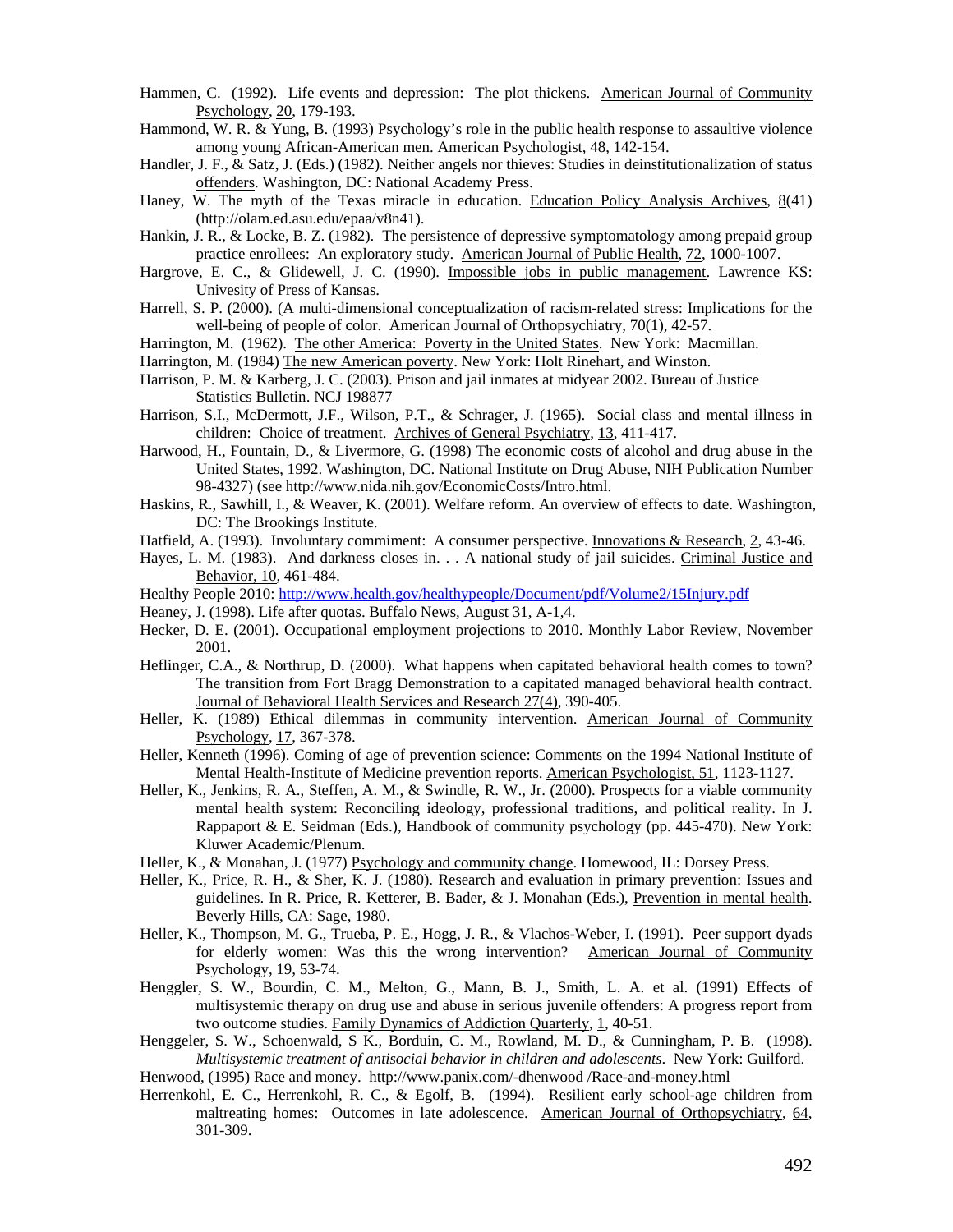- Hertz, M. I., & Melville, C. (1980). Relapse in schizophrenia. American Journal of Psychiatry, 137, 801- 805.
- Hildingh, C., Fridlund, B., & Segesten, K. (1995). Social support in self-help groups, as experienced by persons having coronary heart disease and their next of kin. International Journal of Nursing Studies, 32(3), 224-232.
- Hill, D. D. (1993) Afrocentric movements in education: examining equity, culture, and power relations in the public schools. Hastings Constitutional Law Quarterly, 20, 681-724.
- Hilts, P. J. (1992) Mentally ill jailed on no charges, survey says. The New York Times, Thursday, September 10, 1992, A-18.
- Hinrichsen, G. A., Revenson, T. A., & Shinn, M. (1985). Does self-help help? An empirical investigation of scoliosis peer support groups. Journal of Social Issues, 41, 65-87.
- Hobbs, N. (1964). Mental health's third revolution. American Journal of Orthopsychiatry, 34, 822-833.
- Hobfoll, S. E., Jackson, A. P., Lavin, J., et al. (2002). Effects and generalizability of communally oriented HIV-AIDS prevention versus general health promotion groups for single, inner-city women in urban clinics. Journal of Consulting and Clinical Psychology, 70, 950-960.
- Hobson, C. J., Kamen, J., Szostek, J., Nethercut, C. M., Tiedmann, J. W., & Wojnarowicz, S. (1998). Stressful life events: A revision and update of the Social Readjustment Rating Scale. International Journal of Stress Management, 5(1), 1-23.
- Hoffman, F. L., & Mastrianni, X. (1992). The hospitalized young adult: New directions for psychiatric treatment. American Journal of Orthopsychiatry, 62, 297-302.
- Hoge, S. K., Lidz, C., Mulvey, E., Roth, L., Bennett, N., Siminoff, L., Arnold, r., & Monhaan, J. (1993). Patient, family, and staff perceptions of coercion in mental hospital admission: an exploratory study. Behavioral Sciences and the Law, 11, 281-293.
- Hollingshead, A. B., & Redlich, F. C. (1958). Social class and mental illness. New York: Wiley.
- Holmes, T. H., & Rahe, R. H. (1967). The Social Readjustment Rating Scale. Journal of Psychosomatic Research, 11, 213-218.
- Holmes-Eber, P., & Riger, S. (1990). Hospitalization and the composition of mental patients' social networks. Schizophrenia Bulletin, 16, 157-164.
- Gifford, R. (2002). Making a difference: Some ways environmental psychology has improved the world. In R.B. Bechtel & A. Churchman (Eds.), Handbook of environmental psychology (pp. 323-334). New York: John Wiley & Sons.
- Holahan, C.J., & Wandersman, A. (1987). The community psychology perspective in environmental psychology. In D. Stokols & I. Altman (Eds.), *Handbook of Environmental psychology: Vol. 1* (pp. 827-861). New York: Wiley.
- Holtzworth-Munroe, A., Markman, H., O'Leary, K. D., Neidig, P., Leber, D., Heyman, R. D., Hulbert, D., & Smutzler, N. (1995). The need for marital violence prevention efforts: A behavioral-cognitive secondary prevention program for engaged and newly married couples. Applied & Preventive Psychology, 4, 77-88.
- Horan, S., Kang, G., Levine, M., Duax, C., Luntz, B., & Tasca, C. (1993) Empirical studies on foster care: Review and assessment. Journal of Sociology and Social Welfare, 20, 131-154.
- Hotaling, G. T., & Sugarman, D. B. (1986). An analysis of risk markers in husband to wife violence: The current state of knowledge. Violence and Victims, 1, 101-124.
- House, J. S., Landis, K. R., & Umberson, D. (1988). Social relationships and health. Science, 241, 540-545.
- Howe, I., & Libo, K. (2000). *World of our fathers: The journey of the East European Jews to America and the life they found and made there*. London: Phoenix.
- Howell, J. C. (1996). Juvenile transfers to the criminal justice system: State of the art. Law & Policy, 18, 17-60.
- Huaco, G. (1965) The sociology of film art. New York: Basic Books.
- Hudnall, C. E. (2001). "Grand" parents to get help. AARP, November 2001, 9-13.
- Hughes, L. (1962) Fight for freedom: The story of the NAACP. New York: W. W. Norton.
- Hughey, J. B., & Bardo, J. W. (1987). Social psychology dimensions of community satisfaction and quality of life: Some obtained relations. Psychological Reports, 61, 239-246.
- Hughey, J., & Speer, P. W. (2002). Community, sense of community, and networks. In A. T. Fisher, C. C. Sonn, & B. J. Bishop (eds.) Psychological sense of community: Research, applications, and implications (pp. 69-84). New York: KluwerAcademic/Plenum.
- Hughey, J., P. W. Speer, & N. A. Peterson. (1999. Sense of community in community organizations: Structure and evidence of validity. Journal of Community Psychology 27: 97-113.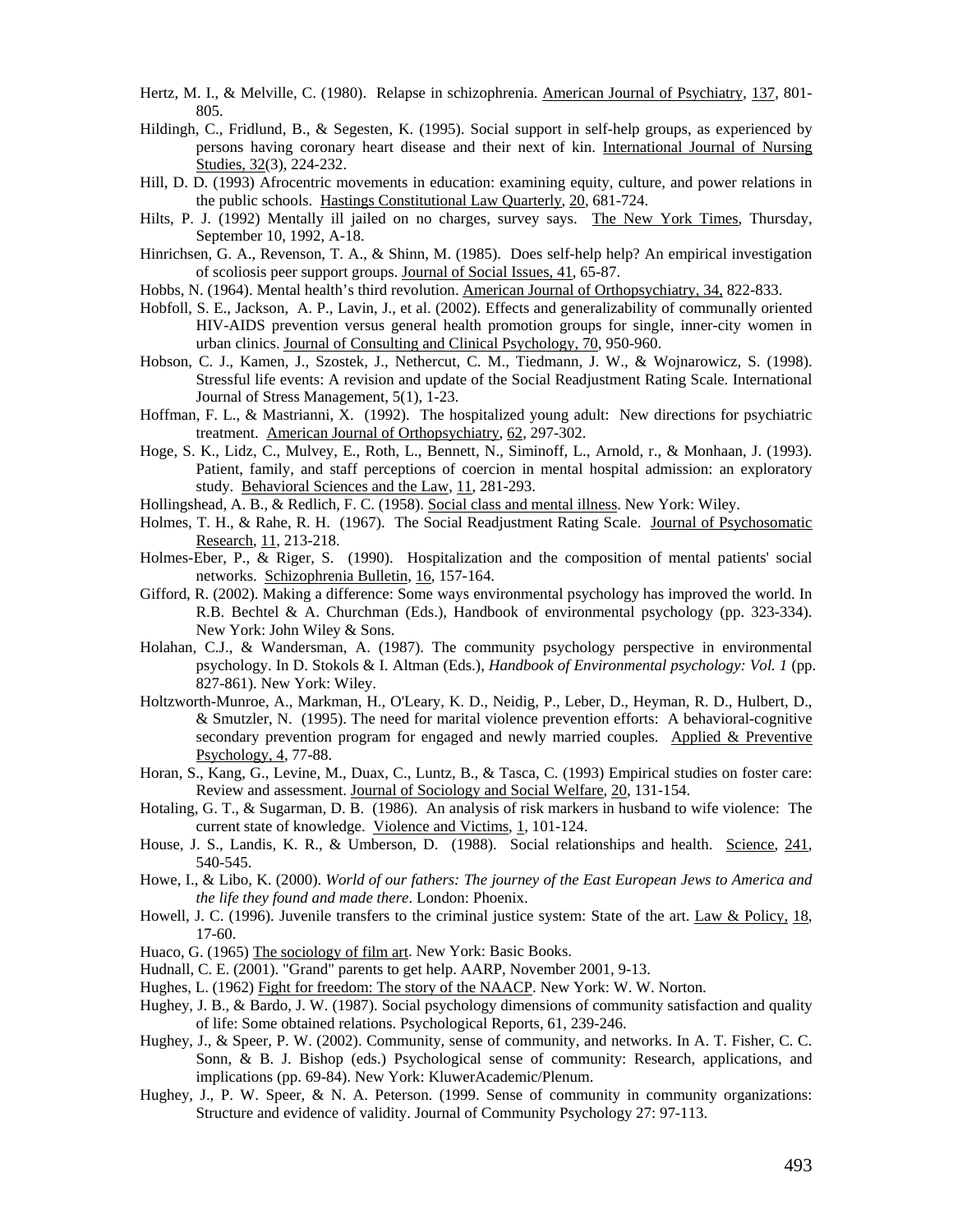- Humphreys, K., & Noe, J. M. (1997). The influence of posttreatment mutual help group participation on the friendship networks of substance abuse patients. American Journal of Community Psychology,  $25(1)$ , 1-16.
- Humphreys, K., & Rappaport, J. (1993). From the community mental health movement to the war on drugs: A study in the definition of social problems. American Psychologist, 48, 892-901.
- Hunt, J. McV. (1968) Toward the prevention of incompetence. In J. Carter (Ed.) Research contributions from psychology to community mental health. New York: Behavioral Publications.
- Hurvitz, N. (1976). The origins of the peer self-help psychotherapy group movement. Journal of Applied Behavioral Science, 12, 283-294.
- Hyman, I. A. (1995) Corporal punishment, psychological mlatreatment, violence, and punitiveness in America: Research advocacy, and public policy. Applied & Preventive Psychology, 4, 113-140.
- In re Gault 387 U. S. 1 (1967).
- Indiana Division of Mental Health (1992). The Hoosier Assurance Plan. Indianapolis: Author.
- Innovations & Research (1993). Special section: Mental illness and the law. Innovations & Research, 2, 3-54.
- Institute of Medicine. (1989). Research on children  $\&$  adolescents with mental, behavioral  $\&$ developmental disorders. Washington, DC: National Academy Press.
- Irvine, M. (2002). Abusing trust, parents dip into children's credit. Buffalo News, November 26, p.A4.
- Iscoe, I. (1974). Community psychology and the competent community. American Psychologist, 29, 607-613.
- Iscoe, I., Bloom, B., & Spielberger, C.D. (1977). Community psychology in transition. New York: Halsted Press.
- Iscoe, I., & Harris, L. C. (1984). Social and community interventions. Annual Review of Psychology, 35, 333-360.
- Iscoe, I., & Spielberger, C.D. (Eds.). (1970). Community psychology: Perspectives in training and research. New York: Appleton-Century-Crofts.
- Itzhaky, H., & A. S. York. (2000. Sociopolitical control and empowerment: An extended replication. Journal of Community Psychology 28: 407-415.
- Jackson, D. N. (1965). Personality Research Form. Goshen, NY: Research Psychologists Press.
- Jackson v Indiana 406 U. S. 715 (1972).
- Jacob, H. (1989). Another look at no-fault divorce and the post-divorce finances of women. Law & Society Review, 23, 95-115.
- Jacobs, J. B. (1980) The prisoners' rights movement and its impacts, 1960-1980. In N. Morris & M. Tonry, (Eds.). Crime, and justice: An annual review of research. Chicago: University of Chicago Press.
- Jacobs, M. K., & Goodman, G. (1989). Psychology and self-help groups: Predictions on a partnership. American Psychologist, 44, 536-545.
- Jacobs, S. J., Evans, G. W., Catalano, R., & Dooley, D. (1984). Air pollution and depressive symptomatology: Exploratory analyses of intervening psychological factors. *Population and Environment, 7*(4), 260-272.
- Jacobson, N. S., & Addis, M. E. (1993). Research on couples and couple therapy: What do we know? Where are we going? Journal of Consulting and Clinical Psychology, 61, 85-93.
- Jacoby, J. E. (1983, August). Securing compliance of mental health professionals to changing commitment laws. Paper presented at the meeting of the Society for the Study of Social Problems, Detroit, MI.
- Janis, I. L. (1983). The role of social support in adherence to stressful life decisions. American Psychologist, 38, 143-160.
- Jason, L. A., & Rose T. (1984). Influencing the passage of child passenger restraint legislation. American Journal of Community Psychology, 12, 485-495.
- Jemmott, J. B., Jemmott, L. S., & Fong, G. T. (1992). Reductions in HIV risk-associated sexual behaviors among Black male adolescents: Effects of an AIDS prevention intervention. American Journal of Public Health, 82, 372-377.
- Jensen, A. R. (1969) How much can we boost I. Q. And scholastic achievement? Harvard Educational Review, 39, 1-123.
- Johnson, E. (2000). Differences among families coping with serious mental illness: a qualitative analysis. American Journal of Orthopsychiatry, 70(1), 126-134.
- Johnson, J. (1996). Addiction and recovery for individuals and society. In J. Chesworth (Ed.), *The ecology of health: Identifying issues and alternatives* (pp. 234-246). Thousand Oaks, CA: Sage.
- Johnson, S. D., Stiffman, A., Hadley Ives, E., & Elze, D. (2001). An analysis of stressors and co-morbid mental health problems that contribute to youths' paths to substance-specific services. Journal of Behavioral Health Services and Research, 28(4), 412-426.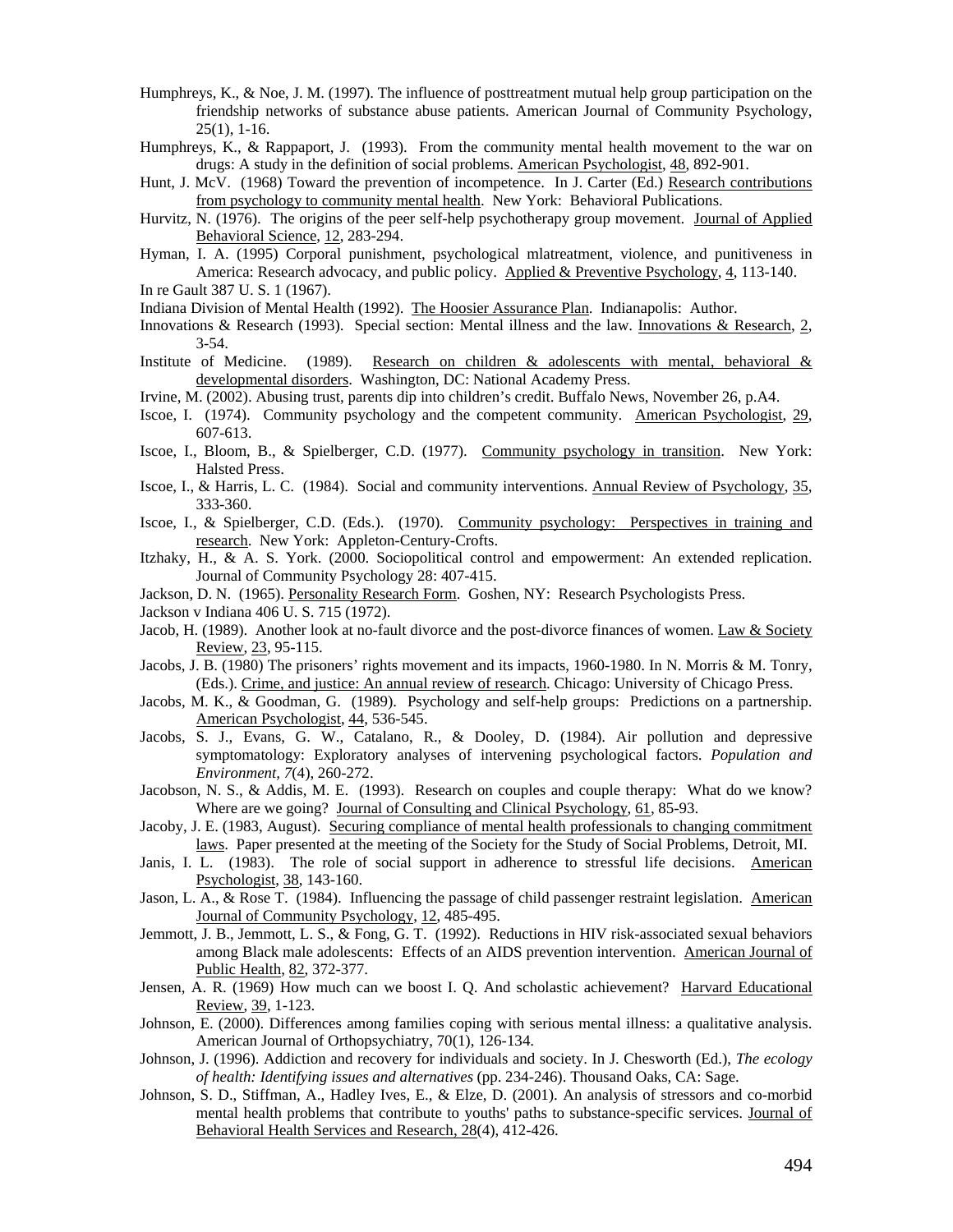- Joint Commission on Mental Illness and Health. (1961). Action for mental health. New York: Basic Books.
- Joint Commission on the Mental Health of Children. (1969). Crisis in child mental health: Challenge for the 1970's. New York: Harper & Row.
- Jones, E. E., & Matsumoto, D. R. (1982). Psychotherapy with the underserved: Recent developments. In L.R. Snowden (Ed.). <u>Reaching the underserved: Mental health needs of neglected populations</u>. Beverly Hills: Sage.
- Jones, R. K., Darrach, J. E.,, & Henshaw, S. K.. (2002). Contraceptive use among U.S. women having abortions in 2000-2001. Perspectives on sexual and reproductive health, 34, 294-303.
- Kadushin, A. (1980) Child welfare services. 3rd Ed. New York: Macmillan.
- Kagan, D. M. (1990) How schools alienate students at risk: A model for examining proximal classroom variables. Educational Psychologist, 25, 105-125.
- Kahn, E. B., Ramsey, L. T., Brownson, R. C., Heath, G. W., Howze, E. H., Powell, K. E., Stone, E. J., Rajab, M. W., & Corso, P. (2002). The effectiveness of interventions to increase physical activity: A systematic review. American Journal of Preventive Medicine, 22(Suppl4), 73-106.
- Kaminer, W. (1992). I'm dysfunctional, you're dysfunctional: The recovery movement and other self-help fashions. Reading, MA: Addison-Wesley.
- Kaniasty, K., Norris, F.H., & Murrell, S.A. (1990). Received and perceived social support following natural disaster. Journal of Applied Social Psychology, 20, 85-114.
- Kantaras v Kantaras (2003) Case No: 98-5375CA. Circuit Court of the Sixth Judicial Circuit, Pasco County, Florida.
- Kanter, R. M. (1993). *Men and women of the corporation* (2nd ed.). New York: BasicBooks.
- Katz, A. H. (1993). Self-help in America: A social movement perspective. NY: Maxwell Macmillan International.
- Katz, A. H. (1981). Self-help and mutual aid: An emerging social movement? Annual Review of Sociology, 7, 129-155.
- Katz, D., & Kahn, R. L. (1978). The social psychology of organizations (2d ed.). New York: Wiley.
- Katz, M. B. (1986) In the shadow of the poorhouse. A social history of welfare in America. New York: Basic Books.
- Katz, S. (1994). Twenty years later: A follow-up study of graduates of two sheltered workshop programmes in Israel. British Journal of Developmental Disabilities, 40(78, Pt 1), 4-14.
- Kazdin, A. E. (1993). Adolescent mental health: Prevention and treatment programs. American Psychologist, 48, 127-141.
- Keefe, F. J., Lefebvre, J. C., Egert, J. R., Affleck, G., Sullivan, M. J., & Caldwell, D. S. (2000). The relationship of gender to pain, pain behavior and disability in osteoarthritis patients: The role of catastrophizing. *Pain, 87*(3), 325-334.
- Keenan, M., Toumbourou, J., Storey, G., Clark, C., & Hamilton, M. (in press.) Sharing private experience drug treatment self-help groups: Reflections from an outsider. reported in [http://www.na.org/up](http://www.na.org/up-aus1.htm)[aus1.htm](http://www.na.org/up-aus1.htm)
- Keil, T. J., Usui, W. M., & Busch, J. A. (1983) Repeat admissions for perceived problemdrinking: A social resources perpsective. Journal of Studies on Alcohol, 44, 95-108.
- Kelly, J. A., & Kalichman, S. C. (2002). Behavioral research in HIV/AIDS primary and secondary prevention: Recent advances and future directions. Journal of Consulting and Clinical Psychology, 70, 626-639.
- Kelly, J. A., Kalichman, S. C., Kauth, M. R., et al. (1991). Situational factors associated with AIDS risk behavior lapses and coping strategies used by gay men who successfully avoid lapses. American Journal of Public Health, 81, 1335-1338.
- Kelly, J. A., Murphy, D. A., Sikkema, K. J., & Kalichman, S. C. (1993). Psychological interventions to prevent HIV infection are urgently needed. American Psychologist, 48, 1023-1034.
- Kelly, J. A., St. Lawrence, J. S., Stevenson, L. Y., et al. (1992). Community AIDS/HIV risk reduction: The effects of endorsements by popular people in three cities. American Journal of Public Health, 82, 1483-1489.
- Kelly, J. G. (1966). Ecological constraints on mental health services. American Psychologist, 21, 535-539.
- Kelly, J. G. (1979). Adolescent boys in high school: A psychological study of coping and adaptation. Hillsdale, N.J.: Erlbaum.
- Kelly, J. G., Edwards, D. W., Fatke, R., Gordon, T. A., McClintock, S. K., McGee, D. P., Newman, B. M., Rice, R. R., Roistacher, R. C. & Todd, D. M. (1971) The coping process in varied high school environments. In M.J. Feldman (ed.) Buffalo Studies in Psychotherapy and Behavior Change. No. 2, Theory and Research in Community Mental Health. Buffalo, New York: SUNY Buffalo.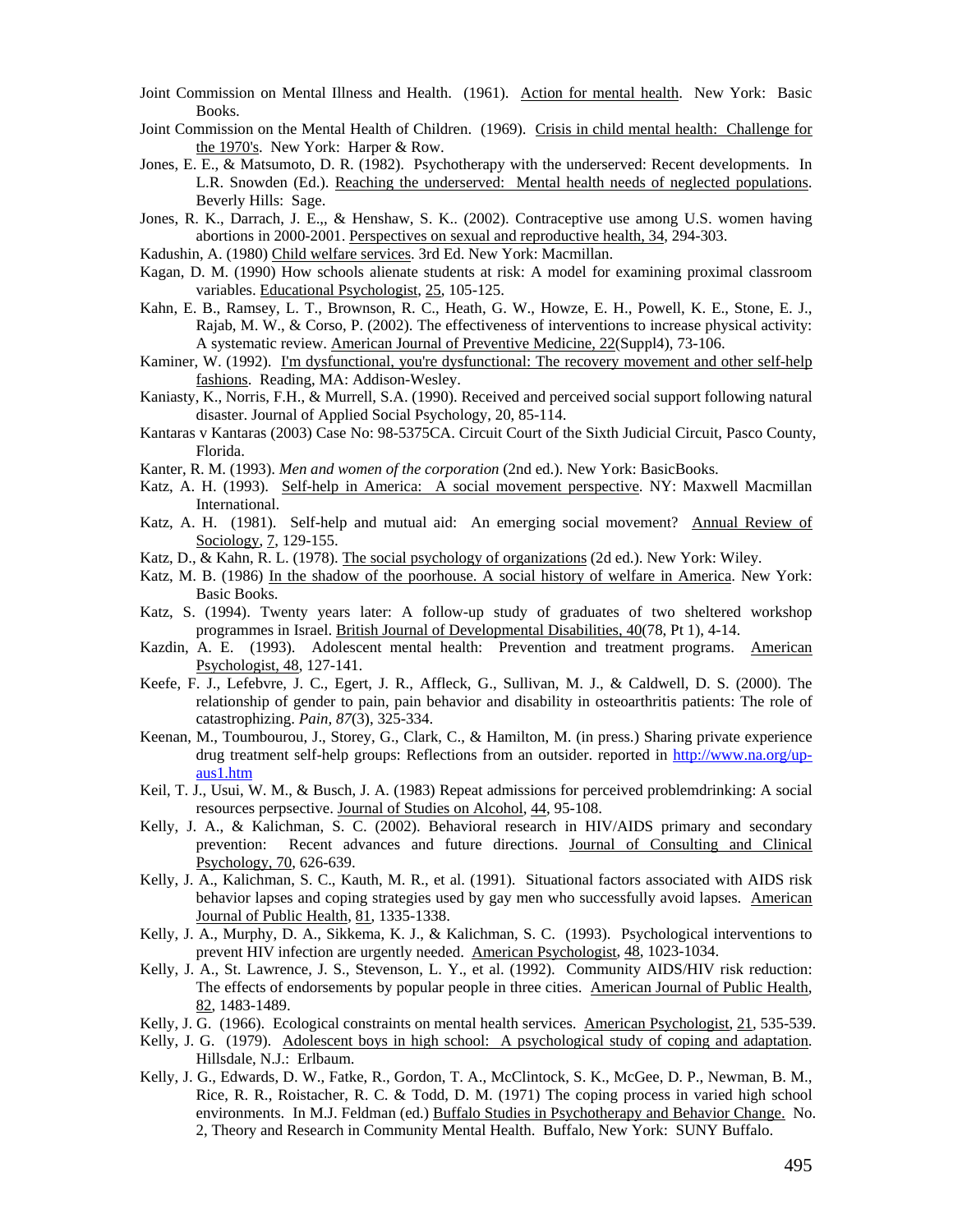- Kelly, J. G., Ryan, A. M., Altman, B. E., & Stelzner, S. P. (2000). Understanding and changing social systems: An ecological view. In J. Rappaport & E. Seidman (Eds.), *Handbook of community psychology* (pp. 133-159). New York: Kluwer Academic/Plenum.
- Kennedy, J. F. (1963) Mental illness and mental retardation. Message from the President of the United States relative to mental illness and mental retardation. House of Representatives, 88th Congress, 1st Session, Document No. 58, February 5, 1963.
- Kerr, P. (1991, November 24). Mental hospital chains accused of much cheating on insurance. The New York Times, pp. A-1, 28.
- Kessler, M., & Albee, G. W. (1975). Primary prevention. Annual Review of Psychology, 26, 557-591.
- Kessler, R., Price, R. H., & Wortman, C. (1985). Social factors in psychopathology: Stress, social support, and coping processes. Annual Review of Psychology, 36, 531-572.
- Kessler, R. C., Turner, J. B., & House, J. S. (1987). Intervening processes in the relationship between unemployment and health. Psychological Medicine, 17, 949-961.
- Keyes v Denver School District, No. 1, 413 U. S. 189 (1973).
- Kiernan, M., Toro, P. A., Rappaport, J., & Seidman, E. (1989). Economic predictors of mental health service utilization: A time series analysis. American Journal of Community Psychology, 17, 801-820.
- Kiesler, C. A. (2000). National mental health issues. In C. R. Snyder & R. E. Ingram (Eds.), Handbook of psychological change: Psychotherapy processes & practices for the 21st century (pp. 681-688). New York: Wiley.]
- Kiesler, S. A., & Simkins, C. (1991) The de facto system of psychiatric inpatient care. Piecing together the national puzzle. American Psychologist, 46, 579-584.
- Kiesler, C. A., Simpkins, C. G., & Morton, T. L. (1989). The psychiatric inpatient treatment of children and youth in general hospitals. American Journal of Community Psychology, 17, 821-830.
- Killian, T. M., & Killian, L. T. (1990) Sociological investigations of mental illness: A review. Hospital and Community Psychiatry, 41, 902-911.
- Kilpatrick, D.G., Veronen, J.J., & Resick, P.A. (1979). The aftermath of rape: Recent empirical findings. American Journal of Orthopsychiatry, 49, 658-669.
- Kinney, J., Haapala, D., & Booth, C. (1991). Keeping families together: The Homebuilders Model. Hawthorne, NY: de Gruyter.
- Kirk, M. O. (1995) When surviving just isn't enough when seeking reemployment. The New York Times, Sunday, June 25, 1995, Sec. 3, p. 11.
- Kirk, S. A., & Kutchins, H. (1992). The selling of DSM: The rhetoric of science in psychiatry. Hawthorne, NY: Aldine de Gruyter.
- Kirkby, R. J. (1994) Changes in premenstrual symptoms and irrational thinking following cognitivebehavioral coping skills training. Journal of Consulting and Clinical Psychology, 62, 1026-1032.
- Kirp, D. L., & Babcock, G. (1981). Judge and company: Court-appointed masters, school desegregation, and insitutional reform. Alabama Law Review, 32, 313-397.
- Kittrie, N. N. (1971) The right to be different. Deviance and enforced therapy. Baltimore, MD: Johns Hopkins Press.
- Klaus, P. A. (1994) The costs of crime to victims. Crime Data Brief. Washington, DC: Department of Justice.
- Klein, K. J., Ralls, R. S., Smith, M. V., & Douglas, C. (2000). Power and participation in the workplace: Implications for empowerment theory, research, and practice. In J. Rappaport & E. Seidman (Eds.), *Handbook of Community Psychology.* New York: Kluwer Academic/Plenum Publishers.
- Klein, S. P., Hamilton, L. S., McCaffrey, D. F., & Stecher, B. M. (2000). What do test scores in Texas tell us? Rand Corporation Issue Paper. http://www.rand.org/publications/IP/IP202.
- Kleist, D. M. (1996). Counselor educators' explanations for a disparity between a philosophy of prevention in mental health and prevention training and practice in counselor education. Southern Illinois University, Carbondale, IL.
- Klerman, G. L. (1982). The psychiatric revolution of the past twenty-five years. In W. R. Gove, (Ed.). Deviance and mental illness. Beverly Hills, CA: Sage Publications.
- Kluger, R. (1976) Simple justice. New York: Knopf.
- Knight, B., Wollert, R. W., Levy, L. H., Frame, C. L., & Padgett, V. P. (1980). Self-help groups: The members' perspectives. American Journal of Community Psychology, 8, 53-65.
- Knitzer, J. (1984). Mental health services to children and adolescents: A national view of public policies. American Psychologist, 39, 905-911.
- Knitzer, J., Steinberg, Z., & Fleisch, B. (1990). At the schoolhouse door. New York: Bank Street College of Education.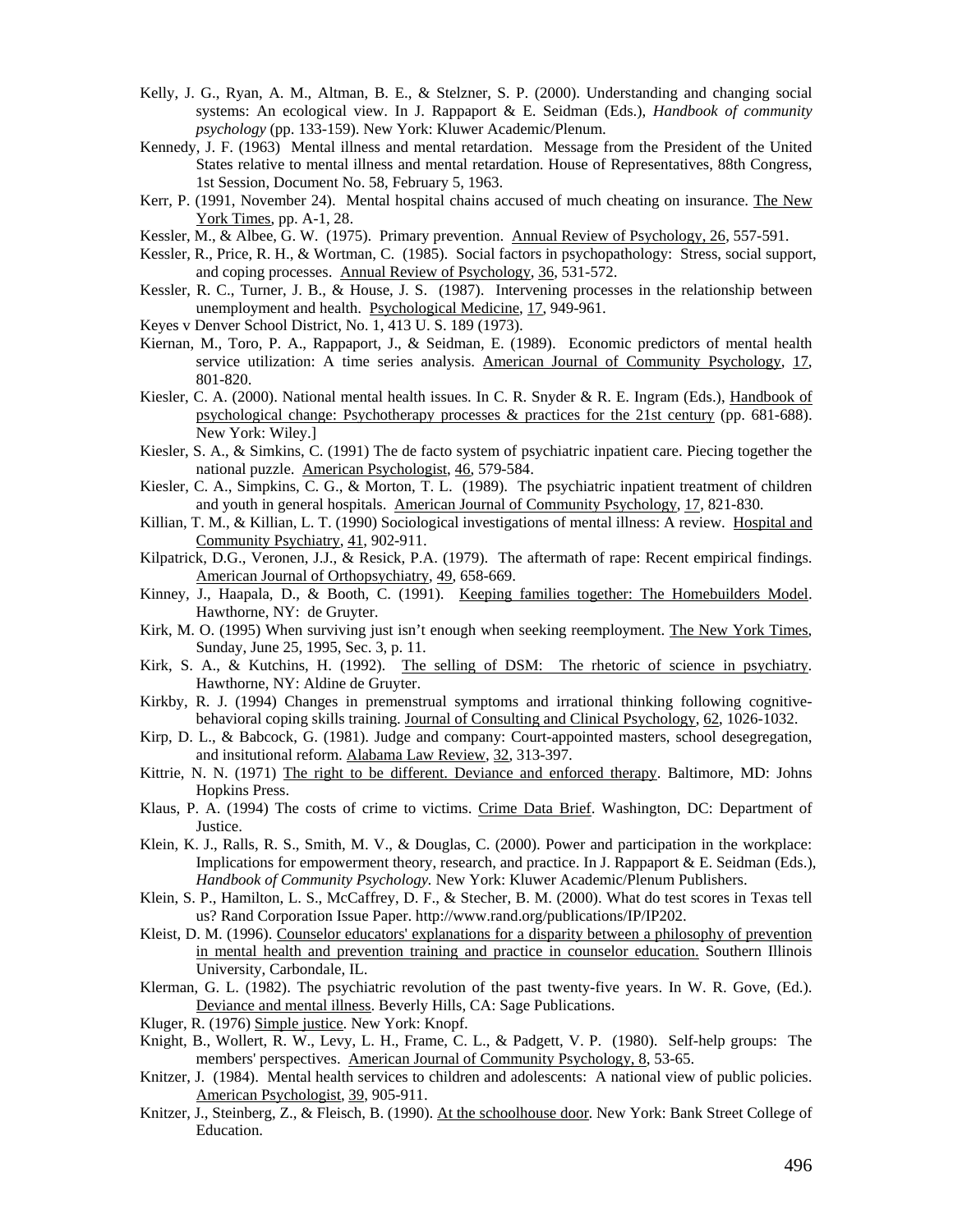- Knobloch, H., & Pasamanick, B. (1961). Some thoughts on the inheritance of intelligence. American Journal of Orthopsychiatry, 31, 454-73.
- Kobasa, S. C. (1979). Stressful life events, personality, and health: An inquiry into hardiness. Journal of Personality and Social Psychology, 37, 1-11.
- Kobasa, S. C. O., & Puccetti, M. C. (1983). Personality and social resources in stress resistance. Journal of Personality and Social Psychology, 45, 839-850.
- Koo, H. P., Dunteman, G. H., George, C., Green, Y., & Vincent, M. (1994). Reducing adolescent pregnancy through a school- and community-based intervention: Denmark, SC revisited. Family Planning Pespectives, 26, 206-211, 217.
- Koss, M. P., Goodman, L. A., Browne, A., Fitzgerald, L. F., Keita, G. P., & Russo, N. F. (1994). No safe haven: Male violence against women at home, at work, and in the community. Washington, D. C.: American Psychological Association.
- Kozol, J. (1985). *Death at an early age: The destruction of the hearts and minds of Negro children in the Boston public schools*. New York: New American Library.
- Kraft, S. P., & DeMaio, T. J. (1982). An ecological intervention with adolescents in low-income families. American Journal of Orthopsychiatry, 52, 131-140.
- Kraus, S. (1981). A multidimensional approach to the assessment of social support. Unpublished doctoral dissertation, Department of Psychology, SUNY at Buffalo.
- Kriechman, A. M. (1985). A school-based program of mental health services. Hospital and Community Psychiatry, 36, 876-878.
- Krizan, L. (1982) A descriptive study of the Niagara Falls Christian Fellowship from a social intervention perspective. Unpublished manuscript, Department of Psychology, SUNY Buffalo, Buffalo, NY.
- Kroeker, C. J. (1995). Individual, organizational, and societal empowerment: A study of the processes in a Nicaraguan agricultural cooperative. American Journal of Community Psychology, 23, 749-764.
- Kropotkin, P. (1972). Mutual aid. A factor of evolution. New York: New York University Press (originally published 1902).
- Kruzich, J. M., & Berg, W. (1985). Predictors of self-sufficiency for the mentally ill in long-term care. Community Mental Health Journal, 21, 198-207.
- Kubler-Ross, E. (1969). On death and dying. New York: Macmillan.
- Kuhn, T. S. (1996). The structure of scientific revolutions (3rd ed.). Chicago, IL: University of Chicago Press.
- Kuo, F.E., Sullivan, W.C., Coley, R.L., & Brunson, L. (1998). Fertile ground for community: Inner-city neighborhood common spaces. American Journal of Community Psychology, 26(6), 823-851.
- Kurtz, L. F. (1990) The self-help movement: Review of the past decade of research. Social Work with Groups, 13, 101-115.
- Labrecque, M. S., Peak, T., & Toseland, R. W. (1992). Long-term effectiveness of a group program for caregivers of frail elderly veterans. American Journal of Orthopsychiatry, 62, 575-588.
- Lamb, H. R. (Ed.). (1984). The homeless mentally ill. Washington, DC: American Psychiatric Association.
- Lamb, H. R., & Grant, R. W. (1981) The mentally ill in an urban county jail. Archives of General Psychiatry, 39, 17-22.
- Lamb, H. R., & Zusman, J. (1979) Primary prevention in perspective. American Journal of Psychiatry, 136, 12-17.
- Lambert, M. J., & Bergin, A. E. (1994). The effectiveness of psychotherapy. In A. Bergin & S. Garfield (Eds.), Handbook of psychotherapy and behavior change (4th Ed.). New York: Wiley.
- Langer, E. (1983). The psychology of control. Beverly Hills: Sage.
- Latkin, C., Mandell, W., Vlahov, D., Oziemkowska, M., Knowlton, A, & Celentano, D. (1994). My place, your place, and no place: Behavior settings as a risk factor for HIV-related injection practices of drug users in Baltimore, Maryland. American Journal of Community Psychology, 22(3), 415-430.
- Lavelle, J. M., Hovell, M. F., West, M. P., & Wahlgren, D. R. (1992). Promoting law enforcement for child protection: A community analysis. Journal of Applied Behavior Analysis, 25, 885-892.
- Lawless, R. A. (2001). The relationship between nonbusiness bankruptcy filings and various basic measures of consumer debt. Version 1.1. <http://www.law.missouri.edu/lawless/bus\_bkr/body\_filings.htm>
- Lawlor, E. F. (1990). When a possible job becomes impossible: Politics, public health and the management of the AIDS epidemic. In E. C. Hargrove & J. C. Glidewell (Eds.) Impossible jobs in public management. Lawrence KS: University Press of Kansas.
- Lazar, I., & Darlington, R. B. (1982). Lasting effects of early education: A report from the Consortium for Longitudinal Studies. Chicago: University of Chicago Press.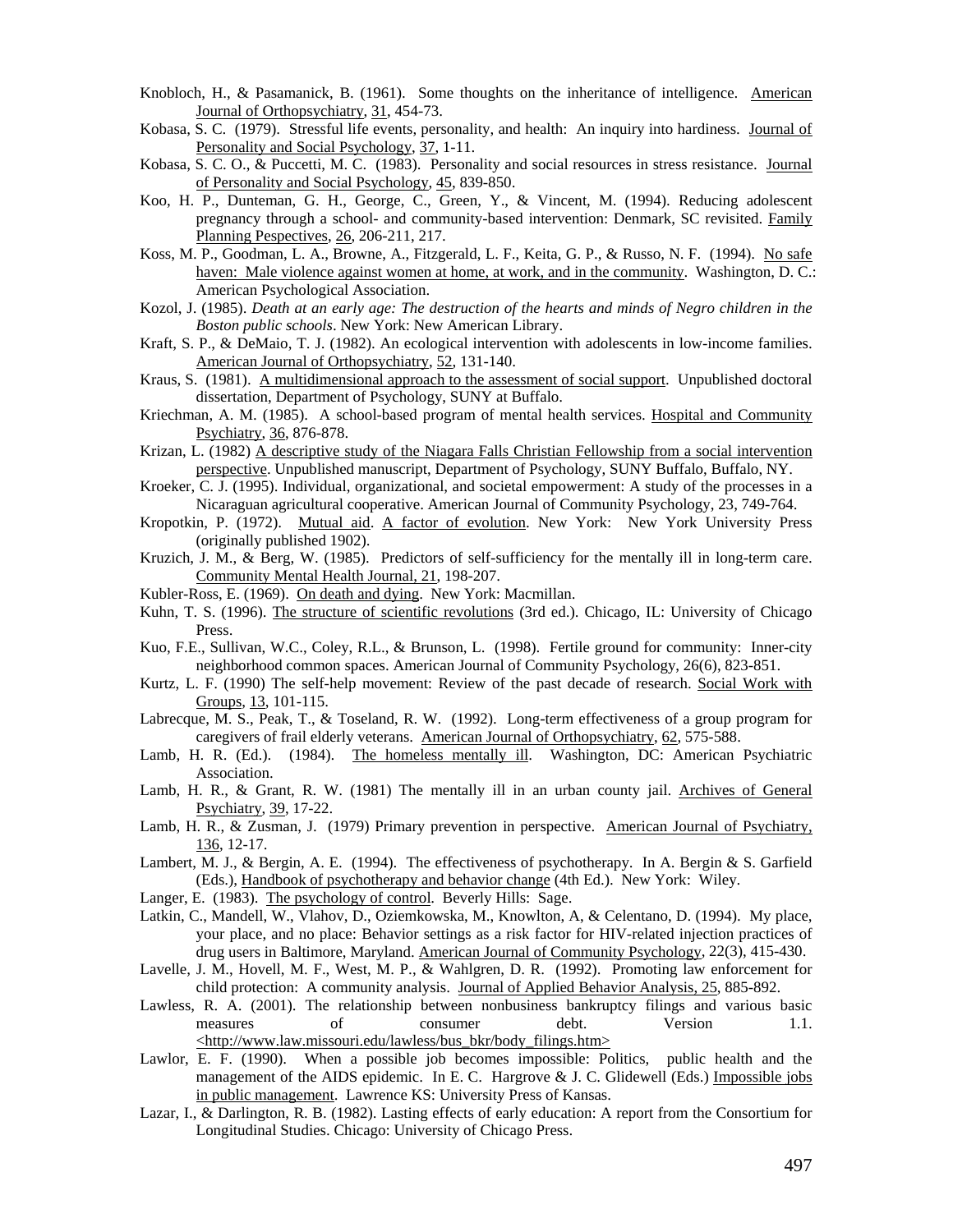Lazarus, R. S. (1966). Psychological stress and the coping process. New York: McGraw-Hill.

- Lazarus, R. S. (1991). Emotion and adaptation. New York: Oxford University Press.
- Lazarus, R. S., Delongis, A., Folkman, S. & Gruen, R. (1985). Stress and adaptational outcomes: The problem of confounded measures. American Psychologist, 40, 770-779.
- Leclerc, C., Lesage, A. D., Ricard, N., Lecombe, T. , & Cyr, M. (2000). Assessment of a new rehabilitative coping skills module for persons with schizophrenia. American Journal of Orthopsychiatry, 70(3), 380-388.
- Lee, C. M., & Hunsley, J. (2001). Empirically informed consultation to parents concerning the effects of separation and divorce on their children. *Cognitive and Behavioral Practice, 8*(1), 85-96.
- Lee, J. A. B., & Swenson, C. R. (1994). The concept of mutual aid. In A. Gitterman & L. Shulman (Eds.), *Mutual aid groups, vulnerable populations, and the life cycle* (2nd ed.; pp. 413-429). New York: Columbia University Press.
- Lehmann, S. (1971). Community and psychology and community psychology. American Psychologist, 26, 554-560.
- Leichter, H. M. (1991). Free to be foolish: Politics and health promotion in the United States and Great Britain. Princeton, NJ: Princeton University Press.
- Leighton, D.C., Harding, J.S., Macklin, D.B., Macmillan, A.M., & Leighton, A.H. (1963). The character of danger: Psychiatric symptoms in selected communities. New York: Basic Books.
- Lemann, N. (1991). The promised land. The great black migration and how it changed America. New York: Alfred A. Knopf.
- Lemke, S., & Moos, R. H. (1987). Measuring the social climate of congregate residences for older people: Sheltered Care Environment Scale. Psychology and Aging, 2, 20-29.
- Lepore, S. T., Evans, G. W., & Schneider, M. L. (1991) Dynamic role of social support in the link between chronic stress and psychological distress. Journal of Personality and Social Psychology, 61, 899- 909.
- Leventhal, G. S., Maton, K. I., & Madara, E. J. (1988). Systematic organizational support for self-help groups. American Journal of Orthopsychiatry, 58, 592-603.
- Levine, A. (1982). Love Canal: Science, politics and people. Lexington, MA: Heath.
- Levine, A. G. (1977). Women at work in America: History, status and prospects. In H. Kaplan (Ed.), American minorities and economic opportunity. Itasca, IL: Peacock.
- Levine, A. & Levine, M. (1977) The social context of evaluative research: A case study. Evaluation Quarterly, 1, 515-542.
- Levine, D. I. (1984). The authority for the appointment of remedial special masters in federal institutional reform litigation: The history reconsidered. U.C. Davis Law Review, 17, 753-805.
- Levine, D. I. (1993). The latter stages of enforcement of equitable decrees: The course of institutional reform cases after Dowell, Rufo and Freeman. Hastings Constitutional Law Quarterly, 20, 579-648.
- Levine, D. (2000). The Chinese American challenge to court-mandated quotas in San Francisco's public schools: Notes from a (partisan) participant-observer. Harvard Black Letter Law Journal, 26, 39- 145.
- Levine, I. S., & Rog, D. J. (1990). Mental health services for homeless mentally ill persons: Federal initiatives and current service trends. American Psychologist, 45, 963-968.
- Levine, M. (1966). Residential change and school adjustment. Community Mental Health Journal, 2, 61-69.
- Levine, M. (1969). Some postulates of community psychology practice. In F. Kaplan & S.B. Sarason (Eds.), The Psycho-Educational Clinic papers and research studies. Springfield, MA: Department of Mental Health.
- Levine, M. (1972). The practice of mental health consultation. Some definitions from social theory. In J. Zusman & D. L. Davidson (Eds.), Practical aspects of mental health consultation. Springfield, IL: Charles C. Thomas.
- Levine, M. (1973). Problems of entry in light of some postulates of practice in community psychology. In I. I. Goldenberg (Ed.), Clinical psychologists in the world of work. New York: Heath.
- Levine, M. (1974) Scientific method and the adversary model: Some preliminary thoughts. American Psychologist, 29, 661-677.
- Levine, M. (1979). Congress (and evaluators) ought to pay more attention to history. American Journal of Community Psychology, 7, 1-17.
- Levine, M. (1980a). Investigative reporting as a research method. An analysis of Bernstein and Woodward's All the President's Men. American Psychologist, 35, 626-638.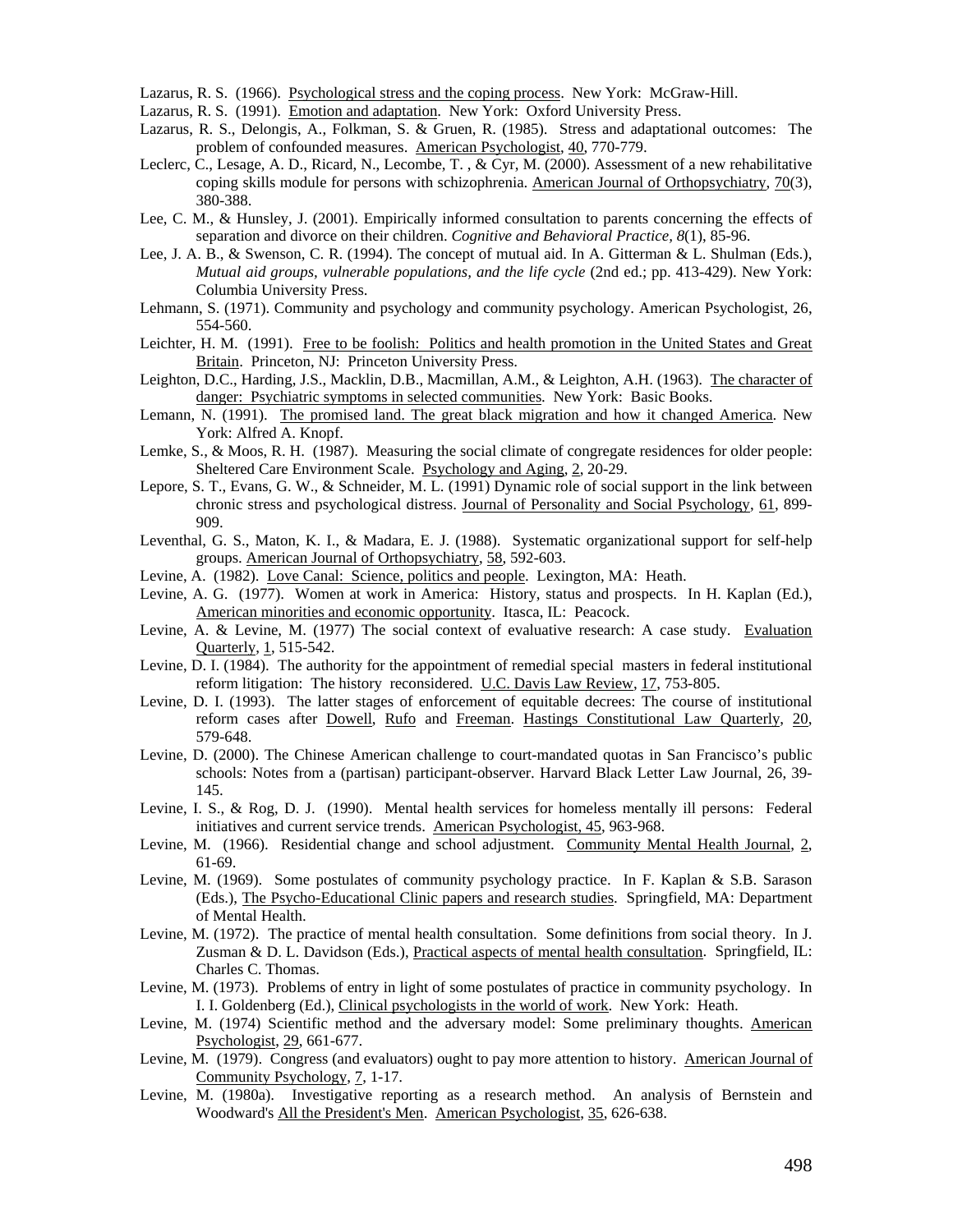- Levine, M. (1980b). From state hospital to psychiatric center: The implementation of planned organizational change. Lexington, Massachusetts: Lexington Books.
- Levine, M. (1981). The history and politics of community mental health. New York: Oxford University Press.
- Levine, M. (1982). Method or madness: On the alienation of the professional. Journal of Community Psychology, 10, 3-14.
- Levine, M. (1986). The role of special master in institutional reform litigation: A case study. Law & Policy, 8, 275-321.
- Levine, M. (1989). Community psychology in Asia. *American Journal of Community Psychology, 17*, 67- 71.
- Levine, M. (1998). Prevention and community. American Journal of Community Psychology, 26, 189-206.
- Levine, M. (2000). The family group conference in the New Zealand Children, Young Persons and Their Families Act (CYP&F) of 1989. Behavioral Sciences & the Law, 18(4), 517-556.
- Levine, M. & Bunker, B.B. (Eds.) (1975). Mutual criticism. Syracuse, NY: Syracuse University Press.
- Levine, M., Compaan, C., & Freeman, J. (1994) Maltreatment-related fatalities: Issues of policy and prevention. Law & Policy, 16, 449-471.
- Levine, M., & Doherty, E. (1991). The Fifth Amendment and therapeutic requirements to admit abuse. Criminal Justice and Behavior, 18, 98-112.
- Levine, M., Doueck, H. J., & associates (1995) The impact of mandated reporting on the therapeutic process. Picking up the pieces. Thousand Oaks, CA: Sage Publications.
- Levine, M., & Graziano, A. M. (1972). Intervention programs in elementary schools. In S. E. Golann & C. Eisdorfer (Eds.) Handbook of community mental health. New York: Appleton-Century-Crofts. pp. 541-573.
- Levine, M., & Howe, B. (1985). The penetration of social science into legal culture. Law & Policy, 7, 173-198.
- Levine, M., & Levine, A. (1992). Helping children A social history. New York: Oxford University Press.
- Levine, M., & Perkins, D. V. (1980a). Tailor-making a life events scale. In D. Perkins (Chair), New developments in research on life stress and social support. Symposium presented at the American Psychological Association Convention, Montreal.
- Levine, M., & Perkins, D. V. (1980b). Social setting interventions and primary prevention: Comments on the Report of the Task Panel on Prevention to the President's Commission on Mental Health. American Journal of Community Psychology, 8, 147-158.
- Levine, M., & Perkins, D. V. (1987). Principles of community psychology. New York: Oxford University Press.
- Levine, M., Reppucci, N. D., & Weinstein, R. S. (1990). Learning from Seymour Sarason. American Journal of Community Psychology, 18, 343-351.
- Levine, M., Toro, P. A., & Perkins, D. V. (1993). Social and community interventions. Annual Review of Psychology, 44, 525-588.
- Levine, M., & Wallach, ,L. (2002) Psychological problems, social issues and law. Boston: Allyn and Bacon.
- Levitan, S. A., & Taggart, R. III. (1971). Social experimentation and manpower
- Levy, C. J. (2002). State to survey mentally ill in residences. New York Times, December 13, pp. B1, B6.
- Levy, L. H. (1976). Self-help groups: Types and psychological processes. Journal of Applied Behavioral Science, 12, 310-322.
- Levy, L. H. (2000). Self-help groups. In J. Rappaport & E. Seidman (Eds.), *Handbook of community psychology* (pp. 591-613). New York: Kluwer Academic/Plenum.
- Levy, R. M., Rubenstein, L. S., Ennis, B. J., & Friedman, P. R. (1996). *The rights of people with mental disabilities: The authoritative ACLU guide to the rights of people with mental illness and mental retardation*. Carbondale: Southern Illinois University Press.
- Lewin, K. (1935). Principles of topological psychology. New York: McGraw-Hill.
- Lewin, K. (1946). Action research and minority problems. Journal of Social Issues, 2, 34-46.
- Lewis, D. A., Goetz, E., Schoenfield, M., Gordon, A. C., & Griffin, E. (1984) The negotiation of involuntary civil commitment. Law & Society Review, 18, 629-649.
- Lewis, M. S., Gottesman, D., & Gutstein, S. (1979). The course and duration of crisis. Journal of Consulting and Clinical Psychology, 47, 128-134.
- Li, C. (1998. The contribution of common land to sense of community. Pp. 57-70. in J. Sanford & B. R. Connell (eds.). People, places and public policy. Edmond, OK: Environmental Design Research Association.
- Li, D. (1989). The effect of role change on intellectual ability and on the ability self-concept in Chinese children. American Journal of Community Psychology, 17, 73-81.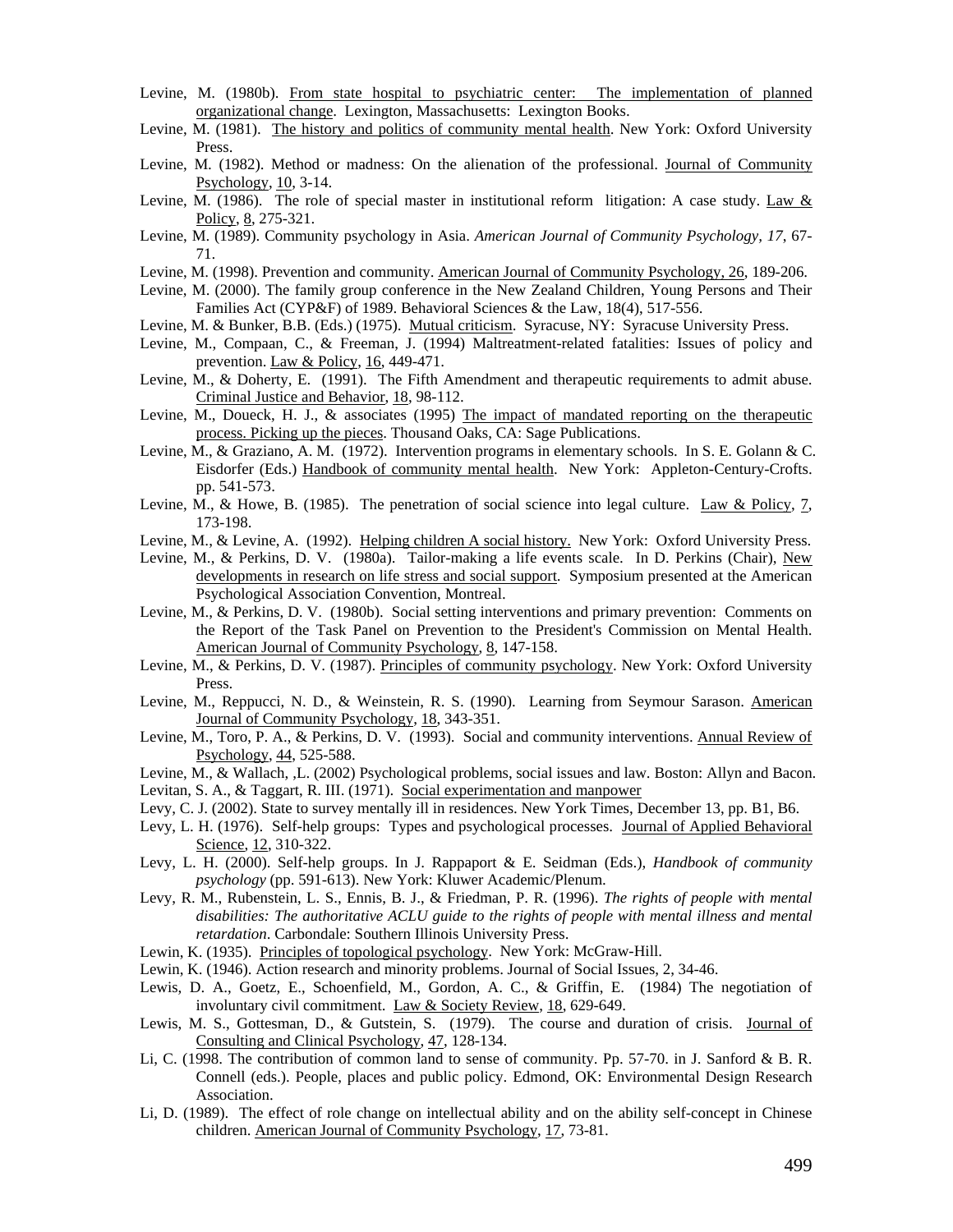- Lichtenstein, B. (1996). Needle exchange programs: New Zealand's experience. American Journal of Public Health, 86, 1319.
- Lidz, C. W., Mulvery, E. P., Arnold, R. P., Bennett, N. S., & Kirsch, B. L. (1993) Coercive interactions in a psychiatric emergency room. Behavioral Sciences & the Law, 11, 269-280.
- Lieberman, M. A. (1989). Group properties and outcomes: A study of group norms in self-help groups for widows and widowers. *International Journal of Group Psychotherapy, 39*(2), 191-208.
- Light, D. W. (1982). Learning to label: The social construction of psychiatrists. In W.R. Gove (Ed.) Deviance and mental illness. Beverly Hills, CA: Sage Publications.
- Lindemann, E. (1944). Symptomatology and management of acute grief. American Journal of Psychiatry, 101, 141-148.
- Lindsay, W. R. (1982). The effects of labelling: Blind and nonblind ratings of social skills on schizophrenic and nonschizophrenic control subjects. American Journal of Psychiatry, 139, 216-219.
- Linehan, P. (2001) Guarding the dumping ground: Equal protection, Title VII, and Justifying the use of race in the hiring of special educators. Brigham Young University Education and Law Journal, 2001, 179-212.
- Loftus, E. E. (1993). The reality of repressed memories. American Psychologist, 48, 518-537.
- Long, N.E. (1958). The local community as an ecology of games. *American Journal of Sociology, 64*, 251- 261.
- Lorion, R. P., & Ross, J. G. (Eds.). (1992). Programs for Change: Office of Substance Abuse Prevention demonstration models. Journal of Community Psychology, OSAP Special Issue.
- Low, A. A. (1997). *Mental health through will-training: A system of self-help in psychotherapy as practiced by Recovery, Incorporated* (3rd ed.). Glencoe, IL: Willett.
- Lubeck, S., DeVries, M., Nicholson, J., & Post, J. (1997). Head Start in transition. Early Education and Development, 8(3), 219-244.
- Lubin, R. A., Schwartz, A. A., Zigman, W. B., & Janicki, M. P. (1982). Community acceptance of residential programs for developmentally disabled persons. Applied Research in Mental Retardation, 3, 191-200.
- Luce, A., Firth Cozens, J., Midgley, S., & Burges, C. (2002). After the Omagh bomb: Posttraumatic stress disorder in health service staff. *Journal of Traumatic Stress, 15*(1), 27-30.
- Luepnitz, D. A. (1991). A comparison of maternal, paternal, and joint custody: Understanding the varieties of post-divorce family life. In J. Folberg (Ed.), *Joint custody and shared parenting* (2nd ed., pp. 105-113). New York: Guilford Press.
- Luke, D. A., Rappaport, J., & Seidman, E. (1991). Setting phenotypes in a mutual help organization: Expanding behavior setting theory. American Journal of Community Psychology, 19, 147-167.
- Luntz, B. K., & Widom, C. S. (1994). Antisocial personality disorder in abused and neglected children grown up. American Journal of Psychiatry, 151, 670-674.
- Lustig, J. L., Wolchick, S. A., & Braver, S. L. (1992). Social support in chumships and adjustment in children of divorce. American Journal of Community Psychology, 20, 309-332.
- Luthar, S. S., & Zigler, E. (1991). Vulnerability and competence: A review of research on resilience in childhood. American Journal of Orthopsychiatry, 61, 6-22.
- Lynn, L. E. Jr. (1990). Managing the social safety net: The job of social welfare executive. In E. C. Hargrove & J. C. Glidewell (Eds.), Impossible jobs in public management. Lawrence KS: University Press of Kansas.
- MacLean, M. G., Embry, L. E., & Cauce, A. M. (1999). Homeless adolescents' paths to separation from family: Comparison of family characteristics, psychological adjustment, and victimization. *Journal of Community Psychology, 27*, 179-187.
- Madara, E. J. & Meese, A. (1988). The self-help sourcebook. Finding and forming mutual aid self-help groups. Denville, NJ: St. Clares-Riverside Medical Center.
- Malloy, M. (1995) Mental illness and managed care: A primer for families and consumers. Arlington, VA: National Alliance for the Mentally Ill.
- Mann, P. A. (1978). Community psychology: Concepts and applications. New York: Free Press.
- Manne, S., & Sandler, I.N. (1984). Coping and adjustment to genital herpes. *Journal of Behavioral Medicine, 7*, 391-410.
- Manne, S., Sandler, I.N., & Zautra, A. (1986). Coping and adjustment to genital herpes: the effects of time and social support. *Journal of Behavioral Medicine, 9*, 163-177.
- Manson, S. M., & Trimble, J. E. (1982). American Indian and Alaska native communities: Past efforts, future inquiries. In L.R. Snowden (Ed.), Reaching the underserved: Mental health needs of neglected populations. Beverly Hills: Sage.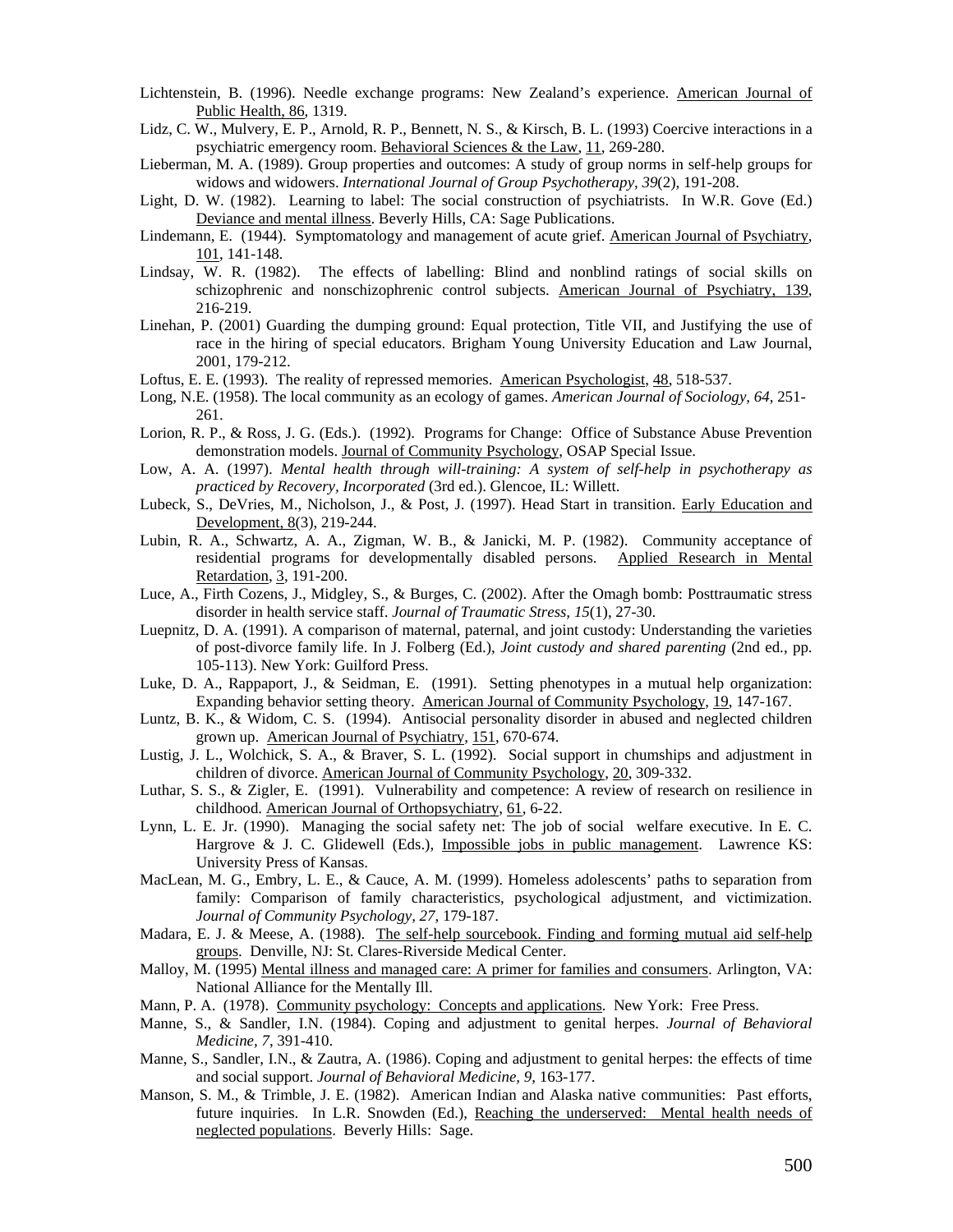- Marchetti, A. G. (1987). Wyatt v. Stickney: A consent decree. *Research in Developmental Disabilities, 8*(2), 249-259.
- Markman, H. J., Renick, M. J., Floyd, F. J., Stanley, S. M., & Clements, M. (1993). Preventing marital distress through communication and conflict management training: A 4- and 5-year follow-up. Journal of Consulting and Clinical Psychology, 61, 70-77.
- Marrow, A. J. (1969). The practical theorist: The life and work of Kurt Lewin. NY: Basic Books.
- Marsick, V.J., Bitterman, J., & van der Veen, R. (2000). *From the learning organization to learning communities toward a learning society*. Ohio State U. Info. Series No. 382. ERIC [http://www.ericacve.org/mp\\_marsick\\_01.asp](http://www.ericacve.org/mp_marsick_01.asp)
- Maslow, A. H. (1998). *Toward a psychology of being* (3rd ed.). New York: Wiley.
- Masterpasqua, F. (1989). A competence paradigm for psychological practice. American Psychologist, 44, 1366-1371.
- Maton, K. I. (1988). Social support, organizational characteristics, psychological well-being, and group appraisal in three self-ehlp groups. American Journal of Community Psychology, 16, 53-77.
- Maton, K. (Spring, 1999). SCRA moving onwards: Social policy, multidisciplinary linkages, diversity, and updates. *The Community Psychologist*, *32(2)*, 4-7.
- Maton, K.I., Dodgen, D.W., Leadbeater, B.J., Sandler, I.N., Schellenbach, C.J., & Solarz, A.L. (2004). Strengths-Based Research and Policy: An Introduction. In K. Maton, C. Schellenbach, B. Leadbeater, & A. Solarz (Eds.), *Investing in children, youth, families, and communities: Strengthsbased research and policy* (pp. 3-12). Washington, DC: American Psychological Association.
- Maton, K. I., & Salem, D. A. (1995). Organizational characteristics of empowering community settings: A multiple case study approach. American Journal of Community Psychology, 23, 631-656.
- Maton, K. I., Schellenbach, C. J., Leadbeater, B. J., & Solarz, A. L. (Eds.). (2004). *Investing in children, youth, families, and communities: Strengths-based research and policy.* Washington, DC: American Psychological Association.
- McAdams, D. R. (2000). Fighting to save our urban schools . . . and winning! Lessons from Houston. New York: Columbia University Press.
- McCarroll, J. E., Ursano, R. J., Wright, K. M., & Fullerton, C. S. (1993). Handling bodies after violent death: Stratgies for coping. American Journal of Orthopsychiatry, 63, 209-214.
- McCord, J. (1978). A thirty-year follow-up of treatment effects. American Psychologist, 33, 284-289.
- McCord, J. (1992). The Cambridge-Somerville Study: A pioneering longitudinal experimental study of delinquency prevention. In J. McCord & R. E. Tremblay (Eds.), Preventing antisocial behavior: Interventions from birth through adolescence (pp. 196-206). New York: Guilford Press.
- McCurdy, K. & Daro, D. (1993). Current trends in child abuse reporting and fatalities: The results of the 1992 annual fifty state survey. Working Paper No. 808, National Committee for the Prevention of Child
- Abuse, Chicago, IL.
- McGaughey, W. H., & Whalon, M. E. (1992). Managing insect resistance to Bacillus thuringiensis toxins. Science, 258, 1451-1455.
- McIntosh, J. L. (1999). 1999 Official final statistics. Washington, DC: American Association of Suicidology.
- McLarin, K. J. (1995) Slaying of Connecticut infant shifts policy on child abuse. The New York Times, Sunday, July 30th, I-1.
- McLaurin v Oklahoma State Regents for Higher Education 337 U. S. 637 (1950).
- McMillan, B., Florin, P., Stevenson, J., Kerman, B., & Mitchell, R.E. (1995). Empowerment praxis in community coalitions. American Journal of Community Psychology, 23, 699-727.
- McMillan, D. W., & Chavis, D. M. (1986). Sense of community: A definition and theory. Journal of Community Psychology, 14, 6-23.
- McNeil, L. M. (2000). Contradictions of school reform. Educational costs of standardized tests. New York: Routledge.
- McNeil, L., & Valenzuela, A. (2000). The harmful impact of the TAAS system of testing in Texas: Beneath the accountability rhetoric. The Civil Rights Project Harvard University. http://www.law.harvard.edu./groups/civilrights/conferences/testing98/drafts/mcneil\_valenzuela.ht ml
- Medvene, L. J., & Krauss, D. H. (1989). Causal attributions and parent-child relationships in a self-help group for families of the mentally ill. Journal of Applied Social Psychology, 19, 1413-1430.
- Meehl, P. E. (1954). Clinical versus statistical prediction. Minneapolis: University of Minnesota Press.
- Meichenbaum, D., & Jaremko, M. E. (1983). Stress reduction and prevention. New York: Plenum.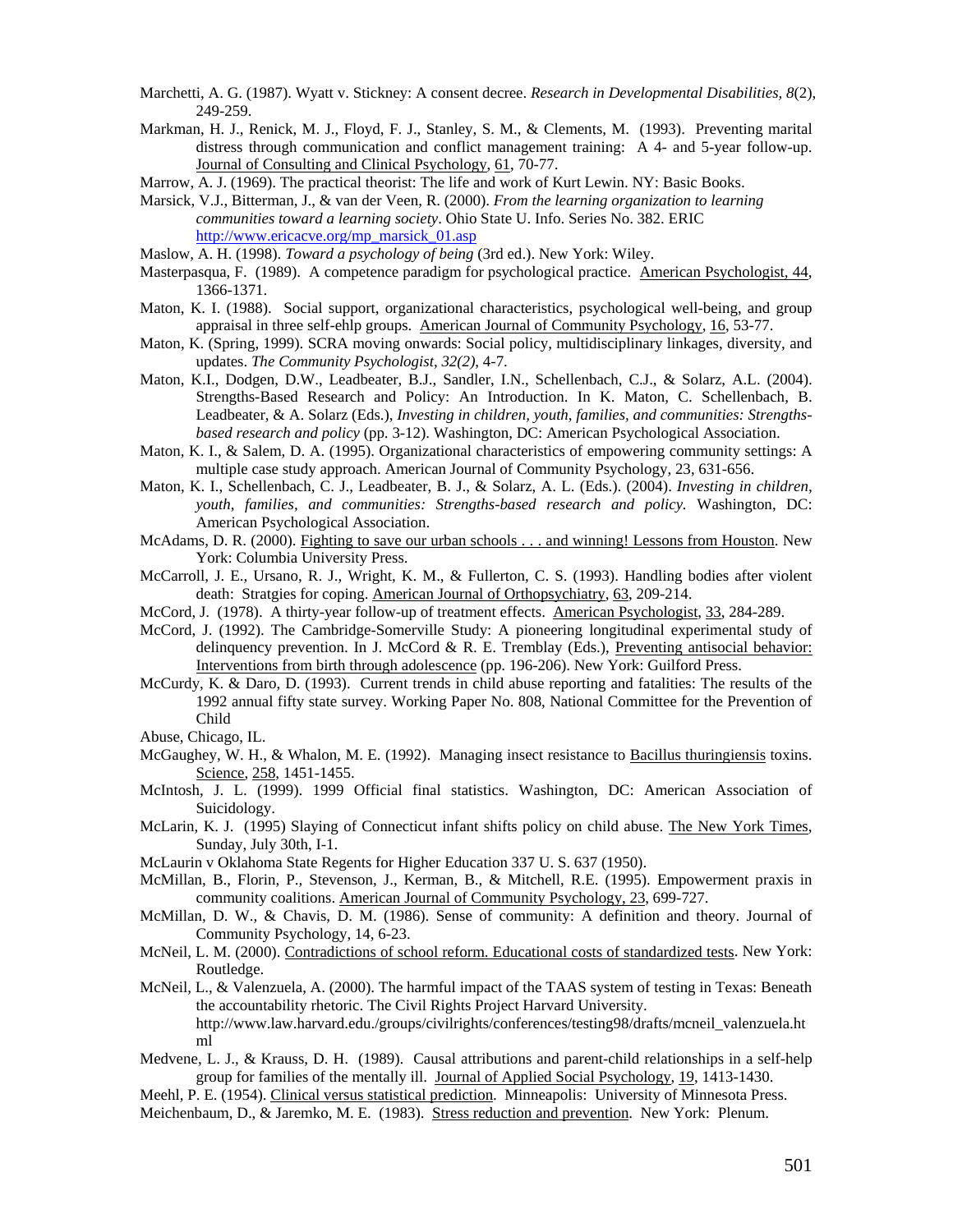- Meissen, G. J., Gleason, D. F., & Embree, M. G. (1991). An assessment of the needs of mutual help groups. American Journal of Community Psychology, 19, 427-442.
- Melvin, D., & Appleby, S. (1995). A sharing experience: Development of a group of families affected by HIV infection. *British Journal of Guidance and Counselling, 23*(1), 7-17.
- Merry, S.E. (1987). Crowding, conflict, and neighborhood regulation. In I. Altman & A. Wandersman (Eds.), *Neighborhood and community environments*. New York: Plenum.
- Metcalf, G. R. (1983). From Little Rock to Boston. The history of school desegregation. Westport, CT: Greenwood Press.
- Mezey, S. G. (1998). Systemic reform litigation and child welfare policy: The case of Illinois. Law & Policy, 20(2), 203-231.
- Michel, L. (2002). Jails struggle with a flood of mentally ill offenders. Buffalo News, July 22, pp. A1, A4.
- Milazzo-Sayre, L. J., Henderson, M .J., Manderscheid, R. W., Bokossa, M. C., Evans,C., & Male (2001). Persons treated in specialty mental health care programs, United States, 1997. <http://www.mentalhealth.org/publications/allpubs/SMA01-3537?chapter15.asp>
- Milburn, N., & D'Ercole, A. (1991). Homeless women: Moving toward a comprehensive model. *American Psychologist, 46*, 1161-1169.
- Miller, G. E., & Iscoe, I. (1990). A state mental health commissioner and the politics of mental illness. In E. C. Hargrove & J. C. Glidewell (Eds.), Impossible jobs in public management. Lawrence KS: University Press of Kansas.
- Miller, H. L., Coombs, D. W., Leeper, J. D., & Barton, S. N. (1984). An analysis of the effects of suicide prevention facilities on suicide rates in the United States. American Journal of Public Health, 74, 340-343.
- Miller, K. S. (1976). The case against civil commitment. New York: The Free Press.
- Miller, R.L., Klotz, D., Eckholdt, H. M. (1998). HIV prevention with male prostitutes and patrons of hustler bars: Replication of an HIV preventive intervention. American Journal of Community Psychology, 26, 97-131.
- Milliken v. Bradley, 418 U.S. 717 (1974).
- Milner, N. (1987) The right to refuse treatment: Four case studies of legal mobilization. Law and Society [Review,](javascript:s() 21(3), 447-485.
- Mincy, R. B., Sawhill, I. V., & Wolf, D. A. (1990). The underclass: Definition and measurement. Science, 248, 450-452.
- Minnesota Public Radio 2000, Jailing the mentally ill. http://www.American radioworks.org/features/mentally\_ill/poll/stats.html
- Mirowsky, J., & Ross, C. E. (1989). Social causes of psychological distress. Hawthorne, NY: Aldine de Gruyter.
- Mirowsky, J., & Ross, C. E. (1995). Sex differences in distress: Real or artifact? *American Sociological Review, 60*(3), 449-468.
- Mischel, W. (1973). Toward a cognitive social learning reconceptualization of personality. Psychological Review, 80, 252-283.
- Mishara, B. L., & Daigle, M. (2001). Helplines and crisis intervention services: Challenges for the future. In D. Lester (Ed.), Suicide prevention: Resources for the millennium (pp. 153-171). Philadelphia: Taylor & Francis.
- Monahan, J. (1976). The prevention of violence. In J. Monahan (Ed.) Community mental health and the criminal justice system. New York: Pergamon Press.
- Monahan, J., & Walker, L. (1986). Social authority: Obtaining, evaluating and establishing social science in law. University of Pennsylvania Law Review, 134, 477-517.
- Monroe, S. M. & Steiner, S. C. (1986). Social support and psychopathology: Interrelations with preexisting disorder, stress and personality. Journal of Abnormal Psychology, 95, 29-39.
- Moore, M. H., & Trojanowicz, R. C. (1988). Policing and fear of crime. Perspectives on Policing. National Instiute of Justice, 3, 1-7.
- Moore, T. (1982). Blacks: Rethinking service. In L. R. Snowden (Ed.), Reaching the underserved. Mental health needs of neglected populations. Beverly Hills: Sage.
- Moos, R. H. (1973). Conceptualizations of human environments. American Psychologist, 28, 652-665.
- Moos, R. H. (1976). The human context: Environmental determinants of behavior. New York: Wiley.
- Moos, R. H. (1979). Social climate measurement and feedback. In R. Munoz, L. Snowden, & J. Kelly (Eds.), Social and psychological research in community settings. San Francisco: Jossey-Bass.
- Moos, R. H. (1987). Person-environment congruence in work, school, and health care settings. Journal of Vocational Behavior, 31, 231-247.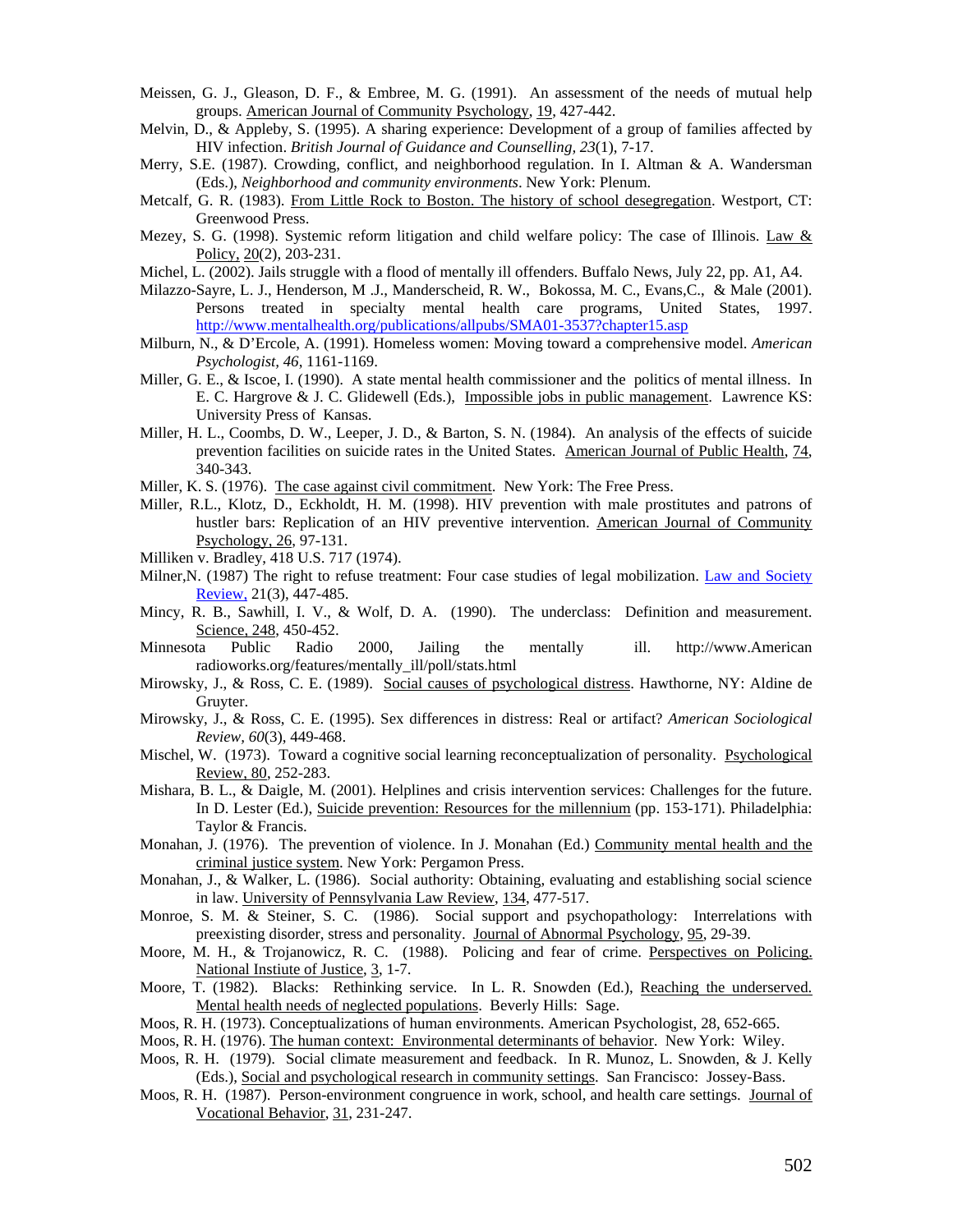- Moos, R. H. (2002). The mystery of human context and coping: An unraveling of clues. American Journal of Community Psychology, 30(1), 67-88.
- Moos, R. H., & Insel, P. (1974). Issues in social ecology. Palo Alto, CA: National Press Books.
- Moos, R. H., & Van Dort, B. (1979). Student physical symptoms and the social climate of college living groups. American Journal of Community Psychology, 7, 31-43.
- Morell, M. A., Levine, M., & Perkins, D. V. (1982). Study of behavioral factors associated with psychiatric rehospitalization. Community Mental Health Journal, 18, 190-199.
- Morrow, K. B., & Sorell, G. T. (1989). Factors affecting self-esteem, depression, and negative behaviors in sexually abused female adolescents. *Journal of Marriage and the Family, 51*(3), 677-686.
- Morse, S. J. (1978) crazy behavior, morals and science: an analysis of mental health law. Sourthern California Law Review, 51, 527-564.
- Morse, S. J., Roth, L. H., & Wettstein, R. M. (1991). The concept of normality in the law. In D. Offer & M. Sabshin (Eds.), The diversity of normal behavior: Further contributions to normatology (pp. 275- 301). New York: Basic Books.
- Mowbray, C. T., Greenfield, A., & Freddolino, P. P. (1992). An analysis of treatment services provided in group homes for adults labeled mentally ill. Journal of Nervous and Mental Disease, 180, 551-559.
- Moxley, D. P., Mowbray, C. T., & Brown, K. S. (1993). Supported education. In R. Flexer & P. Solomon (Eds.), Psychiatric rehabilitation in practice (pp. 137-153). New York: Butterworth.
- Moynihan, D. P. (1965). The Negro family: The case for national action. Washington, DC: Office of Planning and Research, U.S. Department of Labor.
- Moynihan, D. P. (1969). Maximum feasible misunderstanding. Community action in the War on Poverty. New York: Free Press.
- Mrazek, P. J., & Haggerty, R. J. (Eds.). (1994). Reducing risks for mental disorders: Frontiers for preventive intervention research. Washington, D. C.: National Academy Press.
- Mulvey, E. P., & Cauffman, E. (2001). The inherent limits of predicting school violence. American Psychologist, 56, 797-802
- Mulvey, E. P., Geller, J. L., & Roth, L. H. (1987). The promise and peril of involuntary outpatient commitment. American Psychologist, 42, 571-584.
- Mumford, E., Schlesinger, H. J., Glass, G. V., Patrick, C., & Cuerdon, T. (1998). A new look at evidence about reduced cost of medical utilization following mental health treatment. *Journal of Psychotherapy Practice and Research, 7*(1), 68-86.
- Murphy, J. M. (1964). Psychotherapeutic aspects of shamanism on St. Lawrence Island, Alaska. In A. Kiev (Ed.) Magic, faith and healing. New York: The Free Press of Glencoe.
- Murphy, J. M. (1976). Psychiatric labelling in cross-cultural perpsective. Science, 191, 1019-1028.
- Murphy, J. M. (1982). Cultural shaping and mental disorders. In W. R. Gove (Ed.) Deviance and mental illness. Beverly Hills, CA: Sage Publications.
- Murray, B. (2000) A mirror on the self. Monitor on Psychology, 31(4), 16-19.
- Murray, H. A. (1938). Explorations in personality. New York: Oxford University Press.
- Murray J. P. (Ed.) (1983) Status offenders. A sourcebook. Boys Town, NE: The Boys Town Center.
- Myers, J. K., Weissman, M. M., Tischler, G. L., et al. (1984). Six-month prevalence of psychiatric disorders in three communities: 1980-1982. Archives of General Psychiatry, 41, 959-967.
- Myrdal, G. (1944). An American dilemma (2 vols). New York: Harper & Row.
- Namir, S., & Weinstein, R. S. (1982). Children: Facilitating new directions. In L. R. Snowden (Ed.), Reaching the underserved: Mental health needs of neglected populations. Beverly Hills, CA: Sage.
- Naroll, R. (1983). The moral order. An introduction to the human situation. Beverly Hills, CA: Sage Publications.
- Narrow, W. E., Regier, D. A., Rae, D. S., Manderscheid, R. W., & Locke, B. Z. (1993). Use of services by persons with mental and addictive disorders: Findings from the National Institute of Mental Health Epidemiological Catchment Area program. Archives of General Psychiatry, 50, 95-107.
- Nasar, J. L. & Julian, D.A. (1995). The psychological sense of community in the neighborhood. Journal of the American Planning Association, 61, 178-184.
- Nathan, V. M. (1979). The use of masters in institutional reform litigation. Toledo Law Review, 10, 419-464.
- National Academy of Sciences. (1984). Bereavement: Reactions, consequences, and care. Washington, D.C.: National Academy Press.
- National Adoption Information Clearinghouse. (2000). http://www.calib.com/naic/pubs/s\_number.htm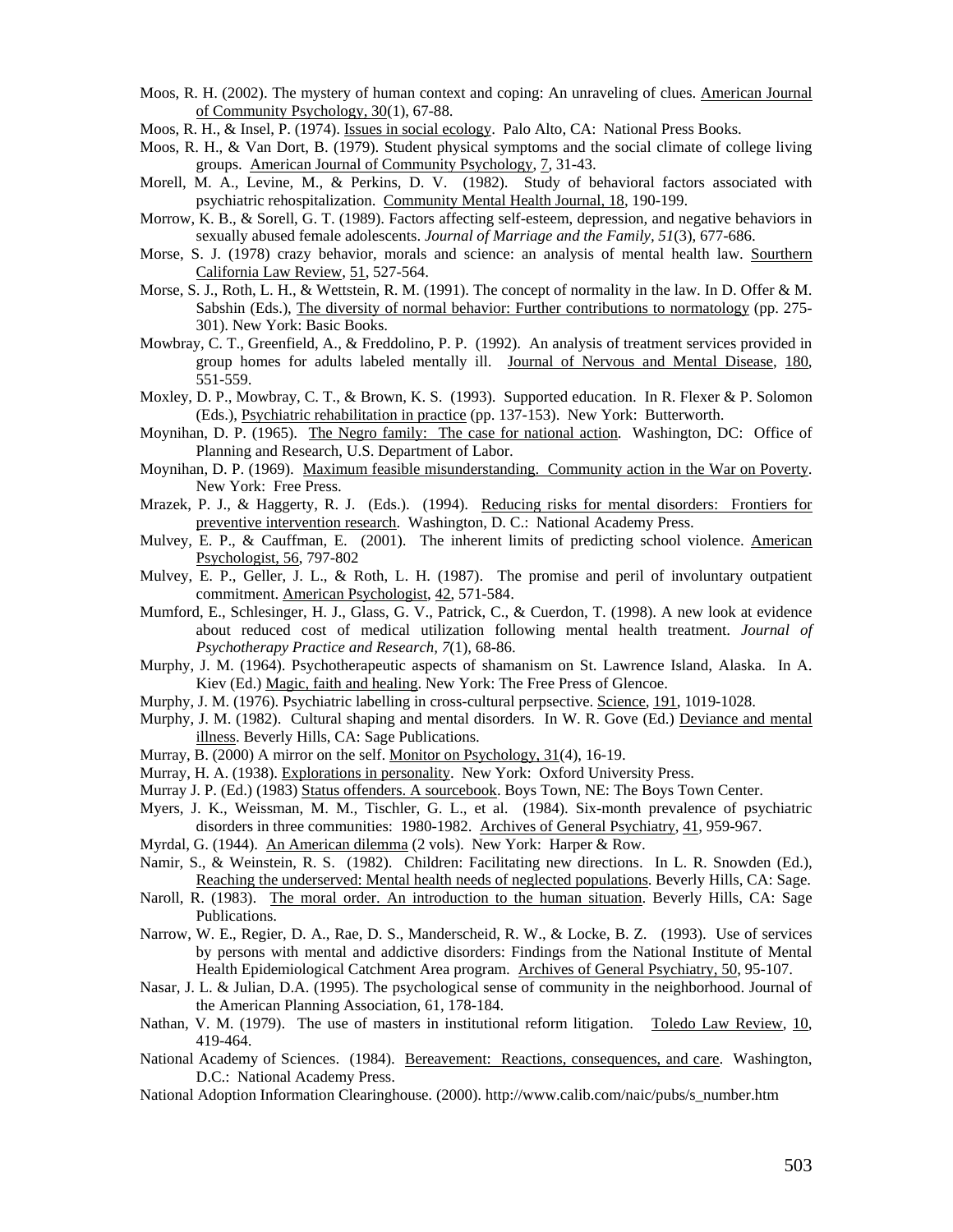- National Advisory Mental Health Council (1990). National plan for research on child and adolescent mental disorders. DHHS Publication No. (ADM) 90-1683) Washington, DC: Alcohol, Drug Abuse, and Mental Health Administration.
- National Alliance for the Mentally Ill Staff, & Public Citizen Health Research Group Staff (1992) Criminalizing the seriously mentally ill: The abuse of jails as mental hospitals. Washington, DC: Public Citizen, Inc.
- National Alliance for the Mentally Ill (1993). 'Critical need' cited for employment data. NAMI Advocate, 14, 1.
- National Association of Psychiatric Health Care Systems. (2001). <http://mentalhealthy.about.com/library/sci/0201/bishop0102.htm>
- National Center for Education Statistics (2001). [http://nces.ed.gov/pubs2002\(digest2](http://nces.ed.gov/pubs2002(digest)001)tables/pdf/table\_052.pdf
- National Center for Health Statistics. (1993). Vital statistics of the United States, 1989: Volume II --Mortality (Part A). Hyattsville, MD: U.S. Department of Health and Human Services.
- National Center for Health Statistics. (2001). <http://www.cdc.gov/nchs/fastats/>
- National Center for HIV, STD and TB Prevention. (2000). STD Surveillance. National Profile, Other Sexually Transmitted Diseases. <http://www.cdc.gov/std/stats/2000OtherSTDs.htm>
- National Center for HIV, STD and TB Prevention. (2002). Tracking the hidden epidemics 2000. Trends in STDs in the United States. <http://www.cdc.gov/nchstp/od/news/RevBrochure1pdfHerpes.htm>
- National Clearinghouse on Child Abuse and Neglect Information. (2001). Foster care national statistics, April, 2001. http://www.calib.co/nccanch/pubs/factsheets/foster.cfm
- National Institutes of Health. (1997). NIH Consensus Statement: Interventions to prevent HIV risk behaviors. Bethesda, MD: U.S. Public Health Service.
- National Institute of Mental Health (1970). Volunteers in community mental health. Washington, DC: U.S. Government Printing Office.
- National Institute on Alcohol Abuse and Alcoholism. (1983). Fifth special report to the U.S. Congress on alcohol and health. Washington, D. C.: U.S. Government Printing Office.
- National Research Council (1993). Understanding child abuse and neglect. Washington, DC: National Academy Press.
- Neighbors, H. W. (1985). Seeking professional help for personal problems: Black Americans' use of health and mental health services. Community Mental Health Journal, 21, 156-166.
- Nelson, B. J. (1984). Making an issue of child abuse. Chicago, IL: University of Chicago Press.
- Nelson, G., & Prilleltensky, I. (Eds.). (in press).Community psychology: In pursuit of well-being and liberation. New York: Palgrave Macmillan.
- Newbrough, J. R. (1967). The Corresponding Committee of Fifty: An experiment in organizational innovation. The Clinical Psychologist, 20, 71-73.
- Newbrough, J.R. (1973). Community psychology: A new holism. American J. of Community Psychology, 1, 201-211.
- Nikkel, R. E., Smith, G., & Edwards, D. (1992). A consumer-operated case management project. Hospital and Community Psychology, 43, 577-579.
- Norris, F.H., & Murrell, S.A. (1988). Prior experience as a moderator of disaster impact on anxiety symptoms of older adults. American Journal of Community Psychology, 16, 665-683.
- Norris, F.H., Phifer, J.F., & Kaniasty, K. (1994). Individual and community reactions to the Kentucky floods: Findings from a longitudinal study of older adults. In R.J. Ursano, B.G. McCaughey, & C.S. Fullerton (Eds.), Individual and community responses to trauma and disaster: The structure of human chaos (pp. 378-400). London: Cambridge University Press.
- Norris, F.H., & Thompson, M.P. (1995). Applying community psychology to the prevention of trauma and traumatic life events. In J.R. Freedy & S.E. Hobfoll (Eds.), Traumatic stress: From theory to practice (pp. 49-71). New York: Plenum.
- Norris-Baker, C. (1999). Aging on the old frontier and the new: A behavior setting approach to the declining small towns of the Midwest. Environment and Behavior, 31, 240-258.
- Novaco, R. W., Kliewer, W., & Broquet, A. (1991). Home environment consequences of commuter travel impedence. American Journal of Community Psychology, 19, 881-909.
- O'Connor v. Donaldson, 422 U.S. 563 (1975).
- O'Donnell, C. R. (2001). School violence, trends, risk factors, prevention, and recommendations. Law & Policy, 23(3), 409-415.
- Odum, E. P. (1971). Fundamentals of ecology (3d ed.). Philadelphia: Saunders.
- Office of Technology Assessment. (1983a). The effectiveness and costs of alcoholism treatment. Washington, DC: U.S. Congress.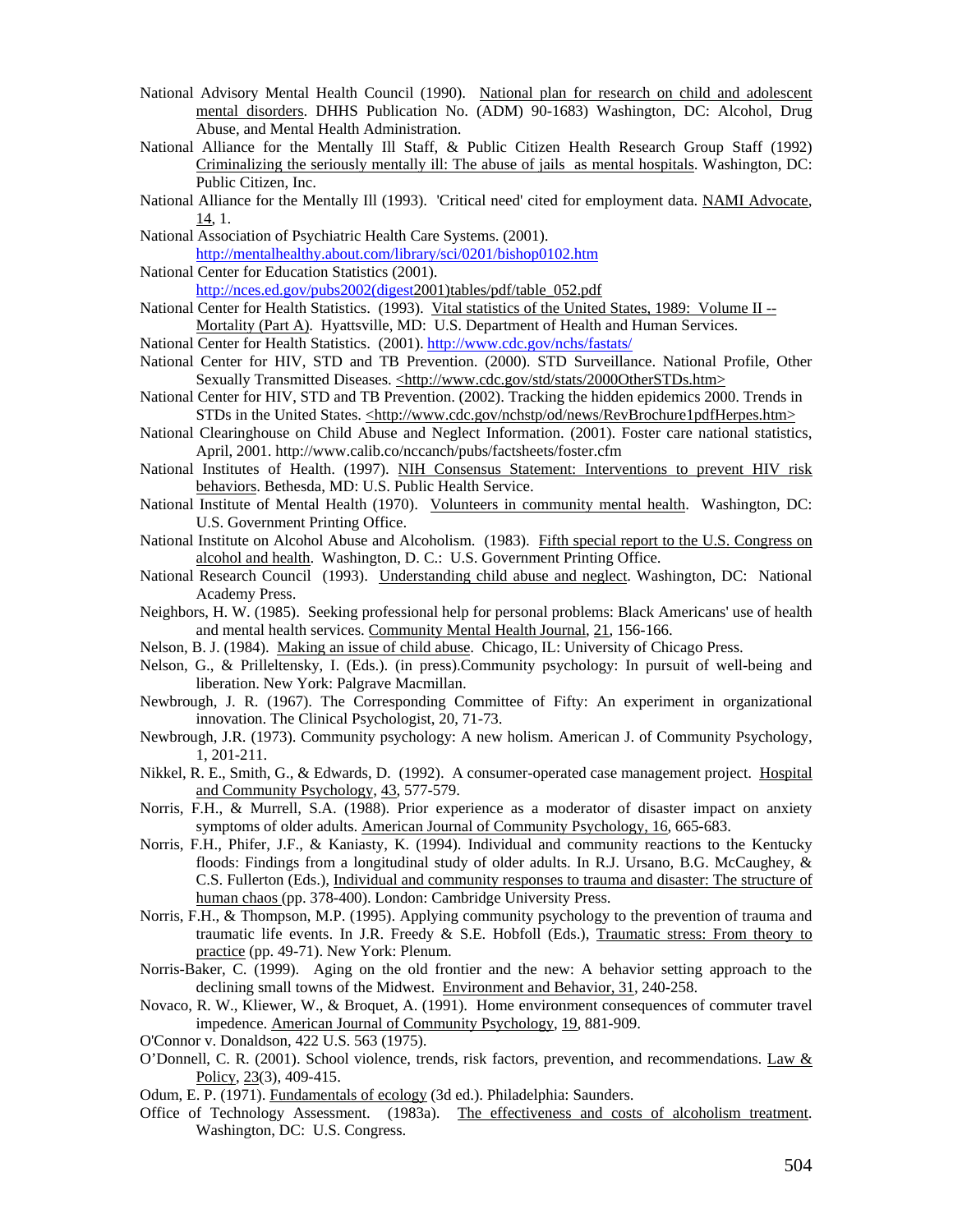- Office of Technology Assessment. (1983b). Technologies and management strategies for hazardous waste control. Washington, DC: U.S. Congress.
- Ogburn, W. F. (1966). Social change with respect to cultural and original nature. New York: Dell Publishing (originally published 1922)
- Olfson, M. (1990). Assertive Community Treatment: An evaluation of the experimental evidence. Hospital and Community Psychiatry, 41, 634-641.
- Oltman, J. E. & Friedman, S. (1965). Trends in admissions to a state hospital, 1942-1964. Archives of General Psychiatry, 13, 544-551.
- O'Neill, P. O. (1989). Responsible to whom? Responsible for what? Some ethical issues in community intervention. American Journal of Community Psychology, 17, 323-341.
- Ong, E. K., & Glantz, S. A. (2001). Constructing "sound science" and "good epidemiology": Tobacco, lawyers, and public relations firms. American Journal of Public Health, 91, 1749-1757.
- Orfield, G. (1981). Toward a strategy for urban integration. New York: Ford Foundation.
- Orfield, G. (1993). The growth of segregation in American schools: Changing patterns of separation and poverty since 1968. Cambridge, MA: Harvard Project on School Desegregation.
- Orfield, G. (2001). Schools more separate: Consequences of a decade of resegregation. Cambridge, MA: The Civil Rights Project, Harvard University.
- Orford, J. (1992) Community psychology: Theory and practice. Chichester, England: Wiley.
- Osipow, S. H., & Fitzgerald, L. F. (1993). Unemployment and mental health: A neglected relationship. Applied and Preventive Psychology, 2, 59-64.
- O'Sullivan, M. J., Peterson, P. D., Cox, G. B., & Kirkeby, J. (1989). Ethnic populations: Community mental health centers ten years later. American Journal of Community Psychology, 17, 17-30.
- Pagani, L., Tremblay, R. E., Vitaro, F., Boulerice, B., & McDuff, P. (2001). Effects of grade retention on academic performance and behavioral development. Development and Psychopathology, 13(2), 297-315. URL:<http://uk.cambridge.org/journals/dpp/>
- Page, R. (1992) Data reference book. San Francisco: California Commission on the Future of the Courts.
- Page, S. (1977) Effects of the mental illness lable in attempts to obtain accommodations, Canadian Journal of Behavioural Science, 9, 85-90.
- Page, S. (1983) Psychiatric stigma: Two studies of behaviour when the chips are down. Canadian Journal of Community Mental Health, 2, 13-19.
- Pakenham, K. I., Dadds, M. R., & Terry, J. (1994). Relationships between adjustment to HIV and both social support and coping. Journal of Consulting and Clinical Psychology, 62, 1194-1203.
- Parad, H. J., & Parad, L. G. (Eds.). (1999). *Crisis intervention, the practitioner's sourcebook for brief therapy*. Canada: Manticore Publishers.
- Pargament, K. I., & Maton, K. I. (2000). Religion in American life: A community psychology perspective. In J. Rappaport & E. Seidman (Eds.), Handbook of community psychology (pp.495-522). New York: Kluwer Academic/Plenum.
- Parham v J.R. and J.L. 442 U.S. 584 (1979).
- Pasadena Board of Education v Spangler, 427 U. S. 424 (1976).
- Pauly, P. J. (1994). Is liquor intoxicating? Scientists, Prohibition, and the normalization of drinking. American Journal of Public Health, 84, 305-313.
- Payton, B. F. (1970). New trends in civil rights. In P.I. Rose (Ed.), Slavery and its aftermath. New York: Atherton.
- Pearl, A., & Reissman, F. (1965). New careers for the poor: The nonprofessional in human services. New York: Free Press.
- Pearlin, L. I., & Schooler, C. (1978). The structure of coping. Journal of Health and Social Behavior, 19, 2-21.
- Pedro-Carroll, J. (1997). The children of divorce intervention program: fostering resililent outcomes for school-aged children. In. G. W. Albee and T.P. Gullotta (Eds). Primary prevention works. Thousand Oaks, CA,: Sage. Ch. 10, 213-238.
- Peek, L.A., & Mileti, D.S. (2002). The history and future of disaster research. In R.B. Bechtel & A, Churchman (Eds.), Handbook of environmental psychology. (pp. 511-524). New York: John Wiley & Sons.
- Peirce, N. R. & Steinbach, C. F. (1987) Corrective capitalism. The Rise of American's Community Development Corporations. New York: Ford Foundation.
- Perkins, C. A., Stephan, J. J. & Beck, A. J. (1995) Jails and jail inmates, 1993-1994. Bureau of Justice Statistics Bulletin, April, 1995.
- Perkins, D. D. (1988). The use of social science in public interest litigation: A role for community psychologists. American Journal of Community Psychology, 16, 465-485.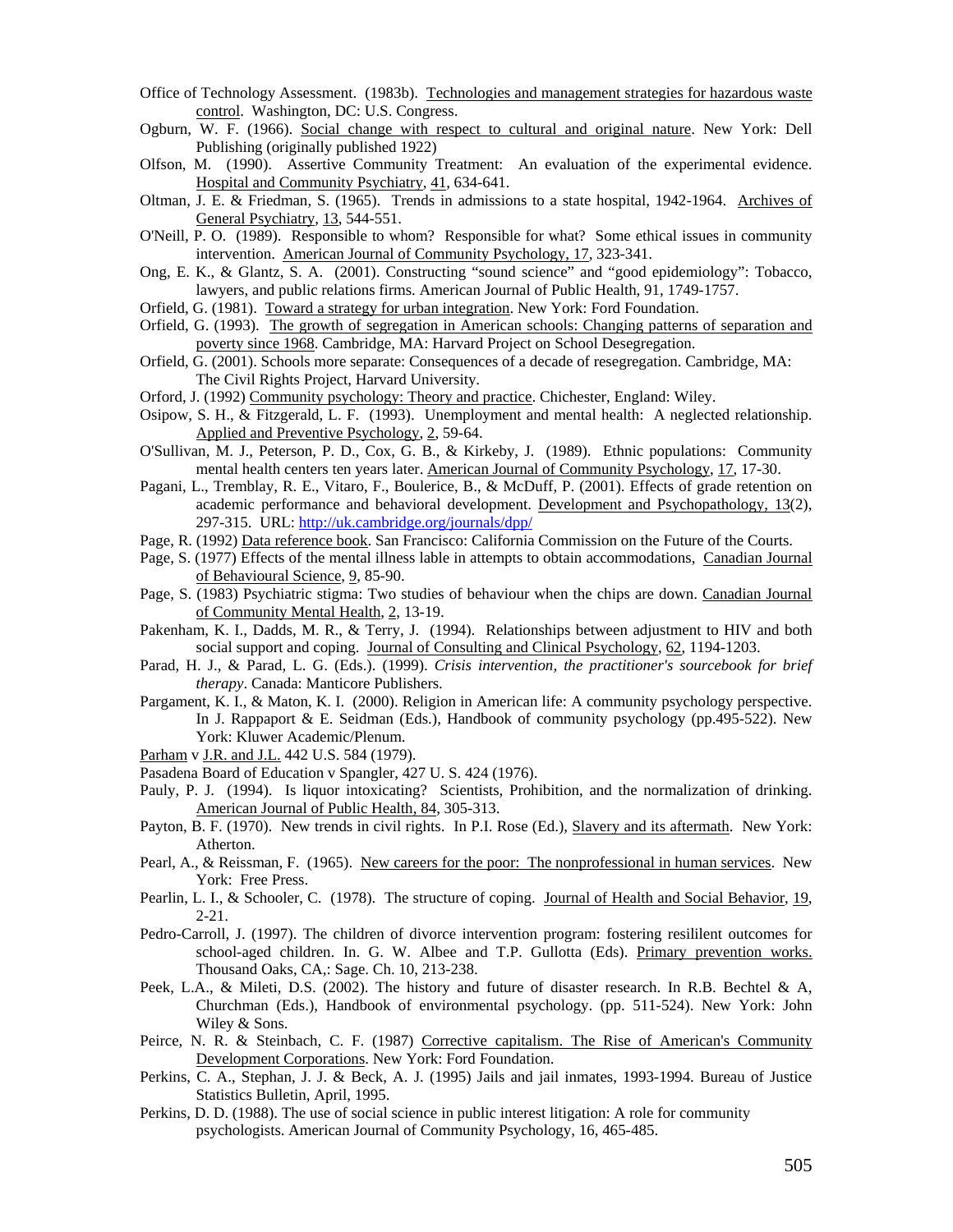- Perkins, D. D. (1995). Speaking truth to power: Empowerment ideology as social intervention and policy. American Journal of Community Psychology 23: 765-794.
- Perkins, D. D., Brown, B. B. & Taylor, R. B. (1996). The ecology of empowerment: Predicting participation in community organizations. Journal of Social Issues, 52, 85-110.
- Perkins, D. D., Crim, B., Silberman, P., & Brown, B. B. (2004). Community development as a response to community-level adversity: Ecological theory and research and strengths-based policy. In K. I. Maton, C. J. Schellenbach, B. J. Leadbeater & A. L. Solarz (Eds.), Investing in children, youth, families, and communities: Strengths based research and policy (pp. 321-340). Washington, DC: American Psychological Association.
- Perkins, D. D., Florin, P., Rich, R. C., Wandersman, A., & Chavis, D. M. (1990). Participation and the social and physical environment of residential blocks: Crime and community context. American Journal of Community Psychology, 18, 83-115.
- Perkins, D.D., Hughey, J., & Speer, P.W. (2002). Community psychology perspectives on social capital theory and community development practice. *Journal of the Community Development Society, 33*, 33-52.
- Perkins, D.D., & Long, D.A. (2002). Neighborhood sense of community and social capital: A multi-level analysis. In A. Fisher, C. Sonn, & B. Bishop (Eds.), Psychological sense of community: Research, applications, and implications (pp. 291-318). New York: Plenum.
- Perkins, D. D., Meeks, J. W., & Taylor, R. B. (1992). The physical environment of street blocks and resident perceptions of crime and disorder: Implications for theory and measurement. Journal of Environmental Psychology, 12, 21-34.
- Perkins, D.D., & Taylor, R.B. (1996). Ecological assessments of community disorder: Their relationship to fear of crime and theoretical implications. American Journal of Community Psychology, 24, 63- 107.
- Perkins, D. D., & Zimmerman, M. A. (1995). Empowerment theory, research, and application. American Journal of Community Psychology, 23, 569-579.
- Perkins, D. V. (1982). The assessment of stress using life events scales. In L. Goldberger & S. Breznitz (Eds.), Handbook of stress. New York: Free Press.
- Perkins, D. V., & Baker, F. (1991). A behavior setting assessment for community programs and residences. Community Mental Health Journal, 27, 313-325.
- Perkins, D. V., Burns, T. F., Perry, J. C., & Nielsen, K. P. (1988). Behavior setting theory and community psychology: an analysis and critique. Journal of Community Psychology, 16, 355-372.
- Perkins, D. V., Kraus, S. Levine, M. & Perrotta, P. (1980) Characteristics of stressful life events and helpseeking among college students. Paper read at the meeting of the Eastern Psychological Association, Hartfor, CT.
- Perkins, D. V., & Perry, J. C. (1985). Dimensional analysis of behavior setting demands in a community residence for chronically mentally ill women. Journal of Community Psychology, 13, 350-359.
- Perkins, D. V., Tebes, J. A., Joss, R. H., Lacy, O. W., & Levine, M. (1982) Big schools, small schools: Characteristics of life stress and help-seeking at three contrasting colleges. Paper read at the meeting of the Eastern psychological Association, Baltimore, MD.
- Perlman, J. E. (1976). Grassrooting the system. Social Policy, 7, 4-20.
- Perrotta, P. (1982). The experience of caring for an elderly family member. Unpublished doctoral dissertation, Department of Psychology, SUNY at Buffalo.
- Perrow, C. (1984). Normal accidents: Living with high-risk technologies. New York: Basic Books.
- Peterson, L. & Mori, L. (1985) Prevention of child injury: an overview of targets, methods, and tactics for psychologists. Journal of Consulting and Clinical Psychology, 53, 586-594.
- Peterson, R. L., Larson, J., & Skiba, R. (2001). School violence prevention: Current status and policy recommendations. Law & Policy,  $23(3)$ , 345-371.
- Petrakis, P. L. (1988). The Surgeon General's workshop on Self-Help and Public Health. Washington, DC: U.S. Government Printing Office.
- Phelps, R. P. (2000). Test bashing part 14. The "new" Rand report. EducationNews.org. http://www.educationnews.org/test\_bashing\_part\_14.htm
- Physicians Committee for Responsible Medicine http://www.pcrm.org/issues/ETHICS\_IN\_HUMAN\_RESEARCH/ethics\_human\_birthdefects.html
- Pianta, R., Egeland, B., & Erickson, M. F. (1989). The antecedents of maltreatment: Results of the Mother-Child Interaction Research Project. In D. Cicchetti & V. Carlson (Eds.), Child maltreatment: Theory and research on the causes and consequences of child abuse and neglect (pp. 203-253). New York: Cambridge University Press.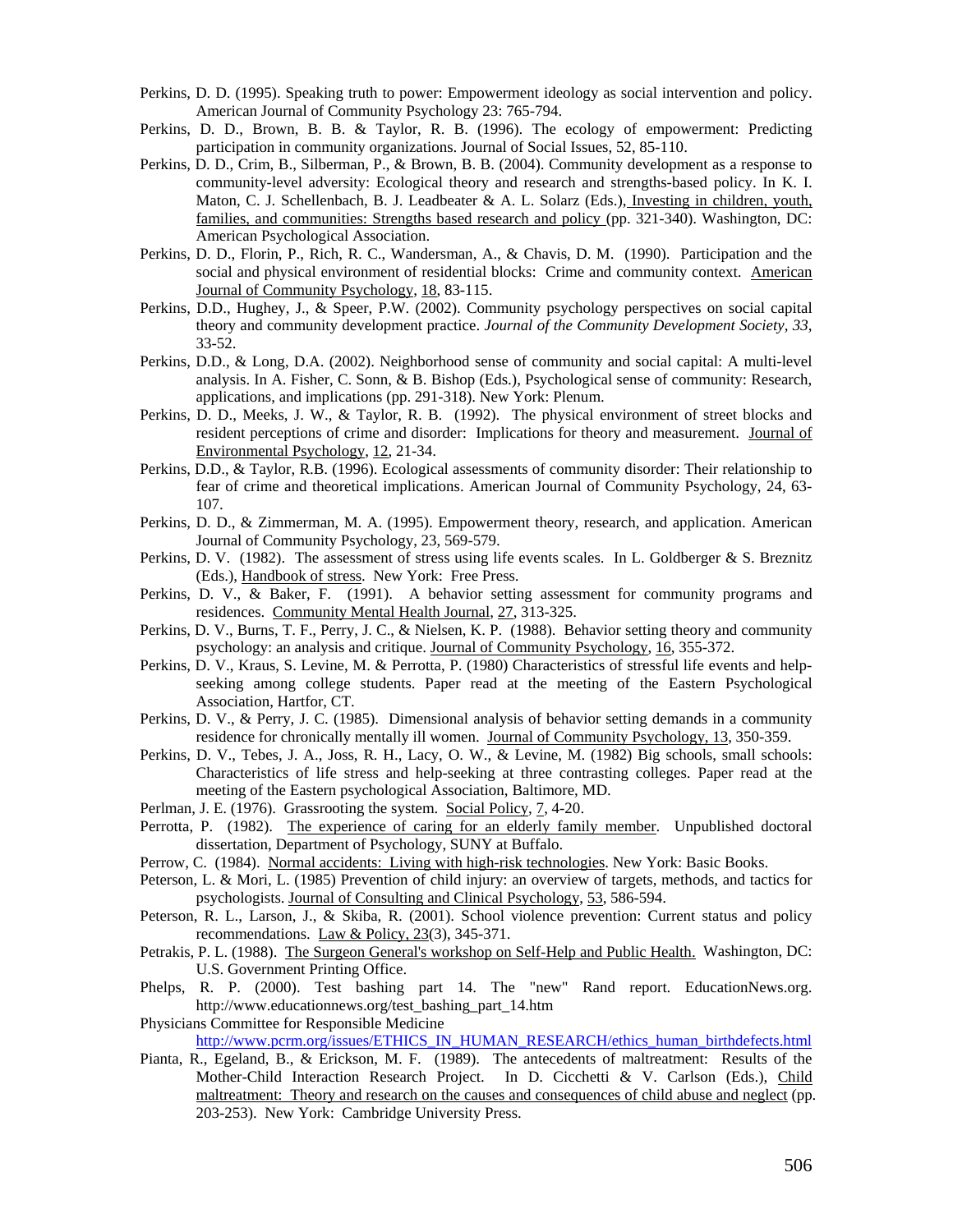- Pilisuk, M. (2001). A job and a home: Social networks and the integration of the mentally disabled in the community. American Journal of Orthopsychiatry, 71(1), 49-60).
- Pillow, D. R., Sandler, I. N., Braver, S. L., Wolchik, S. A., & Gersten, J. C. (1991) Theory-based screening for prevention: Focusing on mediating processes in children of divorce. American Journal of Community Psychology, 19, 809-836.
- Pincus, H. A.,Tanielian, T. L., Marcus,S. C., Offson, M., Zarin, D. A., Thompson, J., & Zito, J. M. (1998). Prescribing trends in psychotropic medications. Primary care, psychiatry and other medical specialties. (Journal of the American Medical Association, 279(7), 526-531.
- Pitegoff, P. (1993). Child care enterprise, community development, and work. The Georgetown Law Journal, 81, 1897-1943.
- Pit-Ten Cate, I. M., & Loots, G. M. P. (2000). Experiences of siblings of children with physical disabilities: An empirical investigation. *Disability and Rehabilitation: An International Multidisciplinary Journal, 22*(9), 399-408
- Plessy v. Ferguson, 163 U.S. 537 (1896).
- Poythress, N. G. (1978). Psychiatric expertise in civil commitment: Training attorneys to cope with expert testimony. Law and human Behavior, 2, 1-24.
- President's Commission on Mental Health. (1978) Report to the President from the President's Commission on Mental Health. Washington, D. C.: U. S. Government Printing Office.
- Pressman, J. L., & Wildavsky, A. B. (1984). *Implementation* (3rd ed.). Berkeley: University of California Press.
- Pretty, G. M. H. (1990). Relating psychological sense of community to social climate characteristics. Journal of Community Psychology, 18, 16-65.
- Pretty, G. M. H. (2002). Young people's development of the community-minded self: considering community identity, community attachment and sense of community. In A. Fisher, C. C. Sonn, & B. Bishop (eds.), Psychological sense of community: Research, applications, and implications (pp. 183-203). New York: Plenum.
- Prezza, M., Amici, M., Roberti, T., & Tedeschi, G. (2001). Sense of community referred to the whole town: Its relations with neighboring, loneliness, life satisfaction, and area of residence. Journal of Community Psychology, 29, 29-52.
- Price, R. H., & Moos, R. H. (1975). Toward a taxonomy of inpatient treatment environments. Journal of Abnormal Psychology, 84, 181-188.
- Price, R. H., van Ryn, M., & Vinokur, A. D. (1992). Impact of a preventive job search intervention on the likelihood of depression among the unemployed. Journal of Health and Social Behavior, 33, 158-167.
- Prilleltensky, I. (in press). The role of power in wellness, oppression, and liberation: The promise of psychopolitical validity. *Journal of Community Psychology*.
- Psychosocial Rehabilitation Journal (1992). Special issue on clubhouses. Psychosocial Rehabilitation Journal, 16, No. 2, October.
- Puddifoot, J.E. (1995). Dimensions of community identity. Journal of Community and Applied Social Psychology, 5, 357-370.
- Putnam, R.D. (2000). Bowling alone: The collapse and revival of American community. New York: Simon & Schuster.
- Rabasca, L. (2000). Self-help sites: a blessing ior a bane? Monitor on Psychology, 31(4), 28-30.
- Rabkin, J. G., & Streuning, E. L. (1976). Life events, stress and illness. Science, 194, 1013-1020.
- Rabow, J., Hernandez, A. C., & Newcomb, M. D. (1990). Nuclear fears and concerns among college students: A cross-national study of attitudes. *Political Psychology, 11*(4), 681-698.
- Rainwater, L., & Yancey, W.L. (1967). *The Moynihan Report & the politics of controversy*. Cambridge, MA: M.I.T. Press.
- Rapp, C. A., & Moore, T. D. (1995). The first 18 months of mental health reform in Kansas. Psychiatric Services, 46, 580-585.
- Rappaport, J. (1977) Community psychology: Values, research, and action. New York: Holt, Rinehart & Winston.
- Rappaport, J. (1981) In praise of paradox: A social policy of empowerment over prevention. American Journal of Community Psychology, 9, 1-26.
- Rappaport, J. (1987). Terms of empowerment/exemplars of prevention: Toward a theory for community psychology. American Journal of Community Psychology 15, 121-148.
- Rappaport, J. (1992). The dilemma of primary prevention in mental health services: Rationalize the status quo or bite the hand that feeds you. Journal of Community and Applied Social Psychology, 2, 95-99.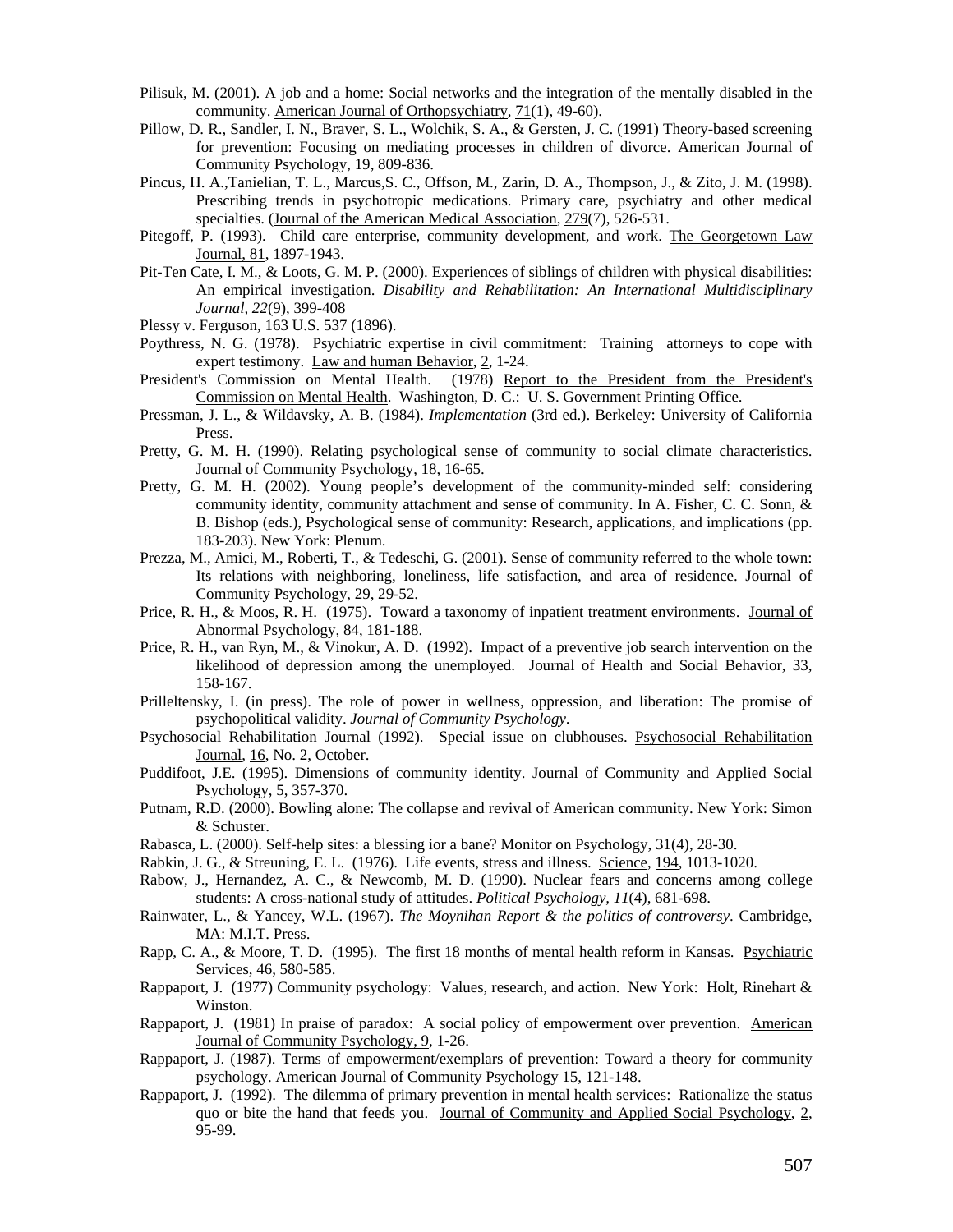Ravitch, D. (1983). The troubled crusade: American education, 1945-1980. New York: Basic Books.

- Ravitch, D. (2000). Frank J. Battitsti Memorial Lecture: School reform, past, present, and future. Case Western Reserve Law Review, 51, 187-200.
- Redding, R. E. (2001). Sociopolitical diversity in psychology: The case for pluralism. American Psychologist, 56, 205-215.
- Redding, R. E., & Shalf, S. M. (2001). The legal context of school violence: The effectiveness of federal, state and local law enforcement efforts to reduce gun violence in schools. Law & Policy, 23(3), 297-343.
- Redick, R. W., Witkin, M. J., Amy, J. E., & Manderscheid, R. W. (1992). Patient care episodes in mental health organizations, United States: Selected years from 1955 to 1988. Washington, DC: NIMH Division of Applied and Services Research.
- Regehr, C., Cadell, S., & Jansen, K. (1999). Perceptions of control and long-term recovery from rape. American Journal of Orthopsychiatry, 69(1), 110-115.
- Regier, D. A., Narrow, W. E., Rae, D. S., Manderscheid, R. W., Locke, B. Z., & Goodwin, F. K. (1993). The de facto U.S. mental and addictive disorders service system: Epidemiological Catchment Area prospective 1-year prevalence rates of disorders and services. Archives of General Psychiatry, 50, 85-94.
- Reich, C. A. (1970). The greening of America. New York: Random House.
- Reinecke, M. A., & DuBois, D. L. (2001). Socioenvironmental and cognitive risk and resources: Relations to mood and suicidality among inpatient adolescents. *Journal of Cognitive Psychotherapy, 15*(3), 195-222.
- Reinhardt, J. P. (2001). Effects of positive and negative support received and provided on adaptation to chronic visual impairment. Applied Developmental Science, 5(2), 76-85.
- Reiss, B. F. & Brandt, L. W. (1965). What happens to applicants for psychotherapy? Community Mental Health Journal, 1, 175-180.
- Reissman, F. (1965). The 'helper-therapy' principle. Social Work, 10, 27-32.
- Rennison, C. (2002). Criminal victimization 2001. Changes 2000-01 with trends 1993-2001. Bureau of Justice statistics. National Crime Victimization Survey. NCJ 194610.
- Reppucci, N. D., Woolard, J. L., & Fried, C. S. (1999). Social, community, and preventive interventions. Annual Review of Psychology, 50, 387-418.
- Revkin, A.C. & Seelye, K.Q. (6/19/2003). Report by the E.P.A. Leaves Out Data on Climate Change. *New York Times.*
- Rhodes, J. E. (1998). Family, friends, and community: The role of social support in promoting health. In P. M. Camic & S. J. Knight (Eds.), Clinical handbook of health psychology: A practical guide to effective interventions (pp. 481-493). Seattle: Hogrefe & Huber.
- Ribisl, K.M, & Humphreys, K. (1998). Collaboration between professionals and mediating structures in the community: Toward a "third way" in health promotion. In S.A. Shumaker, E.B. Schron, J.K. Ockene, & W.L. McBee (Eds.), The handbook of health behavior change (2nd ed.). (pp. 535-554). New York: Springer.
- Rich, R.C., Edelstein, M., Hallman, W.K., & Wandersman, A.H. (1995). Citizen participation and empowerment: The case of local environmental hazards. American Journal of Community Psychology, 23, 657-676.
- Richardson, L. A., Keller, A. M., Selby Harrington, M. L., & Parrish, R. (1996). Identification and treatment of children's mental health problems by primary care providers: A critical review of research. Archives of Psychiatric Nursing, 10(5), 293-303.
- Riggio, R. E. (1990). Introduction to industrial/organizational psychology. Glenview, IL: Scott, Foresman/Little, Brown.
- Roberts, A. R. (Ed.)(2000). Crisis intervention handbook: Assessment, treatment and research (2nd ed.). New York: Oxford University Press.
- Roberts, L. J., Salem, D., Rappaport, J., Toro, P. A., Luke, D. A., & Seidman, E. (1999). Giving and receiving help: Interpersonal transactions in mutual-help meetings and psychosocial adjustment of members. *American Journal of Community Psychology, 27*(6), 841-868.
- Robins, L. N. (1974). Deviant children grown up. Huntington, NY: Krieger.
- Robins, L. N., & Rutter, M. (1991). *Straight and devious pathways from childhood to adulthood*. New York: Cambridge University Press.
- Roe v Wade 410 U.S. 113 (1973).
- Roen, S. R. & Burnes, A. J. (1968). The community adaptation schedule: Preliminary manual. New York: Behavioral Publications.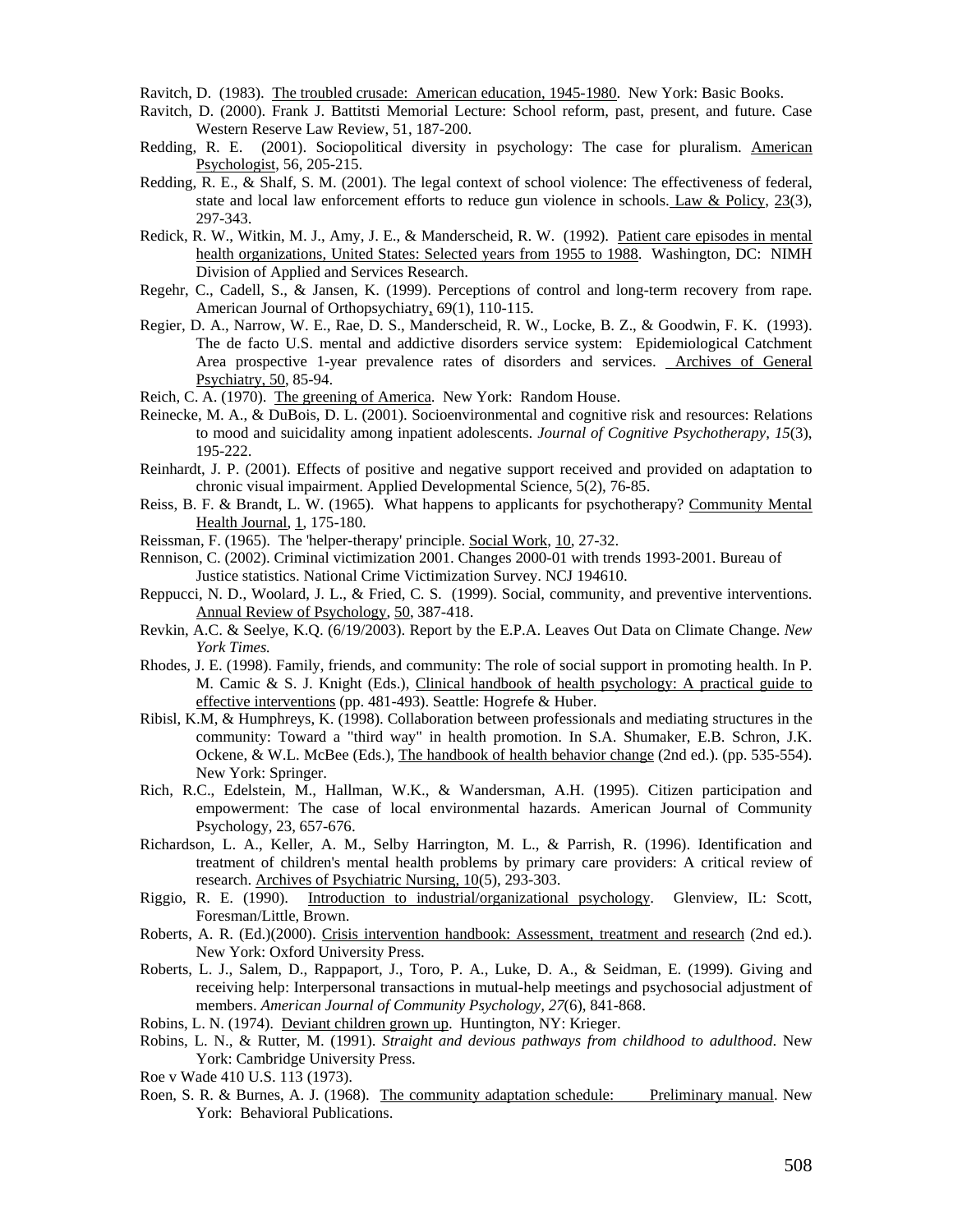- Roessler, W., Salize, H. J., & Voges, B. (1995). Does community-based care have an effect on public attitudes toward the mentally ill? *European Psychiatry, 10*(6), 282-289.
- Rogers, A. (1993) coercion and Avolunary admission: An examination of psychiatric patient views. Behavioral Sciences & the Law, 11, 259-267.
- Rogler, L. (1994). International migrations: A framework for directing research. American Psychologist, 49, 701-708.
- Rook, K. S. (2001). Emotional health and positive versus negative social exchanges: a daily diary analysis. Applied Developmental Science, 5(2), 86-97.
- Roosens, E. (1979). Mental patients in town life. Geel- Europe's first therapeutic community. Beverly Hills, CA: Sage Publications.
- Rosenberg, J., & Phillips, W. R. F. (1981-1982). The institutionalization of conflict in the reform of the schools: A case study of the PARC decree. Indiana Law Journal, 57, 425-449.
- Rosenberg, M. S., & Reppucci, N. D. (1985). Primary prevention of child abuse. Journal of Consulting and Clinical Psychology, 53, 576-585.
- Rosenhan, D. L. (1973). On being sane in insane places. Science, 179, 250-258.
- Ross, C. E. (1993). Fear of victimization and health. *Journal of Quantitative Criminology, 9*(2), 159-175.
- Rossi, A.M. (1969). Some pre-World War II antecedents of community mental health theory and practice. In A.J. Bindman & A.D. Spiegel (Eds.), *Perspectives in community mental health* (pp.9-28). Chicago: Aldine.
- Rossman, M. (1976). Self-help marketplace. Social Policy, 7, 86-91.
- Roszak, T. (1969). The making of a counter culture. New York: Doubleday.
- Rotheram-Borus, M. J., Koopman, C., Haignere, C., & Davies, M. (1991). Reducing HIV sexual risk behaviors among runaway adolescents. Journal of the American Medical Association, 266, 1237-1241.
- Rothman, D. J. (1971). The discovery of the asylum. Boston: Little, Brown.
- Rothman, D. J. (1982). The courts and social reform: A postprogressive outlook. Law and Human Behavior, 6, 113-19.
- Rothman, J. (1974) Three models of community organization practice. In F. Cox, J. Erlich, J. Rothman, & J. Tropman (Eds.), Strategies of community organization: A book of readings (2nd Edition). Itasca, Ill.: Peacock Publishers.
- Rowlinson, r. T. & Felner, R. D. (1988) Major life events, hassles, and adaptation in adolescence: Confounding in the conceptualization and measurement of life stress and adjustment revisited. Journal of Personality and Social Psychology, 55, 432-444.
- Ryan, W. (1969). Distress in the city. Cleveland: Press of Case Western Reserve University.
- Ryan, W. (1976). Blaming the victim (Rev., updated ed.). New York: Vintage Books.
- Sabin, J. E., & Daniels, N. (2001). Managed care: Strengthening the consumer voice in managed care: I. Can the private sector meet the public-sector standard? Psychiatric Services, 52(4), 461-464.
- Saegert, S., & Winkel, G. (1996). Paths to community empowerment: Organizing at home. American Journal of Community Psychology, 24, 517-550.
- Saegert, S., & Winkel, G. (1998). Social capital and the revitalization of New York City's distressed inner city housing. Housing Policy Debate, 9, 17-60.
- Sagan, L. A. (1987). The health of nations. New York: Basic Books.
- Sagarin, E. (1969). Odd man in: Societies of deviants in America. Chicago: Quadrangle Books.
- Sakaguchi, Y. (2001). Secondary stressors and mental health after bereavement: Comparison between spouses and children. *Japanese Journal of Family Psychology, 15*(1), 13-24.
- Salem, D. A., Seidman, E., & Rappaport, J. (1988) Community treatment of the mentally ill: The promise of self-help organizations. Social Work, 33, 403-410.
- Salzer, M. S., Blank, M., Rothbard, A., & Hadley, T. (2001). Adult mental health services in the 21st Century. In Manderscheid, R. W., and Henderson, M. J., eds., Mental Health, United States, 2000 (Chapter 11). DHHS Pub No. (SMA) 01-3537. Washington, DC: Supt. of Docs., U.S. Govt. Print. Off.
- Sampson, R.J. (1991). Linking the micro- and macro-level dimensions of community social organization. Social Forces, 70, 43-64.
- San Antonio Independent School District v Rodriguez 411 U.S. 1 (1973).
- Sarason, I. G., & Sarason, B. R. (1981). Teaching cognitive and social skills to high school students. Journal of Consulting and Clinical Psychology, 49, 908-918.
- Sarason, S. B. (1967). Toward a psychology of change and innovation. American Psychologist, 22, 227-233.
- Sarason, S. B. (1972). The creation of settings and the future societies. San Francisco: Jossey-Bass.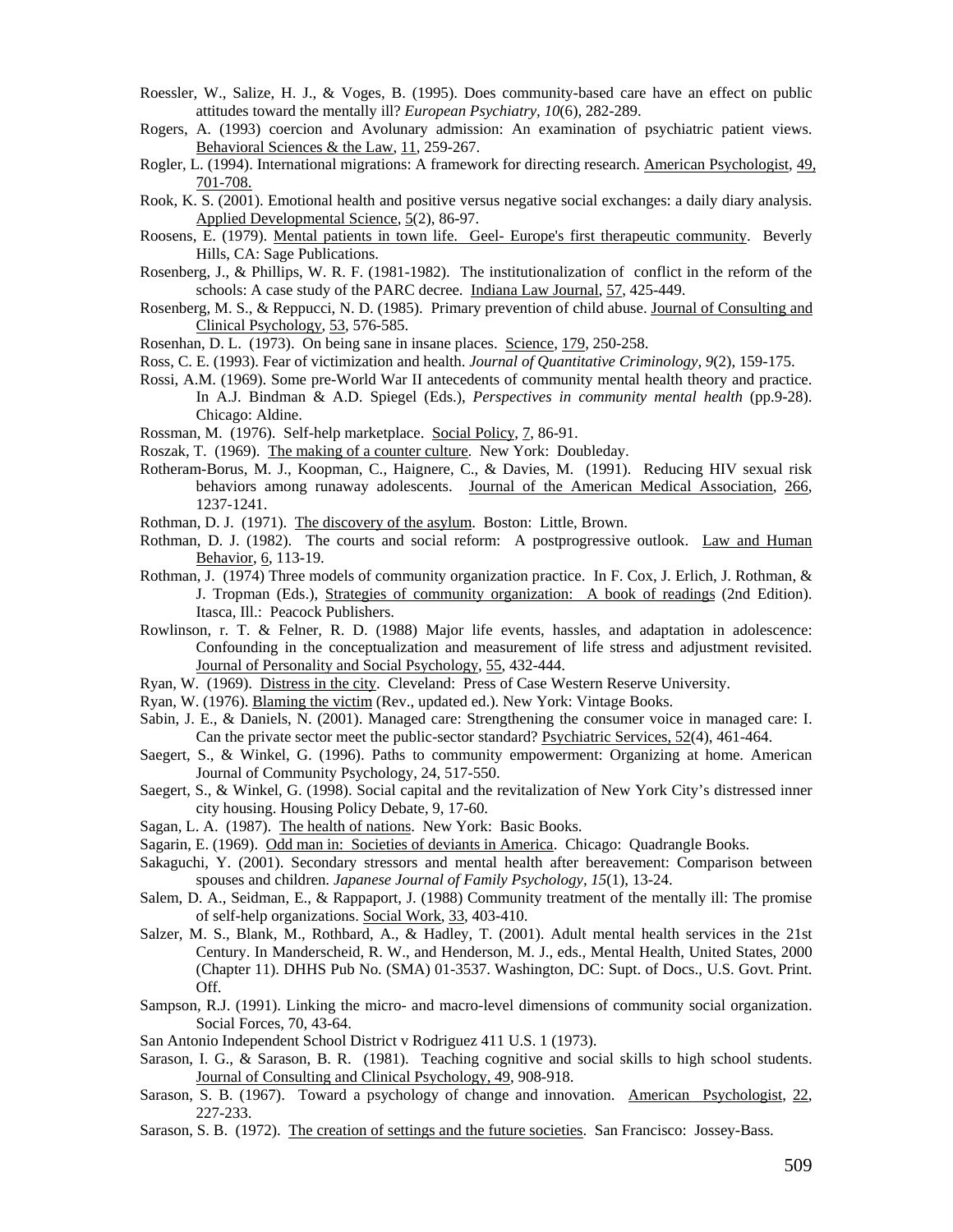- Sarason, S. B. (1974). The psychological sense of community: Prospects for a community psychology. San Francisco: Jossey-Bass.
- Sarason, S. B. (1976a) Community psychology, networks, and Mr. Everyman. American Psychologist, 31, 317-328.
- Sarason, S. B. (1976b). Community psychology and the anarchist insight. American Journal of Community Psychology, 4, 243-261.

Sarason, S. B. (1978). The nature of problem solving in social action. American Psychologist, 33, 370-380. Sarason, S. B. (1981a). Psychology misdirected. New York: Free Press.

- Sarason, S. B. (1981b). An asocial psychology and a misdirected clinical psychology. American Psychologist, 36, 827-836.
- Sarason, S. B. (1982a). Psychology and social action: Selected papers. New York: Praeger.
- Sarason, S. B. (1982b). The culture of the school and the problem of change. 2nd ed. Boston, MA:
- Allyn & Bacon.
- Sarason, S. B. (1990). The predictible failure of educational reform. San Francisco: Jossey-Bass.
- Sarason, S. B. (1996). *Barometers of change: Individual, educational, and social transformation*. San Francisco: Jossey-Bass.
- Sarason, S. B., Carroll, C. F., Maton, K., Cohen, S., & Lorentz, E. (1977). Human services and resource networks. San Francisco: Jossey-Bass.
- Sarason, S. B., & Doris. J. (1969). Psychological problems in mental deficiency. (4th ed.) New York: Harper & Row.
- Sarason, S. B., & Klaber, M. (1985). The school as a social situation. Annual Review of Psychology, 36, 115-140.
- Sarason, S. B., Levine, M., Goldenberg, I. I., Cherlin, D. L., & Bennett, E. M. (1966). Psychology in community settings. New York: Wiley.
- Sarason, S. B. & Lorentz, E. (1979) The challenge of the resource exchange network. San Francisco: Jossey-Bass.
- Sarason, S. B., Zitnay, G., & Grossman, F. K. (1971). The creation of a community setting. Syracuse, NY: Syracuse University Division of Special Education and Rehabilitation and the Center on Human Policy.
- Sarbin, T. R. (1970). A role theory perspective for community psychology: The structure of social identity. In D. Adelson & B. Kalis (Eds.), Community psychology and mental health: Perspectives and challenges. Scranton, PA: Chandler.
- Sareyan, A. (1994). The turning point: How men of conscience brought about major change in the care of America's mentally ill. Washington, DC: American Psychiatric Press.
- Scales-Trent, J. (1995). Notes of a white black woman. University Park, PA: The Pennsylvania State University Press.
- Schacter, J. (2001) Geographical mobility. Current Population Reports P20-538, U.S. Census Bureau, May 2001.
- Schechter, A., Dai, L. C., Thuy, L. T. B., Quynh, H. T., Minh, D. Q., Cau, H. D., Phiet, P. H., Phuong, N. T. N., Constable, J. D., Baughman, R., Papke, O., Ryan, J.J., Furst, P., and Raisanen, S. (1995). Agent Orange and the Vietnamese: The persistence of elevated dioxin levels in human tissues. American Journal of Public Health, 85, 516-522.
- Scheff, T. J. (1966/1999). Being mentally ill: A sociological theory (3rd ed.). New York: Aldine de Gruyter.
- Scherschel, P. M. (1997). Reality bites: How much do students owe? In Student Loan Debt: Problems and Prospects. Proceedings from a National Symposium, December 10, 1997. Washington, DC pp 15- 38
- Schmuckler, M. A. (2001). What is ecological validity? A dimensional analysis. Infancy, 2(4), 419-436.
- Schoggen, P., Barker, R. G., & Fox, K. A. (1989). Behavior settings: A revision and extension of Roger G. Barker's Ecological psychology. Stanford, CA: Stanford University Press.
- Schulz, R., & Hanusa, B. H. (1978). Long-term effects of control and predictability-enhancing interventions: Findings and ethical issues. Journal of Personality and Social Psychology, 36, 1194-1201.
- Schuster, T. I., Kessler, R. C., & Aseltine, R. H. Jr. (1990). Supportive interactions, negative interactions, and depressed mood. American Journal of Community Psychology, 18, 423-438.
- Schwartz, C. E. & Rogers, M. (1994) Designing a psychosocial intervention to teach coping flexibility. Rehabilitation Psychology, 39, 57-72.
- Schwebel, M., & Schwebel, B. (1981). Children's reactions to the threat of nuclear plant accidents. American Journal of Orthopsychiatry, 51, 260-270.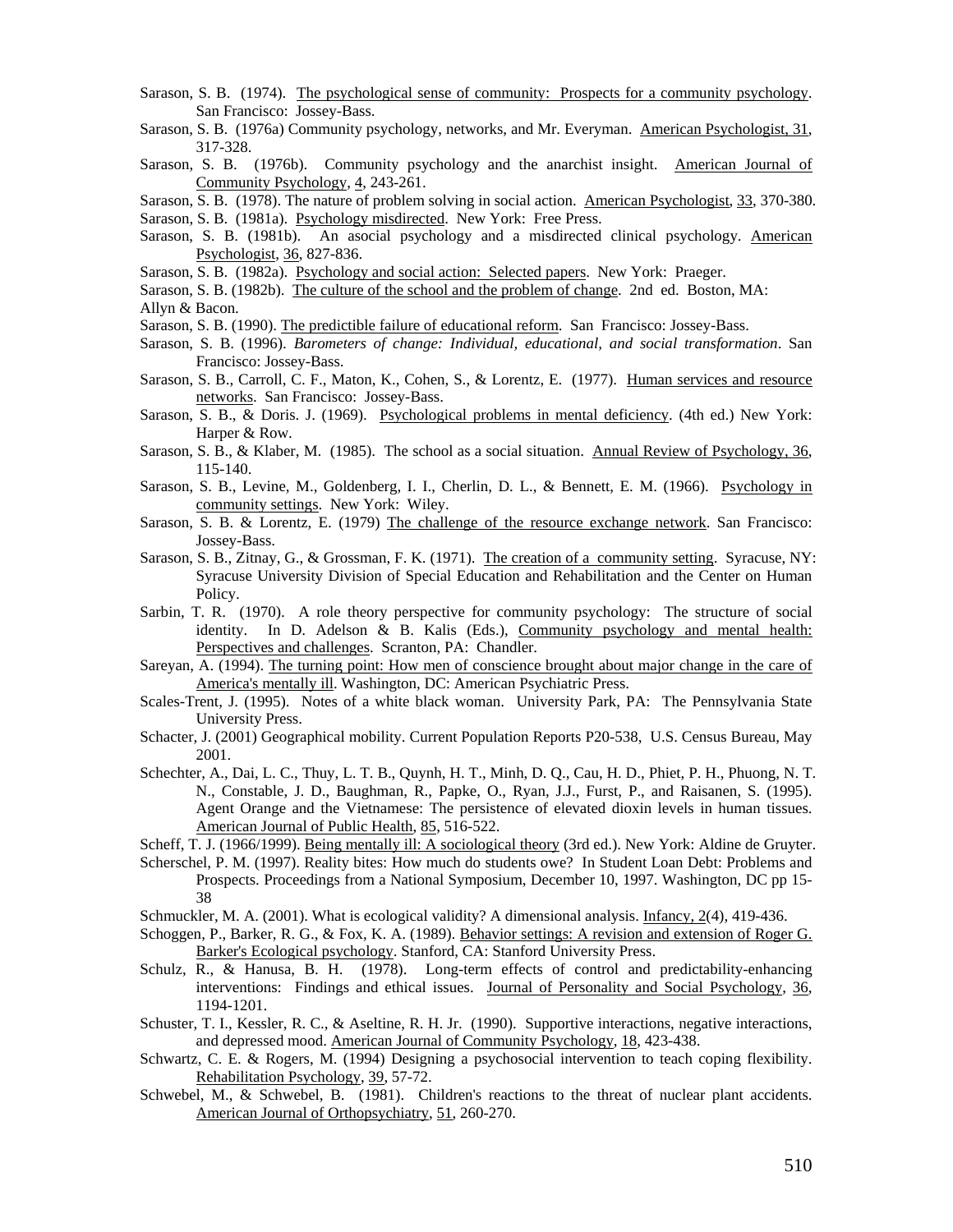- Schweinhart, L. J. & Weikart, D. B. (1988). The High/Scope Perry Preschool Program. In R. Price, et al. (Eds.), 14 Ounces of prevention (pp. 53-66). Washington, DC: American Psychological Association.
- Scott v Sanford 60 U.S. 393 (1856).
- Scull, A. T. (1977). Decarceration: Community treatment and the deviant -- A radical view. Englewood Cliffs, NJ: Prentice-Hall.
- Sedgwick, P. (1982). Antipsychiatry from the sixties to the eighties. In W. R. Gove (Ed.) Deviance and mental illness. Beverly Hills, CA: Sage Publications.
- Seedat, M. & Duncan, N. (Eds.) (2001). Community psychology: Theory, method and practice: South African and other perspectives. Cape Town: Oxford University Press Southern Africa.
- Seekins, T., et al. (1988). Experimental evaluation of public policy: The case of state legislation for child passenger safety. Journal of Applied Behavior Analysis, 21, 233-243.
- Segal, S. P., & Baumol, J. (1982). The new chronic patient: The creation of an underserved population. In L.R. Snowden (Ed.) Reaching the underserved: Mental health needs of neglected populations. Beverly Hills: Sage.
- Segal, S.P., Silverman, C., & Temkin, T. (1993) Empowerment and self-help agency practice for people with mental disabilities. Social Work, 38, 705-712.
- Seidman, E. (1990). Pursuing the meaning and utility of social regularities for community psychology (pp. 91-100). In P. Tolan et al. (Eds.), Researching community psychology: Issues of theory and methods. Washington DC: American Psychological Association.
- Select Committeed on Children, Youth and Families, U. S. House of Representatives (1990). No place to call home: Discarded children in America. Washington, DC: U. S. Government Printing Office.
- Seligman, M. E. P. (2002). Authentic happiness. New York: Free Press.
- Seller, M. S. (1979). Ethnic communities and education in Buffalo, New York: Politics, power and group identity 1838-1979 (Occasional paper #1). Buffalo Community Studies Graduate Group. Buffalo: SUNY at Buffalo.
- Selye, H. (1956). The stress of life. New York: McGraw-Hill.
- Serrano-García, I. (1984). The illusion of empowerment: Community development within a colonial context. *Prevention in Human Services, 3* (2/3), 173-200. /// Freire, P. (1970). *Pedagogy of the oppressed*. New York: Herder & Herder.
- Serrano Garcia, I. (1994). The ethics of the powerful and the power of ethics. *American Journal of Community Psychology, 22*(1), 1-20.
- Sermabeikian, P. (1994) Our clients, ourselves: The spiritual perspective and social work practice. Social Work, 39, 178-183
- Sexton, P. C. (1961). Education and income. New York: Viking.
- Shapiro, S., Skinner, E. A. et al. (1984). Utilization of health and mental health services. Archives of General Psychiatry, 41, 971-978.
- Sharp, J. S., & J. L. Flora. (1999). Community structure, fields, and action: Network analysis of organizational interlocks and action in three rural communities. Manuscript from author.
- Sherman, L. W. (1992). Policing domestic violence: Experiments and dilemmas. New York: Free Press.
- Sherman, L. W., & Berk, R. A. (1984). The specific deterrent effects of arrest for domestic assault. American Sociological Review, 49, 261-272.
- Sherman, P. S., & Porter, R. (1991). Mental health consumers as case management aides. Hospital and Community Psychiatry, 42, 494-498.
- Shinn, M. (1992). Homelessness: What is a psychologist to do? American Journal of Community Psychology, 20, 1-24.
- Shinn, M. & Felton, B. J. (Eds.) (1981). Institutions and alternatives. Journal of Social Issues, 37, 1-176.
- Shinn, M., & Perkins, D.N.T. (2000). Contributions from Organizational Psychology. In J. Rappaport, & E. Seidman (Eds.), *Handbook of Community Psychology* (pp. 615-641). New York: Kluwer Academic/Plenum Publishers.
- Shinn, M., Rosario, M., Mørch, H., & Chestnut, D.E. (1984). Coping with job stress and burnout in the human services. *Journal of Personality and Social Psychology, 46*, 864-876.
- Shinn, M., & Toohey, S. M. (2003). Community contexts of human welfare. Annual Review of Psychology, 54, 427-459.
- Shinn, M., & Tsemberis, S. (1998). Is housing the cure for homelessness? In X. Arriaga & S. Oskamp (Eds.), Addressing community problems: Psychological research and interventions (pp. 52-77). Thousand Oaks, CA: Sage.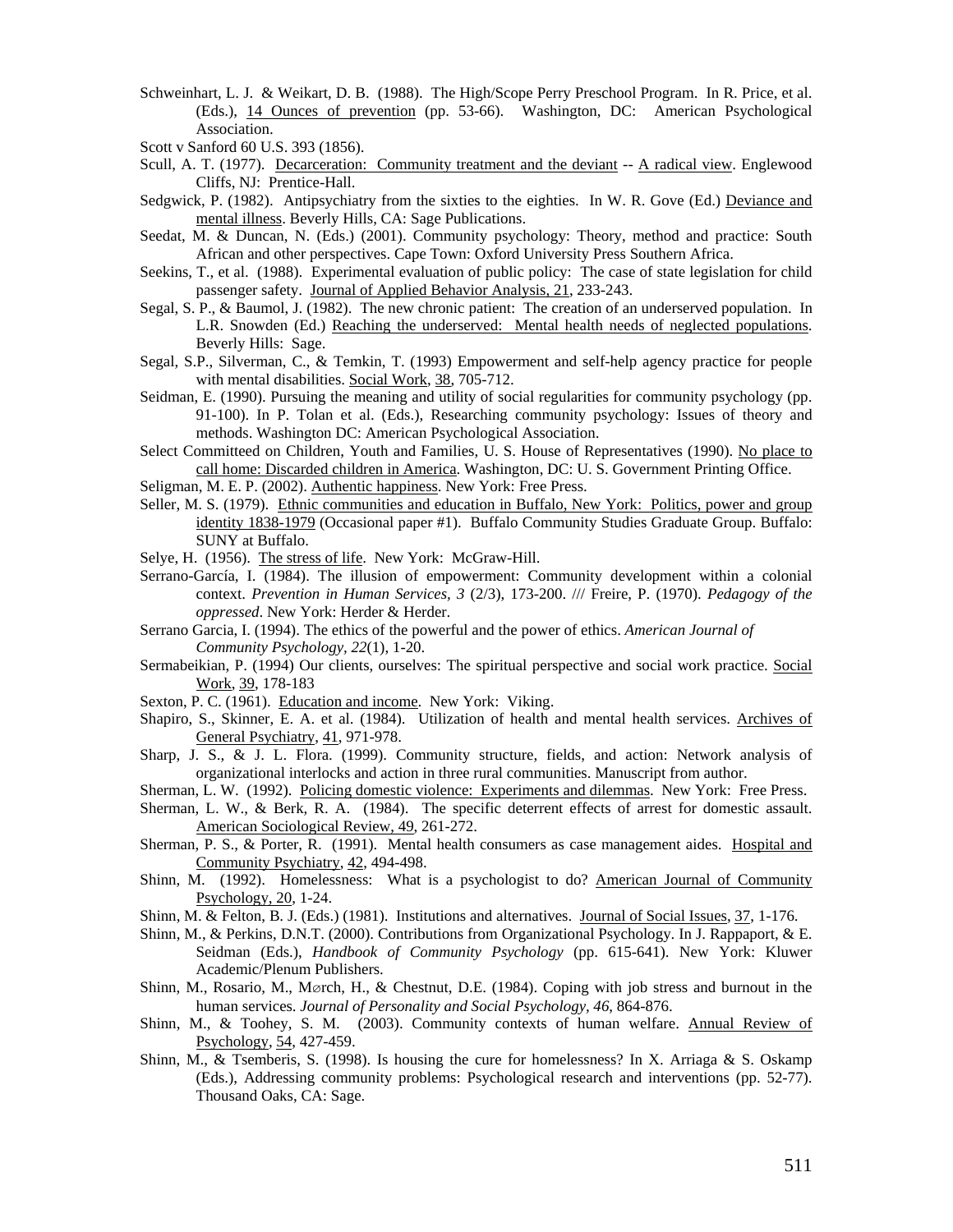- Shinn, M., Wong, N.W., Simko, R.A. & Ortiz-Torres, B. (1989). Promoting the well-being of working parents: Coping, social support, and flexible job schedules. *American Journal of Community Psychology*, *17*, 31-55.
- Shure, M. B. (1997) Interpersonal cognitive problem solving: Primary prevention of early high-risk behaviors in the preschool and primary years. In. G. W. Albee and T.P. Gullotta (Eds). Primary prevention works. Thousand Oaks, CA: Sage. Ch. 8, 167-188.

SIECUS (2003). Policy update – April 2003. http://www.siecus.org/policy/PUpdates/pdate0056.html#REL.

- Sikkema, K. J., Kelly, J. A., Winett, R. A., et al. (2000). Outcomes of a randomized community-level HIV prevention intervention for women living in 18 low-income housing developments. American Journal of Public Health, 90, 57-63.
- Silverman, D. C. (1992). Male co-survivors: The shared trauma of rape. In G. C. Mezey & M. B. King (Eds.), *Male victims of sexual assault* (pp. 87-103). New York: Oxford University Press.
- Simon, P. (1999). Report on special education troubles administrators. Buffalo News, February 5, A-1, 9.
- Singer, S. I. (1996). Recriminalizing delinquency. Violent juvenile crimes and juvenile justice reform. Cambridge, UK: Cambridge University Press.
- Sipuel v Oklahoma State Board of Regents 332 U. S. 631 (1948).
- Skaff, M. M., Finney, J. W., & Moos, R. H. (1999). Gender differences in problem drinking and depressions: different vulnerabilities? American Journal of Community Psychology, 27(1), 25-54.
- Skinner, L. J., Berry, K. K., Griffith, S. E., & Byers, B. (1995). Generalizability and specificity of the stigma associated with the mental illness label: A reconsideration twenty-five years later. Journal of Community Psychology, 23, 3-17.
- Slack, P. (1995). The English poor law, 1531-1782 (1st Cambridge University Press ed.). Cambridge: New York.
- Slaikeu, K. A. (1984). Crisis intervention: A handbook for practice and research. Boston: Allyn and Bacon.
- Slater, P. (1970). The pursuit of loneliness. Boston: Beacon Press.
- Smith, K.E., & Bachu, A. (1999). Women's labor force attachment patterns and maternity leave: A review of the literature. Washington, DC: Population Division, US. Bureau of the Census.
- Smith, R. E., Johnson, J. H., & Sarason, I. G. (1978). Life change, the sensation seeking motive, and psychological distress. Journal of Consulting and Clinical Psychology, 46, 348-349.
- Smith, R. R. (1978). Two centuries and twenty-four months: A chronicle of the struggle to desegregate the Boston public schools. In H. Kalodner & J. J.Fishman (Eds.), Limits of justice: The courts' role in school desegregation. Cambridge: Ballinger.
- Smock, P. J., Manning, W. D., & Gupta, S. (1999). The effect of marriage and divorce on women's economic well-being. *American Sociological Review, 64*(6), 794-812.
- URL: <http://www.jstor.org/journals/00031224.html>
- Snell, T. L., & Morton, D. C. (1994). Women in prison. Bureau of Justice Statistics Special Report. Washington, DC: U.S. Department of Justice.
- Snowden, L. R. (Ed.). (1982). Reaching the underserved: Mental health needs of neglected populations. Beverly Hills: Sage.
- Snowden, L. R. (1993). Emerging trends in organizing and financing human services: Unexamined consequences for ethnic minority populations. American Journal of Community Psychology, 21, 1-13.
- Snyder, H. (2000). Juvenile arrests 1999. Washington, DC: Office of Juvenile Justice and Delinquency Prevention.
- Snyder, H., Finnegan, T., Kan, W., et al. (2001). Easy access to juvenile court statistics: 198901998. Online. Available: http://ojjdp.ncjrs.org/ojstatbb/ezajcs98
- Sobey, F. (1970). The nonprofessional revolution in mental health. New York: Columbia University Press.
- Socall, D. W., & Holtgraves, T. (1992) Attitudes toward the mentally ill: The effects of labels and beliefs. The Sociological Quarterly, 33, 3, 435-445.
- Social Security Online. (2003). Supplemental Security Income. [http://www.socialsecurity.gov](http://www.socialsecurity.gov/)
- Sommer, R., & Wicker, A. W. (1991). Gas station psychology: The case for specialization in ecological psychology. Environment and Behavior, 23, 131-149.
- Sonn, C. C., & Fisher, A. T. (1998). Sense of community: Community resilient responses to oppression and change. Journal of Community Psychology, 26, 457-472.
- Spaulding, J., & Balch, P. (1983). A brief history of primary prevention in the Twentieth Century: 1908 to 1980. American Journal of Community Psychology, 11, 59-80.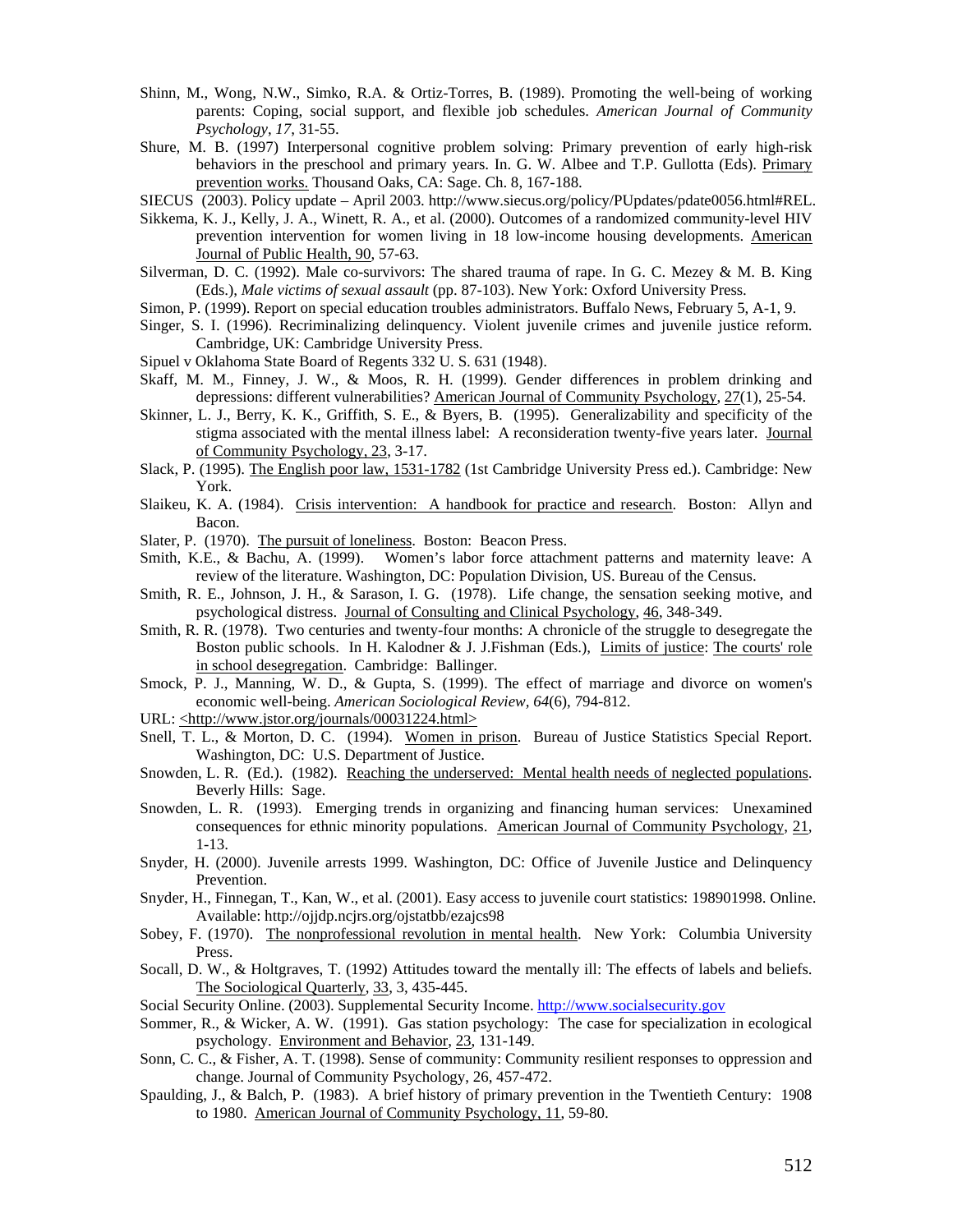- Special Populations Subpanel on Mental Health of Black Americans. (1978). Task Panel Reports Submitted to the President's Commission on Mental Health (Appendix, Vol III). Washington, DC: U.S. Government Printing Office.
- Speer, P. W., & Hughey, J. (1995). Community organizing: An ecological route to empowerment and power. American Journal of Community Psychology, 23, 729-748.
- Speer, P.W., Hughey, J., Gensheimer, L.K., & Adams-Leavitt, W. (1995). Organizing for power: A comparative case study. *Journal of Community Psychology, 23*, 57-73.
- Speer, P. W., Jackson, C. B. & Peterson, N. A. (2001). The relationship between social cohesion and empowerment: Support and new implications for theory. Health Education and Behavior, 28, 716- 732.
- Spence, S. H., Sheffield, J. K., & Donovan, C. L. (2003). Preventing adolescent depression: An evaluation of the Problem Solving for Life program. Journal of Consulting and Clinical Psychology, 71, 3-13.
- Spitzer, R. L. & Williams, J. B. W. (1982). The definition and diagnosis of mental disorder. In W. R. Gove (Ed.) Deviance and mental illness. Beverly Hills, CA: Sage Publications.
- Spivack, G., Platt, J. J., & Shure, M. B. (1976). The problem-solving approach to adjustment. San Francisco: Jossey-Bass.
- Spivack G., & Shure, M. B. (1985). ICPS and beyond: Centripetal and centrifugal forces. American Journal of Community Psychology, 13, 226-243.
- Spivack, G., & Shure, M. B. (1989). Interpersonal Cognitive Problem Solving (ICPS): A competence-building primary prevention program. Prevention in Human Services, 6, 151-178.
- Spivack, G., & Shure, M. B. (1993). Social adjustment of young children: A cognitive approach to solving real-life problems (3rd ed.). San Francisco: Jossey-Bass.
- Spivack, G., & Shure, M. B. (1993). *Social adjustment of young children: A cognitive approach to solving real-life problems*. San Francisco: Jossey-Bass.
- Srebnik, D. S., & Elias, M. J. (1993). An ecological, interpersonal skills approach to drop-out prevention. American Journal of Orthopsychiatry, 63, 526-535.
- Srole, L., Langner, T. S., Michael, S. T., Opler, M. K., & Rennie, T. A. C. (1962). Mental health in the metropolis: The midtown Manhattan study. New York: McGraw-Hill.
- St. Lawrence, J. S., Brasfield, T. L., Jefferson, K. W., et al. (1995). Cognitive-behavioral intervention to reduce African American adolescents' risk for HIV infection. Journal of Consulting and Clinical Psychology, 63, 221-237.
- Stack, L. C., Lannon, P. B., & Miley, A. D. (1983). Accuracy of clinicians' expectancies for psychiatric rehospitalization. American Journal of Community Psychology, 11, 99-113.
- Stangor, C., & Crandall, C. S. (2000). Threat and the social construction of stigma. In T. F. Heatherton & R. E. Kleck (Eds.), *The social psychology of stigma* (pp. 62-87). New York: Guilford Press.
- Stashenko, J. (1999) Regents ask why so many nonwhite students are in special ed. Buffalo News, February 3, A-5.
- Steele, C. M. (1992, April) Race and the schooling of black Americans. The Atlantic Monthly, 68-78.
- Stefan, S. (2001). *Unequal rights: Discrimination against people with mental disabilities and the Americans With Disabilities Act*. Washington, DC: American Psychological Association.
- Stein, L. I., & Test, M. A. (1985). The Training in Community Living model: A decade of experience. (New Directions for Mental Health Services, No. 26). San Francisco: Jossey-Bass.
- Steinberg, J. (2002). For Head Start children, their turn at testing. The New York Times, December 4, A-27.
- Stepfamily Association of America. (2000) http://www.saafamilies.org/faqs/index.htm
- Stephan, W. G. (1978). School desegregation: An evaluation of predictions made in Brown v. Board of Education. Psychological Bulletin, 85, 217-238.
- Stokols, D. (1992). Establishing and maintaining healthy environments: Toward a social ecology of health promotion. American Psychologist, 47, 6-22.
- Stokols D. (1996). Translating social ecological theory into guidelines for community health promotion. American Journal of Health Promotion, 10, 282-298.
- Stone, R. (1995). Panel slams EPA's dioxin analysis. Science, 268, 1124.
- Stone, R. A., & Levine, A. G. (1985-1986). Reactions to collective stress: Correlates of active citizen participation at Love Canal. Prevention in Human Services, 4, 153-177.
- Stott, M. W. R., Gaier, E. L., & Thomas, K. B. (1984). Supervised access: A judicial alternative to noncompliance with visitation arrangements following divorce. Children and Youth Services Review, 6, 207-217.
- Stover, J., Walker, N., Garnett, G. P., et al. (2002). Can we reverse the HIV/AIDS pandemic with an expanded response? Lancet, 360, 73-77.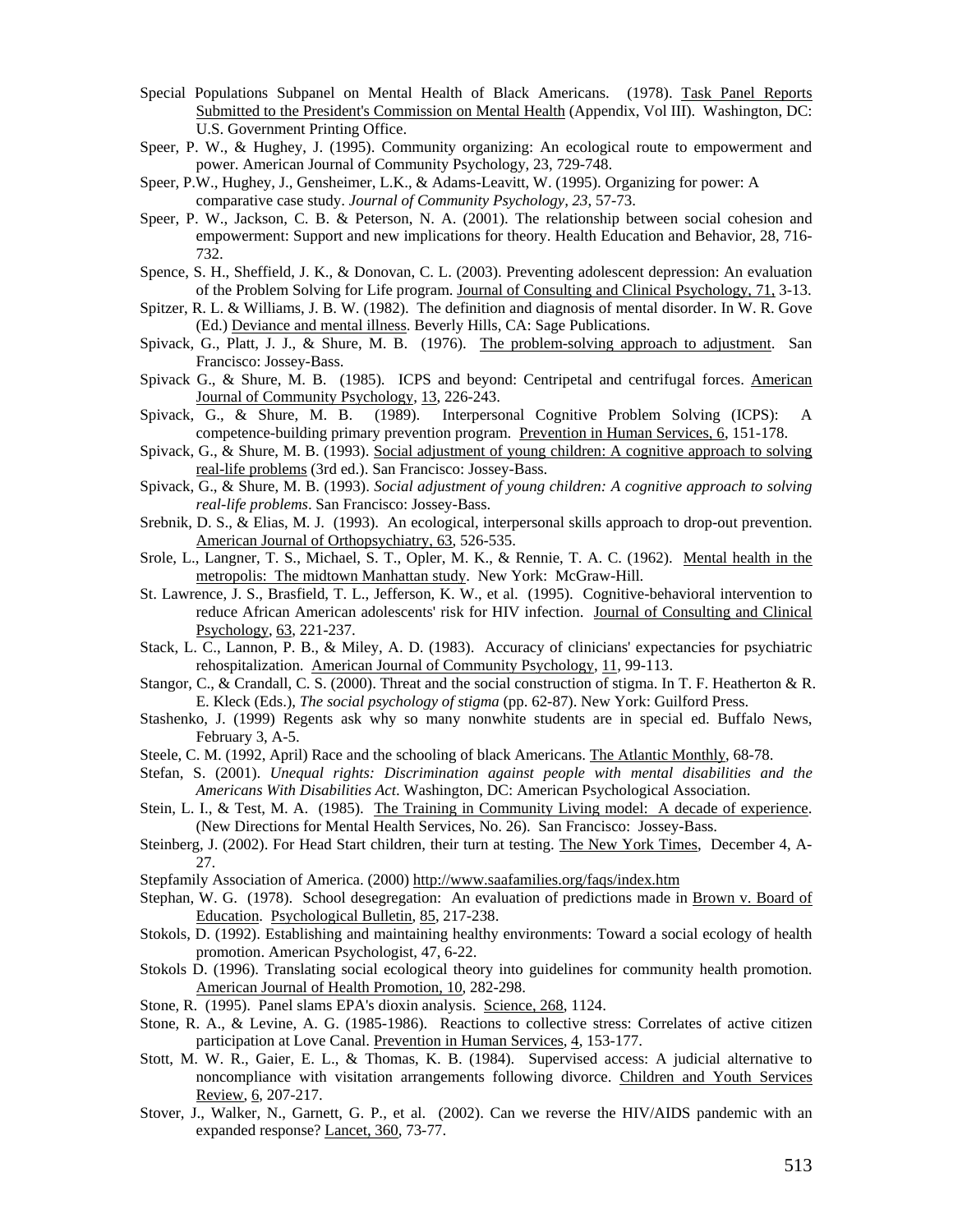- Stroul, B. A. (1986). Models of community support services: Approaches to helping persons with long-term mental illness. Boston: Center for Psychiatric Rehabilitation.
- Substance Abuse and Mental Health Services Administration. (2001). www.samhsa.gov/oas/NHSDA/2kNHSDA/chapter3.htm.
- Surgeon General. (2001a). Mental Health: A Report of the Surgeon General. <http://mentalhealth.about.com/library/sg/>
- Surgeon General of the United States (2001b). Report of the Surgeon General's Conference on Children's Mental Health: A National Action Agenda.<http://www.surgeongeneral.gov/childreport.htm#fore>
- Suttles, G.D. (1968). *The social order of the slum: Ethnicity and territory in the inner city.* Chicago: University of Chicago Press.
- Swann v Charlotte-Mecklenburg Board of Education 402 U. S. 1 (1971).
- Swanson, J. M., & Chenitz, W. C. (1990). Psychosocial aspects of genital herpes: A review of the literature. *Public Health Nursing, 7(2),* 96-104.
- Sweatt v Painter, 339 U. S. 629 (1950).
- Swenson, K. (2000). School finance reform litigation: Why are some state supreme courts activist and others restrained? Albany Law Review, 63, 1147-1182.
- Swindle, R. W., Heller, K., Alexander, D. B., Allen, S. J., & Wyman, M. F. (2001). Sources of stressorspecific negative transactions and depressive symptoms among White and African-American older women. Applied Developmental Science. 5, 98-111.
- Szasz, T. S. (1963) Law, liberty and psychiatry. New York: MacMillan.
- Szasz, T. S. (1974). The myth of mental illness: Foundations of a theory of personal conduct (Rev. ed.). New York: Harper & Row.
- Task Panel (1978a) Report of the Task Panel on the nature and scope of the problems. Task Panel Reports Submitted to the President's Commission on Mental Health. Vol II. Apprendix. Washington D.C.: U.S. Government Printing Office.
- Task Panel on Prevention. (1978b) Report of the Task Panel on Prevention. Task Panel Reports Submitted to the President's Commission on Mental Health, vol 4. Washington, D. C.: U. S. Government Printing Office.
- Taube, C. A., Morlock, L., Burns, B. J., & Santos, A. B. (1990). New directions in research on Assertive Community Treatment. Hospital and Community Psychiatry, 41, 642-646.
- Taussig, H.N, Clyman, R. B., & Landswerk, J. (2001). Children who return home from foster care: A 6 year prospective study of behavioral health outcomes in adolescence. Pediatrics, 108(1)(July) p. e10 Electronic Article.
- Taylor, B. R. (1991). Affirmative action at work: Law, politics, and ethics. Pittsburgh, PA: University of Pittsburgh Press.
- Taylor, H. L. Jr. (1990). African Americans and the rise of Buffalo's post-industrial city, 1940 to present. Volume 1: An introduction to a research report. Buffalo, NY: Buffalo Urban League, Inc.
- Taylor, R.B. (1988). Human territorial functioning: An empirical, evolutionary perspective on individual and small group territorial cognitions, behaviors and consequences. Cambridge, England: Cambridge University Press.
- Taylor, R.B. (2002). Crime prevention through environmental design (CPTED): Yes, no, maybe, unknowable, and all of the above. In R.B. Bechtel & A. Churchman (Eds.), Handbook of environmental psychology (pp. 413-426). New York: John Wiley & Sons.
- Taylor, S. E. (1983). Adjustment to threatening events: A theory of cognitive adaptation. American Psychologist, 38, 1161-1173.
- Tebes, J. A. (1983). Stigma and mental disorder: A review and analysis. Unpublished doctoral qualifying paper, Department of Psychology, SUNY at Buffalo.
- Tebes, J. A., & Perkins, D. V. (1984). Converting stress to positive mental health: Evidence from students coping with parental death. Paper presented at the Eastern Psychological Association Convention, Baltimore.
- Tebes, J. K. & Kraemer, D. T. (1991). Quantitative and qualitative knowing in mutual support research: Some lessons from the recent history of psychology. American Journal of Community Psychology, 19, 739-756.
- Telch, C. F. & Telch, M. J. (1986). Group coping skills instruction and supportive group therapy for cancer patients: A comparison of strategies. Journal of Consulting and Clinical Psychology, 54, 802-808.
- tenBroek, J. (1965). Equal under law. London: Collier.
- Teplin, L. A. (1984). Criminalizing mental disorder: The comparative arrest rate of the mentally disordered. American Psychologist, 39, 794-803.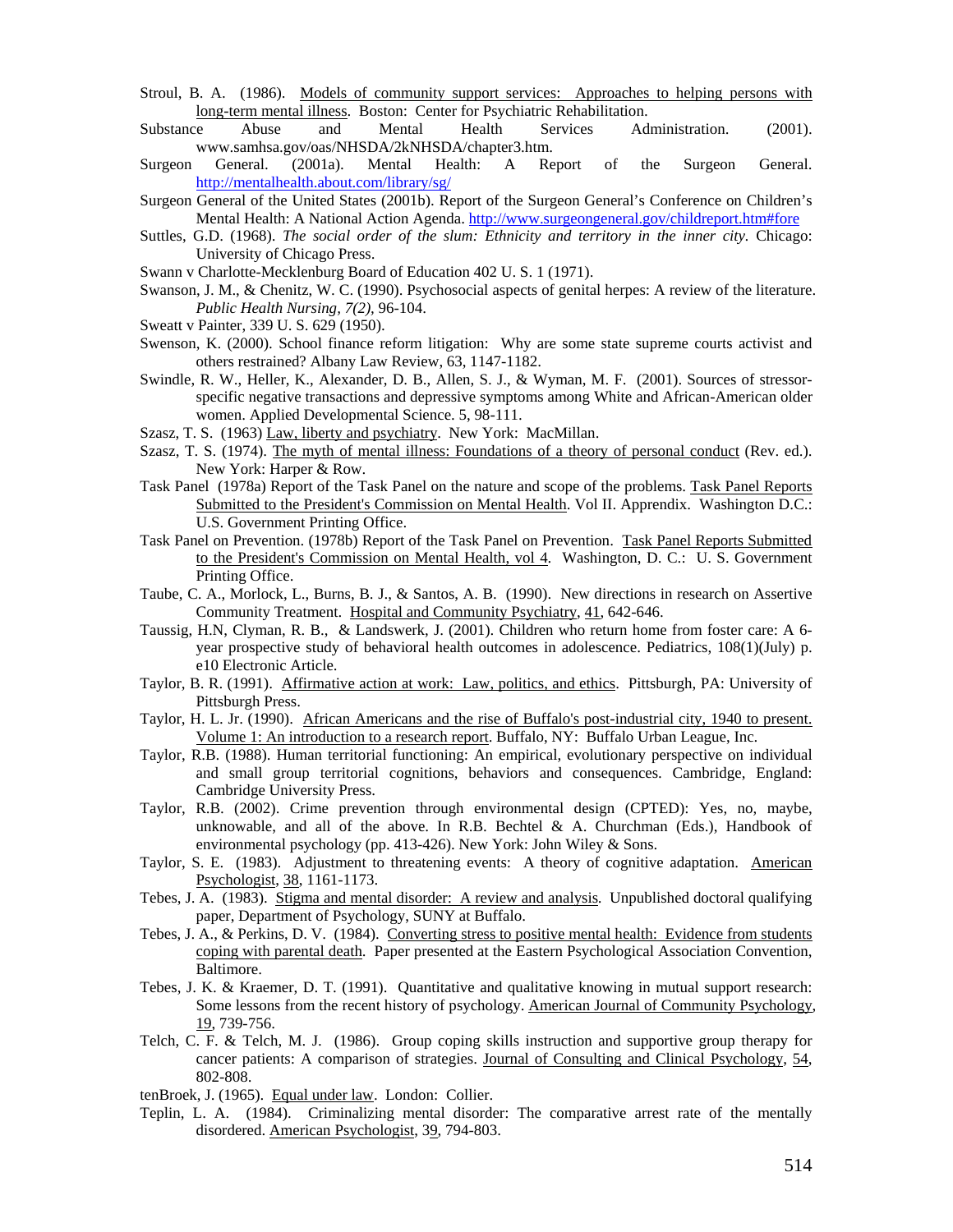- Teplin, L. A. (1983). The criminalization of the mentally ill: Speculation in search of data. Psychological Bulletin, 94, 54-67.
- Teplin, L. A. (2001). Police discretion and mentally ill persons. In G. Landsberg & A. Smiley (Eds.), *Forensic mental health: Working with offenders with mental illness* (pp. 28.21-28.11). Kingston, NJ: Civic Research Institute.
- Teplin, L. A., Abram, K. M., & McClelland, G. M. (1994). Does psychiatric disorder predict violent crime among released jail detainees? A six-year longitudinal study. American Psychologist, 49(4), 335- 342.
- Teplin, L. A., Abram, K. M., & McClelland, G. M. (1996). Prevalence of psychiatric disorders among incarcerated women: Pretrial jail detainees. Archives of General Psychiatry, 53(6), 505-512.
- Teplin, L. A., Abram, K. M., & McClelland, G. M. (1997). Mentally disordered women in jail: Who receives services? American Journal of Public Health, 87(4), 604-609.
- Test, M. A. (1991). The Training in Community Living Model: Delivering treatment and rehabilitation services through a continuous treatment team. In R. Liberman (Ed.) Handbook of psychiatric rehabilitation. New York: Pergamon.
- The Key (1999). Successful national summit leads to action plans. The Key, 5(3), 1-7.

The Liberator, Defender of Men, 1994, 21.

- The Spokeswoman. (1977, August 15). 8, No. 2.
- Thoits, P. A. (1986). Social support as coping assistance. Journal of Consulting and Clinical Psychology, 54, 416-423.
- Thomas, D. & Veno, A. (1992) Psychology and social change. Palmerston, NZ: Dunmore.
- Thomas, S. B. & Quinn, S. C. (1991) The Tuskegee syphillis study, 1932 to 1972: Implications for HIV education and AIDS risk education programs in the Black community. Americn Journal of Public Health, 81, 1498-1505.
- Timko, C. & Moos, R. H. (1991). A typology of social climates in group residential facilities for older people. Journal of Gerontology, 46, S160-169.
- Toch, H., & Grant, J.D. (1982). *Reforming human services: Change through participation*. Beverly Hills: Sage.
- Tomkins, A. J., Steinman, M., Kenning, M. K., Mohamed, S. & Afrank, J. (1992). Children who witness woman battering. Law & Policy, 14, 169-184.
- Tönnies, F. (1887/2001). Community and civil society: Gemeinschaft und gesellschaft. (J. Harris, ed.; J. Harris & M. Hollis, transl.). New York: Cambridge University Press.
- Toro, P. A. (1990). Evaluating professionally operated and self-help programs for the seriously mentally ill. American Journal of Community Psychology, 18, 903-908.
- Toro, P. A. & Wall, D. D. (1991). Research on homeless persons: diagnostic comparisons and practice implications. Professional Psychology: Research and Practice, 22, 479-488.
- Toro, P. A., Rappaport, J., & Seidman, E. (1987). Social climate comparison of mutual help and psychotherapy groups. Journal of Consulting and Clinical Psychology, 55, 430-431.
- Toro, P. A., Reischl, T. M., Zimmerman, M. A., Rappaport, J., Seidman, E., Luke, D. A., & Roberts, L. J. (1988). Professionals in mutual help groups: Impact oan social climate and members' behavior. Journal of Counseling and Clinical Psychology, 56, 631-632.
- Torrey, E. F., Bowler, A., Taylor, E., & Gottesman, I. (1994). Schizophrenia and manic-depressive disorder. New York: Basic Books.
- Torrey, E. F., Wolfe, S. M., & Flynn, L. M. (1988). Care of the seriously mentally ill: A rating of state programs (2d Ed.). Arlington, VA: National Alliance for the Mentally Ill, and Public Citizen Health Research Group.
- Toulmin, S. (1958) The uses of argument. London: Cambridge University Press.
- Tracy, G. S. & Gussow, Z. (1976). Self-help health groups: A grass-roots response to a need for services. Journal of Applied Behavioral Science, 12, 381-396.
- Travers, J., White, R. E., Boscoe, A. N. & McDonnell, D. D. (2001) Mental well being among caregivers of people with schizophrenia. http://www.nimh.nih.gov/ncdeu/abstracts2001/ncdeu1015.cfm
- Trickett, E. J. (1978). Toward a social-ecological conception of adolescent socialization: Normative data on contrasting types of public school classrooms. Child Development, 49, 408-414.
- Trickett, E. J., & Birman, D. (2000). Interventions with diverse children and adolescents: Contextualizing a wellness orientation. In D. Cicchetti & J. Rappaport (Eds.), The promotion of wellness in children and adolescents (pp. 371-393). Washington, DC: CWLA Press.
- Trickett, E. J., Kelly, J. G., & Vincent, T. A. (1985). The spirit of ecological inquiry in community research. In E. C. Susskind & D. C. Klein (Eds.), Community research: Methods, paradigms, and applications. New York: Praeger. (pp. 283-333).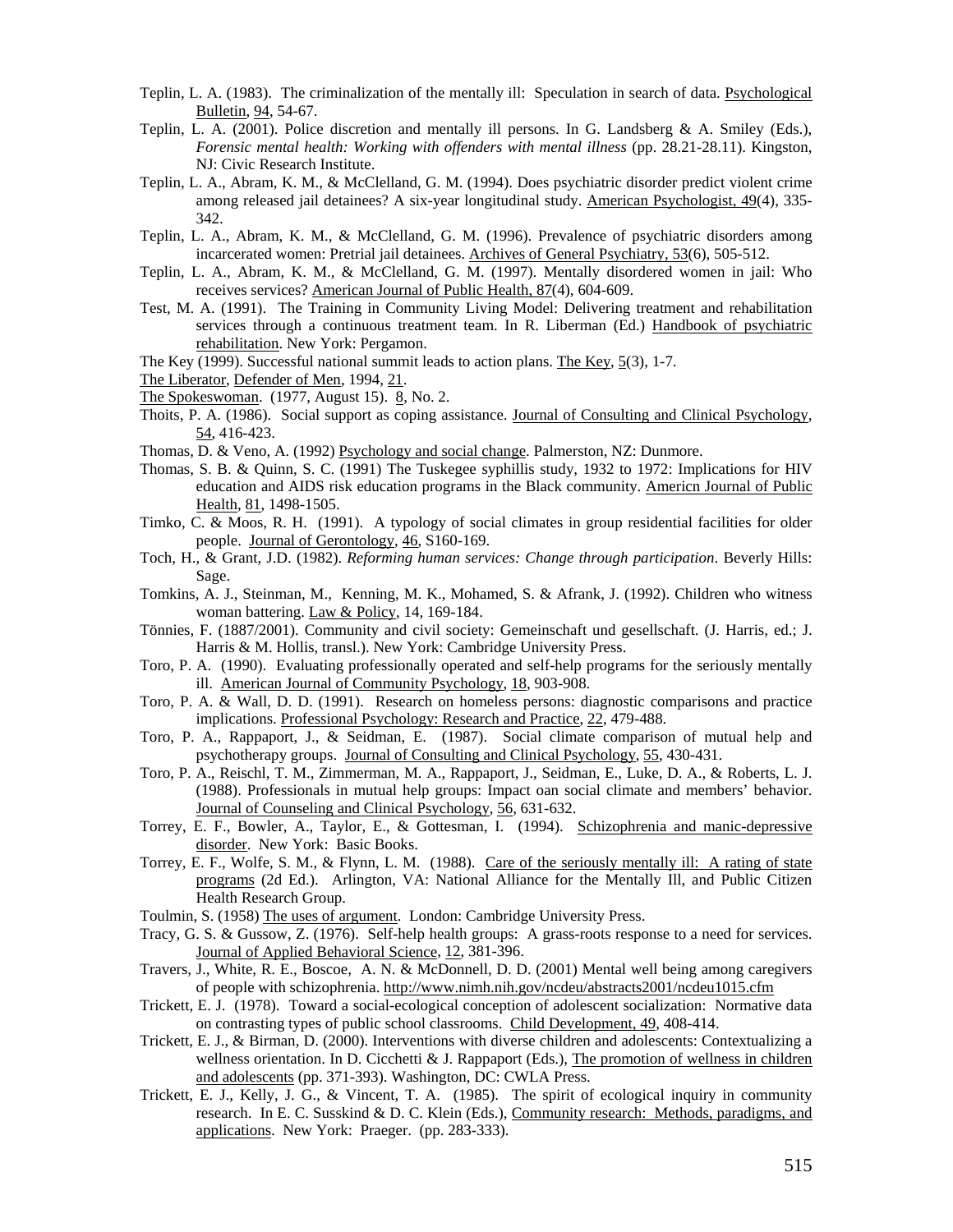- Trickett, E. J., & Moos, R. H. (1974). Personal correlates of contrasting environments: Student satisfactions in high school classrooms. American Journal of Community Psychology, 2, 1-12.
- Trussel, J., Koenig, J., Ellerston, C., & Stewart, F. (1997). Preventing unintended pregnancy: The costeffectiveness of three methods of emergency contraception. American Journal of Public Health, 87, 932-937.
- Tuckman, J., & Lavell, M. (1959). Attrition in psychiatric clinics for children. Public Health Reports, Public health Service, 74, 309-315.
- Tuckman, J. & Lavell, M. (1962). Patients discharged with or against medical advice. Journal of Clinical Psychology, 13, 177-180.
- Tumin, M. M. (1970). Some social consequences of research on racial relations. In P. I. Rose (Ed.), Slavery and its aftermath. New York: Atherton.
- Turner, J. C. (1999). Some current issues in research on social identity and self-categorization theories. In N. Ellemers & R. Spears & B. Doosje (Eds.), *Social identity: Context, commitment, content* (pp. 6- 34). Malden, MA: Blackwell Publishers, Inc.
- Twigger-Ross, C. L., & Uzzell, D. L. (1996). Place and identity processes. Journal of Environmental Psychology, 16(3), 205-220.
- Uhl, G, & Levine, M. (1990) Group homes and crime. Hospital and Community Psychiatry, 41, 1028.
- Unger, D. G., & Wandersman, A. (1983). Neighboring and its role in block organizations. American Journal of Community Psychology, 11, 291-300.
- Unger, D.G. & Wandersman, A. (1985) The importance of neighbors: The social, cognitive, and affective components of neighboring. American Journal of Community Psychology, 13, 139-169.
- U.S. Advisory Board on Child Abuse and Neglect (1990). Child abuse and neglect: Critical first steps to a national emergency. Washington, DC: Office of Human Development Services.
- U.S. Advisory Board on Child Abuse and Neglect (1993). Neighbors helping neighbors: A new national strategy for the protection of children. Washington, DC: Administration for Children and Families.
- U.S. Advisory Board on Child Abuse and Neglect (1995). A nation's shame: Fatal child abuse and neglect in the United States. Washington, DC: Administration for children and Families.
- U.S. Bureau of the Census. (1981). Statistical abstract of the United States, 1981 (102d ed.). Washington, DC: U.S. Department of Commerce.
- U.S. Bureau of the Census. (1991). Statistical abstract of the United States, 1991 (111th ed.). Washington, DC: U.S. Department of Commerce.
- U.S. Bureau of the Census. (1993). Statistical abstract of the United States, 1993 (113th ed.). Washington, DC: U.S. Department of Commerce.
- U.S. Bureau of the Census. (1997). Statistical abstract of the United States, 1997 (117th ed.). Washington, DC: U.S. Department of Commerce.
- U.S. Bureau of the Census. (1998). Statistical abstract of the United States, 1998 (118th ed.). Washington, DC: U.S. Department of Commerce.
- U.S. Bureau of Justice Statistics. (1985). The crime of rape. Washington, DC: U.S. Department of Justice.
- U.S. Bureau of Justice Statistics. (1990). Jail inmates. Washington, DC: U.S. Department of Justice.
- U.S. Bureau of Justice Statistics. (1994) Criminal victimization in the United States, 1992.
- Washington, DC: U.S. Department of Justice.
- U. S. Department of Education (1990). 12th annual report to Congress on the implementation of the Education of the Handicapped Act. Washington, DC: US Department of Education.
- U. S. Department of Education (2002). Testing for results. Helping families, schools, and communities understand and improve student achievement. http://www.ed.gov/offices/OESE/esea/testingforresults/index.html
- U. S. Department of Health, Education and Welfare (1976). Health: United States, 1975. (DHEW Publication No. [HRA] 76-1232). Washington, DC: Author.
- U. S. Department of Health, Education and Welfare (1979). Promoting health, preventing disease. Objectives for the nation. Washington, DC: Author.
- U.S. Department of Health, Education and Welfare (1976) Health: United States, 1975. DHEW Publication No. [HRA] 76-1232. Washington, DC: Author.
- U.S. Department of Health and Human Services. Healthy People 2000: National health promotion and disease prevention objectives. Washington, D.C. U.S. Government Printing Office.
- U.S. Department of Health and Human Services (2001). Child Maltreatment 1999. Washington, D.C. U.S. Government Printing Office.
- U. S. Department of Justice. (1989). Children in custody, 1975-1985. Census of public and private juvenile detention, correctional and shelter facilities. Washington, DC: U.S. Department of Justice.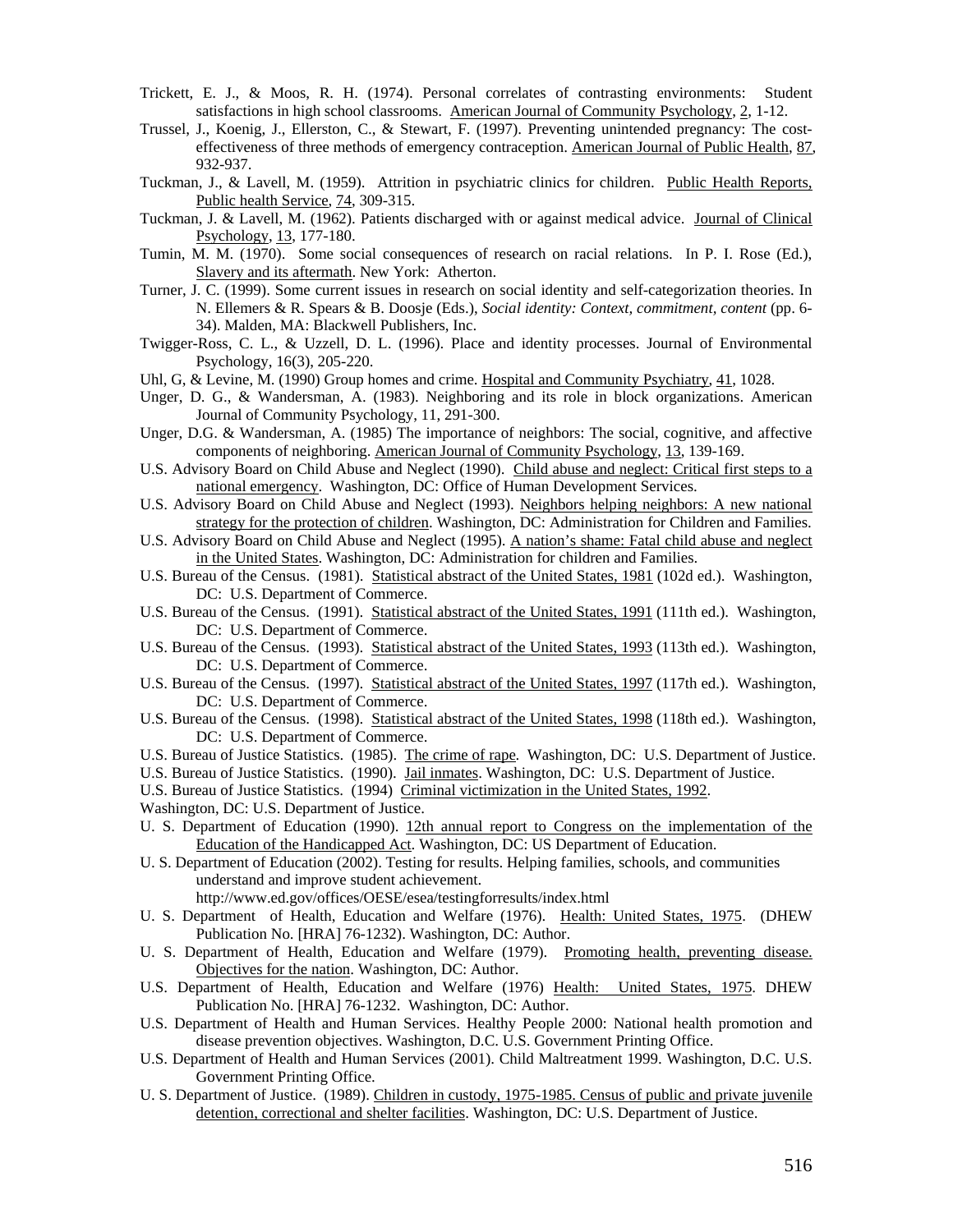- U. S. Department of Justice. (1999). Juvenile offenders in residential placement for 1997. Washington, DC: U.S. Department of Justice.
- U.S. Environmental Protection Agency (1994). Draft reassessment of dioxin and dioxin-like compounds, Exposure Assessment Document. Washington, DC: Author.
- U.S. General Accounting Office. (1993). Foster care. Services to prevent out-of-home placements are limited by funding barriers. Washington, DC: Author.
- U.S. House of Representatives Select Committee On Children, Youth and Families (1990). No place to call home: Discarded children in America. Washington, DC: U.S. Government Printing Office.
- U. S. Office of Special Education and Rehabilitative Services. (1990). "To assure the free appropriate education of all handicapped children." 12th Annual Report to Congress on the Implementation of the Education of the Handicapped Act. Washington, DC: U. S. Department of Education.
- U.S. v Cruickshank 92 U. S. 542 (1875).
- Urban Institute. (2000). Millions still face homelessness in a booming economy. http://www.urban.org/news/pressrel/pr000201.html
- Vaillant, G. E. (1995). *The natural history of alcoholism revisited*. Cambridge, MA: Harvard University Press.
- Vaillant, G. E., & Davis J. T. (2000). Social/emotional intelligence and midlife resilience in schoolboys with low tested intelligence. American Journal of Orthopsychiatry, 70(2), 215-222.
- van Ryn, M., & Vinokur, A. D. (1992). How did it work? An examination of the mechanisms through which an intervention for the unemployed promoted job-search behavior. American Journal of Community Psychology, 20, 577-597.
- van Uchelen, C. (2000). Individualism, collectivism, and community psychology. In J. Rappaport & E. Seidman (Eds.), *The handbook of community psychology* (pp. 65-78). New York: Plenum.
- Varady, D. (1986). Neighborhood confidence: A critical factor in neighborhood revitalization? Environment and Behavior, 18, 480-501.
- Veneman, A. M. (2001). Testimony of Secretary of Agriculture Ann M. Veneman before the Senate Committee on Agriculture, Nutrition and Forestry, September 26, 2001.
- Videka-Sherman, L. & Lieberman, M. (1985). The effects of self-help and psychotherapy on child loss: The limits of recovery. American Journal of Orthopsychiatry, 55, 70-82.
- Vinokur, A. D., Price, R. H., Caplan, R. D., van Ryn, M., & Curran, J. (1995). The Jobs I preventive intervention for unemployed individuals: Short- and long-term effects on reemployment and mental health. In L. R. Murphy & J. J. Hurrell (Eds.), Job stress interventions (pp. 125-138). Washington, DC: American Psychological Association.
- Vinokur, A. D., van Ryn, M., Gramlich, E. M., & Price, R. H. (1991). Longer-term follow-up and benefit-cost analysis of the Jobs Program: A preventive intervention for the unemployed. Journal of Applied Psychology, 76, 213-219.
- Vivian, D., & O'Leary, K. D. (1990). Physical aggression in marriage. In F. D. Fincham & T. N. Bradbury (Eds.), The psychology of marriage: Basic issues and applications (pp. 323-348). New York: Guilford Press.
- Vogel, W. (1991). A personal memoir of the state hospitals of the 1950s. Hospital and Community Psychiatry, 42, 593-597.
- Vriens, L. (1999). Children, war, and peace: A review of fifty years of research from the perspective of a balanced concept of peace education. In A. Raviv & L. Oppenheimer (Eds.), *How children understand war and peace: A call for international peace education* (pp. 27-58). San Francisco, CA, US: Jossey-Bass Inc, Publishers.
- Vyner, H. M. (1988). Invisible trauma: The psychosocial effects of the invisible environmental contaminants. Lexington, MA: Lexington Books.
- Wald, A., Langenberg, A.G.M., Link, K., Izu, A.E., Ashley, R., Warren, T., Tyring, S., Douglas, J.M.Jr., & Corey, L. (2001). Effect of condoms on reducing the transmission of herpes simplex virus type 2 from men to women. *Journal of the American Medical Association. 285*, 3100-3106.
- Walker, K. N., MacBride, A., & Vachon, M. L. S. (1977). Social support networks and the crisis of bereavement. Social Science and Medicine, 11, 35-41.
- Walter, H. J., & Vaughn, R. D. (1993). AIDS risk reduction among a multiethnic sample of urban high school students. Journal of the American Medical Association, 270, 725-730.
- Walton, R.E. (1977). The diffusion of new work structures: Explaining why success didn't take. In P.H. Mirvis & D.N. Berg (Eds.), *Failures in organization development and change: Cases and essays for learning*. New York: Wiley.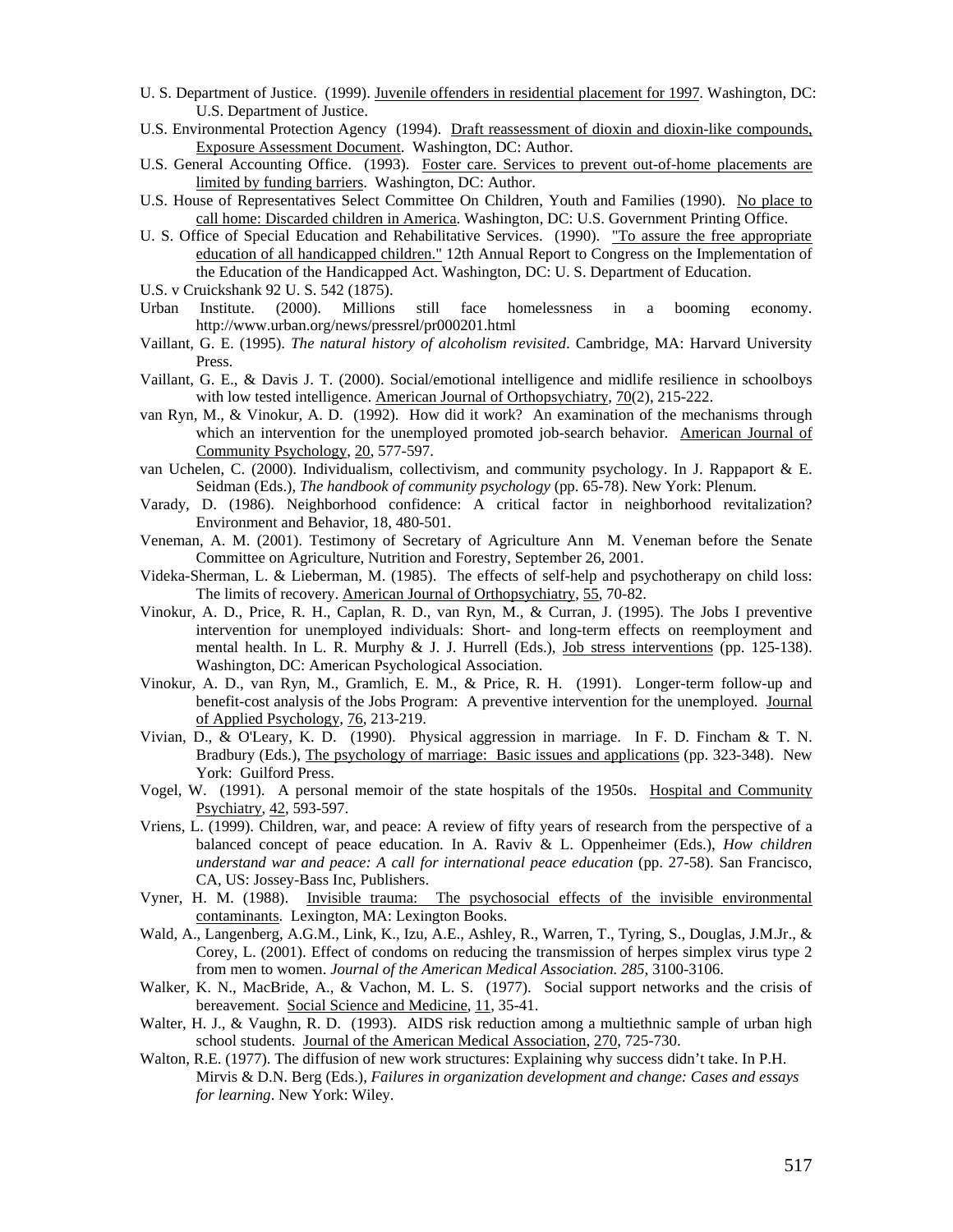- Wandersman, A., & Florin, P. (Eds.). (1990). Citizen participation, voluntary organizations and community development: Insights for empowerment through research (Special Section). American Journal of Community Psychology, 18, 41-177.
- Wandersman, A., & Florin, P. (2000). Citizen participation and community organizations. In J. Rappaport & E. Seidman (Eds.), Handbook of community psychology (pp. 247-272). Dordrecht, Netherlands: Kluwer Academic Publishers.
- Wandersman, A., Florin, P., Friedmann, R., & Meier, R. (1987). Who participates, who does not, and why? An analysis of volunatry neighborhood associations in the United States and Israel. Sociological Forum, 2, 534-555.
- Wandersman, A., Goodman, R.M., & Butterfoss, F.D. (1997). Understanding coalitions and how they operate an "open systems" organizational framework. In M. Minkler (Ed.). Community organizing and community building for health (pp. 261-277). New Brunswick, NJ: Rutgers University Press.
- Wandersman, A. H., & Hallman, W. K. (1993). Are people acting irrationally? Understanding public concerns about environmental threats. American Psychologist, 48, 681-686.
- Watzlawick, P., Weakland, J. H., & Fisch, R. (1974). Change: Principles of problem formation and problem resolution. New York: Norton.
- Weick, K.E. (1984). Small wins: Redefining the scale of social problems. *American Psychologist, 39*, 40- 49.
- Weikart, D. P., & Schweinhart, L. J. (1997). High/Scope Perry Preschool program. In G. W. Albee & T. P. Gullotta (Eds.), Primary prevention works: Issues in children's and families' lives (pp. 146-166). Thousand Oaks, Cal.: Sage.
- Weisman, J. (2000). The Texas education myth. Only a test. The New Republic Online. http://www.thenewrepublic.com/041000.html
- Weiss, R. S. (1987). Principles underlying a manual for parents whose children were killed by a drunk driver. American Journal of Orthopsychiatry, 57, 431-440.
- Weissberg, R. P., Barton, H. A., & Shriver, T. P. (1997). The social competence promting program for young adolescents. In G. W. Albee and T. P., Gullotta (eds). Primary prevention works (pp. 268- 290). Thousand Oaks, CA: Sage.
- Weissberg, R. P., & Elias, M. J. (1993). Enhancing young people's social competence and health behavior: An important challenge for educators, scientists, policymakers, and funders. Applied & Preventive Psychology, 2, 179-190.
- Weissberg, R. P., Gullotta, T. P., Hampton, R. L, Ryan, B. A., & Adams, G. R. (Eds.) (1997a) Enhancing children's wellness. Thousand Oaks, CA: Sage
- Weissberg, R. P., Gullotta, T. P., Hampton, R. L, Ryan, B. A., & Adams, G. R. (Eds.) (1997b). Establishing preventive services. Thousand Oaks, CA: Sage
- Weithorn, L. A. (1988). Mental hospitalization of troublesome youth: An analysis of skyrocketing admission rates. Stanford Law Review, 40, 773-838.
- Wenger, D. L., & Fletcher, C. R. (1969) The effect of legal counsel on admissions to a state mental hospital: A confrontation of professions. Journal of Health and Social Behavior, 10, 66-72.
- Wenocur, S., & Belcher, J. R. (1990). Strategies for overcoming barriers to community-based housing for the chronically mentally ill. *Community Mental Health Journal, 26*(4), 319-333.
- Werner, C. M. (2003). Changing homeowners' use of toxic household products: A transactional approach. Journal of Environmental Psychology, 23, 33-45.
- Werner, C. M., Voce, R., Openshaw, K.-G., Simons, M. (2002). Designing service-learning to empower students and community: Jackson Elementary builds a nature study center. Journal of Social Issues, 58, 557-579.
- Whitaker, C. J., & Bastian, L. D. (1991). Teenage victims. A National Crime Survey report. NCJ-128129. Washington, DC: U.S. Department of Justice.
- White, M. A. & Harris, M. W. (1961). The school psychologist. New York: Harper & Row.
- White, R. E., Travers, J., Boscoe, A. N., & McDonnell, D. D. (2001). Healthcare resource use among caregivers ot people with schizophrenia. http://www.nimh.nih.gov/ncdeu/abstracts2001/ncdeu1014.cfm
- Whitehead, B. D. (1994) The failure of sex education. The Atlantic Monthly, October, 1994. Reprinted in American Educator, 18, 22-29, 46-52.
- Whitt, H. & Meile, R. (1985). Alignment, magnification, and snowballing: Processes in the definition of "symptoms of mental illness." Social Forces, 63, 682-697.
- Whyte, W. H. (1980). The social life of small urban spaces. Washington, DC: Conservation Foundation.
- Wicker, A. W. (1972). Processes which mediate behavior-environment congruence. Behavioral Science, 17, 365-277.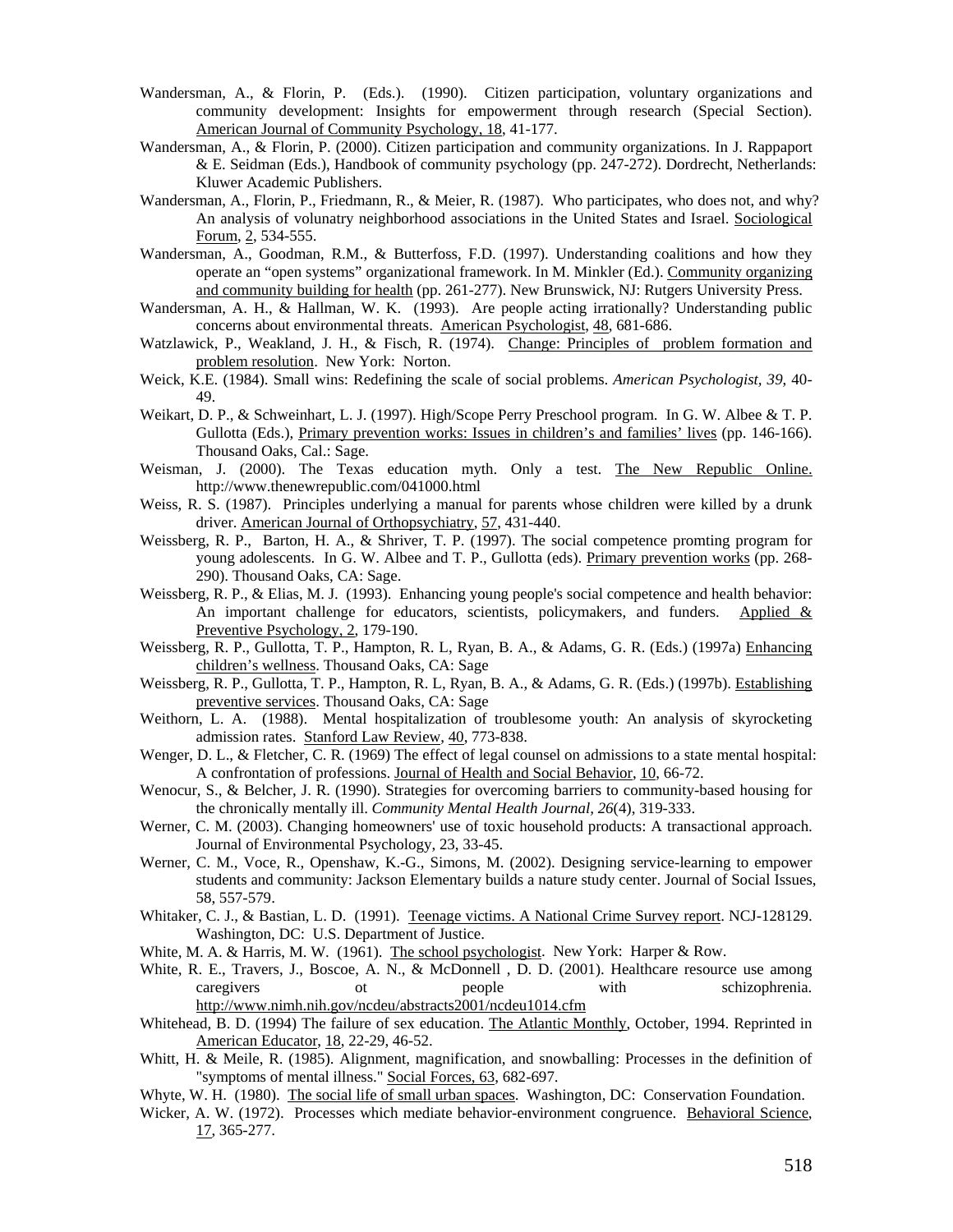- Wicker, A. W. (1984). An introduction to ecological psychology (2nd ed.). Cambridge, MA: Cambridge University Press.
- Wicker, A.W. (2002). Ecological psychology: Historical contexts, current conception, prospective directions. In R.B. Bechtel & A. Churchman (Eds.), Handbook of environmental psychology. (pp. 114-126). New York: John Wiley & Sons.
- Widom, C. S. (1989). The cycle of violence. Science, 244, 160-166.
- Wiener, D., Anderson, R. J., & Nietupski, J. (1982). Impact of community-based residential facilities for mentally retarded adults on surrounding property values using realtor analysis methods. *Education and Training of the Mentally Retarded, 17*(4), 278-282.
- Wiesenfeld, E. (1998). Paradigms of community social psychology in six Latin American nations. *Journal of Community Psychology, 26,* 229-242.
- Wiesenfeld, E., & Sanchez, E. (2002). Sustained participation: A community based approach to addressing environmental problems. In R.B. Bechtel & A. Churchman (Eds.), Handbook of environmental psychology (pp. 629-643). New York: John Wiley & Sons
- Wilensky, H. L., & Lebeaux, C. N. (1965). Industrial society and social welfare. New York: The Free Press.
- .Willer, B. & Intagliata, J. (1984). An overview of the social policy of deinstitutionalization. International Review of Research in Mental Retardation, 12, 1-23.
- Willie, C. V. (1984). School desegregation plans that work. Westport, CT: Greenwood Press.
- Wills, T. A., & Shinar, O. (2000). Measuring perceived and received social support. In S. Cohen, L. G. Underwood, and B. H,. Gottlieb (eds.) Social support measurement and intervention (pp 86-135). New York: Oxford University Press.
- Wilson, B. D. M., Hayes, E., Greene, G. J., Kelly J. G., & Iscoe, I. (2003). Community psychology. In D. K. Freedheim and I. B. Wiener (Eds.), Handbook of psychology, Vol. 1: History of psychology (Chapter 21, pp. 431-449). New York: Wiley.
- Wilson, W. J. (1987). The truly disadvantaged: The inner city, the underclass, and public policy. Chicago: University of Chicago Press
- Winerip, M. (1985, May 13). School integration in Buffalo is hailed as a model for U.S. New York Times, pp. A1, B4.
- Wingenfeld, S., & Newbrough, J.R. (2000). Community psychology in international perspective. In J. Rappaport & E. Seidman (Eds.). Handbook of community psychology. (pp. 779-810). Dordrecht, Netherlands: Kluwer Academic Publishers.
- Witheridge, T. F. (1990). Assertive community treatment: A strategy for helping persons with severe mental illness to avoid rehospitalization. In N. L. Cohen (Ed.), Psychiatry takes to the streets: Outreach and crisis intervention for the mentally ill (pp. 80-106). New York: Guilford Press.
- Witte, E.E. (1963) The development of the social security act. Madison, WI: University of Wisconsin Press.
- Wohlford, P. (1990) National responsiblities to improve training for psychological services for children, youth and families in the 1990s. In P. R. Magrab and P. Wohlford (eds.) Improving psychological services for children and adolescents with severe mental disorders: Clinical training in psychology. Washington, DC: American Psychological Association.
- Wolchik, S. A., Ruehlman, L. S., Braver, S. L., & Sandler, I. N. (1989). Social support of children of divorce: Direct and stress buffering effects. American Journal of Community Psychology, 17, 485- 501.
- Wolchik, S. A., West, S. G., Westover, S., Sandler, I. N., Martin, A., Lustig, J., Jenn-Yun Tein, & Fisher, J. (1993). The Children of Divorce parenting intervention: Outcome evaluation of an empirically based program. American Journal of Community Psychology, 21, 293-332.
- Wong, A., Escobar, M., Lesage, A., Loyer, M., Vanier, C., & Sakinofsky, I. (2001). Are UN peacekeepers at risk for suicide? *Suicide and Life Threatening Behavior, 31*(1), 103-112.
- Wong, H. Z. (1982). Asian and Pacific Americans. In L.R. Snowden (Ed.), Reaching the underserved: Mental health needs of neglected populations. Beverly Hills: Sage.

Woodward, B. & Bernstein, C. (1976). The final days. New York: Simon & Schuster.

- Woodworth, T. (2000). DEA Congressional Testimony, US Congress Committee on Education and the Workforce: Subcommittee on Early Childhood, Youth and Families, May 16, 2000.
- Wyatt, G. E. & Powell, G. J. (Eds.). (1988). Lasting effects of child sexual abuse. Newbury Park, CA: Sage.
- York, P., & York, D. (1987). *Toughlove* (Rev. ed.). Doylestown, PA: Toughlove.
- Young, J. (1992) An evaluation of the mutual help organisation, GROW. In D. Thomas and A. Veno (Eds) Psychology and Social Change. Palmerston North, New Zealand: The Dunmore Press, Ltd.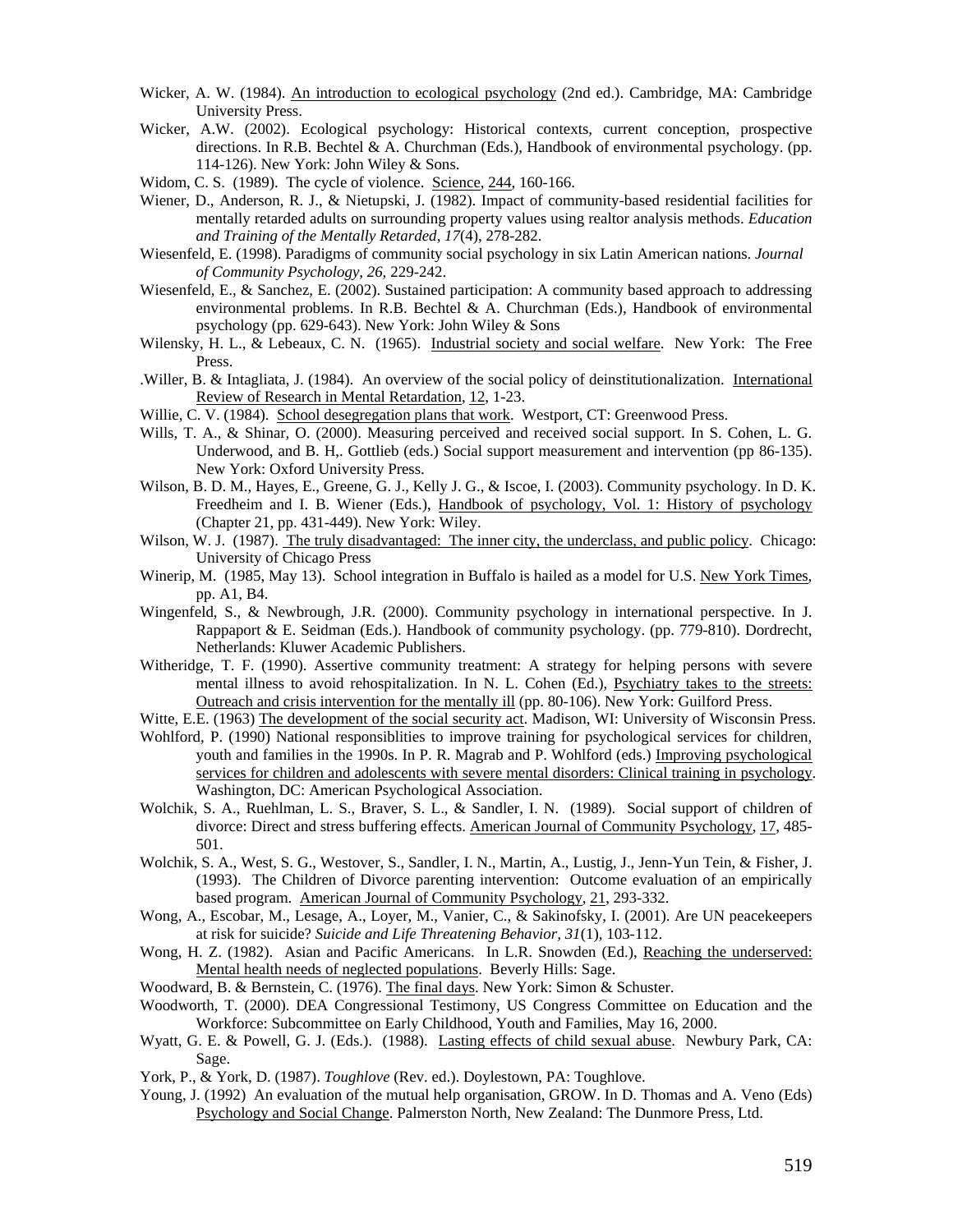- Young, J., & Williams, C. L. (1988). Whom do mutual-help groups help? A typology of members. Hospital and Community Psychiatry, 39, 1178-1182.
- Zaff, J., & Devlin, A. S. (1998). Sense of community in housing for the elderly. Journal of Community Psychology, 26(4), 381-397.
- Zahner, G. E. P., Kasl, S. V., White, M., & Will, J. C. (1985). Psychological consequences of infestation of the dwelling unit. American Journal of Public Health, 75, 1303-1307.
- Zane, N., Sue, S., Castro, F. G., & George, W. (1982). Service system models for ethnic minorities. In L.R. Snowden (Ed.), Reaching the underserved: Mental health needs of neglected populations. Beverly Hills: Sage.
- Zapata, B. C., Rebolledo, A., Atalah, E., Newman, B., & King, M.C. (1992). The influence of social and political violence on the risk of pregnancy complications. American Journal of Public Health, 82, 685-690.
- Zax, M., & Spector, G. A. (1974). An introduction to community psychology. New York: Wiley.
- Zigler, E. F. & Finn-Stevenson, M. (1997). Policy efforts to enhance child and family life: Goals for 2010. In Weisberg, R. P., Gullotta, T. P., Hampton, R. L, Ryan, B. A., & Adams, G. R. (Eds.), Establishing preventive services (pp. 27-60). Thousand Oaks, CA: Sage.
- Zigler, E., & Muenchow, S. (1992). Head Start: The inside story of America's most successful educational experiment. New York: Basic Books.
- Zigler, E., & Styfco, S. J. (Eds.) (1993) Head Start and beyond. New Haven, CT: Yale University Press.
- Zigler, E., & Styfco, S. J. (2000). Pioneering steps (and fumbles) in developing a federal preschool intervention. *Topics in Early Childhood Special Education, 20*(2), 67-70, 78.
- Zimmerman, M.A. (2000). Empowerment theory: Psychological, organizational and community levels of analysis. In J. Rappaport & E.Seidman (Eds.), *Handbook of community psychology* (pp. 43-63). New York: Kluwer Academic/Plenum.
- Zimmerman, M. A., Israel, B.A., Schulz, A., & Checkoway, B. (1992). Further explorations in empowerment theory: An empirical analysis of psychological empowerment. American Journal of Community Psychology, 20, 707-727.
- Zimmerman, M. A., Ramirez-Valles, J., Suarez, E., de-la-Rosa, G., Castro, M. A. (1997). An HIV/AIDS prevention project for Mexican homosexual men: An empowerment approach. Health Education and Behavior, 24(2), 177-190.
- Zimmerman, M. A., Reischl, T. M., Seidman, E., Rappaport, J., Toro, P. A., & Salem, D. A. (1991). Expansion strategies of a mutual help organization. American Journal of Community Psychology, 19, 251-278.
- Zippay, A. (1997). Trends in siting strategies. *Community Mental Health Journal, 33*(4), 301-310.
- Zorc, J. J., Larson, D. B., Lyons, J. S., & Beardsley, R. S. (1991). Expenditures for psychotropic medications in the United States in 1985. American Journal of Psychiatry, 148, 644-647.
- Zremski, J. (2002). Starting over? President's plan to revamp the federal Head Start program for poor children is drawing mixed reviews. Buffalo News, May 24, p. A-1, 7.
- Zusman, J. (1967). Some explanations of the changing appearance of psychotic patients. International Journal of Psychiatry, 3, 216-37.
- Zusman, J., & Simon, J. (1983). Differences in repeated psychiatric examinations of litigants to a law suit. American Journal of Psychiatry, 140, 1300-1304.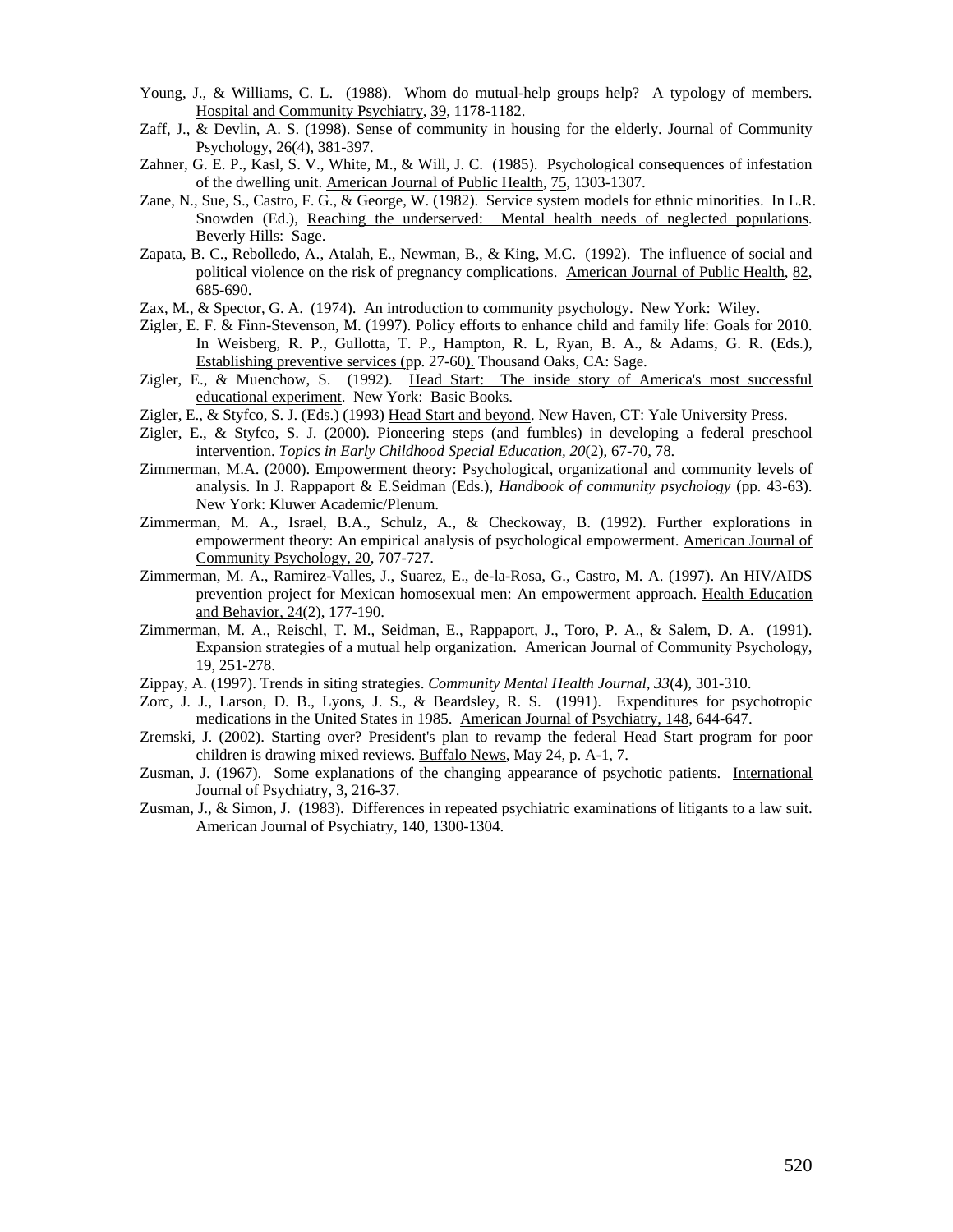## **Name Index**

Abram, K. M., 142-43, 145 Acierno, R., 24 Acosta, O. M., 239 Acs, G., 37 Adan, A. M., 296 Adams, G., 41, Adams, G. R., 274 Adams, P., 442 Adams-Leavitt, W., 379 Addams, J., 51 Addis, M. E., 111 Adler, N. E., 36, 223 Afrank, J., 304 Akiyama, H., 250 Alba, R. D., 133 Albee, B. W., 301 Albee, G. W., 46, 61, 274, 284, 291 Alexander, D. B., 250 Alinsky, S., 438, 444 Allen, S. J., 250 Altman, B. E., 374 Altman, D., 322 Altman, I., 177-79 Amaro, H., 320 Amici, M., 170 Ancess, J., 297-99 Anderson, R. J., 215 Anderson, W., 318, 375 Angel, B., 241 Anthony, K. H., 110 Anthony, W. A., 263 Antonucci, T. C., 250 Antze, P., 343-44 Appleby, S., 351 Appleyard, D., 109 Aral, S. O., 29 Argyris, C., 379 Arnold, R. P., 202 Aseltine, R. H., Jr., 249 Asher, S. J., 35, 227 Atalah, E., 112 Auerbach, J. S., 154n.2 Ault, A., 47 Austin, G., 278 Babcock, G., 416 Bachovchin, J., 121 Bachrach, L. L., 199 Bachu, A., 41 Baker, F., 182, 184-85 Baker, T., 249 Balch, P., 284, 289 Barbarin, O. A., 229, 232-33, 239 Bardo, J. W., 174 Barker, R. G., 183-87, 190-91, 195, 198, 301, 352, 357

Barnett, W. S., 273, 310 Barrera, M., Jr., 249, 256, 258 Barsimantov, J., 41 Barton, H. A., 103, 297 Barton, S. E, 29 Barton, S. N., 102 Bateman, H. V., 171 Baud, R. K., 419 Baum, A., 109 Baum, S., 40 Bauman, L. J., 291 Bauserman, R., 26 Bechtel, R. B., 184 Beck, A. J., 19 Beck, J. C., 208 Becker, C., 125 Becker, H., 198 Becker, M., 50 Beers, C. W., 59 Beiser, M., 135 Belcher, J. R., 387 Belsky, J., 154n.1 Bennett, C. C., 64 Bennett, E. M., 66, 371 Bennett, N. S., 202 Bennis, W. G., 366 Berg, I., 80 Berkeley, G., 203 Bermant, G., 466 Bernstein, C., 205 Berrueta-Clement, J. R., 310 Bess, K., 379 Best, C. L., 24 Bickel, A. M., 410 Bickman, L., 63, 77, 80 Bitterman, J., 379 Blank, M., 73 Blazer, D. G., 246 Bloch, A., 135 Bloom, B. L., 35, 111, 227-28, 283, 300, 478n.1 Bogat, G. A., 279 Bokossa, M. C., 17 Bonaiuto, M., 178 Bond, G. R., 75, 264 Bond, M. A., 66 Bonnes, M., 178 Booth, C., 75 Borduin, C. M., 75 Boscoe, A. N., 16 Bouchard, T. J., 193 Boulerice, B., 108 Bourdieu, P., 169, 176 Borduin, C. M., 75 Bower, J. E., 244 Bowler, A., 193 Boyce, W. T., 36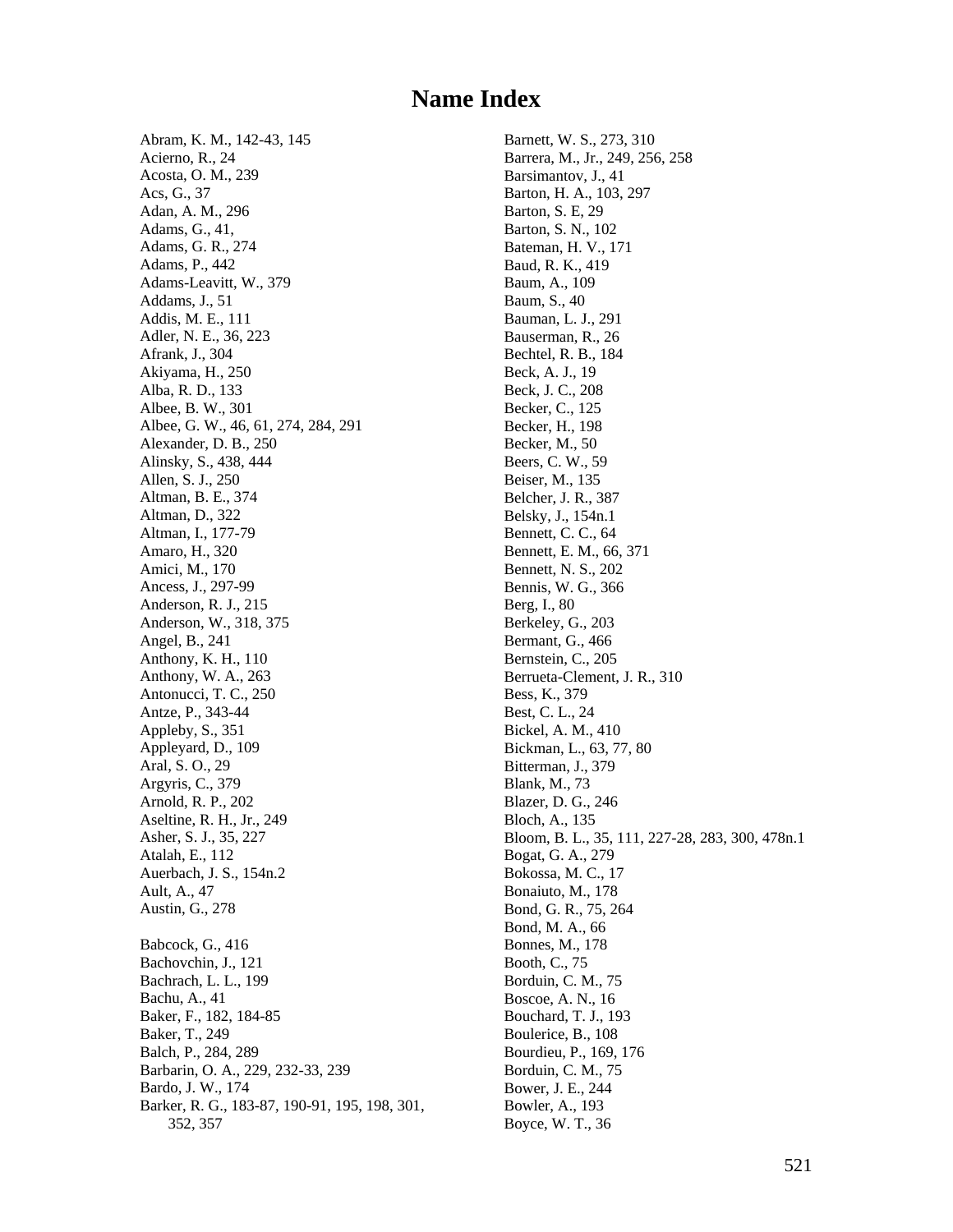Brady, K., 24 Braginsky, B. M., 210 Braginsky, D. D., 210 Brand, R. S., Jr., 215 Brandt, L. W., 63 Braver, S. L., 250 Breakey, W. R., 71 Brennan, W., 415 Brenner, M., 410 Breslau, N., 16, 27 Briggs, X. S., 172 Brickman, E., 249 Brissette, I., 246 Brodsky, A. E., 170, 230 Broman, C. L., 104, 127 Bronfenbrenner, U., 119, 471 Broquet, A., 127 Bronzaft, A. L., 109 Brown, B. B., 32, 109, 132, 172-74, 178-79, 223 Brown, K. S., 264 Browne, A., 304 Browne, K., 279-80 Bruene-Butler, L., 103 Brunson, L., 171 Bryant, P., 450 Bullard R. D., 450 Bunker, B. B., 206, 346, 373 Burgess, A. W., 241-42 Burke, W. W., 377-78 Burnes, A. J., 359 Burnette, D., 249 Burns, A. J., 359 Burns, R., 367 Burns, T. F., 187 Burt, R. S., 176 Burton, J. R., 178 Busch, J. A., 205 Bush, G. H. W., 428 Bush, G. W., 33, 76, 78, 113, 322, 393-94, 396, 462 Buss, T. F., 127 Butterfoss, F. D., 322, 329 Byrne, D., 303 Cadell, S., 242 Cahn, E., 415 Caldwell, R. A., 279 Campbell, D. T., 399, 402n.2, 463, 467-68 Campbell, R., 66 Capizzano, J., 41 Caplan, G., 63, 65, 67, 252, 254-56, 275, 339-40, 342 Caplan, M., 441-42 Caplan, R. D., 105 Carey, H., 446-47 Carling, P. J., 194, 263 Carroll, C. F., 182 Carson, E. D., 440 Carter, J. E., 272, 448

Cashin, S. D., 412, 422 Casriel, C., 317 Cassidy, L., 29 Casper, L. M., 32, 42 Castro, F. G., 62 Castro, M. A., 315 Catalan, J., 29 Catalano, R., 109, 227 Catania, J. A., 317 Cattarello, A. M., 321 Cauce, A. M., 71 Cauffman, E., 279 Ceballo, R., 262 Chamberlin, J., 76, 129, 334 Chan, A. C. M., 138 Chavis, D. M., 132, 170 Chayes, A., 390 Checkoway, B., 171, 322 Chein, I., 64, 409 Chen, E., 36 Cheng, S.-T., 137-38 Chenitz, W. C., 28-29 Cherlin, D. L., 66, 371 Cherniss, C., 361, 371, 376 Cherniss, D. S., 361 Chesler, M. A., 336 Chesney, B. K., 336 Chestnut, D. E., 376 Choi, K. H., 315, 318 Chow, S. L., 120 Christens, B. D., 478n.3 Christenson, J. A., 435 Chuang, D. K., 413, 422 Churchman, A., 180 Cicirelli, V. G., 307 Clabby, J. F., 103 Claiborn, W. L., 215 Clark, D. B., 28 Clark, K., 64, 408-09 Clark, L., 391-92 Clark, M., 409 Clay, R. A., 364 Clayton, R. R., 321 Clegg, R., 411, 419 Clements, M., 111, 304 Clingempeel, W. G., 35 Clinton, W. J., 113, 205 Cloward, R., 66 Clyman, R. B., 80 Coates, T. J., 316-17 Cohen, C., 248 Cohen, C. I., 432 Cohen, S., 110, 182, 246, 251, 256-59, 263 Coie, J. D., 287-88 Coit, S., 49, 255 Colarelli, N. J., 383 Cole, V., 259, 262 Coleman, J. S., 62, 410 Coll, B. D., 50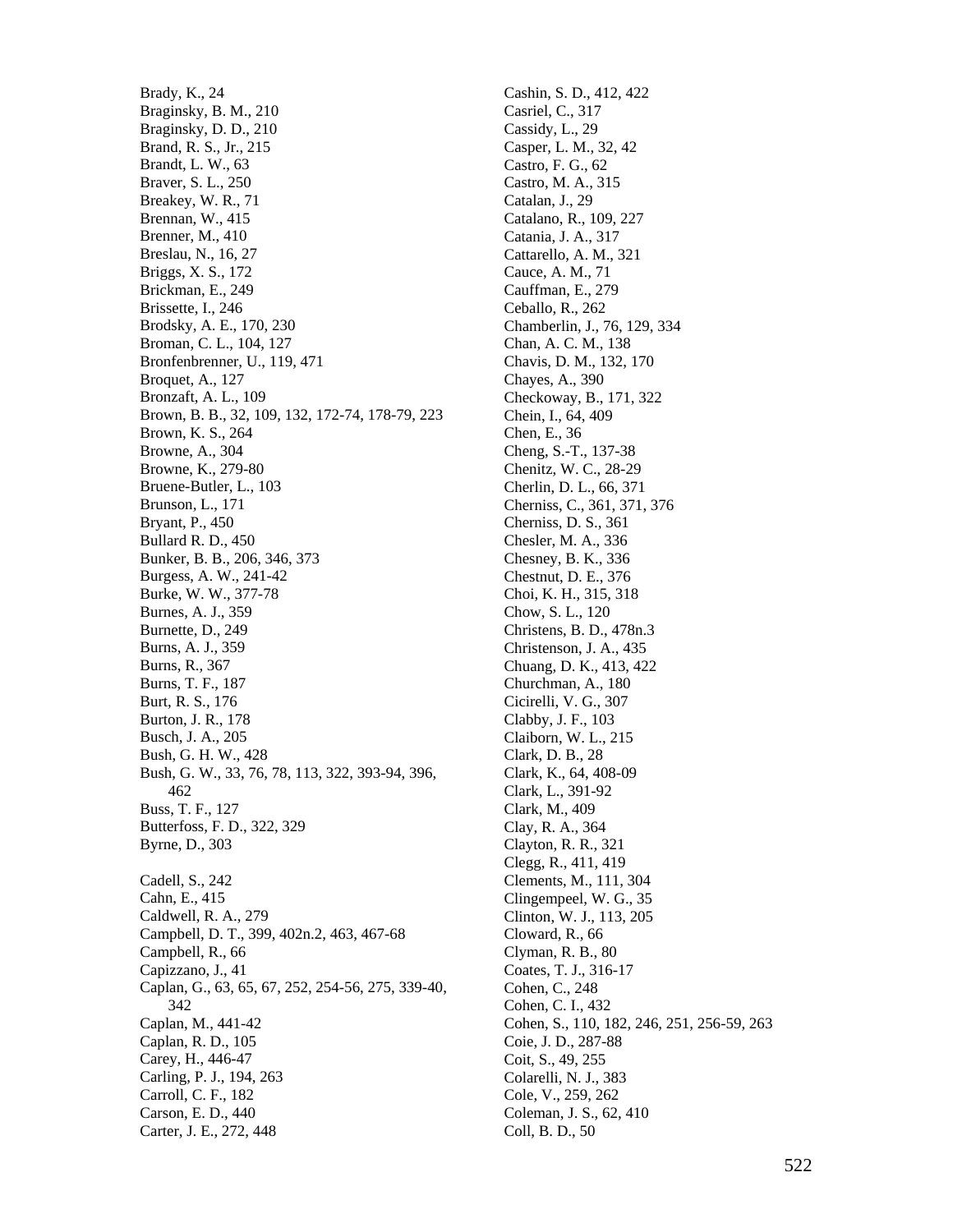Coley, R. L., 171 Comer, J. P., 276, 297 Collins, N. L., 257 Compaan, C., 280-81 Compas, B. A., 286 Concannon, K., 391 Connor, J., 286 Cook, R. L., 28 Cook, S. W., 64, 409, 413-14 Coombs, D. W., 102 Cowen, E. L., 5, 51, 67, 69, 103, 275, 277, 284, 291-92, 367, 381 Cox, G. B., 48 Coyne, J. C., 16 Crandall, C. S., 336 Crawford, I., 314 Cressler, D. L., 187 Crim, B., 435 Crittenden, P. M., 374, 382-83, 385 Cronkite, R. C., 248 Cronon, W., 137 Cropper, V. L., 179 Crouter, A. C., 42 Cuerdon, T., 236 Cummings, R., 413 Cunningham, P. B., 75 Curran, J., 105 Curtin, J. T., 416-18 Curtin, S., 76 Cutrona, C. E., 259, 262 Dadds, M. R., 257 Daigle, M., 76 Daniels, N., 77 Darling-Hammond, L., 297-99, Darlington, R. B., 308-10 Daro, D., 147 Darrach, J. E., 325n.3 D'Augelli, A. R., 67, 250, 363 Davidson, W. S. II, 279 Davies, M., 316 Davis, J. T., 229 Davis, L. G., 439-40 Davis, M., 322 Davis, R. C., 249 Dawes, R. M., 49, 209, 383 Deegan, G., 371 DeFilippis, J., 175-76 DeGrazia, S., 44 D'Ercole, A., 71-72 Des Jarlais, D. C., 317 de la Rosa, G., 315 De Tocqueville, A., 330 Devlin, A. S., 179 DeVries, M., 156 DeWet, T., 229, 239 DeYoung, A., 160 Dickens, W. R., 194-95 Dincin, J., 75

Dix, D., 57-59 Dohrenwend, B. P., 51 Dohrenwend, B. S., 7, 10, 28, 51, 90-95, 97, 101-07, 112-15, 151, 179, 193, 219-20, 220n.2, 221-22, 229, 231-33, 244-45, 469 Dokecki, P.R., 65, 171, 466 Donahue, P., 448 Donovan, C. L., 286 Dooley, D., 109, 227 Doris, J., 135 Downs, M. W., 161 Dressler, W. W., 252-53 Drury, J., 444 Duberman, M., 334, 430 DuBois, D. L., 247 Dubrow, N., 112 Duchnowski, A. J., 80 Dumas, L. J., 291-92 Duncan, N., 475 Dunkel-Schetter, C., 257 Dunlap, R. E., 445, 449 Dunn, B., 232, 239, 255, 288 Dunteman, G. H., 321 Durlak, J. A., 277, 294, 300, 320 Dykens, E. M., 80 Dziuba-Leatherman, J., 26 Eagleton, T., 213 Earle, P., 59-60 Eckenrode, J. H., 259, 261 Eckholdt, H. M., 314, 316 Edelstein, M. R., 32, 109-10 Edwards, T. M., 337 Egolf, B., 231, 246, 289 Eisenhower, D. D., 410 Ekstrand, M. L., 317 Elias, M. J., 103, 291, 295, 299-300, 322-23 Elizabeth I, 56 Ellerston, C., 325n.3 Elrod, L. D., 35 Elze, D., 70 Embree, M. G., 329 Embry, L. E., 71 Emery, R. E., 35 Emrick, C. D., 332 Ennett, S. T., 71 Ennis, B. J., 208, 212 Epstein, A. S., 310 Erikson, E. H., 164 Evans, C., 17 Evans, G. W., 109-10 Evans, S., 379 Faenza, M. M., 284 Falk, I., 435 Fairweather, G. W., 65, 157, 187-92, 195, 203, 206, 367, 370, 374, 385 Farkas, M. D., 263 Felner, R. D., 296-97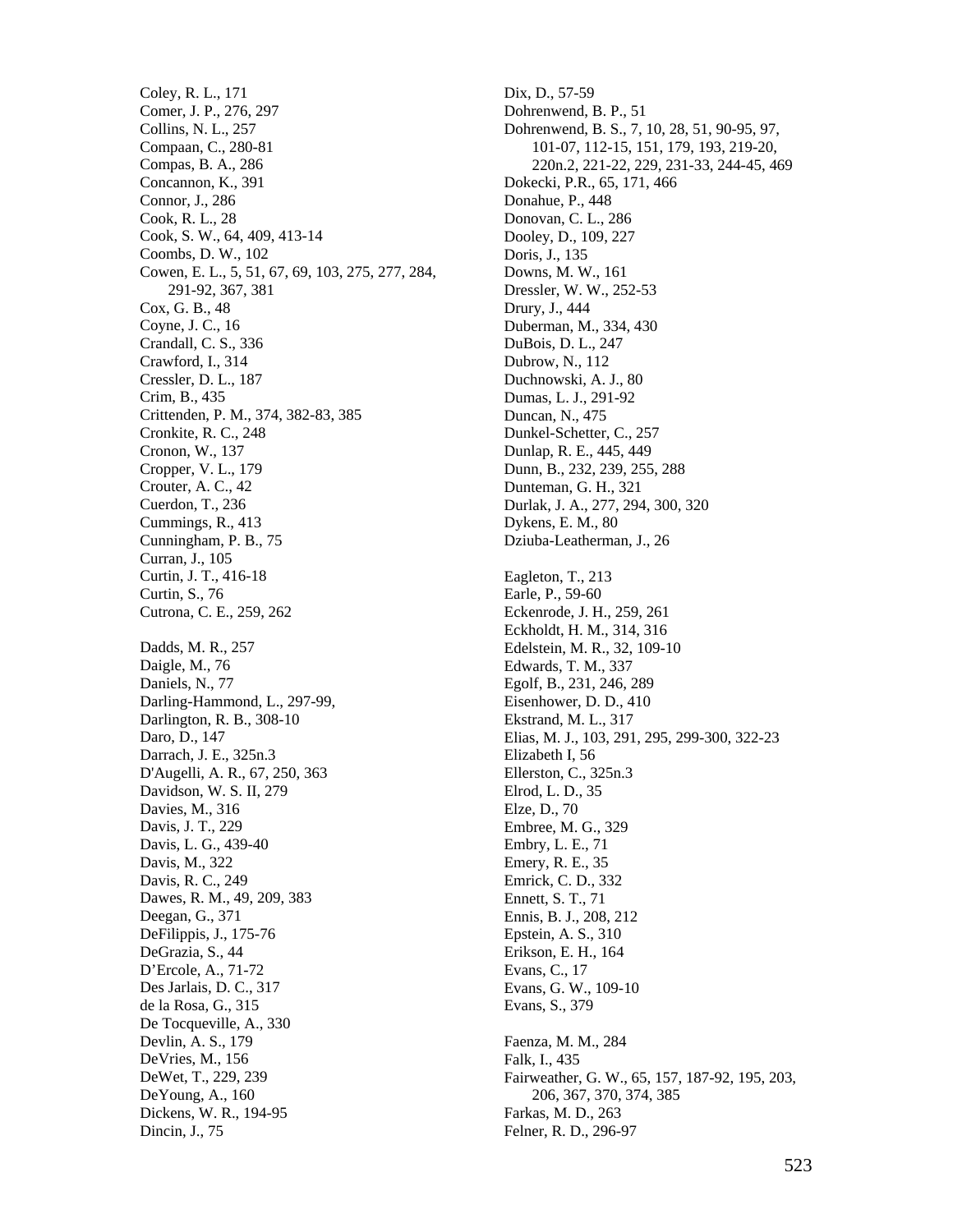Felton, B. J., 70, 73 Fendley, K., 435 Fields, J., 32, 42 Finch, J. F., 249 Finkel, N. J., 243, 300 Finkelhor, D., 26 Finn-Stevenson, 297 Finney, J. W., 232 Firth Cozens, J., 30 Fisch, R., 375 Fischer, P. J., 71 Fisher, A. T., 170, 478n.4 Fisher, G. M., 37, 440 Fisher, J. D., 315 Fisher, W. A., 303, 315 Fisher, W. H., 194 Fitzgerald, L. F., 104 Fleishman, J. A., 234 Fleming, I., 109 Flippen, C. A., 96 Flora, C., 175 Flora, J. L., 175 Florin, P., 120, 134, 171 Floyd, F. J., 111, 304 Flynn, J. R., 194-95 Flynn, L. M., 49 Folkman, S., 233-34, 244, 267 Foster, E. F., 99 Fountain, D., 355 Fox, J. C., 161, Fox, K. A., 181, 184, 186 Frame, C. L., 327 Francescato, D., 476 Frankl, V. E., 239 Freddolino, P. P., 185 Freeman, J., 280-81 French, S. L., 228 Freud, S., 59, 222 Fridlund, B., 104 Fried, C. S., 30, 281 Friedman, P. R., 212 Friedman, R. M., 80 Friedman, S. R., 317 Friedmann, J., 436 Fuchs, V. R., 42 Fullerton, C. S., 102 Furlong, M., 278 Furstenberg, F. F., Jr., 303 Gabriel, T., 342, 346, 363 Gaier, E. L., 305 Galanter, M., 338, 345, 354, 358, 361 Galbraith, J. K., 62 Gammeltoft, M., 232, 286 Garbarino, J., 112, 132 Garcia, I., 170-71 Gardner, W., 458 Garfinkel, I., 35 Garland, A. F., 282

Gartner, A., 347, 360 Garvey, M., 440 Gebhard, C., 215 Gekoski, W. L., 228 Geller, E. S., 177, 475 Geller, J. L., 73, 194 Gensheimer, L.K., 379 George III, 57 George, C., 321 George, W., 62 Gerard, H. B., 414, 425 Gergen, K. J., 64, 67 Gesten, E. L., 294 Giannarelli, L., 41 Gibbs, H., 403 Gibbs, L. M., 107, 213, 329, 335, 347, 362, 402n.1, 445-53, 456, 456n.1 Gifford, R., 177 Gignoux, E. T., 391 Gillick, J., 359-60 Ginter, M., 297 Giordano, G. P., 49 Giordano, J., 49 Gist, R., 102 Giuliani, F., 170 Glantz, S. A., 459 Glass, G. V., 236 Glazer, N., 416 Gleason, D. F., 329 Glidewell, J., 65 Glidewell, J. C., 371 Godemont, M., 206 Goffman, E., 62, 149, 198, 212-13, 216 Goldberg, L. R., 193 Goldenberg, I. I., 66, 371, 371-72, 383, 387 Goodman, G., 106, 329 Goodman, R. M., 322, 329 Gordon, J. S., 76 Gordon, M., 202 Gorman, D. M., 321 Gottesman, I. I., 193, 286, 288 Gottlieb, B. H., 246, 251, 256, 259-60, 263 Gove, W. R., 198, 202-03, 205, 211-12, 217 Gramlich, E. M., 105, 273 Grant, J. D., 377-78 Gray, M., 24 Graziano, A. M., 369, 381-82 Graziano, S., 220n.1 Green, J., 28-29 Green, Y., 321 Greene, G. J., 55 Greene, J. M., 71 Greenfield, A., 185 Gregory, D., 391 Grob, G. N., 272 Grosser, R. C., 248, 336, 362 Gruenewald, T. L., 244 Grunebaum, L., 232, 286 Grunwald, M., 449, 452-53, 455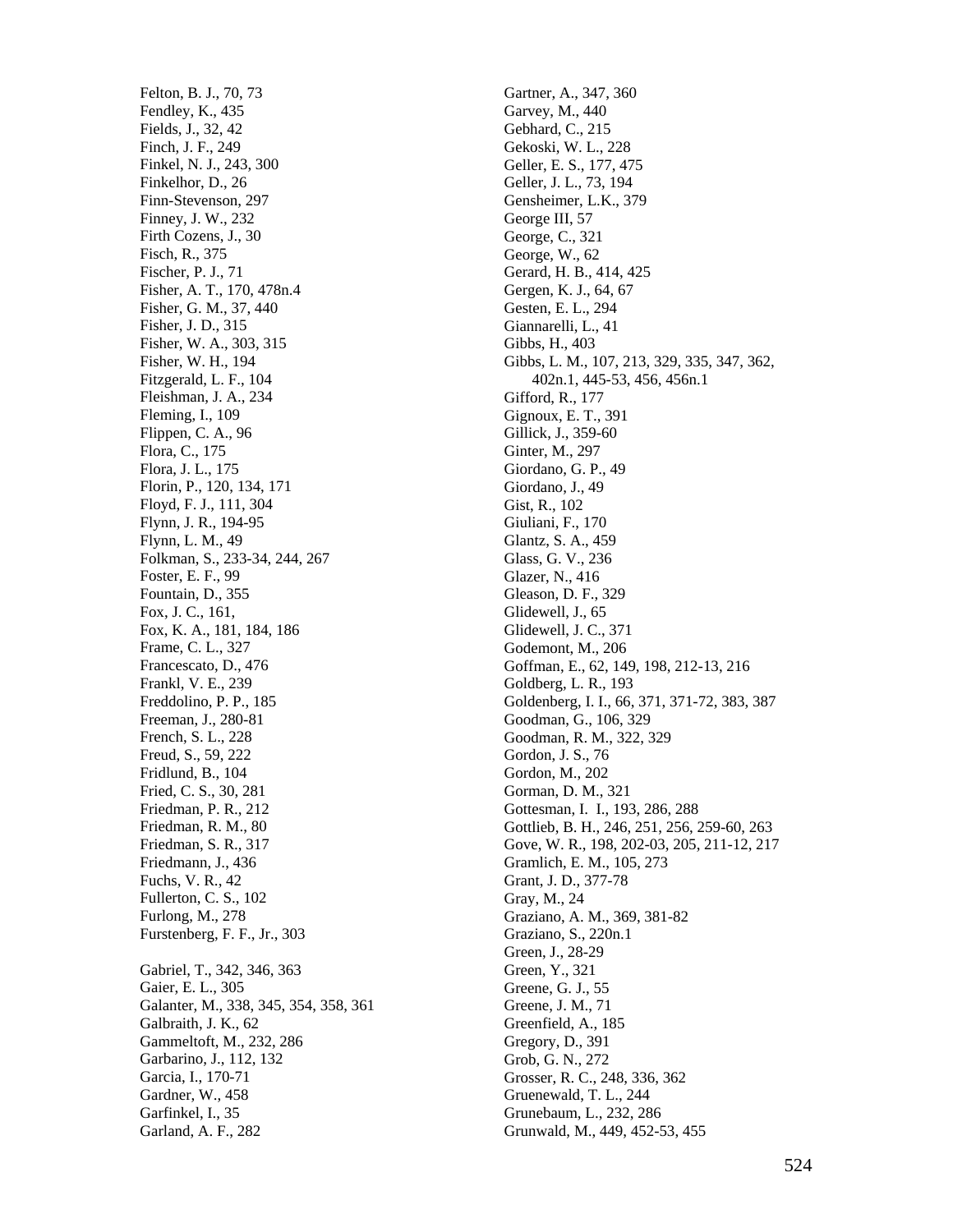Gullotta, T. P., 274, 284 Gump, P. V., 182 Gupta, S., 35 Gutierrez, G. S., 405 Haapala, D., 75 Hacker, A., 32 Hacsi, T. A., 84, 308 Hadley, T., 73 Hadley-Ives, E., 70 Haggerty, R. J., 272-73, 275-76, 282, 287, 290, 323 Hallman, W. K., 32, 110 Hamilton, L. S., 378, 395-96 Hamilton, M., 346 Hamilton, S., 259, 261 Hamilton, V. L., 104, 127 Hammen, C., 232 Hammond, W. R., 325n.4 Hampson, J., 103 Hampton, R. L., 274 Handler, J. F., 200 Haney, W., 394-96 Hanusa, B. H., 285, 291 Harding, J. S., 62 Haignere, C., 316 Hargrove, E. C., 371 Harrell, S. P., 229 Harrington, M., 113 Harris, L. C., 75, 84 Harrison, P. M., 18 Harwood, H., 355 Hashima, P. Y., 26 Haskins, R., 37-38 Hatfield, A., 74 Haveliwala, Y., 388-89, 402n.3 Hayes, E., 55 Hayes, L. M., 144 Heaney, J., 421 Hecker, D. E., 43 Heflinger, C. A., 77, 80 Heller, K., 7, 74, 250, 260, 265, 287, 433, 466 Henderson, M. J., 17 Henggeler, S. W., 75, 151-52 Henwood, D., 96 Henshaw, S. K., 325n.3 Herlihy, E., 346 Hernandez, A. C., 31 Herrenkohl, E. C., 231, 239, 289 Herrenkohl, R. C., 231, 289 Hershberger, S. L., 250, 363 Herskovitz, H., 265 Hightower, A. D., 67 Hildingh, C., 106 Hill, D. D., 412, 415 Hilts, P. J., 18 Hinckley, J., 208 Hinrichsen, G. A., 336 Hjern, A., 241

Hobbs, N., 59, 65 Hobfoll, S. E., 315 Hobson, C. J., Hodges, W. F., 111 Hoffman, W. S., 104, 127 Hoge, S. K., 202 Hogg, J. R., 260 Holahan, C. J., 179 Hollingshead, A. B., 63 Holmes, T. H., 15, 24, 26, 32, 35-36, 45, 111, 227, 229, 306 Holmes-Eber, P., 248 Holmstrom, L. L., 241-42 Holt, L. P., 409 Holtgraves, T., 214 Holtzworth-Munroe, A., 304 Horan, S., 35 Hotaling, G. T., 304 House, J. S., 246 Howe, B., 425n.8 Howe, I., 336 Howell, J. C., 212 Huaco, G., 458 Hudnall, C. E., 33 Hughes, L., 407 Hughey, J., 171, 176, 196n.1, 379, 436 Hughey, J. B., 174 Huh-Kim, J., 278 Humphreys, K., 78, 322, 348, 428-29 Hunsley, J., 35 Hunt, J. McV., 293 Hurvitz, N., 330, 333 Hyman, I. A., 26 Ingleby, D., 241 Ireys, H. T., 291 Irvine, M., 2002 Iscoe, I., 55, 65, 75, 84, 301, 375, 383-84, 387, 392-93, 478n.1 Israel, B. A., 171 Itzhaky, H., 170 Jackson, A. P., 315 Jackson, C. B., 171 Jackson, J., 439-40 Jacob, H., 35 Jacobs, J. B., 383 Jacobs, M. K., 106, 329 Jacobs, S. J., 109 Jacobsen, C. A., 243, 300 Jacobson, N. S., 111 James, W., 59, 235 Janis, I. L., 251 Jansen, K., 242 Javits, J., 438 Jenkins, R. A., 74 Jensen, A. R., 463 Johnson, E., 247 Johnson, J., 356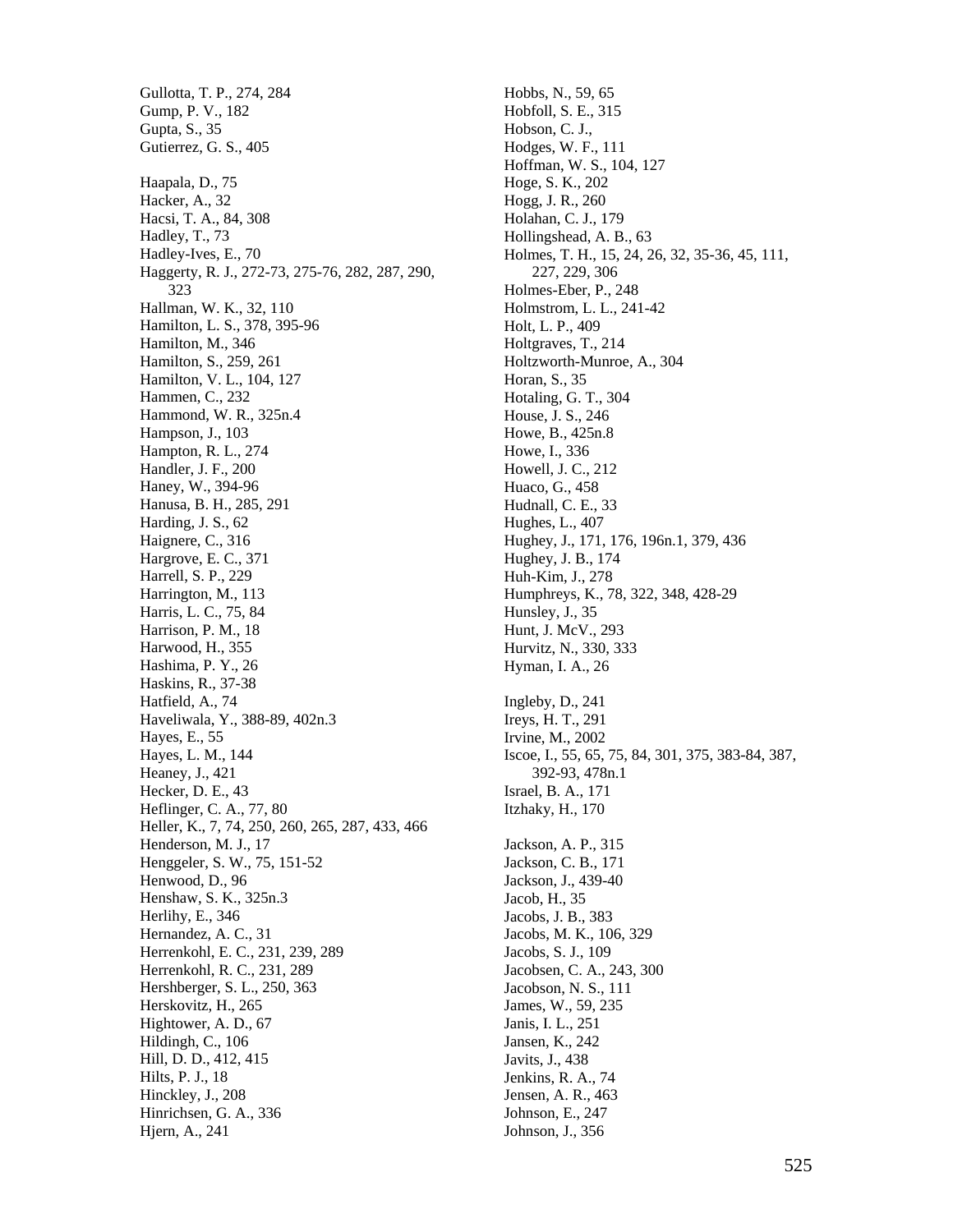Johnson, L. B., 55, 65, 113, 149, 199, 440 Johnson, R. J., 315 Johnson, S. D., 70 Johnstone, B. M., 321 Jones, R. K., 325n.3 Julian, D. A., 179 Julnes, G., 99 Kadushin, A., 34 Kagan, D. M., 415-16 Kahn, E. B., 306, 322 Kahn, R. L., 165 Kalichman, S. C., 314, 319-20 Kaniasty, K., 32, 109 Kanter, R. M., 385 Karberg, J. C., 18 Kasl, S. V., 38 Katz, A. H., 329 Katz, D., 165 Katz, S., 135 Kazdin, A. E., 295 Keefe, F. J., 236 Keil, T. J., 205 Keller, A. M., 82 Kelley, K., 303 Kelly, J. A., 314, 319-21 Kelly, J. G., 55, 65, 106, 120, 126, 128-31, 136- 39, 154-55, 188, 374 Kelman, H. C., 466 Kemeny, M. E., 244 Kennedy, J. F., 55, 59, 61, 63, 65, 69, 113, 149, 199, 440 Kennedy, R. F., 438 Kenning, M. K., 304 Kerman, B., 171 Kessler, R. C., 249 Kessler, R. S., 233 Kiernan, M., 111, 131, 227 Kiesler, C. A., 73-74, 78 Killian, L. T., 218 Killian, T. M., 218 Kilpatrick, D. G., 24, 242 Kilpatrick, S., 435 Kimmel, H., 467-68 King, J. E., 40, King, M. C., 112 King, M. L., Jr., 439 Kinney, J., 75 Kinsey, A., 163 Kirk, M. O., 104 Kirk, S. A., 115, 208-09, 334 Kirkby, R. J., 237 Kirkeby, J. 48 Kirp, D. L., 416 Kirsch, B. L., 202 Klaber, M., 156 Klaus, P. A., 24 Klein, S. P., 378, 395-96 Kleist, D. M., 273

Kliewer, W., 127 Klotz, D., 314, 316 Kluger, R., 425n.1. Knight, B., 237 Knitzer, J., 82-84 Knobloch, H., 62 Knox, V. J., 228 Kobasa, S. C., 244 Koenig, J., 325n.3 Koo, H. P., 321 Koopman, C., 316 Koss, M. P., 304 Kostelny, K., 112 Kozol, J., 383 Kraemer, D. T., 120 Krauss, D. H., 345 Kretzmann, J. P., 437 Krizan, L., 207 Kroeker, C. J., 171 Kropotkin, P., 330-31 Kubler-Ross, E., 241 Kuhn, T. S., 124 Kumekawa, E., 315 Kutchins, H. 115, 208-09, 334 Kuo, F. E., 171, 179 Kurtz, L. F., 345, 353 Kutchins, H., 115, 208-09, 334 Labrecque, M. S., 245, 248 Ladner, J., 433, 438-44 LaFalce, J., 445 Lamb, H. R., 63, 73 Landis, K. R., 246 Landsverk, J., 80 Langner, T. S., 62 Lannon, P. B., 210 Lansford, J. E., 250 Larson, J., 274 Lasker, J., 246 Latkin, C., 186, 317 Lavell, M., 63, 210 Lavin, J., 315 Lawless, R. A., 39 Lawlor, E. F., 375 Lazar, I., 308, 310 Lazarus, R. S., 233-34, 238, 244 Leadbeater, B. J., 225 Leclerc, C., 237 Lee, C. M., 35 Lee, J. A. B., 35 Leeper, J. D., 102 Lehmann, S., 64 Leichter, H. M., 284 Leighton, A. H., 62 Leighton, D. C., 62 Lemann, N., 136 Lemert, E. M., 198 Lemke, S., 159, 162 Lesage, A. D., 237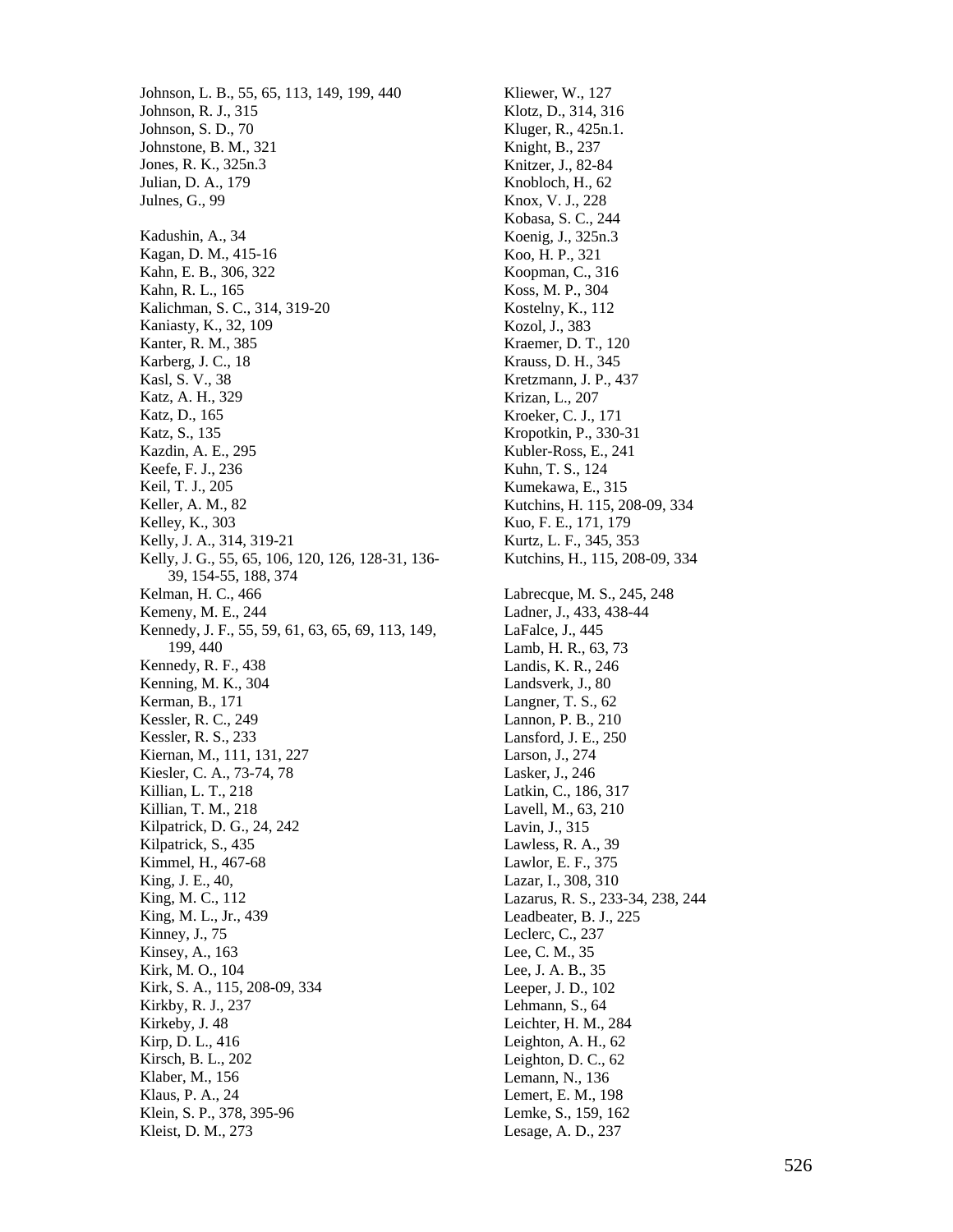Leventhal, G. S., 361 Levine, A., 9, 31, 49, 59, 64, 67, 103, 108, 113, 149, 255, 262, 272, 274, 335, 402n.1, 426n.10, 428, 453, 456n.1, 460-62 Levine, A. G., 40, 110, 335, 455 Levine, D., 391, 411, 421, 423-24 Levine, M., 9, 49, 59, 64, 66-67, 69, 83, 85n.1, 103, 106, 108-09, 113, 121, 123, 125, 134, 139, 145, 149-50, 155, 184, 188, 195, 203, 206, 209-10, 215, 229, 243, 255, 261-62, 272, 274, 280-81, 283, 295, 299, 301, 304, 306, 317, 338-39, 344, 346, 353-54, 361-62, 371, 373, 381-82, 386, 388, 391, 402n.4, 425n.8, 426n.10, 428, 431, 453, 458, 460-62, 476 Levy, C. J., 70 Levy, L. H., 327, 335 Levy, R. M., 212 Lewin, K., 64-65, 69, 120, 377 Lewis, S. E., 171 Li, C., 170-71 Li, D., 347 Lichtenstein, B., 318 Lidz, C., 202 Lieberman, M., 336, 354 Light, D. W., 209-10 Lincoln, A., 406 Lindemann, E., 224, 241, 272 Lindsay, W. R., 209 Linehan, P., 412 Litwack, T. R., 208 Livermore, G., 355 Lobel. M., 257 Logan, J. R., 133 Long, D. A., 169-74, 196n.1 Long, N. E., 478n.4 Loots, G. M. P., 16 Loprest, P., 37 Lorentz, E., 182 Lorion, R. P., 78 Low, A. A., 328, 344 Lubeck, S., 156 Luce, A., 30 Luepnitz, D. A., 249 Luke, D. A., 185, 187 Luthar, S. S., 229 Lynn, L. E. Jr., 375, 381 MacLean, M. G., 71 Macklin, D. B., 62 Macmillan, A. M., 62 Madara, E. J., 329, 361 Male, A. A., 17 Malloy, M., 50 Manderscheid, R. W., 17 Mann, P. A., 7, 469 Manne, S., 29 Manning, W. D., 35 Markman, H. J., 111, 304

Marrow, A. J., 64 Marshall, T., 407-09 Marsick, V. J., 379 Maslow, A. H., 384 Masterpasqua, F., 292 Matthews, K. A., 36 Maton, K. I., 171, 182, 225, 245, 347, 351, 361, 378, 469-70 Maynard, H., 187 McAdams, D. R., 394-95, 400 McAllister, J., 456 McCarroll, J. E., 102, 106 McCaffrey, D. F., 378, 395-96 McClelland, G. M., 143, 145 McCurdy, K., 147 McDonnell, D. D., 16 McDuff, P., 108 McGaughey, W. H., 128 McHale, S. M., 42 McIntosh, J. L., McLanahan, S. S., 35 McMillan, B., 171, 322 McMillan, D. W., 170 McNeil, L. M., 394-95, 397-400 McKnight, J. L., 437 Meadows, J., 29 Medvene, L. J., 345 Meehl, P. E., 63 Meeks, J. W., 132 Meissen, G. J., 329 Melvin, D., 351 Merry, S. E., 179 Mertig, A. G., 445, 449 Metcalf, G. R., 411 Meyer, A., 59 Meyer, D. R., 35 Mezey, S. G., 147 Midgley, S., 30 Milazzo-Sayre, L. J., 17, 20, 49 Milburn, N., 71-72 Michael, S. T., 62 Miles, W., 459 Mileti, D. S., 109 Miley, A. D., 210 Miller, G. E., 375, 383-84, 387, 392-93 Miller, H. L., 102 Miller, R. L., 314, 316 Milner, N., 334 Mirowsky, J., 46, 230 Mischel, W., 193, 292, 300 Mishara, B. L., 76 Mitchell, R. E., 171 Mohamed, S., 304 Monahan, J., 7, 142, 425n.8, 433 Monroe, S. M., 228, 257 Moore, K. A., 303 Moore, T., 62, 79, 423 Moore, T. D., 390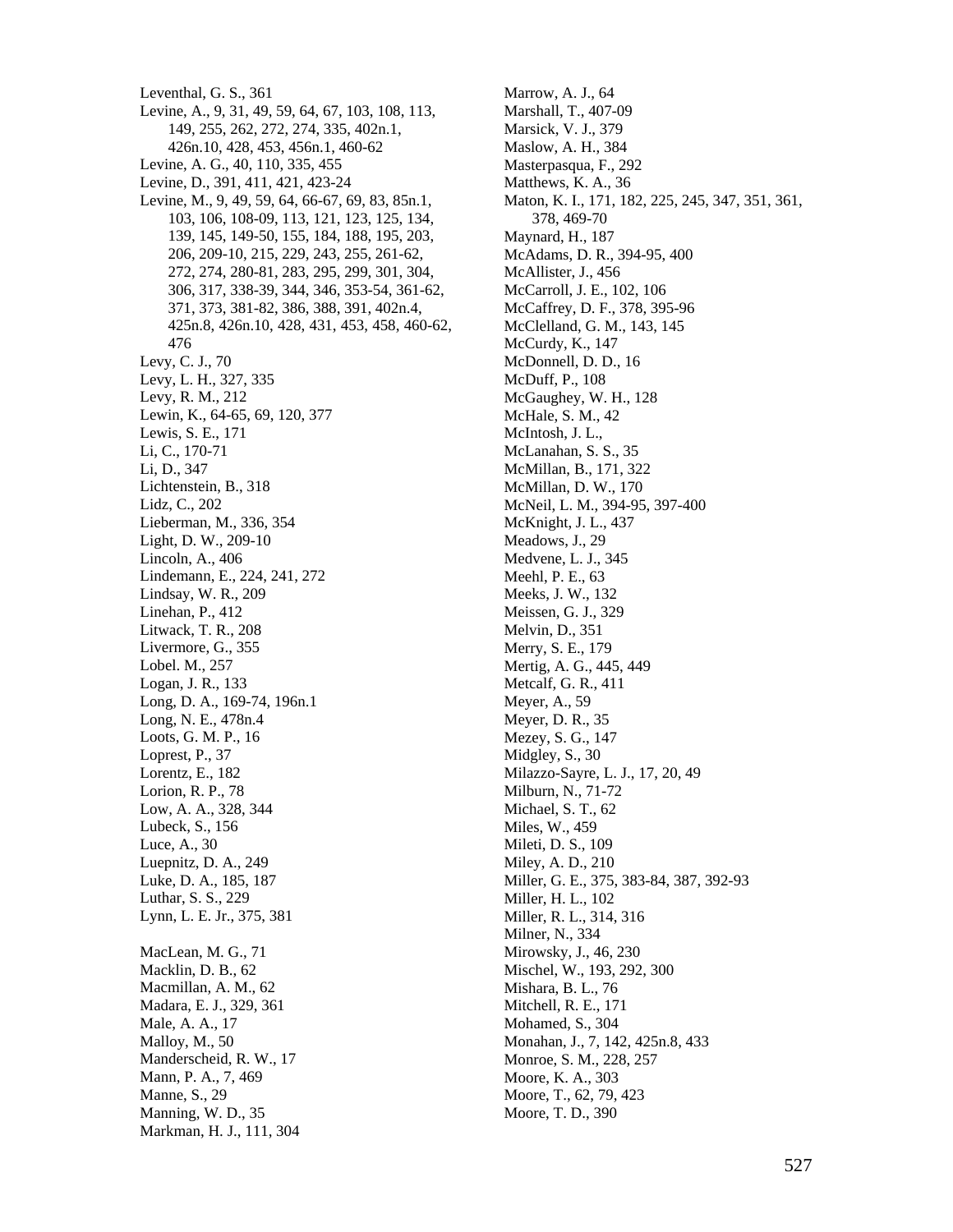Moos, R. H., 117-18, 156-62, 169, 177, 180, 191, 195, 198, 232, 248, 296, 350-51 Mørch, H., 376 Morell, M. A., 188 Moreno, J., 364 Mori, L., 286 Morrison, G. M., 278 Morrison, D. E., 445, 449 Morrow, K. B., 242 Morse, S. J., 199 Morton, D. C., 18 Motley, C. B., 410 Mowbray, C. T., 185, 264 Moxley, D. P., 264 Moyers, B., 455 Moynihan, D. P., 62, 65-66, 95, 98, 382, 433 Mrazek, P. J., 272-73, 275-76, 282, 287, 290, 323 Muenchow, S., 84, 113, 307, 310 Mulvey, A., 66 Mulvey, E. P., 73, 202, 278 Mumford, E., 236 Murphy, D. A., 319 Murphy, J. M., 201, 206 Murray, B., 363 Murray, H. A., 157 Murray, H. W., 308 Murray, J.,417, 426n.10 Murray, J. P., 200 Murrell, S. A., 32, 109 Myrdal, G., 425n.6 Nader, R., 450 Namir, S., 79, 82-84 Naroll, R., 262, 327, 331 Narrow, W. E., 20, 50 Nasar, J. L., 179 Nathan, V. M., 391 Nelson, B. J., 130 Nelson, G., 475 Nelson, W. E., 439-40 Newbrough, J. R., 64-65, 171, 176, 476 Newcomb, M. D., 31 Newlon, B., 175 Newman, B., 112 Nicholson, J., 156 Nielsen, K. P., 187 Nietupski, J., 215 Nixon, R. M., 205 Noke, J. M., 348 Norris, F. H. 32, 109-10 Norris-Baker, C., 185 Northrup, D., 77, 80 Novaco, R. W., 127 Noyes, J. H., 206 Nursten, J., 80 O'Donnell, C. R., 274 Odum, E. P., 118

Ogburn, W. F., 216 O'Gorman, R. T., 171 Okun, M. A., 249 Olasky, M. N., 113 O'Leary, K. D., 110 Olfson, M., 75 O'Neill, P. O., 465-66 Ong, E. K., 459 Openshaw, K.G., 178 Opler, M. K., 62 Orfield, G., 405, 411-12, 414, 416, 424 Orford, J., 5, 475 Ort, S. W., 297, 299 Ortiz-Torres, B., 376 Osipow, S. H., 104 O'Sullivan, M. J., 48, 79 Padgett, V. P., 327 Pagani, L., 108 Page, R., 127 Page, S., 216 Paige, R., 393, 395, 398 Paigen, B., 446, 462 Pakenham, K. I., 257 Palmer, S. C., 16, Parad, H. J., 226 Parad, L. G., 226 Pargament, K. I., 245 Parrish, R., 82 Parks, R., 406, 444 Pasamanick, B., 62 Pattillo McCoy, M., 439 Patrick, C., 236 Paulus, P. B., 109 Pauly, P. J., 459 Peak, T., 245, 248 Pearlin, L. I., 244 Pedro Carroll, J. L., 67, 111 Peek, L. A., 109 Peirce, N. R., 438, 442 Pellow, D. N., 454 Pepper, C., 324n.1 Perkins, C. A., 19 Perkins, D. D., 32, 109, 124, 132, 169-74, 179- 80, 196n.1, 223, 403-04, 434-37, 472, 478n.3 Perkins, D. N. T., 376 Perkins, D. V., 83, 182, 184-88, 195, 203, 229, 243, 283, 301, 338-39, 344, 353-54, 361 Perot, R., 393 Perrotta, P., 249 Perrow, C., 31 Perry, J. C., 184, 186-87 Peterson, J. L., 303 Peterson, L., 286 Peterson, N. A., 171 Peterson, P. D., 48 Peterson, R. L., 274 Petrakis, P. L., 329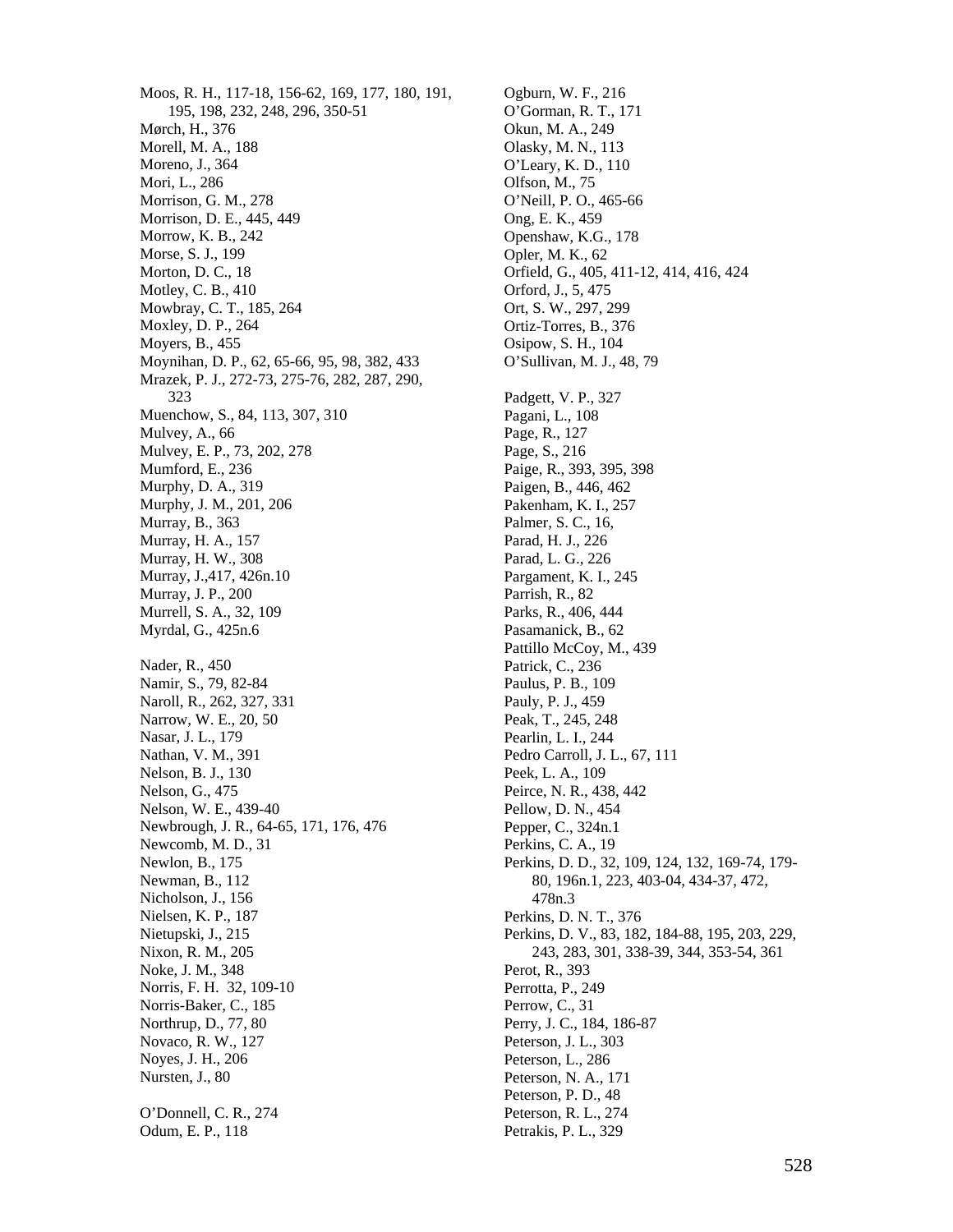Phelps, R. P., 396-97 Phifer, J. F., 32 Piaget, J., 431 Pilisuk, M., 248, 456 Pillow, D. R., 111 Pincus, H. A., 50 Pinel, P., 57-58 Pitegoff, P., 444 Pit-Ten Cate, I. M., 16, Piven, F. F., 66 Planin, E., 453 Plas, J. M., 171 Plessy, H. A., 406 Pollock, N. K., 28 Porter, E. H., 235 Post, J., 156 Potvin, L., 246 Poythress, N. G., 385 Prabucki, K., 16 Pressman, J. L., 373, 387 Pretty, G. M. H., 170-71 Prezza, M., 170-72 Price, R. H., 65, 105, 162, 233, 273 Prilleltensky, I., 471, 474-75, 477, 478n.4 Primavera, J., 297 Puddifoot, J. E., 173 Putnam, R. D., 44, 51, 169, 175-76, 327-31, 351, 435 Quick, J. C., 60 Quinn, S. C., 215, 319 Rabasca, L., 363 Rabkin, J. G., 52, 228 Rabow, J., 31 Rao, A. K., 28, 436 Rahe, R. H., 15, 24, 26, 32, 35-36, 45, 111, 227, 229, 306 Rainwater, L., 62 Ramirez-Valles, J., 315 Rao, P. K., 28, 436 Rapp, C. A., 390 Rappaport, J., 7, 66, 69, 78, 111, 118, 131, 149- 50, 158, 171, 185, 187, 195, 227, 274, 301, 348, 350, 354, 428-31, 433 Ravitch, D., 405, 410-11, 416 Rawls, P., 390 Reagan, R. W., 272, 428 Rebolledo, A., 112 Redding, R. E., 149, 278, 463-64 Redlich, F. C., 63 Reed, G. M., 244 Regehr, C., 242 Regier, D. A., 50 Reich, J. W., 249 Reinecke, M. A., 247 Reinhardt, J. P., 250 Reiss, B. F., 63 Reissman, F., 347, 350, 360

Renick, M. J., 111, 304 Rennie, T. A. C., 62 Rennison, C., 23 Reppucci, N. D., 30, 35, 125, 281, 288-89, 304, 319 Resick, P. A., 221 Resnick, H., 242 Revenson, T. A., 336 Reville, E., 417, 419, 426n.10 Revkin, A. C., 462 Rhodes, J. E., 65, 105 Ribisl, K. M., 322 Ricard, N., 237 Rich, R. C., 110, 132, 171, 352 Richardson, L. A., 82 Richter, L., 229, 232 Riger, S., 248 Riggio, R. E., 372-73, 389 Rind, B., 26 Ring, K., 210 Ringwalt, C. L., 71 Roberti, T., 170 Roberts, A. R., 275 Roberts, J. T., 445, 449-50, 454-55 Roberts, L. J., 347 Robins, L. N., 218 Robinson, J. W., Jr., 435 Roen, S. R., 359 Roessler, W., 214 Rogers, A., 202 Rogers, M., 237 Rogler, L., 127 Rogoff, B., 177 Rook, K. S., 250-51 Roosens, E., 133, 206 Rosario, M., 376 Roosevelt, F. D., 113 Rosenberg, M. S., 289 Rosenhan, D. L., 209-11, 213, 383 Ross, C. E., 23-24, 46, 230 Ross, J. G., 78 Rossi, A. M., 59 Rossman, M., 52 Roth, L. H., 73, 199 Rothbard, A., 73 Rotheram-Borus, M. J., 316 Rothman, D. J., 137 Rothman, J., 456 Rowland, M. D., 75 Royce, J. M., 308 Rubenstein, L. S., 212 Ruehlman, L. S., 250 Rutter, M., 218 Ryan, A. M., 374 Ryan, B. A., 274 Ryan, W., 49, 66, 150, 177, 301, 429, 473 Sabin, J. E., 77

Saegert, S., 170, 172-74, 178, 436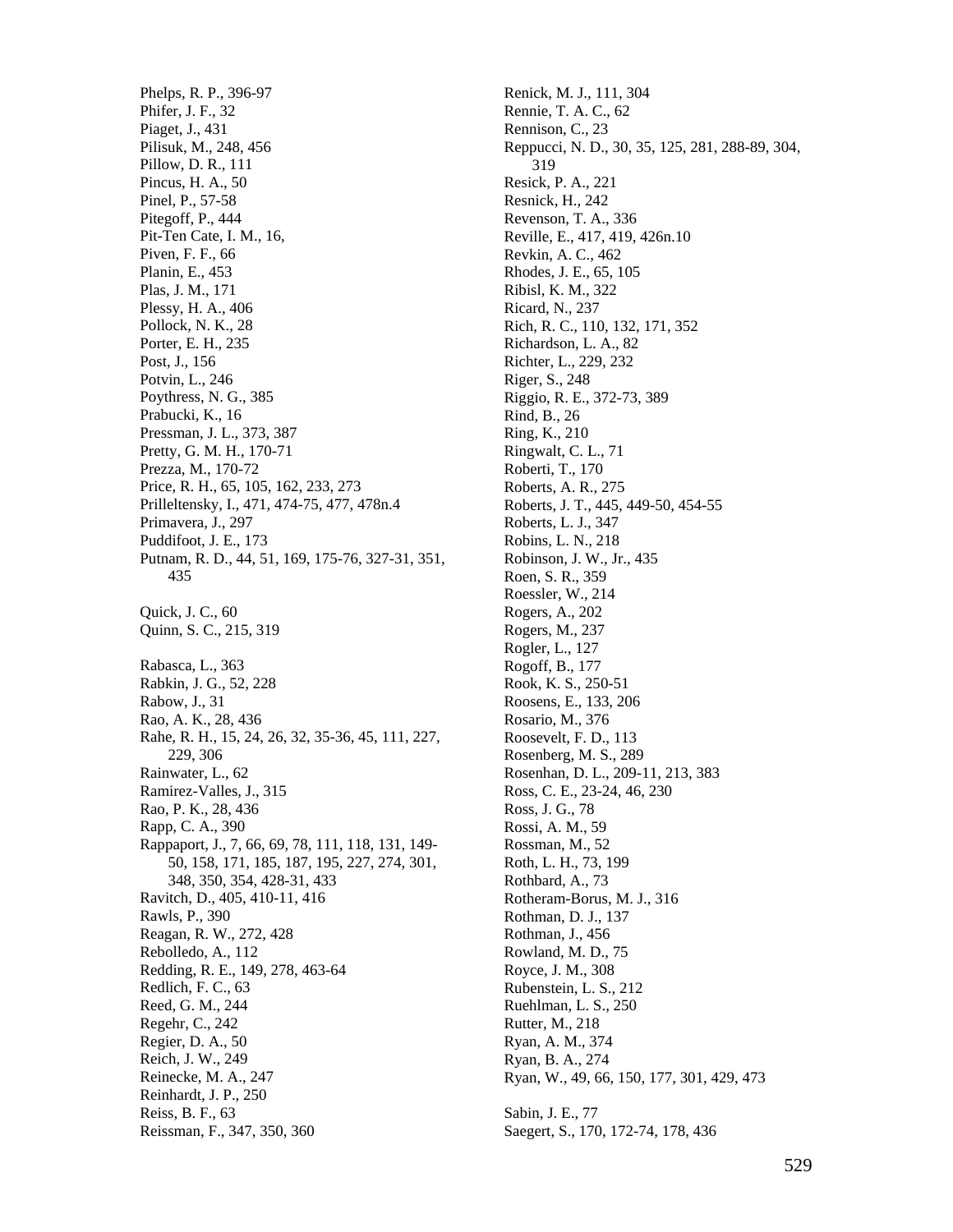Sagan, L. A., 306 Sagarin, E., 333, 335, 342 St. Lawrence, J. S., 321 Sakaguchi, Y., 45 Salem, D. A., 171, 348, 351, 378 Salize, H. J., 214 Salzer, M. S., 73-74 Sampson, R. J., 170 Sanchez, E., 110 Sanders, D. H., 187 Sandler, I. N., 29, 111, 250 Sarason, B. R., 300 Sarason, I. G., 300 Sarason, S. B., 7, 55, 66, 68, 125, 135, 152, 156, 170, 182, 324n.1, 268-72, 381, 386, 401n.1, 402n.3, 415, 425, 428, 430-31, 438 Sarbin, T. R., 157, 162-64, 166-69, 191, 195, 198, 219, 223, 253, 336, 351 Sareyan, A., 62 Satz, J., 200 Saunders, D., 40 Sawhill, I., 37 Scales-Trent, J., 213 Schacter, J., 45 Scheff, T. J., 198-208, 212, 215, 217-18, 220n.2 Schellenbach, C. J., 225 Scherschel, P. M., 39 Schlesinger, H. J., 236 Schmuckler, M. A., 120 Schoenwald, S. K., 75 Schoggen, P., 65, 181-84, 186 Schonfeld, L., 50 Schooler, C., 244 Schroder, K. E. E., 315 Schulz, A., 171 Schulz, R., 285, 291 Schuster, T. I., 249 Schuyler, T., 103 Schwartz, C. E., 237 Schwebel, B., 31 Schwebel, M., 31 Schweinhart, L. J., 108, 308, 310 Scrimshaw, S. C. M., 257 Scull, A. T., 70 Seedat, M., 475 Seelye, K. Q., 462 Seeman, T. E., 246 Segal, S. P., 355, 361 Segesten, K., 106 Seidman, E., 111, 131, 158, 169, 185, 187, 227, 348, 350, 354 Selby-Harrington, M. L., 82 Seligman, M. E. P., 292 Seller, M. S., 426n.11 Seltzer, J. A., 35 Selye, H., 60 Semmelweiss, I., 383 Serrano-García, I., 466, 476 Shalf, S. M. 278

Sheffield, J. K., 286 Shinar, O., 249, 259 Shinn, M., 4, 38, 70-73, 110, 113, 132, 176, 187, 319, 336, 376, 432 Shriver, T. P., 103, 297 Shure, M. B., 103, 184, 241, 266, 293-94, 300 Siegel, S. M., 383 Sikkema, K. J., 317, 319 Silberman, P., 435 Silverman, C., 355 Silverman, D. C., 242 Simko, R. A., 376 Simon, J., 30 Simon, P., 412 Simons, M., 178 Sinatra, L. J., 419, 426n.10 Sinclair, U., 377 Singer, S. I., 121, 123, 200 Skaff, M. M., 232 Skager, R., 278 Skiba, R., 274 Skinner, L. J., 67-68, 214 Slack, P., 56 Slaikeu, K. A., 226 Smith, K. E., 41 Smith, R. R., 411 Smock, P. J., 35 Snipper, A. S., 308 Snell, T. L., 18 Snipper, A. S., 308 Snowden, L. R., 48-49, 78 Snyder, H., 24 Sobeck, L., 75 Socall, D. W., 214 Solarz, A. L., 225 Sommer, R., 186 Sonn, C. C., 170 Sorell, G. T., 242 Sorotzkin, B., 26 Speer, P. W., 171, 176, 196n.1, 379, 436 Spence, S. H., 286 Spielberger, C. D., 478n.1 Spitzer, R. L., 208 Spivack, G., 103, 184, 241, 266, 293-94, 300 Spreitzer, G. M., 171 Srebnik, D. S., 295 Srole, L., 62 Stack, L. C., 210 Stahl, A. L., 24 Stangor, C., 336 Stanley, S. M., 111, 304 Stashenko, J., 412 Stecher, B. M., 378, 395-96 Steele, C. M., 415-16, 463 Stefan, S., 212 Stein, L. I., 74-75 Stein, R. E. K., 291 Steinbach, C. F., 438, 442 Steinberg, J., 311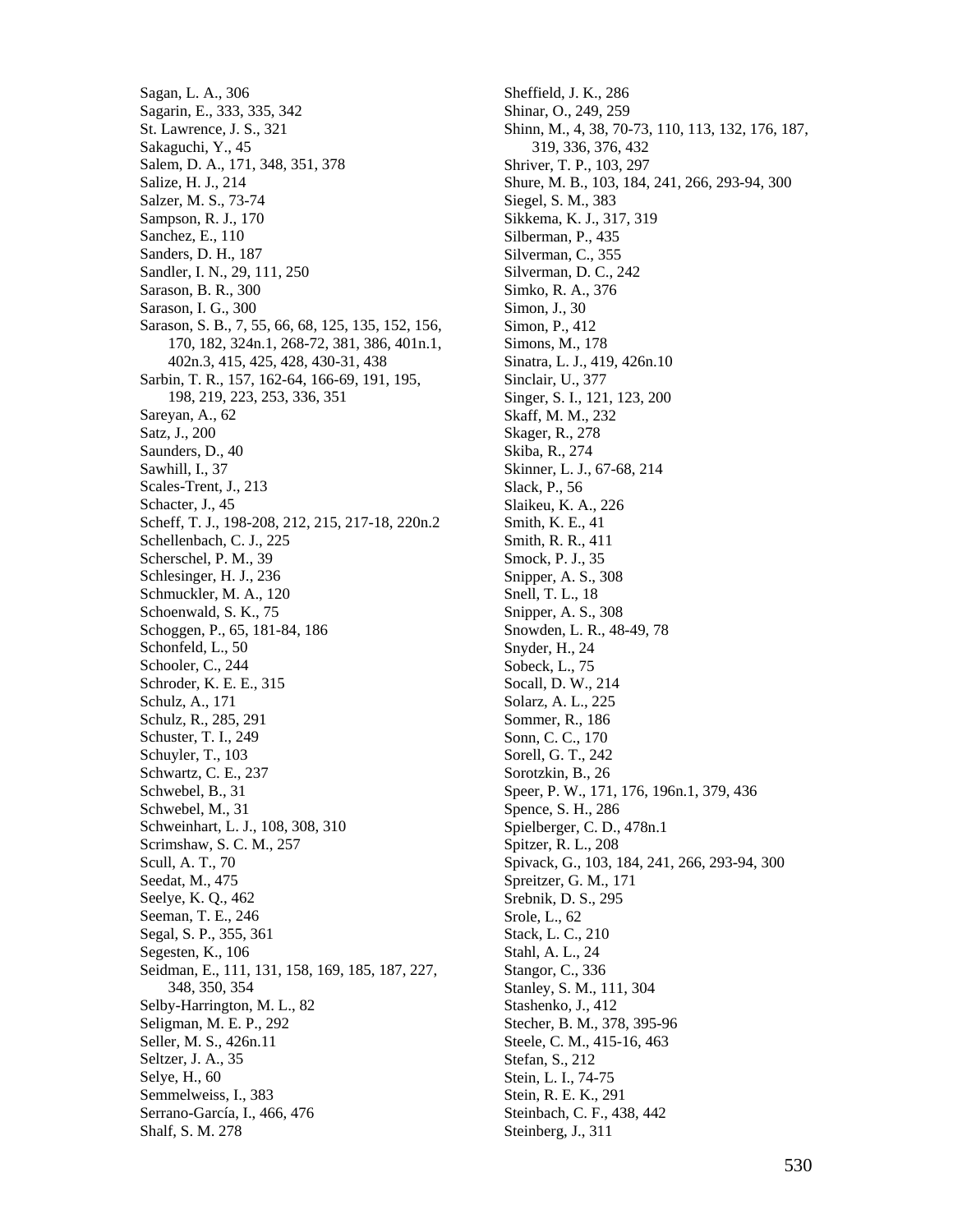Steiner, S. C., 228, 257 Steinman, M., 304 Stelzner, S. P., 374 Stephan, J. J., 19 Stephan, W. G., 413-14 Stevenson, J., 171 Stewart, F., 325n.3 Stiffman, A., 70 Stiles, P. G., 50 Stokols, D., 109-10, 178, 322 Stolz, S., 102 Stone, R., 452 Stone, R. A., 110, 335, 455 Stott, M. W. R., 305-06 Stover, J., 273, 313-14, 318, 320 Streuning, E. L., 52, 228 Stroul, B. A., 75 Stults, B. J., 133 Styfco, S. J., 307, 310, 367 Suarez, E., 315 Sue, S., 71, 62 Sugarman, D. B., 304 Suler, J., 363 Sullivan, W. C., 171 Suttles, G. D., 179 Swanson, J. M., 28-29 Sweaney, A., 178 Swenson, C. R., 330 Swenson, K., 405, 423 Swindle, R. W., Jr., 74, 248, 250 Szasz, T. S., 62, 141, 149, 199 Taussig, H. N., 80 Taylor, E., 193 Taylor, H. L., Jr., 96-97, 100, 438 Taylor, R. B., 109, 124, 132, 172, 178-79 Taylor, S. E., 244 Tebes, J. A., 214, 216, 243, 247 Tebes, J. K., 120 Tedeschi, G., 170 Telch, C. F., 236 Telch, M. J., 236 Temkin, T., 355 tenBroek, J., 406 Teplin, L. A., 18, 139, 142-43, 145 Terry, J., 257 Test, M. A., 74-75 Thoits, P. A., 106, 233, 246, 253, 255, 346 Thomas, D., 5, 475 Thomas, K. B., 305 Thomas, S. B., 315, 319 Thompson, C. M., 63 Thompson, M. G., 260 Thompson, M. P., 109-10 Thompson, R., 16, Timko, C., 159-60 Toch, H., 377-78 Toffolon-Weiss, M. M., 445, 449-50, 454-55 Tomai, M., 476 Tomkins, A. J., 304 Tönnies, T., 176 Toohey, S. M., 110, 113, 176, 187, 319 Toro, P. A., 71, 75, 83, 111, 131, 158, 227, 344, 346, 350, 353-54, 361 Torrey, E. F., 49, 70, 73-78, 193 Toseland, R. W., 245, 248 Toulmin, S., 463 Toumbourou, J., 346 Tout, K., 41 Travers, J., 16 Tremblay, R. E., 108, Trickett, E. J., 120, 128, 158, 162, 300 Tromovitch, P., 26 Trueba, P. E., 260 Truman, H. S., 61 Trussel, J., 325n.3 Tsemberis, S., 71-72, 132, 432 Tuckman, J., 63, 210 Tuke, W., 57-58 Turner, J. C., 163 Twigger-Ross, C. L., 173 Twohey, J., 248 Uhl, G., 215 Umberson, D., 246 Underwood, L. G., 246, 251, 256, 263 Unger, D. G., 172-73, 262 Ursano, R. J., 102 Usui, W. M., 205 Uzzell, D. L., 173 Vaillant, G. E., 229, 355, 359-60 Valenzuela, A., 397 van der Veen, R., 379 Van Dort, B., 158 van Ryn, M., 105, 273 van Uchelen, C., 175 Varady, D., 174 Varmus, H. E., 47 Vaughn, R. D., 321 Veneman, A. M., 42 Veno, A., 5, 475 Veronen, L. J., 242 Videka-Sherman, L., 354 Vincent, M., 321 Vincent, T. A., 120, 128 Vine, P., 248, 336, 362 Vinokur, A. D., 105, 273 Vitaro, F., 108 Vivian, D., 110 Vlachos-Weber, I., 260 Voce, R., 178 Vogel, W., 55 Voges, B., 214 Vriens, L., 31 Vyner, H. M., 110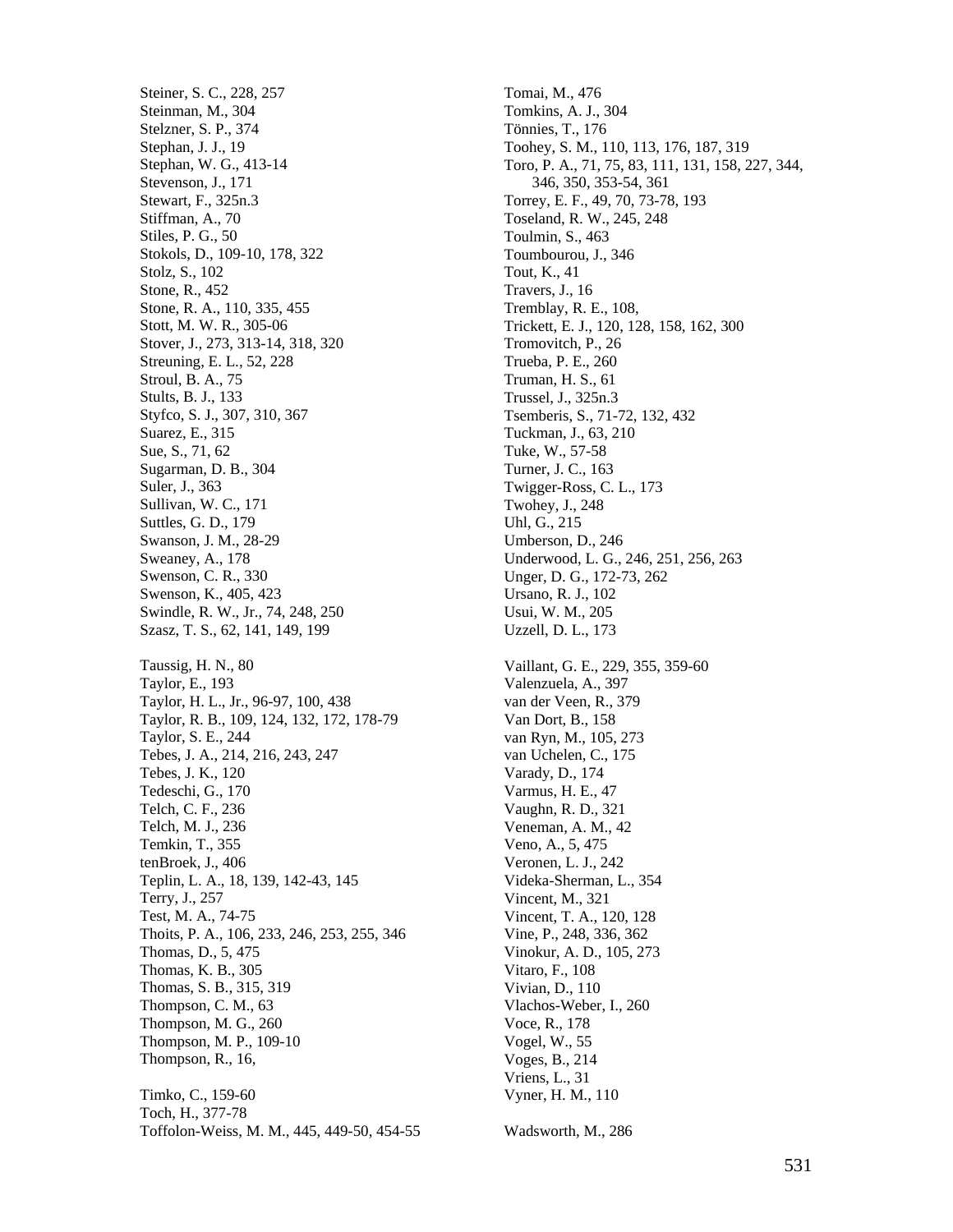Wald, A., 28 Wales, S., 346 Walker, K. N., 240 Walker, L., 425n.8 Wall, D. D., 71 Wallace, J., 146-47, 279 Wallach, L., 304 Walter, H. J., 321 Walton, R. E., 378 Wandersman, A., 32, 110, 120, 132, 172-73, 179, 262, 322, 329 Warren, E., 409 Wasco, S. M., 66 Wasmer, D., 75 Warwick, D. P., 466 Watkins, N. J., 110 Watzlawick, P., 375 Weakland, J. H., 375 Weaver, K., 37 Weick, K. E., 471 Weikart, D. P., 108, 308, 310 Weinstein, R. S., 79, 82-84, 125 Weisman, J., 397 Weiss, R. S., 343, 455 Weissberg, R. P., 103, 274, 299, 323 Weithorn, L. A., 82 Wells, A. M., 277, 294, 320 Wenocur, S., 387 Werner, C. M., 178-79, 475 Wettstein, R. M., 199 Whalon, M. E., 128 White, B. J., 329 White, M., 38 White, R. E., 16 White, S. W., 35, 227 Whitehead, B. D., 104, 129 Whyte, W. H., 159 Whyte, W. W., 182-83 Wicker, A. W., 134, 182-84, 186-87 Wiener, D., 215 Wiesenfeld, E., 110, 170, 476 Wilcox, B. L., 458 Wildavsky, A. B., 373, 387 Will, J. C., 38 Williams, C. L., 354 Williams, J. B. W., 208 Willie, C. V., 411 Wills, T. A., 249, 257-59 Wilson, B. D. M., 55 Wilson, G., 227

Wilson, W. J., 8, 62, 72, 95, 97-100, 113, 127, 136, 252, 422, 437 Winerip, M., 419, 426n.10 Wingenfeld, S., 476 Winkel, G., 170, 172-74, 178, 436 Witheridge, T. F., 75 Woff, I., 346 Wolchik, S. A., 111, 250 Wolf, S., 246 Wolfe, S. M., 49 Wollert, R. W., 327 Wong, A., 246 Wong, N. W., 376 Woodruff, N., 391 Woodward, B., 205 Woodworth, T., 23, 25 Woolard, J. L. 30, 281 Work, W. C., 67 Wortman, C. B., 233 Wright, B., 450 Wright, H. F., 181 Wright, K. M., 102 Wuori, M., 391 Wyman, M. F., 250 Yancey, W. L., 62 Yep, G. A., 315 York, A. S., 170 York, D., 336 York, P., 336 Young, J., 354 Yung, B., 325n.4 Zahner, G. E. P., 38 Zaff, J., 179 Zahner, G. E. P., 38 Zane, N., 62 Zapata, B. C., 112, 228 Zautra, A., 29, 249 Zigler, E., 84, 113, 229, 274, 282, 297, 307, 310, 367 Zimmerman, M. A., 171-72, 184, 315-16, 322, 353, 379 Zippay, A., 387 Zitnay, G., 391 Zremski, J., 394 Zusman, J., 30 Zusman, R., 192, 264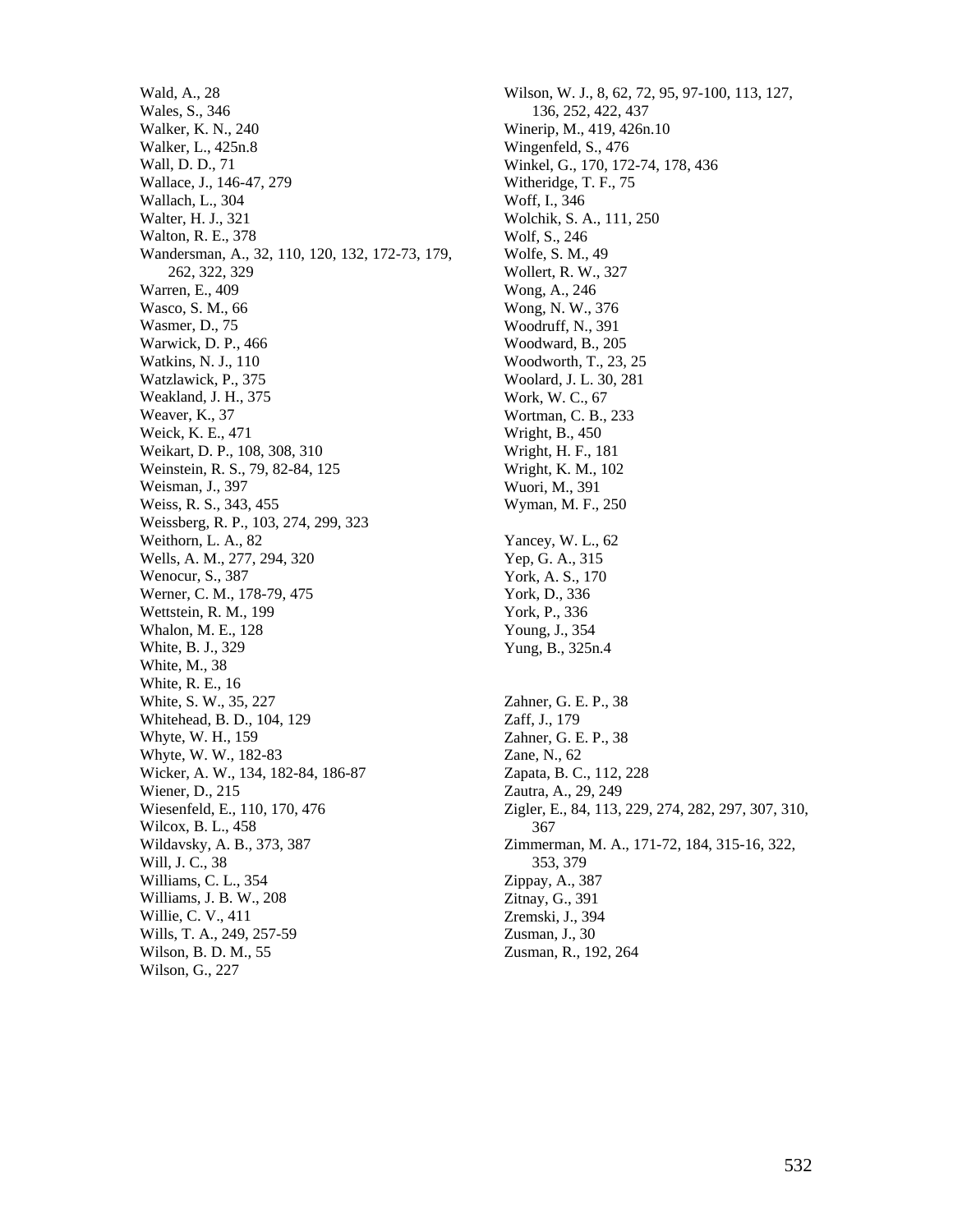## **Subject Index**

Abortion, 33, 34, 76, 247, 302, 303, 317, 325, 334, 337, 401, 444 Acquired Immune Deficiency Syndrome (AIDS)/HIV Disease, 26-28, 30, 81, 129, 186, 234, 235, 257, 288, 322, 351 Prevention of, 28, 186, 262, 273, 284, 313- 22, 324, 375 Adaptation between persons and the environment or situations, 8, 34, 39, 41, 43-45, 52, 59, 83, 96, 98-100, 103, 107, 108, 111, 117, 119, 126-28, 131-35, 138-40, 145-51, 153, 156, 161, 162, 175, 186-88, 192-97, 212, 219, 222- 225, 232, 239-40, 246, 257-58, 265-66, 277, 300-01, 309, 324, 327, 331, 333- 34, 338, 348-50, 352, 428-29, 437, 442, 456 To health problems, 28-30, 34, 48-49, 235- 36, 244 To legal change, 142-49, 338, 375 To stressful life events or crises, 92, 103, 107, 108, 220, 224-25, 227-231, 240- 43, 249, 259, 263, 266, 302-03, 359 Adolescents. See Children and adolescents Advocacy groups, 73, 76, 129, 144, 168-69, 171, 273, 297, 329, 361-64, 369, 374, 390, 392, 434, 475 Affirmative action, 100, 127-29, 410, 413, 421, 423, 464 Africa, 322 African-American. See also School desegregation children in foster care and single-headed households, 35, 62, 95, 98-100, 230 community in Buffalo, New York, 97, 100, 438 community organizations, 97, 319, 336-37, 378, 407, 438-42, 450 coping and support, 62, 96-97, 99-100, 108, 230, 250, 252, 334, 336, 439 leaders, 412, 439, 440-42 HIV/AIDS rates, prevention, and health promotion, 30, 314-316, 319, 322 labeling and discrimination, 62, 96, 98, 128, 133, 213, 229, 252, 314, 336, 404-10, 413, 415, 424, 463 mental health and prevention services, 79, 308, 310, 312 migration, segregation, and mobility, 45, 97, 99, 133, 136, 183, 337, 404, 410-11, 422, 441 schools and students, 8, 96, 394, 408-10, 412-22, 424, 441-42, 463

 socio-economic or poverty status, 8, 37, 79, 95-100, 128, 136, 183, 230, 252, 310, 404, 406, 408, 422, 463 victimization, 97-98, 314, 325, 406, 408, 450, 454 Al-Anon, 327-28, 336, 345, 348, 350, 357-60 Alateen, 328 Albany, New York, 446-47 Albuquerque, New Mexico, 412 Alcohol abuse, 15-16, 20-22, 29, 33, 38, 44-45, 71, 80, 94, 103, 107, 111, 121, 123, 168, 202, 207, 215-16, 231, 261, 282- 83, 285, 288, 304, 327-28, 332-333, 336, 344-45, 349-50, 352, 355-60. See also Substance abuse Alcoholics Anonymous (AA), 137, 168, 215- 16, 327-28, 332-333, 343-45, 348-50, 352, 354, 359-61, 430 ideology in, 342-44 and recovery from alcohol abuse, 355-58 Alliance for the Mentally Ill. See National Alliance for the Mentally Ill Aloneness, loneliness, and social isolation, 14, 28, 44-46, 51-52, 168, 170-71, 201, 207, 234, 246-47, 257, 260, 278, 281, 284-85, 304, 331, 335-36, 338-39, 342, 350-51, 356-57, 359, 364, 422, 437 American Evaluation Association, 470 American Journal of Community Psychology, 124, 171, 179, 403 American Orthopsychiatric Association, 470 American Psychiatric Association, 213, 334 American Psychological Association, 64, 90, 409, 464, 466, 469-70 American Public Health Association, 470 Annals of the American Academy of Political and Social Science, 99 Anthropology, 68, 179, 201, 470-71, 473 Antisocial Personality Disorder or antisocial behavior, 20 (table), 218, 273, 282, 285 Arthur v. Nyquist, 426n.11 Asia, 476. See also Hong Kong Asian-Americans and Pacific Islanders, 30, 45, 79, 127, 315, 412-13, 421 Assertive Community Treatment (ACT)/Assertive community supports, 74-75, 106, 151, 192, 263, 390 Asset-based community development (ABCD), 130, 434 (figure), 437 Atomic weapons testing in Nevada, 110 Attention Deficit Disorders, Children and Adults with (CHADD), 329 Austin, Texas, conference, 468-69, 478n.1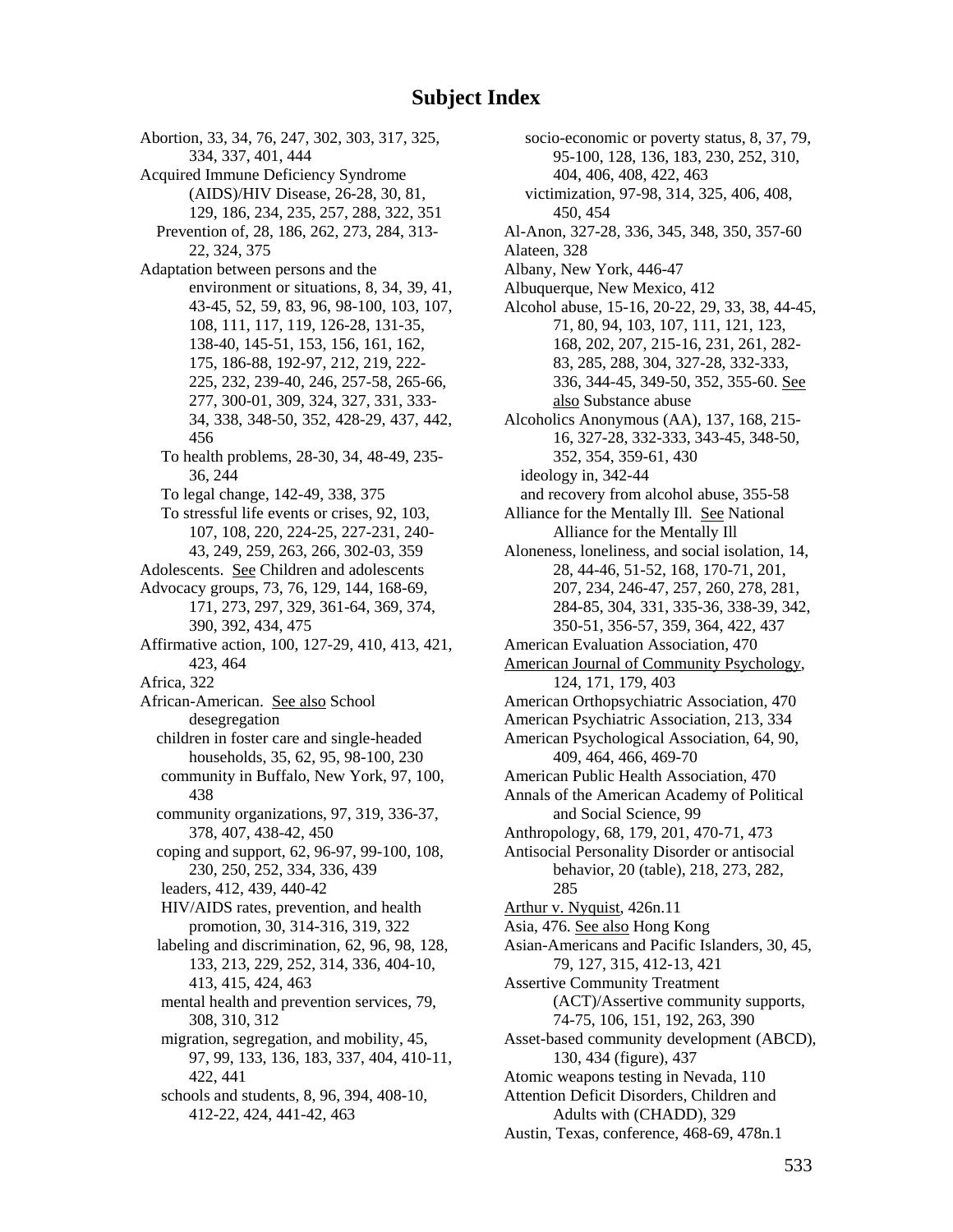Australia, 170, 196, 354, 475-477 Bankruptcy, 39 Baxtrom v. Herold, 141 Bedford-Stuyvesant Restoration Corporation, 442-43 Behavior-environment congruence, 133-34, 191, 352. See also person-environment fit Behaviorism (operant psychology), 67-68 Behavior setting theory, 157, 168, 180-87, 190, 192, 316-17, 352-53, 364 Belton v. Gebhart, 425n.7 Bereavement, 45, 106, 226, 263, 329 Bhopal, India, 109 Births out of wedlock, 33, 38, 95, 98, 295 Blacks. *See* African Americans Blaming the victim, 6, 301, 415, 429-30 Block organizations, 97, 132, 172, 186, 262, 438 Bonding relationships, 169-70, 172, 175-76. See also Sense of community; and Social capital Boston, Massachusettes, 49, 224, 411, 439 Bridging relationships, 169-70, 172-73, 176- 77. See also Social networks; and Social capital Briggs v. Elliott, 425n.7 Brown v. Board of Education of Topeka, 55, 64, 404, 407, 409-11, 413, 419, 425n.8 Buffalo Area Metropolitan Ministries, 417, 419 Buffalo, New York, 97, 100, 121, 134, 332, 349, 416-19, 421, 426n.11, 438, 447 Burnout of workers, 162, 370, 376-77 Cambridge and Somerville Program for Alcohol Rehabilitation, 359-360 Cambridge-Somerville Youth Study, 284-85 Capacity building, 434 (figure), 436, 456 Caribbean Basin, 476 Case management, 73-74, 263 Caucasians. See Whites Center for Health, Environment, and Justice, 449-53, 456 Centers for Disease Control, 317 Change. See Community development and Organizational change and development Chernobyl, Russia, 31, 110 Chicago, Illinois, 23, 136, 143, 146, 314, 442, 454 Child and Adolescent Service System Program (CASSP), 80 Child protection laws, 146-48

Child Protective Services (CPS), 26, 51, 248, 280, 369 Children and adolescents abused or neglected, 18, 25-26, 34, 51, 71, 80-81, 83, 130, 132, 167, 209, 281, 289, 302 (table), 306, 369, 437 adoption of, 34, 76, 81 (table), 148, 217, 303 care of, 41, 43, 81 (table), 83, 98, 108, 297, 307, 312, 339, 352, 443-44 and crime or delinquency, 23-24, 41, 44, 55, 81 (table), 82, 97-98, 107-08, 121, 123, 136, 151, 200, 202, 212, 261, 275, 277, 284-85, 288, 291, 295, 305, 309, 387, 439 custody problems involving, 35-36, 146, 217, 248, 279, 286, 305, 334, 337 problems of, 24-26 resilient, 26, 35, 229-31, 239-40, 287, 289 residential care of, 16-18, 82-83, 159, 387 services for, 25, 69, 78, 80-82, 121, 294, 316 Chile/Chileans, 112, 228 China/Chinese, 137-38, 208, 347, 421, 423, 425n.4 Christians in Recovery, 328 Citizen participation. See participation, of citizens and residents Citizens' Clearinghouse for Hazardous Wastes, 453. See also Center for Health, Environment, and Justice Citizens Commission on Desegregation and Citizens for Quality Education (C4QE), 419 City of Cleburne, Texas, v. Cleburne Living Center, 215, 387 City University of New York, Program in Environmental Psychology, 196n.2 Civil rights, 141 laws, 136, 407 litigation, 141, 391, 408, 425n.3 movement, 8, 55, 66, 69, 85, 252, 334, 424- 25 groups and organizations, 97, 333-34, 342, 438-41, 444 Clark Atlanta University Environmental Justice Research Center, 450 Classroom Environment Scale, 160 Cleveland, Ohio, 410 Clinical psychology, 5, 64-65, 72, 85, 90, 469 Clubhouses, 76 Cognitive and behavioral construction competencies, 193, 292, 300 Cognitive antidotes, 342-44, 365. See also Self-help groups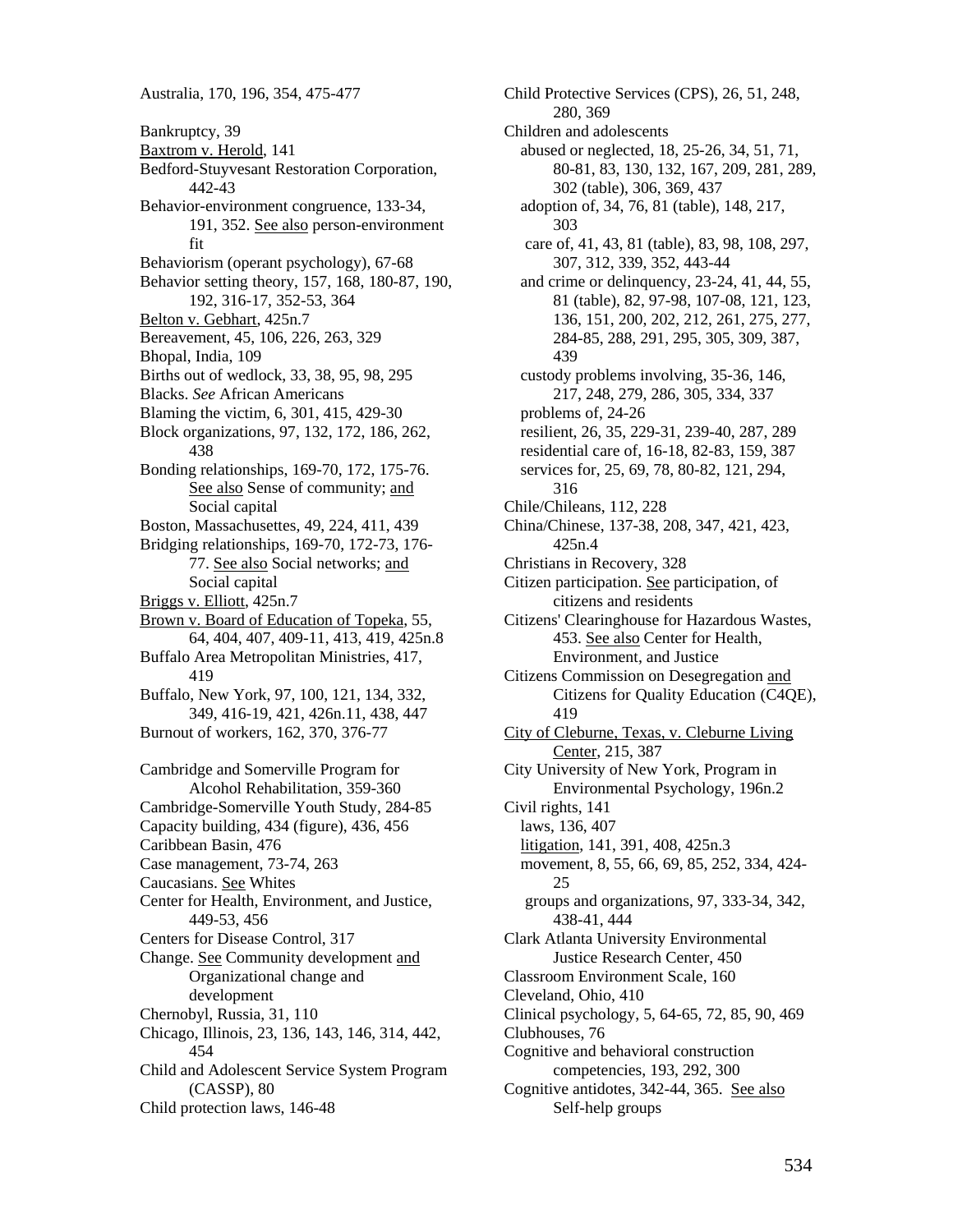Collective efficacy, 169-71, 173-74, 177, 434 (figure). See also Empowerment Columbia University Law School, 410 Communitarianism, 172-73, 298 Community, 118, 126 Community action, 51, 65, 76, 171, 250, 451, 454, 470 Community Adaptation Scale, 359 Community-based health promotion, 171, 292, 315, 321-22 Community competence, 433 Community confidence, 173-74 Community development, 174-76, 292, 432- 44. See also Economics and Employment Community Development Corporations (CDCs), 435, 438, 441-44 Community Development Society, 470 Community-environmental psychology, 179- 80, 196n.2 Community mental health, 5, 54, 69-70, 74, 428 History of, 55-56, 59, 61-67, 69, 77, 85, 132, 224, 389 Community mental health centers, 17, 65-67, 69, 77, 372, 401n.1 Community Mental Health Centers Act, 62, 69, 272, 382 Community opposition to perceived threats, 110, 134, 215, 321, 335, 337, 386-87, 445-55 Community organizations, 4, 110, 127, 136, 169-77, 328-30, 336-38, 351-52, 368- 73, 378-80, 401-02n.1, 405, 433-56, 471-72, 475 Community organizing, 10, 173, 171-73, 176- 77, 238, 329, 419, 435-38, 441, 444-50, 472 (table), 475 Community-Oriented Programs Environment Scale (COPES), 161-62 Community Progress, Inc., 371-73 Community psychology, 3-10, 15, 458, 477-78 international examples of, 170, 475-77 model of, 90-91. See also Dohrenwend model of psychosocial stress opportunities for intervention in, 101-14, 455-56 origins of, 54-55, 64-65, 67-69, 85 principles of practice in, 150-53 relationship of other scientific disciplines to, 4-6, 458-64, 468-75 values and ethics, 6-9, 464-68 Community satisfaction, 171-74 Competence building, 195, 274, 292-301, 319, 324, 430, 433. See also Prevention Competence to stand trial, 144

Consciousness raising groups for women, 339- 41, 346, 348, 354, 365n.1 Consultation, mental health, 67. 74, 83, 151, 160 Consumers of mental health/retardation services, 36, 50, 58, 69-70, 73-78, 103, 126, 129, 132-36, 139-40, 144, 153, 185-94, 263-65, 301, 361-62, 388-92, 432. See also Mentally ill, Mentally retarded, National Alliance for the Mentally Ill as providers of services, 76, 134, 327-33, 339-49, 353-60 Consumer Advisory Board v. Glover, 392 Contamination. See Disasters and Environmental threats COPES, See Community-Oriented Programs Environment Scale Coping, 4, 29, 91 (figure), 103-05, 193-94, 233-45, 266-67, 296, 316, 321, 324n.2 and culture, 252-54 individual and situational differences in, 243-45 religion in, 245 in self help, 331-33, 339-42, 348 Cost-effectiveness, 84, 130, 236, 273, 275-76, 281, 283, 292, 297, 309, 314, 323, 360, 364, 452 Crime, 8, 23-24, 32, 40, 44, 49, 55, 95, 97, 99, 100, 109, 126, 132, 142-43, 146-47, 178, 199, 205, 355, 422, 429, 439, 459 prevention, 171, 173, 178, 285, 309, 434 (figure), 437 Criminal justice system, 18, 20, 49, 84, 140, 142-47, 200, 202, 242, 355, 369 Criminalization of persons with mental illness, 18, 71, 139, 142-44, 165 Crisis intervention, 72, 91 (figure), 101-02, 151, 263, 275, 283, 361, 388, 469 Crisis theory, 224-27, 234, 272, 437 and stages of crisis resolution, 241-43 Cuba, 476 Cult of curability, 57 Cultural diversity. See African-American, Asian-Americans and Pacific Islanders, Hispanics or Latinos, Homosexuality, Labeling - and cultural stereotypes, Niche breadth, School desegregation, Whites Davis v. County School Board of Prince Edward County, 425n.7 Debt, 39-40 Declaration of Independence, 57, 405

Deinstitutionalization, 61, 70, 73, 140, 192, 199, 263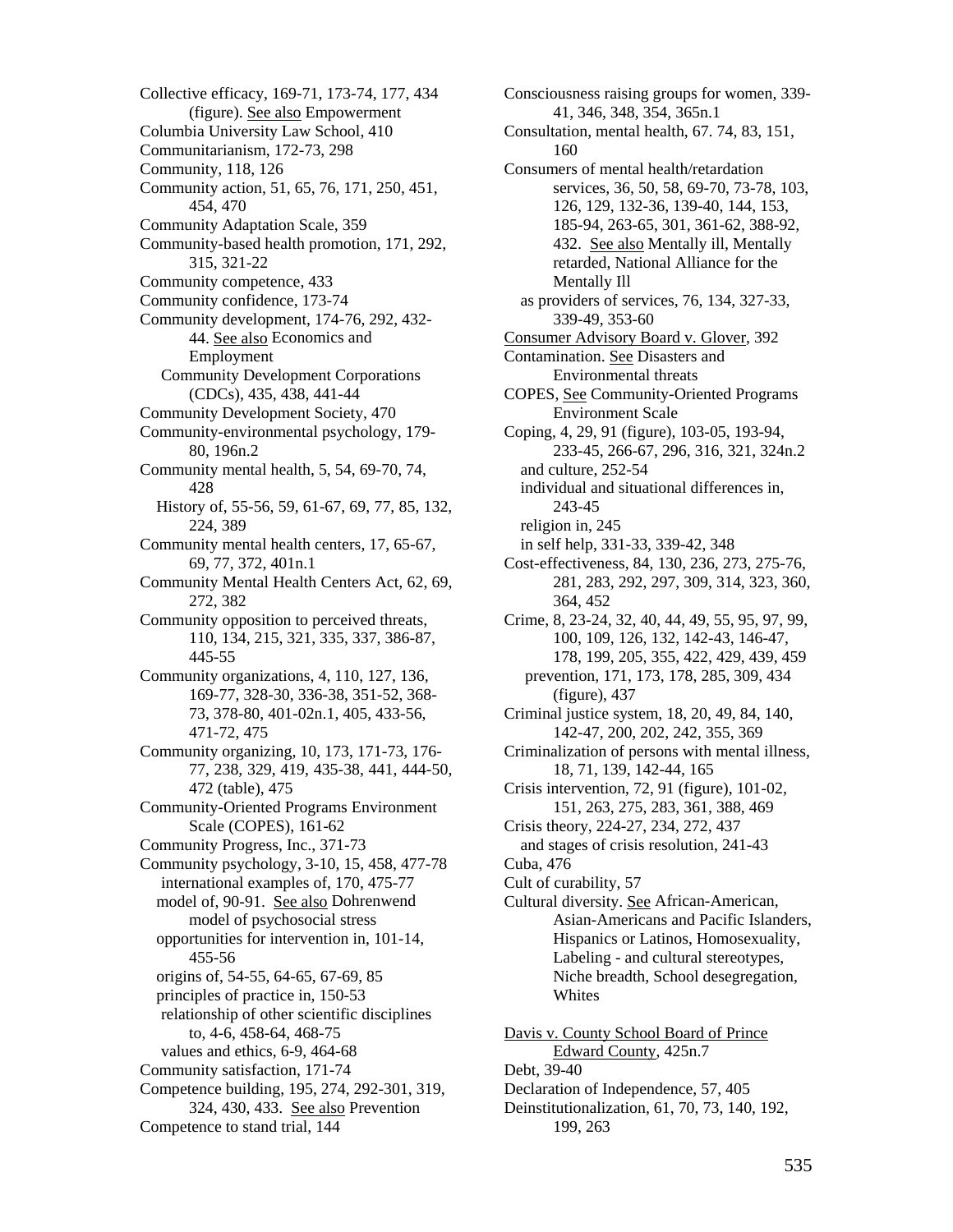and homelessness, 70-71 of the mentally ill, 16, 58, 70, 73, 128-30, 133, 136, 144-45, 153, 194, 211, 384, 388-89 of the mentally retarded, 137, 145, 384 Delinquency. See Children and adolescents and crime or delinquency Desegregation. See School desegregation Detroit, Michigan, 412 Deviance. 198-201, 204 (figure), 205, 215-16, 218, 430; See also Labeling amplification, 208 control, 63, 203, 205, 346 primary, 199-200, 203, 205-07, 219, 429 secondary (career), 199-201, 218 and self-help groups, 333-34, 346 Diagnosis benefits of, 218 inadequacies of, 20, 24, 46, 50, 90, 114-15, 132, 142, 145, 432 and labeling, 198, 207-11, 213, 217, 282 Diagnostic and Statistical Manual of Mental Disorders (DSM), 44, 52, 145, 208, 210, 334 and homosexuality, 334 Dioxin, 107, 451-54, 459. See also Environmental threats Disasters, 30-32, 44, 102, 109-10, 178, 223, 226, 445, 448. See also Environmental threats Discrimination. See African-American, labeling and discrimination; and Segregation Divorce, 33, 35-36, 44-46, 48, 52, 110-111, 217, 227, 240, 247, 255, 260-61 children of,35-36, 111 249-50, 262, 305 self-help groups for those coping with, 106, 336-37, 340, 364 Dohrenwend's model of psychosocial stress, 10, 28, 90-95, 97, 101-115, 151, 179, 193, 219-220n.2, 221-222, 229, 231-33, 245, 469 Drug abuse. See Substance abuse; and Alcohol abuse Drug Abuse Resistance Education (D.A.R.E.), 321 Early Head Start. See Head Start Ecological disasters. See Disasters and Environmental threats Ecological psychology. 64, 179-80, 357; See also Behavior setting theory Ecological-Psychopolitical Model for community action-research, 471-75, 477

Ecologies, 163-65, 223-25, 351, 473

Ecology or ecological systems and theory in community psychology, 6-8, 10, 15, 44, 46, 72, 95, 97, 100-01, 117-56, 162-63, 166, 174-75, 187, 191, 195, 197, 219, 232, 281, 289, 301, 305-06, 322-23, 333, 367, 427, 430, 434 (figure), 435, 437, 442, 455-56, 477 and law, 139-48 and practice, 150-53, 350, 358 principles of, 83, 126-37, 155, 187, 300, 318, 349, 442. See also Adaptation; Interdependence; Resources; Succession and research, 121-25, 161, 187, 458-64, 470-75 and self-help, 349-53 and values, 149-50 Economics, 7-9, 14, 24, 31-33, 45, 68, 92-93, 106, 119, 187, 223, 227, 230, 233, 240, 252-53, 261, 263, 265, 370, 379, 382, 469, 471, 473. See also Community development, Employment, and Poverty and community action/development, 174- 76, 428-30, 433-38, 440, 444, 449 and ecological principles, 126-27, 130-31, 135-36, 138, 455 and environmental justice, 451, 454, 472- 74 and homelessness, 38-39, 71-72, 375 and inadequate income due to unemployment, debt, or divorce, 35-43, 95-101, 111-12, 376 of the mental health system, 17, 48, 55-56, 58, 61-62, 64, 191-92, 214, 389, 428 and prevention, 272, 283-85, 291, 297, 309, 320 and school reform and desegregation, 399- 400, 404, 408, 410, 422, 425 and self-help, 327, 331-32, 335, 357-58, 361 Ecosystem, 118, 126-28, 132, 140, 142, 145, 436, 438 Educational reform, 274, 393-400 Elderly, 4, 16-18, 30, 48, 56, 61, 70, 137-38, 158-59, 179, 184, 228, 245, 248-50, 260, 285, 291, 336, 387 Elizabethan Poor Laws, 56-57. See also Economics and Poverty Emancipation Proclamation, 406 Employee Assistance Programs (EAPs), 265, 275, 283, 376 Employment, 6, 8, 33, 41-44, 48, 55-56, 65, 68, 126-28, 131, 135-36, 167-69, 184-85, 191-92, 210, 215-16, 273, 275, 290,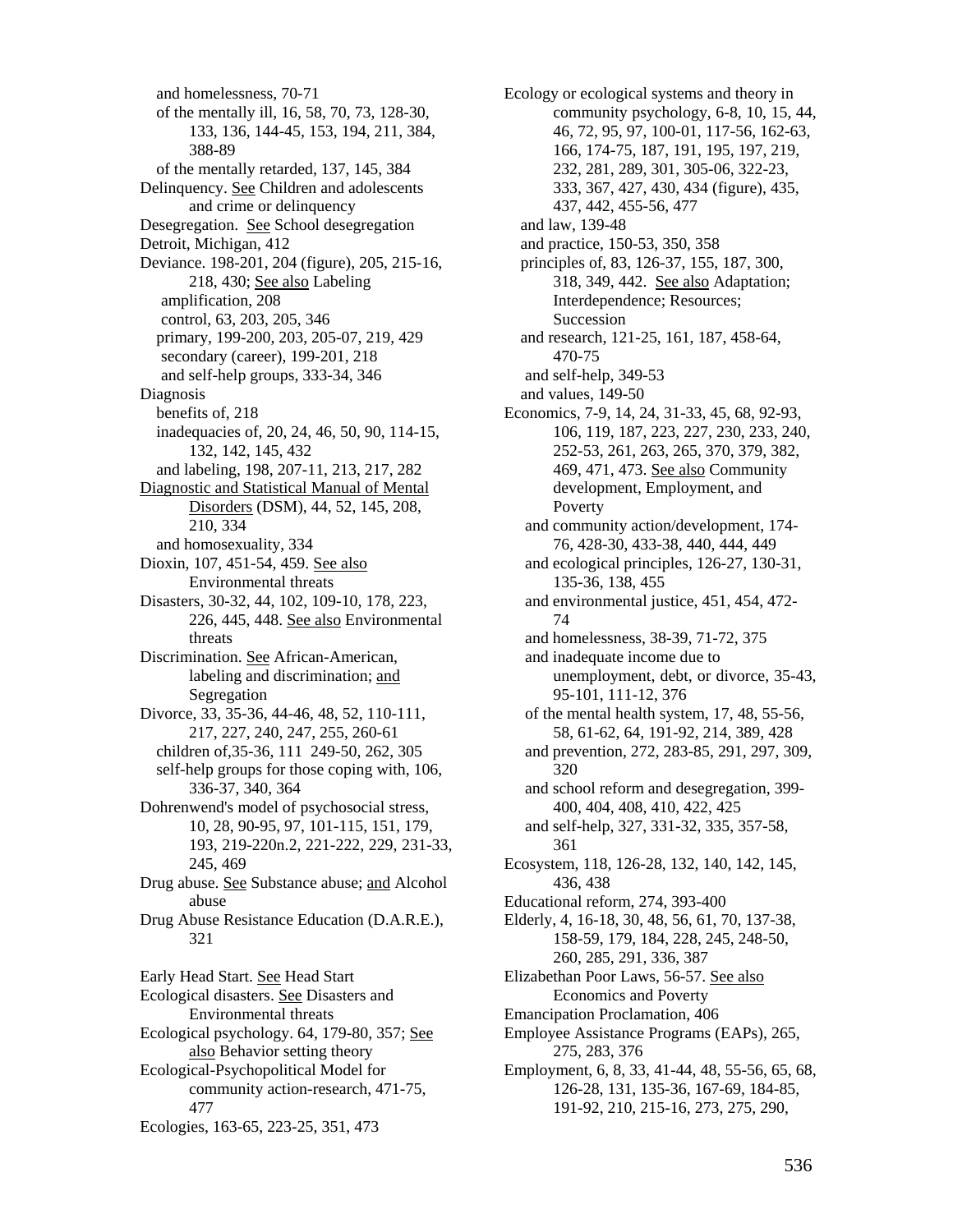300, 374, 377, 455. See also Economics and Poverty and community action/development, 434, 438, 442-44, 454 and homelessness, 71-72, 432 and Residential Youth Center, 371-73, 383 and stress and coping, 37-39, 92, 95-100, 104-06, 111-13, 240, 248, 252-53, 263, 376-77, 385-86 and support interventions for people with disabilities, 263-65 Empowerment, 4, 6, 52, 66, 102, 113, 120, 188, 191, 195-96, 292, 315-16, 320, 456, in community development, 434 (figure), 436, 456 in the Ecological-Psychopolitical Model of community action-research, 472 (figure), 473, 477 in environmental causes, 110, 352, 474-75 in organizations and settings, 162, 171, 377-79, 401, 419, 436 paradoxical aspects of, 430-33 in self-help groups, 327, 351-52, 361 in social action, 444, 449 and social capital, 169-77 Encoding strategies and personal constructs, 193-94, 254 Environmental Design Research Association, 470 Environmental racism and justice, 450-54, 472 (figure), 474-75 Environmental psychology/environment and behavior, 177-80, 192, 196n.2, 472 (figure), 474-75 Environmental threats, 30-32, 109-110, 178, 238, 352, 434 (figure), 436, 445-55, 471, 472 (figure), 475. See also Dioxin; Disasters; and Stressful life events Epidemiology, 15, 19, 51-53, 320, 459-60. See also Prevention, basic concepts in; Prevention, public health model of; and Public health. Equal Rights for Fathers, 337 Ethics of community intervention, 282, 464-68 European-Americans. See Whites Evaluation research, 3-4, 6, 15, 65, 74, 111, 156, 162, 180, 385, 403, 458, 469-70, 474, 476 of consultation services, 160 of crisis intervention, 101 of educational reforms, 297-99, 393-400, 461 of mental health care settings, 59, 185, 192, 301, 360-63, 387-90

 of mentoring and other youth programs, 261, 373 politics of, 377, 402n.2, 458-64 of prevention programs, 282, 284, 287, 306-08, 311-12, 313, 316, 323-24 of self-help groups, 353-55, 359, 364 Fairweather lodge, 157, 187-192, 195, 203, 206, 367 Families blended, 36, 62 female-headed or single parent, 32-33, 37- 38, 62, 84, 98, 100, 111, 308, 330, 336, 418, 432 impact of problems on, 16-17, 19, 25-27, 34, 37-39, 48-49 involvement in Head Start by, 307-13 and mental illness, 25, 248, 340, 344, 355, 361. See also National Alliance for the Mentally Ill self-help and the ideal model of, 339-42 social support and the ideal model of, 254- 56, and work and finances, 41-42. See also Economics and Employment Family Environment Scale, 158 Fathers Rights Metro, 337-38 Fear of crime, 23, 109, 171, 218, 241-42 Federal Emergency Management Agency (FEMA), 30 Feminization of poverty, 98-99. See also Poverty, gender and Gays. See Homosexuality Geel, Belgium, 133-34, 206 Gemeinschaft, 176. See also Bonding; Neighboring; and Sense of community Gender and alcohol and substance use, 22 and criminal victimization and offending, 18-19, 23-24 and divorce and, widowhood, 35, 45-46 and HIV and herpes infection and other medical problems, 27-30, and psychological distress, 46, 101-02 and self-help, 327, 332, 334, 337, 343, 348, 354. See also Consciousness-raising and social roles and rules, 42, 163, 166 and work and income, 8, 37, 41-42, 133 Genital herpes. See Herpes Germany, 476 Gesselschaft, 176. See also Bridging; Social networks; and Participation Glad game. See Pollyanna Gong Lum v. Rice, 425n.4 Green v. County, 415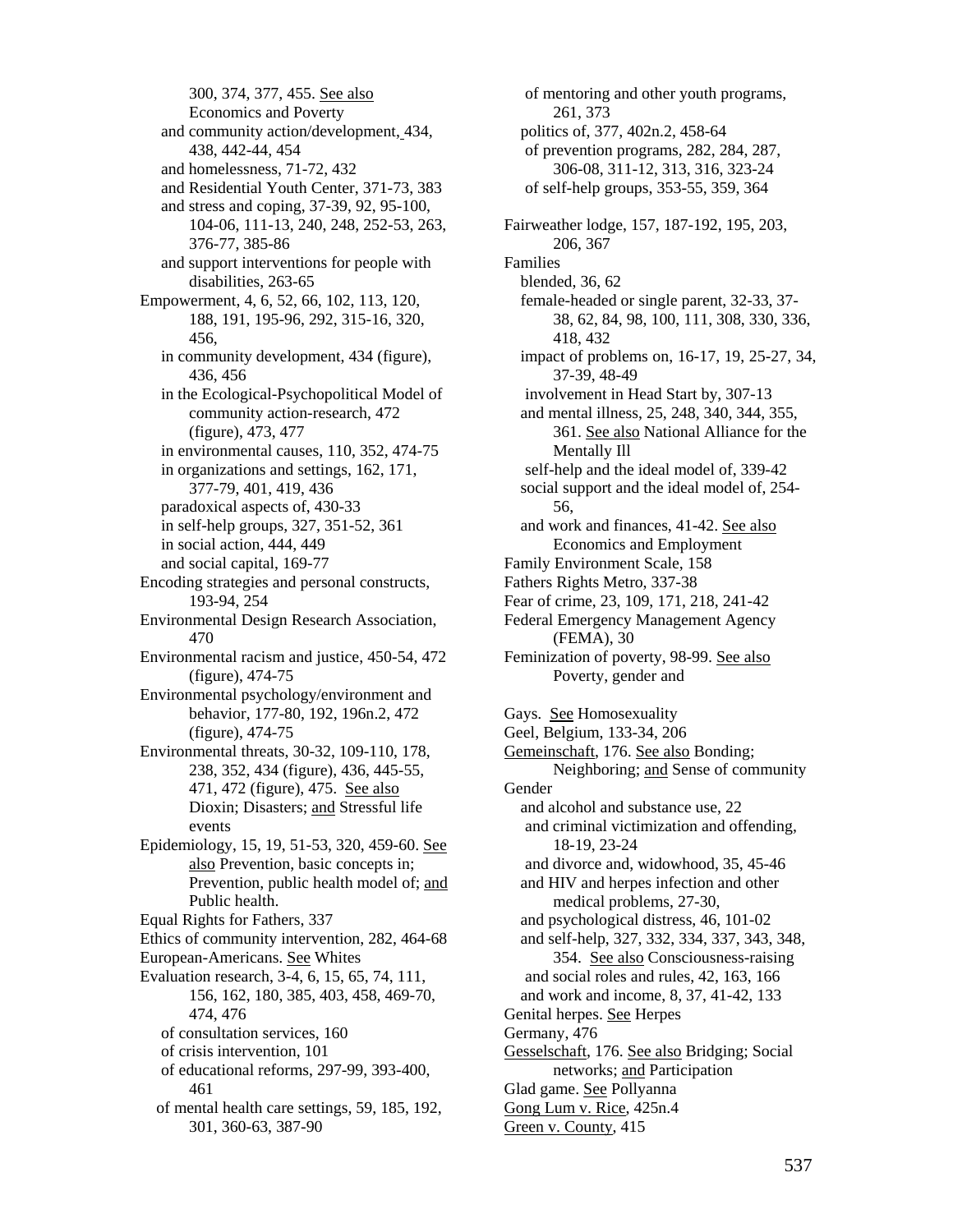Group Environment Scale, 158 Group homes for the mentally ill and mentally retarded, 16-17, 19, 134-35, 137, 161, 214-15, 387 GROW (self-help groups), 158, 187, 348, 353- 54 Habitat, 128, 131, 352 Harlem Valley Psychiatric Center, 387- 90, 402n.3 Harvard Laboratory for Community Psychiatry, 65 Head Start, 84, 108, 113, 153, 156, 273, 293, 306-13, 324, 367, 394, 401n.1, 432, 455 and IQ scores, 307-10 Health care costs due to alcoholism and job stress, 355, 376 managed, 47, 50, 74-75, 77-78, 80, 82. 209, 273, 363 reform of, 273, 320, 322, 324n.1, 332 Health promotion, 171, 292, 315, 321-22, 472 (figure) Healthy People 2010, 21, 272, 304 Helper-therapy principle, 347, 360 Herpes, 27-29 Hispanics or Latinos, 30, 37, 108, 412, 421-22 **History**  of community psychology, 61-69 of mental health care, 54-64, 69-70, 73-74, 76-78 of school desegregation and civil rights litigation, 404-22 Homebuilders (assertive support program), 75 Homelessness, 16, 38, 70-72, 75-76, 80, 126, 132-33, 136, 138, 205, 432 Homosexuality (gays, lesbians), 133, 199, 207, 250, 314, 316, 320, 328, 334-36, 342, 346, 363, 430 Hong Kong, 137-38 Hooker Chemical Company, 447, 456n.2 Housing, 6, 30, 38, 56, 65, 71-72, 74-75, 77, 96, 100, 112, 123, 126, 132, 136, 138, 170, 172, 178-79, 184-85, 262-63, 375, 411, 432-35, 437-38, 441-44. See also Homelessness Houston, Texas, 394-95 Howard University, 407-08 Human Immunodeficiency Virus (HIV). See Acquired Immune Deficiency Syndrome

Identity. See Social identity Ideology, 66, 69, 150, 154, 172, 319, 474

 and the family model of social support, 254-55 in self help groups, 165, 168, 324n.2, 339- 46, 349-51, 359, 362 and setting creation and change, 5, 58, 368- 71, 389 Illinois, 146-47, 354 Improving Social Awareness-Social Problem Solving (ISA-SPS) Program, 294-96, 276 Incidence, 50, 63, 102, 105, 112, 113, 147, 227, 355, 359-60 definition of, 15, 274-75, as related to prevention, 274-75, 278-79, 284, 287, 289, 291-92, 301, 304, 314- 15, 318, 323 Income. See Economics, Employment, and Poverty Industrial/organizational behavior/psychology, 4, 379, 469 Institute of Medicine (IOM) of the National Academy of Sciences, 272 Interdependence, principle of, 120, 128-29, 136, 138-40, 142, 145, 151, 153, 187, 367, 467 Interdisciplinary, 31, 177, 179-80, 195, 196n.2, 458, 468-71, 473, 476-77 Internet, 329, 342, 346, 363-64 International community psychology, 170, 476 Interpersonal cognitive problem-solving skills, 184, 293-95 Involuntary hospitalization, 70, 73, 139, 141, 202, 361-62 IQ scores, 229-30, 294 and Head Start, 307-10 Isolation. See Aloneness Italy, 170, 476 Israel, 170, 476 Jackson v. Indiana, 144 Jails and prisons, 16, 18-19, 23-24, 48, 55, 57- 58, 82, 98, 140, 143-45, 166, 198, 211- 12, 355, 383, 386, 390 Japan, 109, 128, 373 Job Corps, 371-72 Job enrichment, 377-78 Jobs. See Economics and Employment and Poverty Job stress, 376-77 Joint Commission on the Accreditation of Hospitals, 388 Joint Commission on Mental Illness and Health, 46, 61, 80, 272

Joint Commission on the Mental Health of Children, 80

Journal of Social Issues, 64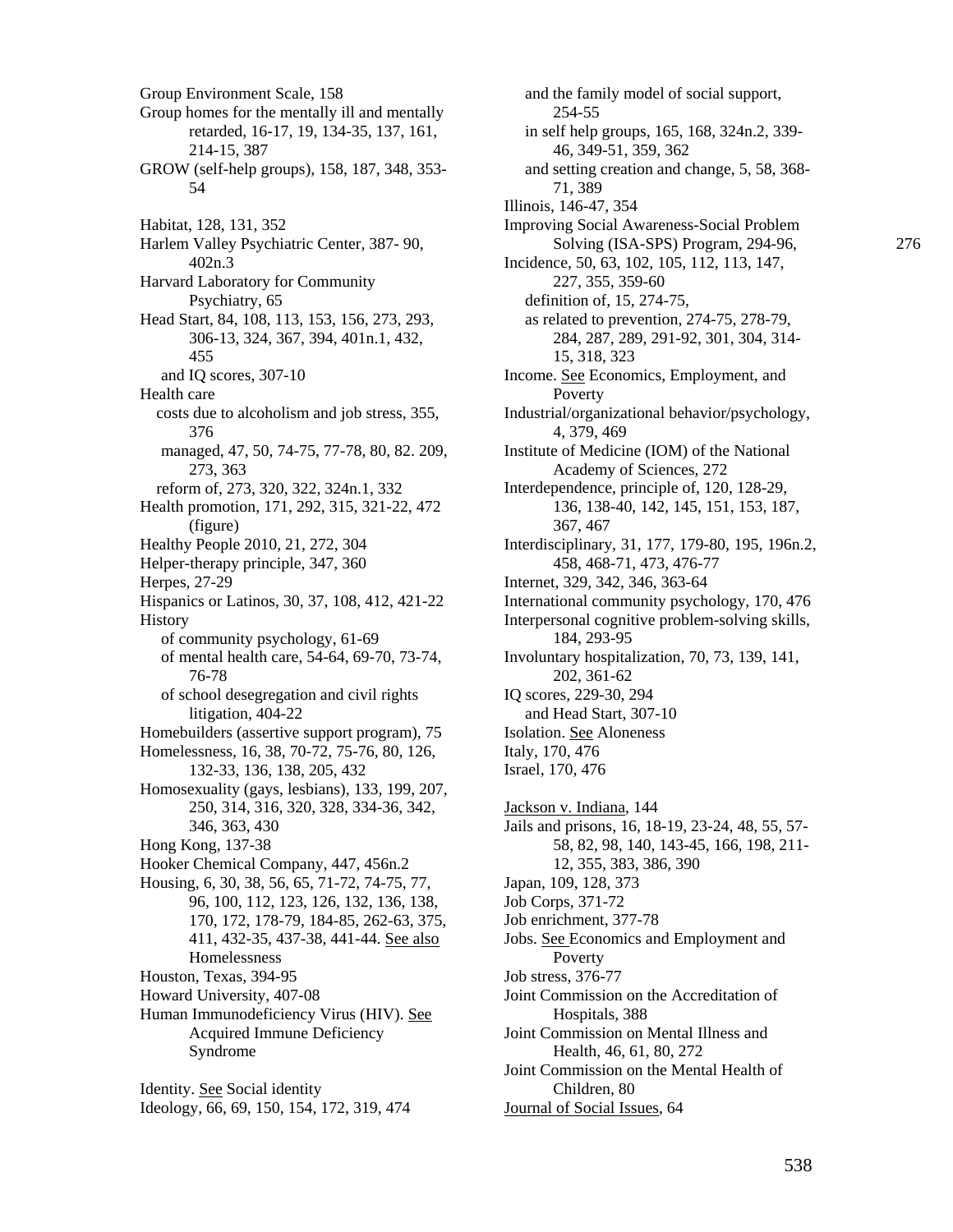Juvenile delinquency. See Children and adolescents and crime or delinquency Juvenile justice system, 18, 24, 48, 80, 81 (table), 82, 212, 262, 309 Keyes v. Denver, 410, 416 Korea, 128 Ku Klux Klan, 152 Labeling of deviance, 108,334, 384, 429, 431 and cultural stereotypes, 202 and diagnosis, 207-11 and prevention, 276, 278, 285, 467 sociological theory of, , 198-220, Critique of, 217-18 Laboratory for Community Psychiatry at Harvard, 65 Lackawanna, New York, 127-28 Latin America, 476 Latinos. *See* Hispanics Law enforcement. See Police; and Criminal justice system Law, use of social research in, 410, 413-15 Legler community in Jackson, New Jersey, 110 Leisure in American society, 43-44 Liberation, 343, 471-75, 477 Liberator, 343 Loneliness. See Aloneness Los Angeles, California, 18, 144 Love Canal, 31, 92, 106, 109, 213, 352, 402, 445-50, 453-54, 456n.1-2, 459-62 Love Canal Homeowners Association, 335, 337, 348, 362, 445-448, 454, 475 Male Marriageable Pool Index (MMPI), 33, 99-100 Managed care, 47, 50, 74-75, 77-78, 80, 82. 209, 273, 363 Markov chains,302-04, 306 Marriage, remarriage, and parenthood, 32-33, 35-36, 99-100, 111, 147-48, 217, 226, 313 Mass media, 9, 60, 102, 146, 314, 318, 338, 348, 353, 446-47, 453, 456 Matrix organization, 372 "Maximum feasible participation," 66 McLaurin v. Oklahoma State Regents for Higher Education, 425n.5 Medical illness, 26-30, 313-20 Medical model, 7, 21, 48-53, 58, 74, 83-84, 114, 198-99, 225, 283, 331-33, 358, 361, 464-65 Medications. See Psychotherapeutic drugs Mental health care. See also Psychosocial Rehabilitation

 barriers to, 46-50, 77-78, 332 for children, 24-25, 79-85 history of, 54-64, 69-70, 73-74, 76-78 inpatient, 16-17, 20, 73-74, 139. See also Mental hospitals intervention spectrum of, 276 (figure) least restrictive setting for, 185 for ethnic minorities and non-native speakers, 78-79 outpatient, 19-21, 76-77, 196n.3 private, 17, 47, 49, 57-58, 74, 77-78 professional personnel available, 46-48 as social support, 219, 248, 251 Mental Health Law Project, 391 Mental hospitals, 16-17, 47-48, 55, 57-59, 60, 70, 73, 139, 141-42, 198, 202, 210-11, 383, 386. See also Mental health care, history of and inpatient alternatives to, 74-78, 388 chronic patients in, 58-59, 200, 218 as an example of organizational change, 387-90 employment provided by, 58, 389 lengths of stay in, 17, 73, 236, 353 and politics, 57-58 private, for-profit, 74 as "total institutions", 139, 149, 211 Mental illness, 59, 193 labeling theory of. See Labeling people with. See also Consumers criminalization of, 18, 139-40 dangerousness of, 139, 141-43 families of, 144, 214, 247-48, 340, 344-45, 361-62. See also National Alliance for the Mentally Ill rights of, 70, 140-41, 185, 188, 189 (table), 196n.3, 212, 361, 375, 383, 431 social status of, 189 (table) public stereotypes of, 202 and social class, 63, 149 Mental retardation court-ordered change in care for, 390-93 people with, 70, 135, 215 special settings for, 17, 25, 62, 70, 215, 384, 387, 391-92 prevention of, 309. See also Head Start Mentoring programs, 261 Mexico/Mexicans, 316, 476 Michigan Jobs Project, 99, 105, 112, 273, 290 Michigan State University, 65 Michigan welfare reform, 375 "Midwest", community of, 181-82 Military psychiatry, 59-60 Milliken v. Bradley, 411 Mobility, residential, 45, 331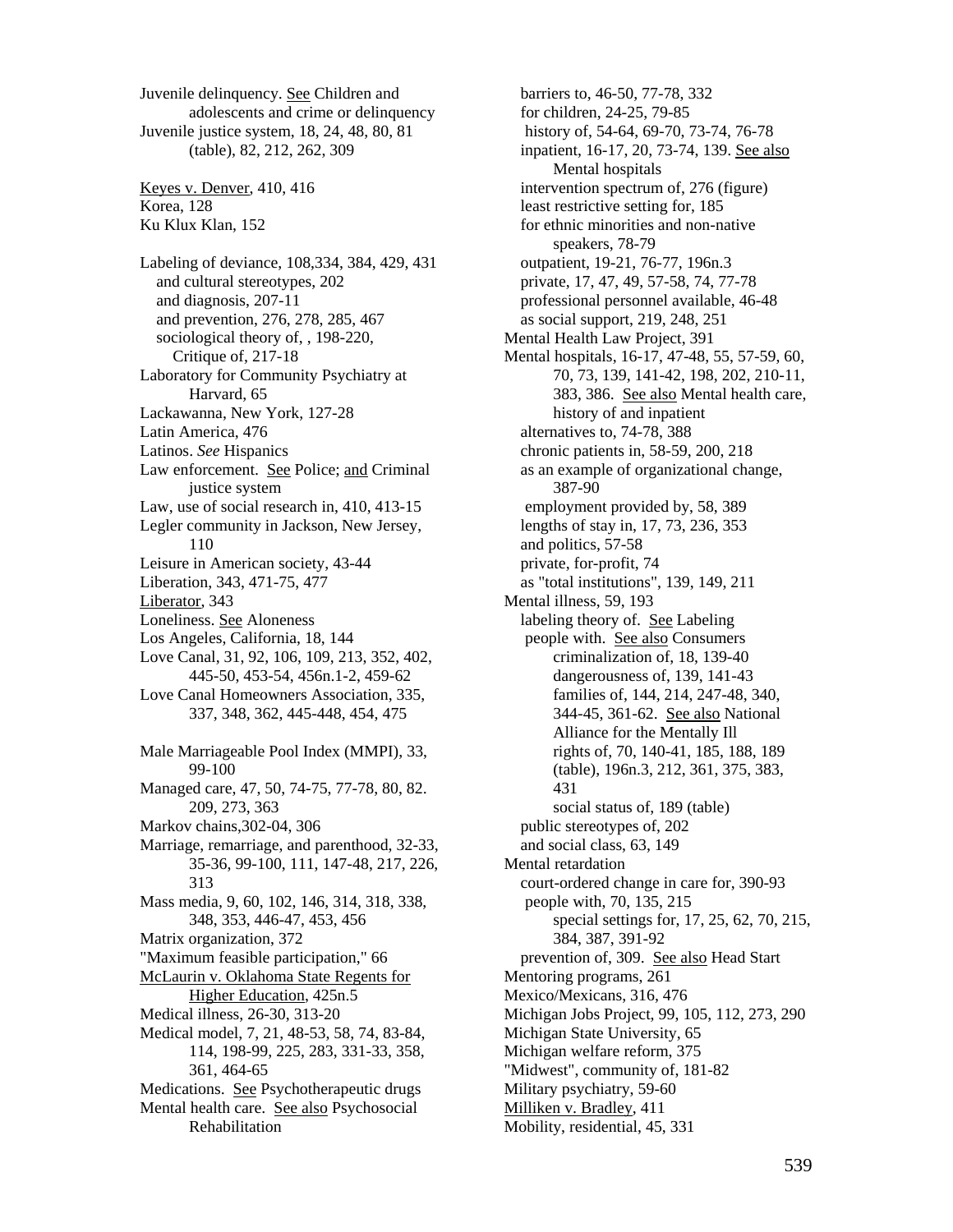Moralnets, 262, 327, 341. See also Self help Mothers Against Drunk Driving (MADD), 343 Multiple levels of analysis or intervention, 3-5, 7, 10, 72, 95, 110, 117-19, 123-24, 129, 169, 171-75, 177-78, 183, 187, 299, 301, 351, 376, 379, 404, 430, 434 (figure), 436, 471, 472 (figure), 473-75, 477 Mutual aid organizations, 172, 331, 439-40. See also Self-help groups Mutual criticism, 346, 373 Mutual help groups. See Self-help groups Mutual obligation, 56, 78 Narcotics Anonymous, 261, 328, 350 Nation of Islam, 440 National Advisory Mental Health Council, 79 National Alliance for the Mentally Ill, 144-45, 214, 339-40, 344-45, 361-62 National Assessment of Education Progress (NAEP) tests, 396 National Association for the Advancement of Colored People (NAACP), 407-10, 440 National Association for Mental Health, 349 National Association of School Psychologists, 470 National Center for Education Statistics, 25 National Institute of Mental Health (NIMH), 61, 65, 361 National Negro Business League, 440 National Self-Help Clearinghouse, 329 Native Americans, 30 Neighboring, 132, 169-74, 176, 191, 281, 328, 351, 434 (figure) Neurosis, psychoanalytic conception of, 51, 225 New Haven, Connecticut, 371-72 New Mexico, 47, 412 New Orleans, Louisiana, 406, 450 New York City, New York, 30, 291, 297, 298, 316, 318, 321, 382, 448 New York City More Effective Schools Program, 382 New York State Health Department, 446-47, 460-62 New York University (Program in Community Psychology), 64 New Zealand, 261, 476 Niche, ecological, 133-35, 139, 142, 145, 150, 175, 207 Niche breadth, 133, 135, 142, 150, 182, 222, 350, 442 No Child Left Behind Act (2001), 311, 393 Normative ecology, 164, 223, 253

Moral therapy/treatment, 57-58, 431

"Not In My BackYard" (NIMBY). See Community opposition to perceived threats Nursing homes, 16, 18, 48, 70, 159-60 O'Connor v. Donaldson, 383 Office of Economic Opportunity, 65, 307 Oneida community, 206 Operation PUSH, 440 Operation Rescue, 329 Operation Return, 264 Opportunities Industrialization Center, 440 Oppression, 52, 152, 222, 334, 383, 471-477 of mental health system, 50, 149, 198-99, 361 of segregation, 404, 424 Organizational change and development, "before the beginning" stage, 55, 369, 372, 388, 438 conflict as essential to, 152, 158-60, 164, 174, 176, 369, 374, 444 and empowerment, 162, 171, 377-79, 401, 419, 436. See also Empowerment in existing organizations, 367-68, 373-401 first- and second-order, 375 ideologies in, 4, 369, 372, 383, 389 leadership in, 361, 371, 379-80, 388, 391-92, 401, 437, 441-42, 450 media publicity effects on, 338, 348, 353, 446-47, 453, 456 and organizational learning, 379-80, 472 (table) and organizational structure, 372-73, 375- 78, 386, 389, 401 production and satisfaction goals of, 380-81 social and political context of, 381-87, 390- 400 types of, 375, 377 under court supervision, 383, 390-93. See also School desegregation Oskaloosa ("Midwest"), Kansas, 109, 181 Paradox, 173, 259, 430-33, 455-56, 468 Paraprofessionals, 66, 261, 383, 388 Parents Anonymous, 328, 360 Parents and Friends of Gays and Lesbians (PFLAG), 328, 334 Parents Without Partners, 111, 327-28, 336 Parham v. J. and J. R., 207 **Participation**  of citizens and residents, 6, 79, 132, 169-76, 183, 307, 319, 322, 328, 416, 433-39, 442, 449, 456 of clients or patients, 6, 66, 85, 185, 190-91, 199, 350-51, 373, 384 of workers, 377, 379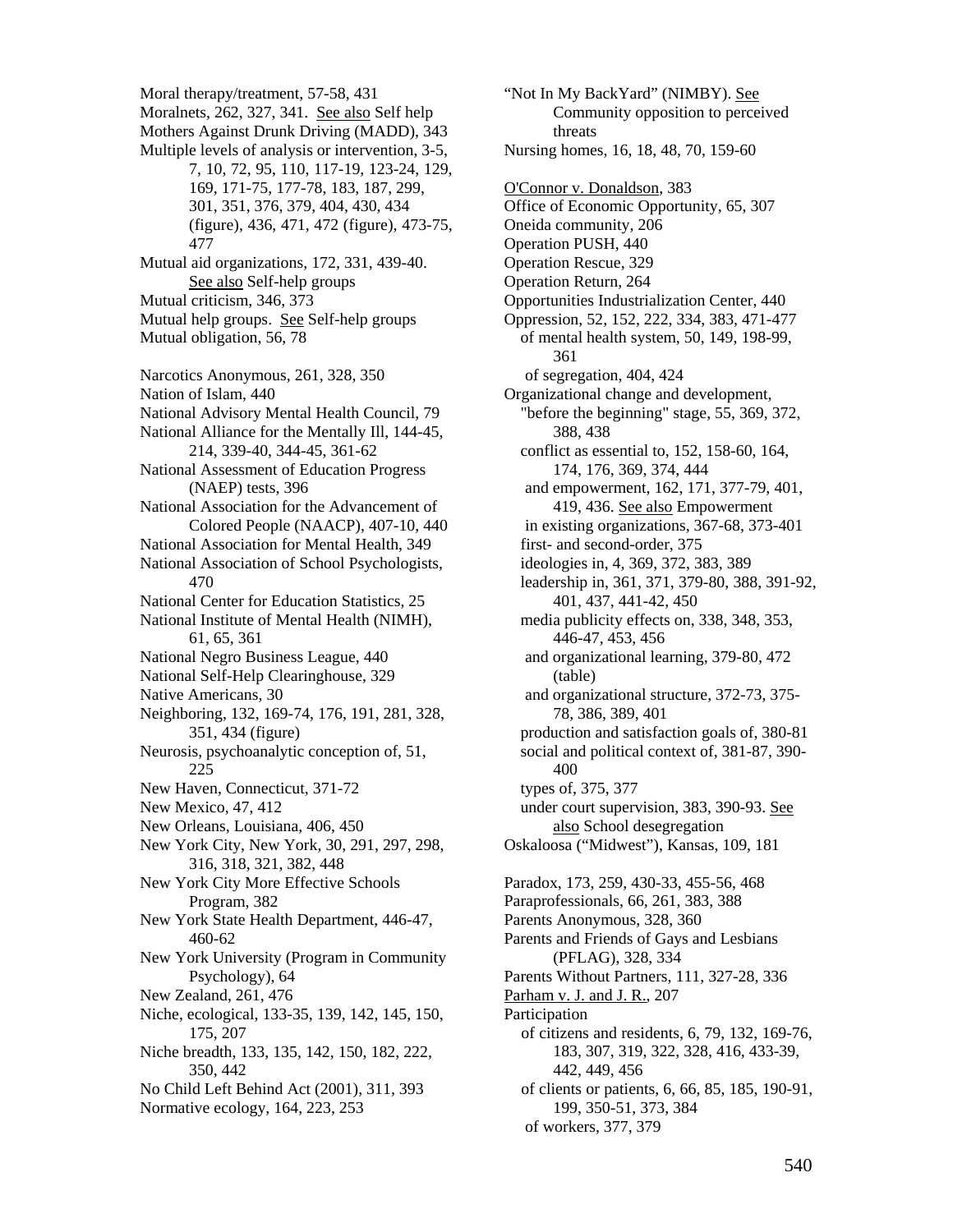Partners and Friends of Incest Survivors, 328 PCB dairy farms in Michigan, 110 Peace Mission Movement, 440 People of Color Leadership Summit, 450 Perceived social climate, 157-162, 195 personal development dimensions (independence, achievement), 158, 161, 191, 299, 350 relationship-oriented dimensions (cohesiveness, conflict), 158, 191, 299, 350 in self help groups, 350-51 system maintenance and change dimensions (organization, control), 158-59 Perry Preschool study, 308-310 Personal Responsibility and Work Opportunity Reconciliation Act, 37, 312. See also Welfare, reform Person-environment fit and interaction in behavior-settings, 185-88 in conceptualizing problems, 5, 7, 135, 150, 156-57, 161, 166, 168, 177, 184, 195, 222, 300-01, 385 in self help groups, 330, 333, 349-50, 352 Pineland (Maine) Center, 391-92 Place attachment, 32, 173-74, 176, 179, 432 (figure) Plessy v. Ferguson, 406-09, 425n.4 Poland, 476 Police, 23, 30, 63, 84, 112, 140, 142-45, 166, 202, 205, 242, 248, 369, 372-73, 439 Political action. See Social and political action Political environment/context, 7, 129, 187, 320, 434 (figure), 456, 459, 472 (figure), 473 Political science, 68, 173, 175, 400, 470-71 Pollyanna (and the Glad Game), 235, 238, 244 Positive mental health, 55, 63, 193, 291-97 Poverty, 36- 40, 72, 80, 95-100, 113, 126, 149, 222, 239, 399, 428-29, 471. See also Economics and Employment gender and, 32, 35, 98 and Head Start, 307, 432 index of, 37 War on, 55, 64-66, 76, 149, 307, 371-72, 401n.1, 432, 438, 440 Power relationships, 67, 140, 142, 149, 167, 169, 229, 401, 410, 418, 458, 463, 471, 473-74, 477. See also Empowerment; Social and political action; and Political environment/context in communities, 66, 153, 428-29, 440, 449, 461, 478n.4 defined, 382 and labeling, 204 (figure), 205, 213

 in organizations, 371, 377-79, 381-83, 387, 389 and prevention, 280, 320 and self-help (individual vs. "higher" power), 194, 343-44 and social capital, 176-77 and social support (referent power), 251 Pregnancy, 41, 33, 104, 257, 319, 325n.3, 453 complications or miscarriages of, 28, 33-34, 109, 112, 228, 447, 460 out of wedlock, 294, 302-03. See also Births out of wedlock President's Commission on Mental Health, 78, 80, 272 Prevalence, 18-21, 24-26, 50, 60, 79-80, 90, 112, 114, 271, 283, 291, 317, 323, 359- 60 definition of, 15, 274-75 Prevention, 3-4, 8-9, 15, 22, 28-30, 59, 63, 69, 78, 84, 103-05, 109-15, 233, 236, 240- 41, 243-45, 259 (figure), 266, 271-325, 367-68, 376, 437, 469 basic concepts in, 274-77 of child maltreatment, 279-81 cost-effectiveness of, 273, 276, 281, 283, 286, 314, 320 through education, 52, 103-05, 320-21 of HIV/AIDS, 28, 186, 262, 273, 284, 313- 22, 324, 375 indicated. See Secondary prevention media-based, 9, 314, 318 politics and values in, 272, 274, 280, 284, 291-92, 301, 303, 307-08, 314, 318, 320-21, 430-32, 467 Primary (Universal and Selective), 63, 104, 244, 275-76, 283-324. See also Competence building accident prevention model of, 286, 301-06, 316-17, 324 partner violence and, 303-05 teen pregnancy and, 302-03 competence-building model of, 292-97, 299-301 protective factors and, 243, 286-88, 319 public health model of, 4, 8, 274-75, 283-84. See also Epidemiology research and development of programs in, 290-91 risk factors and, 278-81, 287-89, 296, 304 Secondary (Indicated), 275-83 prediction errors in, 278-82 Selective, 276, 278, 286, 307-314. See also Head Start; and Prevention, primary Tertiary, 275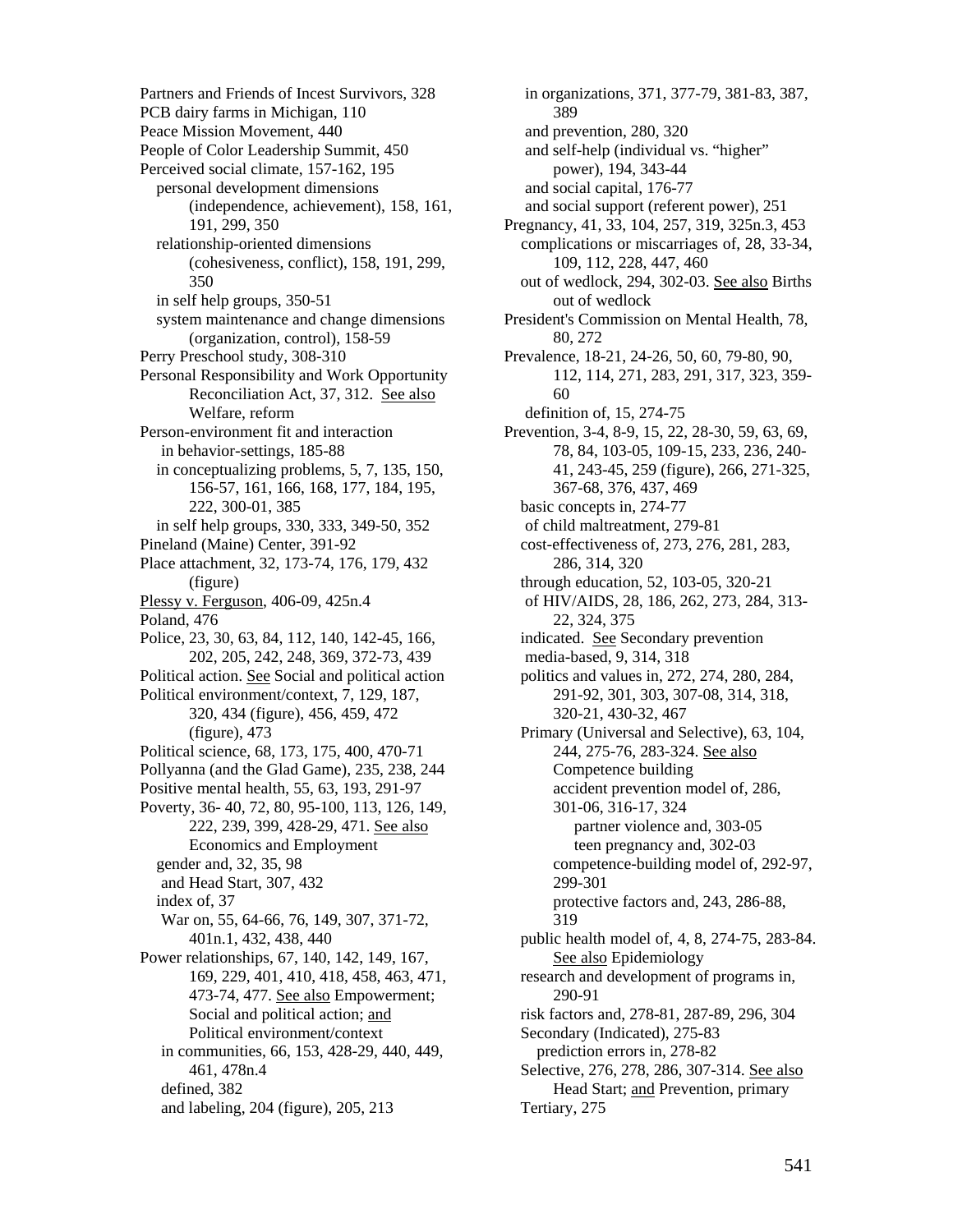Universal, 276, 278, 286 See also Prevention, primary Prevention in Human Services, 171 Primary Mental Health Project, 103, 274, 277- 78, 367 Prisons. See Jails and prisons Problem definition, 15, 118, 153, 428-33, 455 Problems in living, 8, 15-46, 48, 50, 52, 67, 202, 208, 257, 327, 331, 333, 335, 345 Program evaluation. See Evaluation research Prohibition, 459 Project Head Start. See Head Start Psychiatric hospitals, 16-17, 74, 82, 202, 387- 90. See also Mental hospitals Psychiatry/psychiatrists, 20, 46-50, 57-60, 63, 65, 141, 150, 199, 202, 208, 227, 272, 328, 357, 383, 471 Psychoanalysis, 59, 119, 225 Psycho-educational Clinic, Yale University, 371 Psychological mediators, 91 (figure), 93-96, 99, 103-05, 108, 110, 233, 241, 244, 266 Psychological sense of community. See sense of community Psychosocial rehabilitation (supported education, employment, and living), 74, 263-65, 275, 388 Psychosocial stress. See Dohrenwend model of psychosocial stress Psychotherapeutic (psychoactive) drugs, 43, 55, 333 Psychotherapy, 49, 59, 63, 74, 76-77, 238, 277, 283, 285 compared with self-help, 327, 332-333, 354, 356 and health insurance, 50 Public health, 4, 8, 274-75, 283-84, 469. See also Epidemiology; and Health promotion Puerto Rico, 476 Rand study on Texas education, 396 Rape, 23-24, 242, 249, 303-04 Reach, 349 Recovery from Mormonism, 328 Recovery, Inc., 194, 328, 343-46, 348, 350, 354 Religion, 36, 76, 133, 137, 171, 201, 206-08, 224, 373 and coping, 245 and self-help, 331, 336, 338, 343, 345, 356, 358 Rescue workers, 30-31, 102, 106 Residential Youth Center (RYC), 371-73, 383, 401

Resilience, 26, 225, 229-31, 239-40, 243-44, 287, 289. See also Children and adolescents, resilient Resource exchange, 120, 153, 172, 374 Resources access to, 8, 52, 96, 106, 125, 127, 129, 140, 150-51, 234, 349 and community development and empowerment, 428-30, 433-34, 436-40, 456 competition for, 9, 65, 125, 129, 369-70 cycling of,130-31, 138-39 Rochester, New York, 277, 367 Roe v. Wade, 76, 401n.1 Roles/role theory, See Social roles San Antonio Independent School District v. Rodriguez, 423 San Francisco, California, 191, 206, 421, 423 Schedule of Recent Experiences, 227 School desegregation, 10, 404-26. See also Segregation busing to achieve, 405, 410-11, 415-18 magnet schools and, 397, 417-18, 420-21 Social Science Statement and, 64, 409, 413- 15 social science theory in, 413-16, 425n.8 School Transitional Environment Program (STEP), 296-97 Schools in Buffalo, New York, 416-19, 421, 426n.11 in Gary, Indiana, 461-62, prevention in, 273-75, 277-78, 289, 294-99, 320-21 as settings, 180-82, 415-16 Scientific research, values, and epistemology, 3, 6, 57, 60, 68-69, 117-20, 124-26, 150, 154n.2,, 424-25, 452-53, 457-64, 474 Secondary gain, 93 Secondary prevention. See Prevention, secondary (indicated) Segregation, 97, 133, 136, 252-53, 422, 424, 441. See also School desegregation and belief in the inferiority of African Americans, 404-07, 463 and prejudice, 404, 413-14 and the "separate but equal" doctrine, 406, 408 stigmatizing effects of, 108, 407-08, 413 Select Committee on Children, Youth and Families, 80 Select Committee on Public Education (SCOPE), 393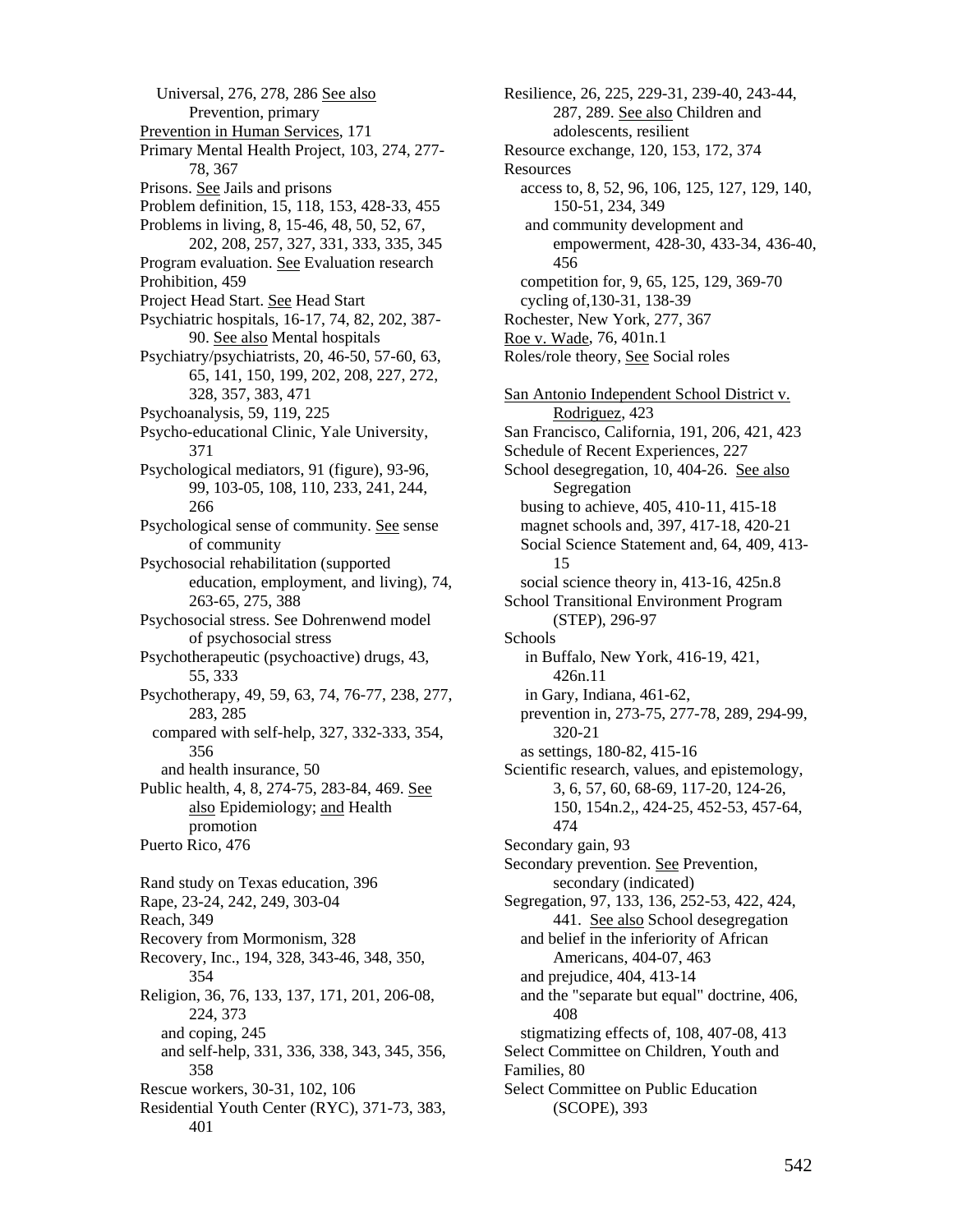Self-help groups, 51, 106, 184-85, 194, 326-65, 401n.1 advocacy organizations as, 144, 329, 361-64 dynamics of, 338-49 ecological concepts in, 131, 137, 349-53 effectiveness of, 353-60 growth of, 327-333 and the ideal family, 254, 339-41 nondeviant roles provided by, 168, 207 and recovery from alcoholism, 355-60. See also Alcohol abuse and Alcoholics Anonymous starting, 360--61 types of, 333-38 Self-maintenance ecology, 163, 223, 351 Sense of community, 179, 182-83, 191, 412, 468 in organizations, 370, 372, 454 as a psychological dimension of social capital, 169-74, 176 and self-help groups, 342, 350-51, 364 Settings. See also Behavior setting theory change in, 373-93 creation of, 7, 150, 161-62, 168, 368-73 homeostatic forces in, 181 provisions for members of, 181, 370 taxonomies for, 159-162, 194 underpopulated, 60, 181-84, 187, 353 values expressed in, 368-71 Settlement houses, 49, 67, 113, 255, 262, 274, 439 Sex education, 104, 129, 152, 266, 288, 303, 321 Sexual abuse. See Children and adolescents, abused and neglected; and Child protection laws Sexual orientation, 199, 207, 250, 334. See also Homosexuality (gays, lesbians) Sexually transmitted diseases (STDs), 27-30, 33, 273, 288, 313-20. See also Acquired Immune Deficiency Syndrome (AIDS)/HIV Disease; and Herpes Shaman, role of, 206 Shelters, 16, 72, 76, 106, 132-33, 304, 316, 401n.1, 465. See also Homelessness; and Psychosocial rehabilitation Sheltered Care Environment Scale, 159 (figure) Sipuel v. Oklahoma State Board of Regents, 425n.5 Situational mediators, 91 (figure), 93-94, 105- 06, 233, 267 Slavery, 405-06, 425n.2, 439 Soap operas, 14

Social and political action, 50, 63, 66, 68, 230, 238, 423, 425, 428, 433, 444-56, 472 (figure) and prevention, 91 (figure), 98, 110-13, 233, 274, 469 as self help, 242, 334-35, 340, 361 Social capital, 44, 179, 190-91, 262 in community development, 434 (figure), 435-36 psychological definition of (community cognitions, behaviors, and networks), 169-77 self-help as, 327-28, 330, 351 Social class and mental health care, 63. See also Mental health care, barriers to Social climate. See Perceived Social Climate Social ecology (role system), 150, 163, 187, 223, 322, 351. See also Ecology Social identity, 163, 166, 191, 198, 252-53 degraded, 166-68, 207, 212-13, 336, 364 Social isolation. See Aloneness Social labeling. See Labeling Social networks, 8, 44, 246-50, 259-60, 266- 67, 327, 331, 348, 435. See also Neighboring; Social capital; and Social support Social problem-solving training. See Interpersonal cognitive problem-solving skills; and Improving Social Awareness-Social Problem Solving (ISA-SPS) Program Social psychology, 4-5, 64, 69, 85 Social Readjustment Rating Scale, 227 Social roles, 162-69, 191, 219, 223, 258 and self-help, 347, 351 Social Science Statement (to U.S. Supreme Court), 64, 409, 413-14. See also School desegregation Social Security, 37-38, 77, 130, 138, 240, 361 Social support, 7, 29, 32, 60, 91 (figure), 92- 100, 219, 229, 245-65, 379 buffering hypothesis in, 253-54, 256, 259 (figure) and coping, 226, 231, 233, 245 and culture, 252-54 and the model of a family, 254-56 interventions for people with disabilities, 263-65 negative, 228-229, 377 and prevention, 105-06, 112, 275, 284, 296, 322 research on, 110, 246-63 in self help, 327, 339, 349, 356-57 and social capital, 172-73, 444, 454 Social work/workers, 4, 20, 46-47, 59-60, 67, 113, 168, 199, 210, 261, 470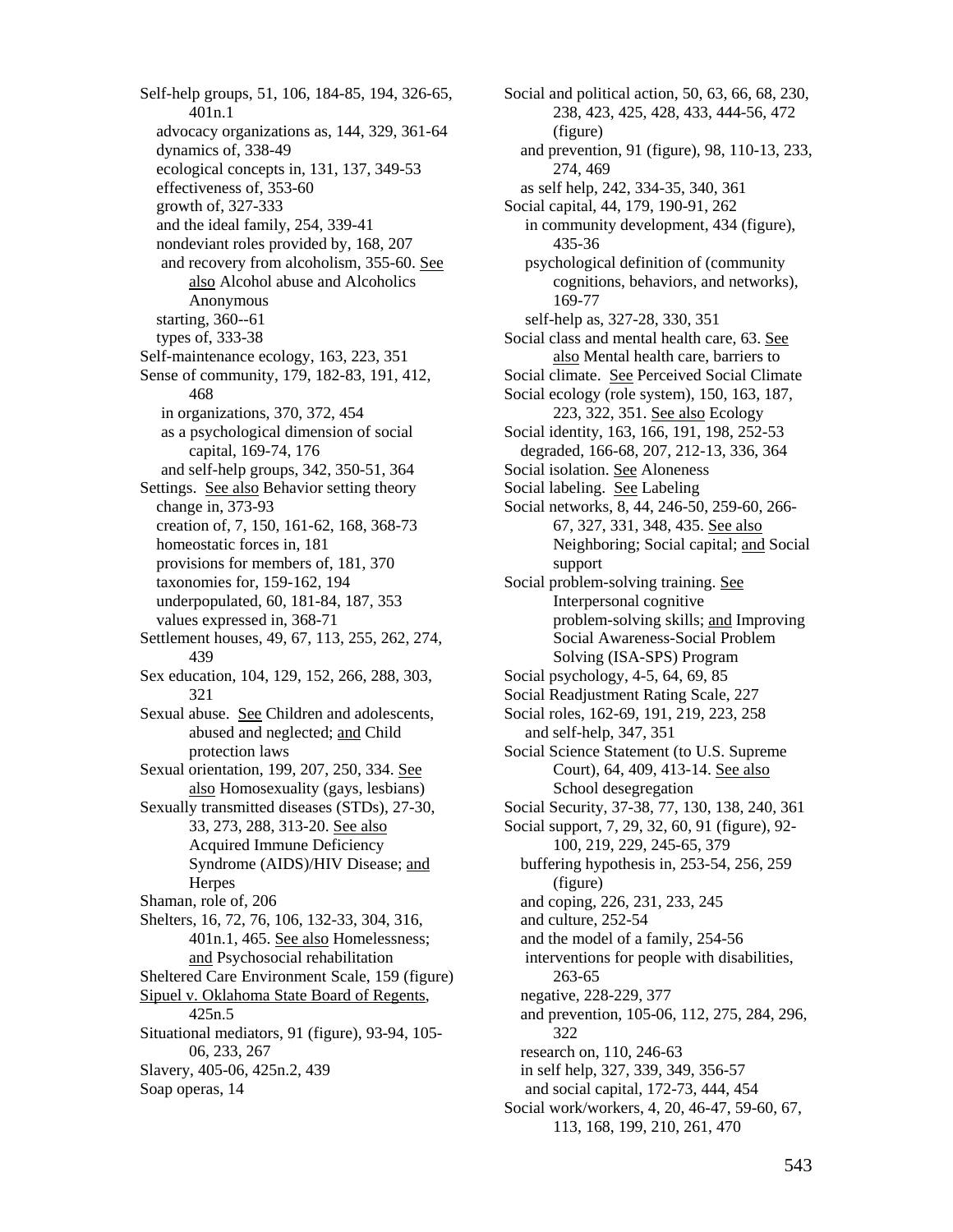Society for Applied Anthropology, 470 Society for Community Research and Action (Division 27 of the American Psychological Association), 90, 469-70, 476, 478n.2 Society for Prevention Research, 470 Society for the Psychological Study of Social Issues (Division 9 of the American Psychological Association), 64, 470 Society of Public Health Education, 470 Society for Research in Child Development, 470 Sociology, 4, 63, 65, 68, 95, 121, 157, 169, 173-75, 179, 198, 400, 409, 450, 470- 71, 473 South Africa, 232, 239, 475-76 Special education, 25, 108, 200, 395, 405, 412, 422 State University of New York at Buffalo Research Center for Children and Youth, 121 Stigma, 7, 21, 100, 108, 202, 212-219, 222, 232, 235, 320, 381, 478 consequences of, 164, 199, 201, 431 and secondary prevention, 278, 280, 282, 303, 467 and segregation, 95, 407-08, 413 and self-help, 333, 335-37, 345, 351, 361 and social support, 248, 263-65 Strengths orientation, 6, 8, 62, 90, 93, 103, 206, 225, 234, 238, 243, 256, 286-87, 318, 378, 430-31, 434 (figure), 435-38, 449, 470 Stressful life events, 15, 32-33, 44, 46, 51, 90, 91 (figure), 92, 114-15, 224, 226, 240, 245. See also Dohrenwend model of psychosocial stress and hassles, 92, 228-30 and individual vulnerabilities, 107-08, 231 and prevention, 112-115, 243, 289-90, 296, 300, 437, 454-55 research on, 35-36, 45, 51-52, 101, 222, 227-30, 244, 258, 283, 306 and social-situational vulnerabilities, 95, 97, 99-100, 109-12, 300 Stringfellow Acid Pits, California, 109 Substance abuse, 21-23, 38, 50, 70-71, 75-76, 78, 80, 143, 248, 261, 376, 428-29, 432. See also Alcohol abuse prevention of, 171, 273-74, 295, 303, 314, 316, 321-22, 324 self-help for, 346, 349, 360 Succession, 136-39, 153, 410, 437 Suicide, 19, 24, 45, 80, 111, 131, 143-44, 147, 247, 249, 335

 prevention of, 76, 101-02, 238, 278, 282, 286, 294, 363 Supplemental Security Income, 38, 61, 77, 93, 135 Support groups, 102, 162, 237, 254, 275. See also Self-help groups; and Mutual aid organizations, Support interventions. See Psychosocial Rehabilitation Sustainability (in community development), 434 (figure), 436, 454 Swampscott, Massachusettes, conference, 64, 468 Swann v. Charlotte-Mecklenburg Board of Education, 426n.9 Sweatt v. Painter, 425n.5 Systems theory, 374-75, 380 Ten Points Coalition, 439 Territoriality, 177-79, 192 Testing, 6, 68, 119-20, 299, 311, 394-400, 415. See also IQ scores Texas Assessment of Academic Skills (TAAS), 394-98 Texas "educational miracle," 393-400. See also Rand study on education and the Select Committee on Public Education (SCOPE), 393 "teaching to the test", 397-400 Texas Education Agency (TEA), 394, 396 Three Mile Island, Pennsylvania, 31, 109-110 Times Beach, Missouri, 109 Tough Love, 328 Toxic waste. See Dioxin; Environmental threats Transactional Ecological Psychology, Peabody College graduate program in, 65 Transcendental ecology, 164-65, 223 Transsexuals, 167, 216-17 Trauma-stren conversion, 243-44, 300 Turbulence, of ecosystem, 147, 374-5 Tuscaloosa, Alabama, 109 Tuskegee syphilis study, 314, 318 Unemployment. See Employment Unwed Parents and Grandparents, 328 U. S. v. Cruickshank, 425n.3 United States Administration for Children, Youth and Families, 310, 325n.5-6 Advisory Board on Child Abuse and Neglect, 26, 51, 83, 130-31, 281 Child and Adolescent Service System Program, 80 Constitution, 140-41, 405-07, 423, 426n.2 Thirteenth Amendment, 406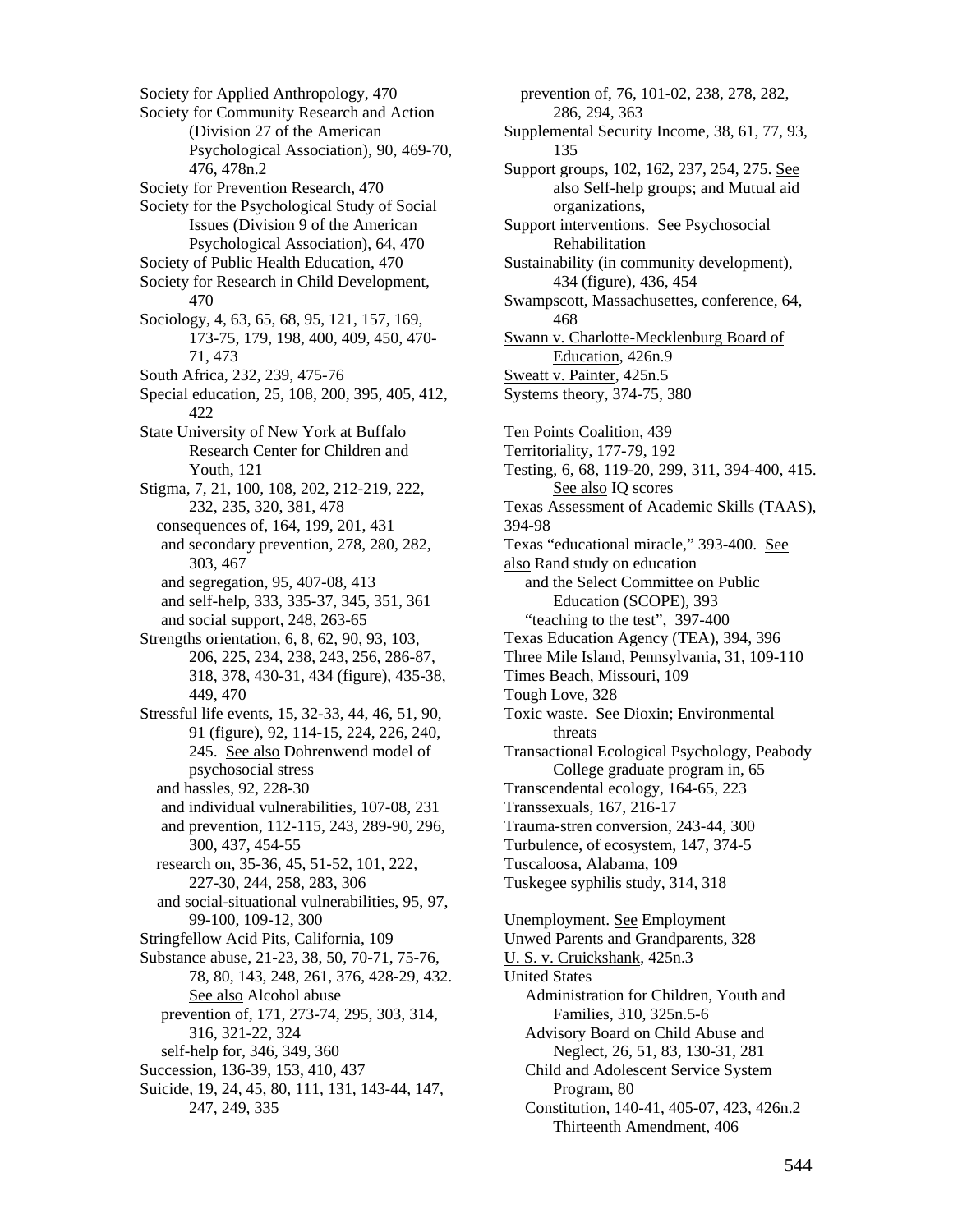Fourteenth Amendment, 140-42, 406- 11, 415-22 Fifteenth Amendment, 406 Eighteenth Amendment, 459 Constitutional Convention of 1787, 368 Department of Education, 108, 393, 398-99 Department of Justice, 82 Environmental Protection Agency (EPA), 31, 445, 447-48, 451-53, 455, 461 Federal programs assisting needy children, 80-82 Joint Commission on Mental Illness and Health, 46, 61, 80, 272 Joint Commission on the Mental Health of Children, 80 No Child Left Behind Act of 2001, 311, 393 Office of Human Development, 113 Personal Responsibility and Work Opportunity Reconciliation Act, 37, 312. See also Welfare, reform Public Health Service, 81 President's Commission on Mental Health, 78, 80, 272 Select Committee on Children, Youth and Families, 80 Select Committee on Public Education (SCOPE), 393 Social Security Administration, 37 Substance Abuse and Mental Health Services Administration (SAMHSA), 22 Supreme Court desegregation and, 64, 405-11, 416, 419-20, 422-424, 425n.4, 426n.9 group homes for the retarded and, 215, 387 involuntary hospitalization and, 142, 207 Surgeon General, 20, 25, 46, 80-84, 115, 329 Veterans Administration, 61 Universe of alternatives, 51, 68, 148, 368-69, 428 University of Kansas, 64-65 University of Michigan, 65 University of Rochester, 277 University of Texas, 65 Urban Family Institutes, 441 Urban Affairs Association, 470 Urban League, 440 Values affecting research, 458, 463-67, 477

and community psychology, 4, 6, 9

and leisure, 43-44

and setting creation and change, 368-71, 384, 416 as psychological mediators, 94, 103-04, 223-24 cultural, 242, 383-84 ecological, 117, 124-25, 149-50, 152-53, 162, 164, 168, 170, 173, 223-24 family, and social support, 254-55 implications for prevention, 282, 284, 299, 315, 324 of segregated vs. integrated education, 412- 13 shared, and self-help groups, 343 value-free perspective of behaviorism, 67- 68 work-related, 42-43 Vanderbilt University (Program in Community Research and Action), 65, 196n.2, 470 Venezuela, 170, 476 Victimization, 23-26, 31, 40, 76, 97-98, 132, 224, 242, 249, 280, 304, 338, 355, 430, 439, 467. See also Children, abused and neglected; and Crime Violence, 22-24, 38, 99, 111-12, 132, 228, 232-33, 239, 262, 274, 278-79, 303-05, 325n.4, 406, 408, 411, 439, 444 Volunteer help, 21 (table), 76, 168-69, 250, 310, 318, 322, 379, 435, 471. See also Participation; and Social capital Vulnerability adolescence and, 295 alienation from family and community, 108 biological, 95, 107 competence building and, 300-03 homelessness and, 70, 85, 432-33 in populations, 85, 97, 100 insufficient school preparation, 107-08 job loss and, 104-05 model of abnormal behavior, 231-33, 287- 90 prevention and, 103, 105, 323 remedial education, as consequence of, 415 self-help and, 339, 349-51, 364-65 social support and , 245-67 unwed teenage pregnancy and, 302-03 War on Poverty, 55, 64-66, 76, 149, 307, 432, 438, 440 Washington, DC, 23, 30, 113, 291, 391, 412, 441, 443, 447, 449, 450 Welfare, 6, 33, 37, 55-59, 61, 65, 71, 77, 80- 82, 84, 95, 98-100, 106, 136, 139, 149, 152, 248, 263, 302, 311 Aid to Families with Dependent Children (AFDC), 37, 81 disabilities and, 38 reform, 38, 98, 312, 375